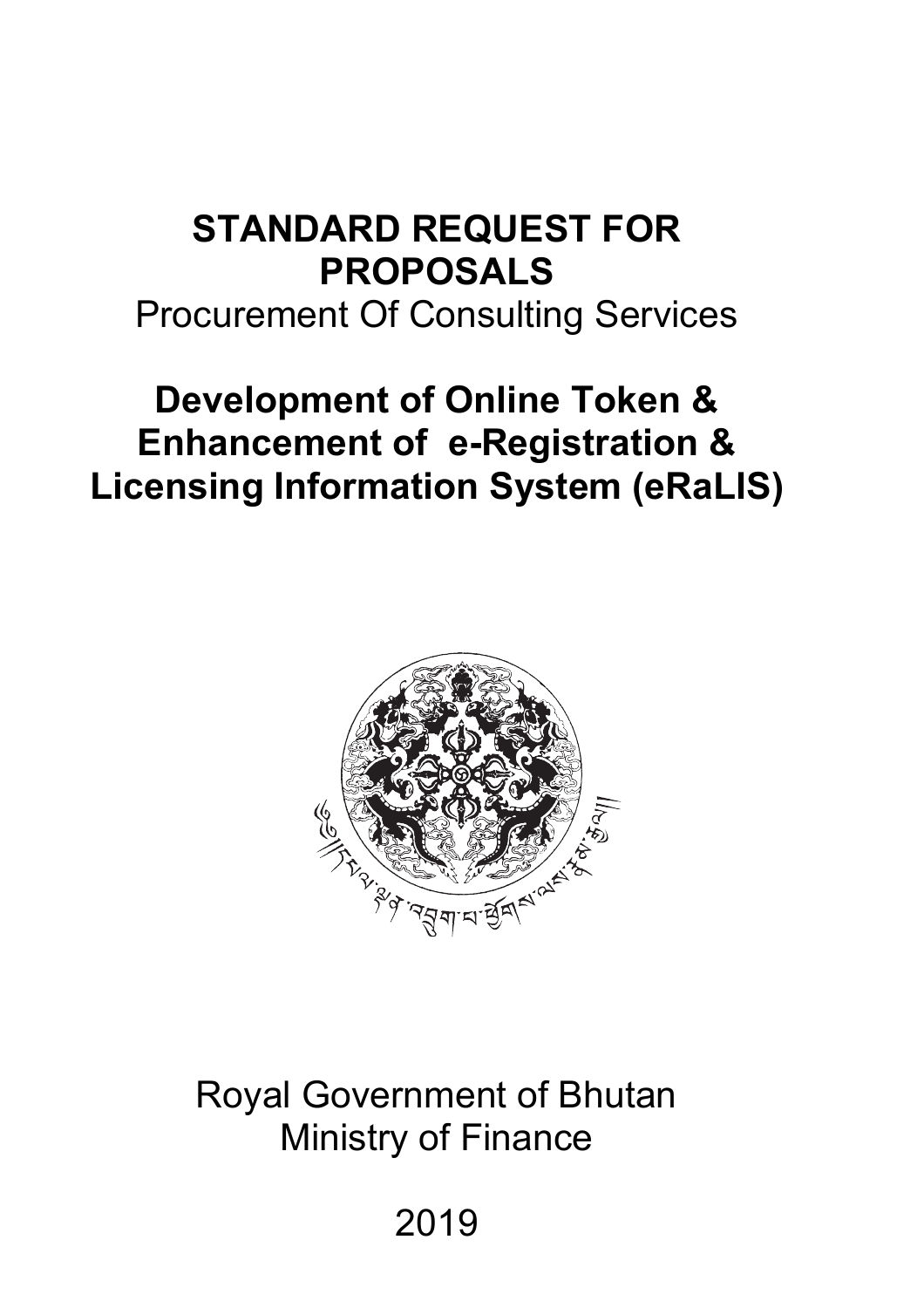# **PREFACE**

This Standard Request for Proposals (SRFP) is based on the 2009 Procurement Rules and Regulations of the Royal Government of Bhutan. The SRFP must be used in the Procurement of Consulting Services, and can be used with different selection methods, i.e., quality and cost- based selection (QCBS), selection under a fixed budget (FBS) and least-cost selection (LCS). This document will come into effect from 1<sup>st</sup> July, 2019

To obtain further information on procurement you may contact:

Government Procurement and Property Management Division Department of National Properties Ministry of Finance Royal Government of Bhutan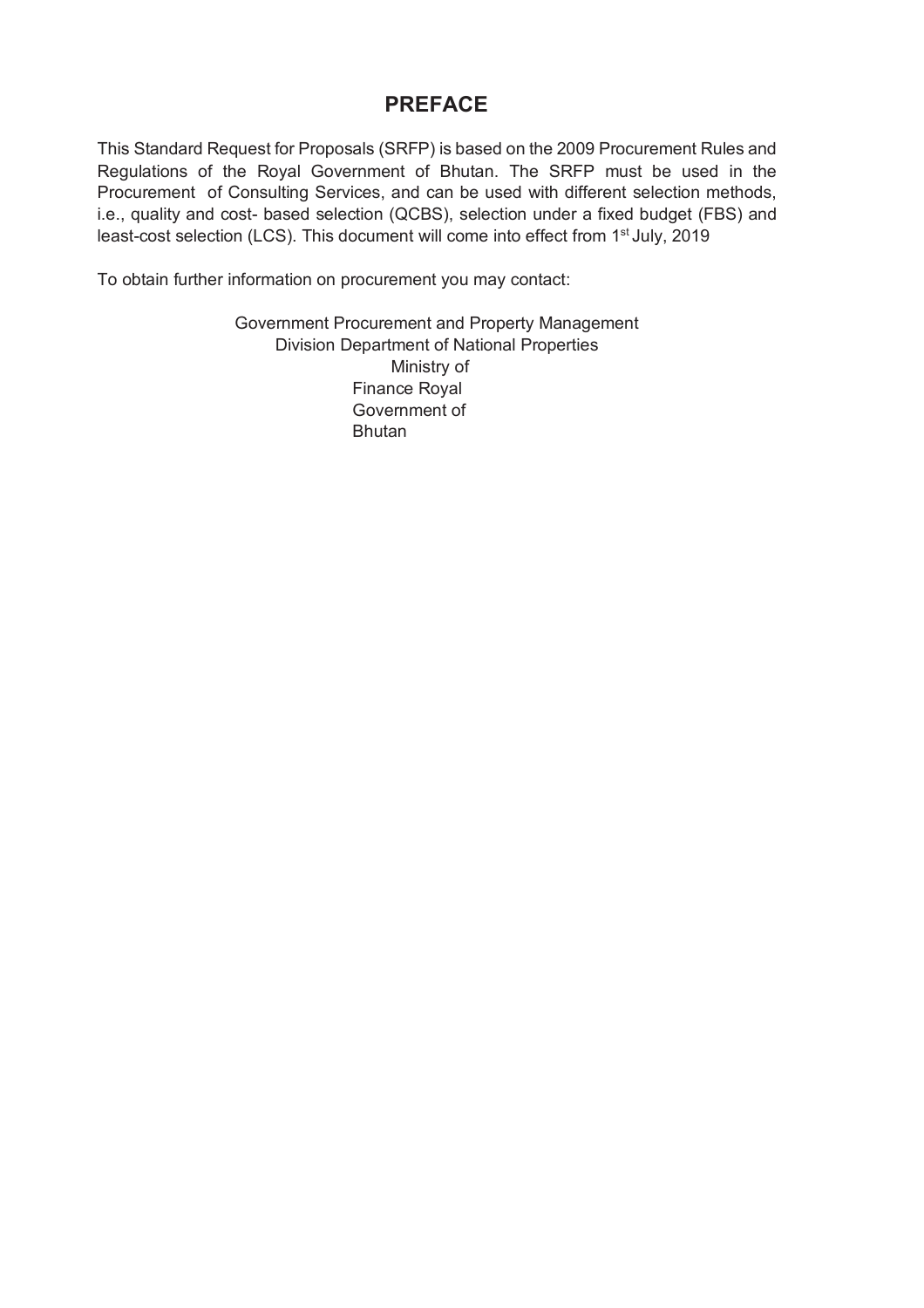# **TABLE OF CONTENTS**

| <b>Section 1: Letter of Invitation</b>                                      | 1  |
|-----------------------------------------------------------------------------|----|
| <b>Section 2: Instructions to Consultants</b>                               | 3  |
| <b>Section 3. Technical Proposal - Standard Forms</b>                       | 29 |
| <b>Section 4. Financial Proposal - Standard Forms</b>                       | 43 |
| <b>Section 5. Terms of Reference</b>                                        | 53 |
| <b>Section 6. Eligible Countries</b>                                        | 54 |
| <b>Section 7: Standard Forms of Contract</b>                                | 55 |
| Annex I: Standard Form of Contract: Consulting Services (Lump-Sum Contract) | 56 |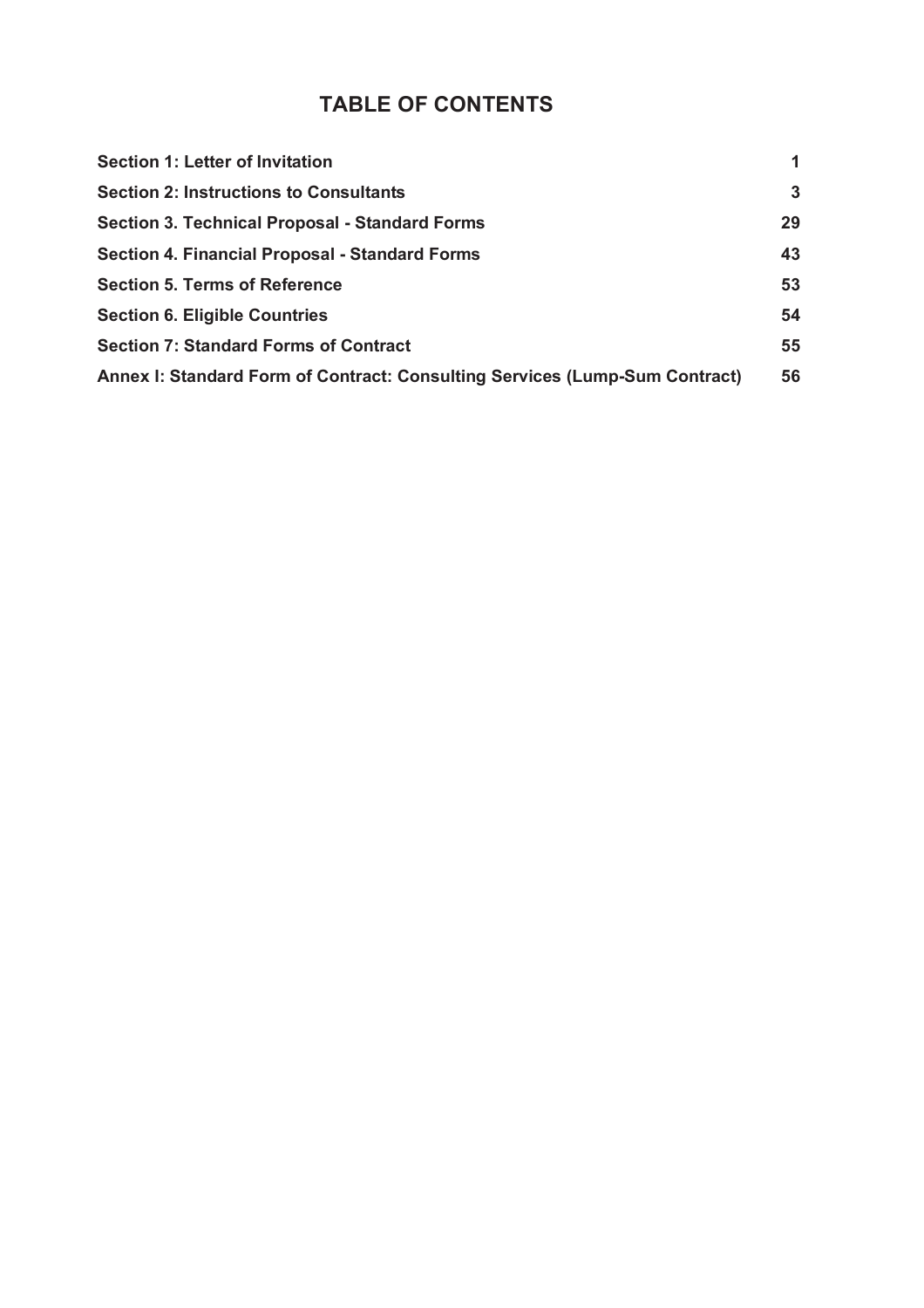## **REQUEST FOR PROPOSALS RFP # [insert: RFP number]**

*Procuring Agency: MInistry of Information & Communications*

*Title of Consulting Services: Development of Online Token & Enhancement of e-Registration & Licensing Information System (eRaLIS)*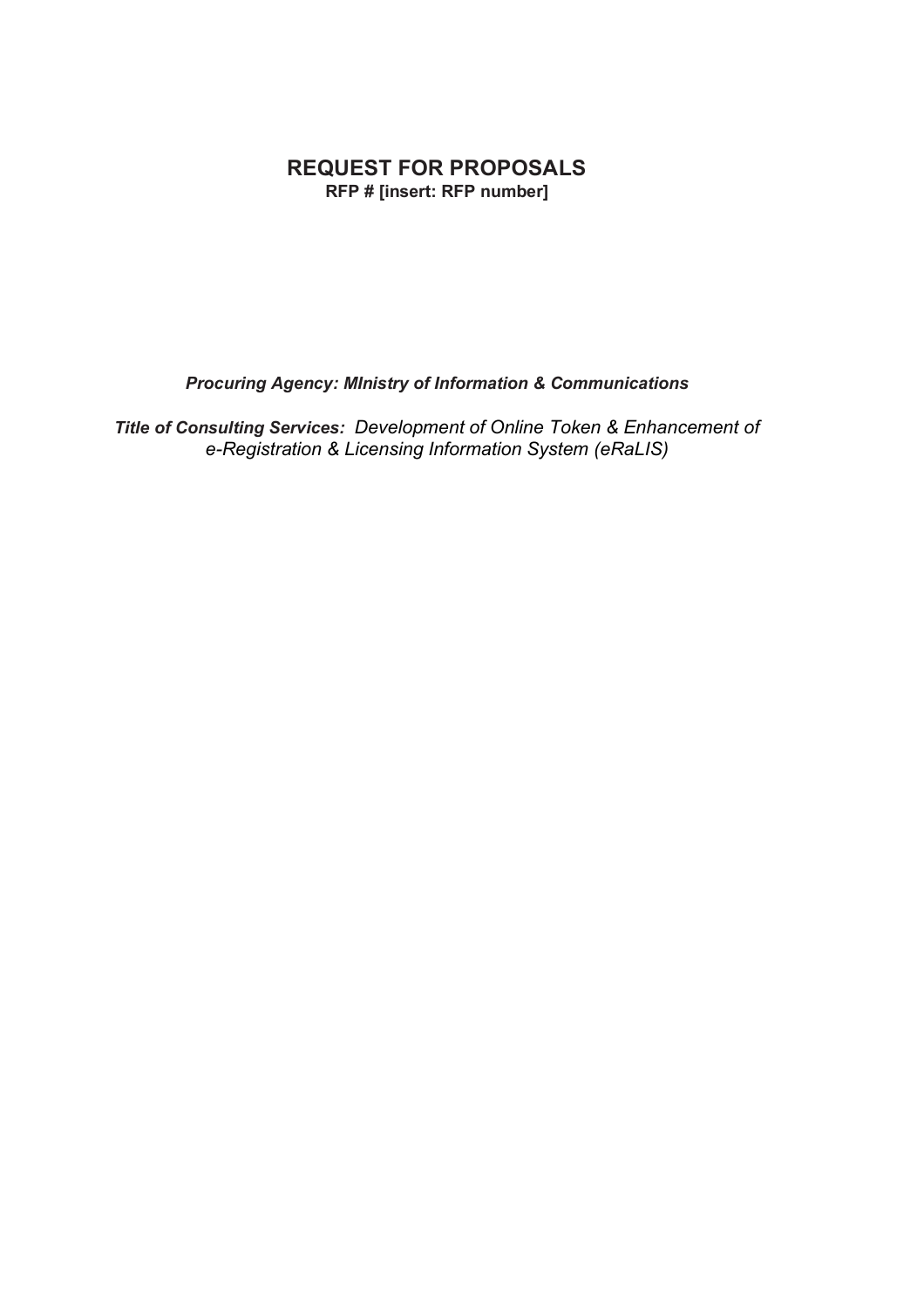# **SECTION 1: LETTER OF INVITATION**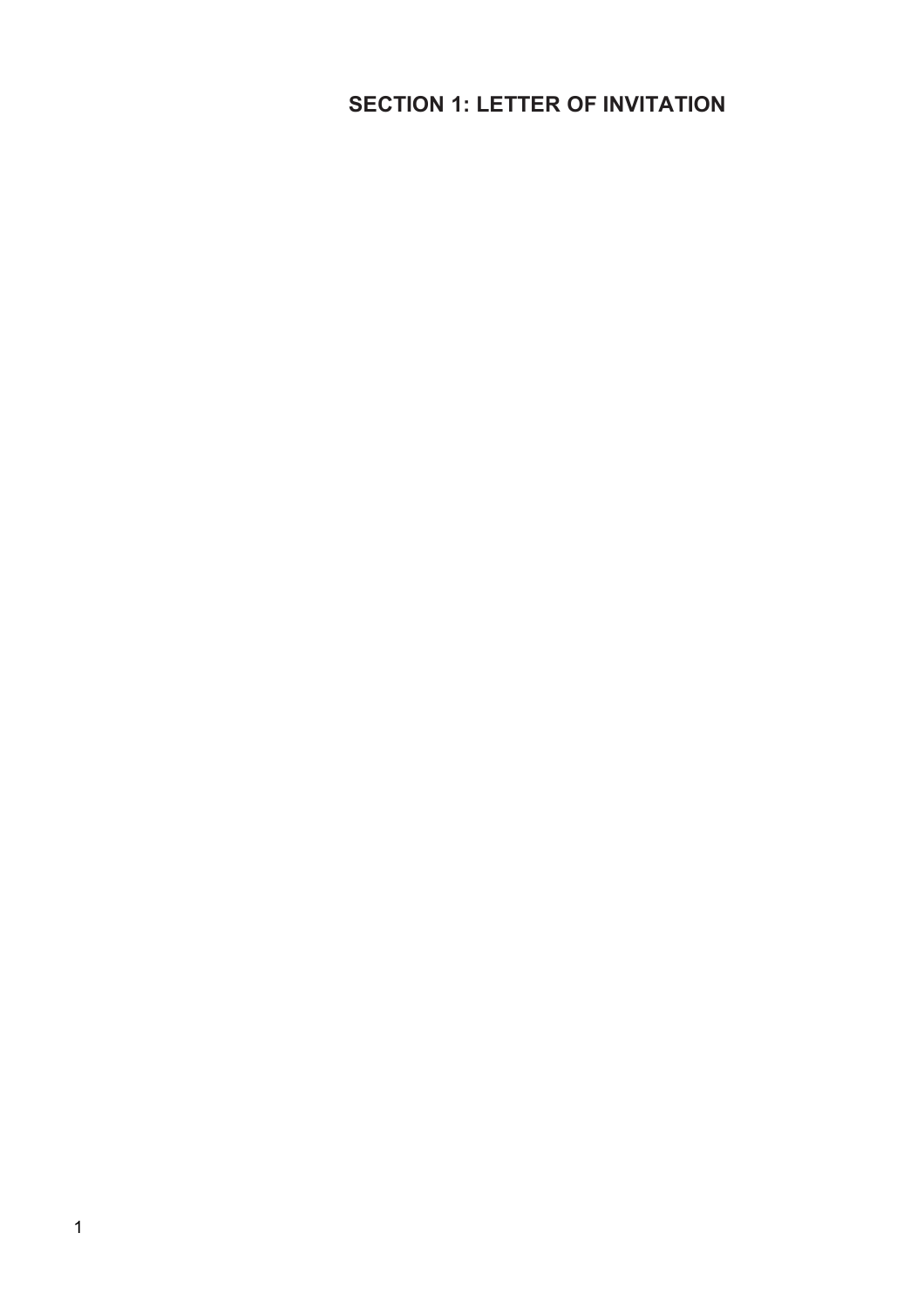# **SECTION 2: INSTRUCTIONS TO CONSULTANTS**

- **Definitions** a) **Consultant:** An individual or a legal entity entering into a Contract to provide the required Consulting Services.
	- b) **Consulting Services:** Expert services of a professional and/ or intellectual nature, provided by the Consultant based on specialized expertise and skills in areas including, but not limited to, preparing and implementing projects, conducting training, providing technical assistance, conducting research and analysis, preparing designs, supervising the execution of construction and other works, undertaking studies, advising Procuring Agencies, building capacity, preparing tender documents, supervising procurement, and others.
	- c) **Contract:** The formal agreement in writing, including the General Conditions (GC), the Special Conditions (SC), and the Appendices, entered into between the Procuring Agency and the Consultant, on acceptable terms and conditions and which are in compliance with all the relevant provisions of the laws of the Kingdom of Bhutan, for the provision of the required Consulting Services.
	- d) **Data Sheet:** Such part of the Instructions to Consultants used to reflect specific assignment conditions.
	- e) **Day:** A calendar day.
	- f) **Government:** Royal Government of Bhutan (RGoB).
	- g) **Instructions to Consultants (Section 2 of the RFP):** The document which provides the Consultants with all the information needed to prepare their Proposals.
	- h) **In Writing:** Communicated in written form (eg by mail, electronic mail, fax, telex) with proof of receipt.
	- i) **LOI (Section 1 of the RFP):** The Letter of Invitation being sent by the Procuring Agency to the shortlisted Consultants.
	- j) **Personnel:** Professional and support staff provided by the Consultant or by any Sub-Consultant and assigned to perform the Services or any part thereof; "Foreign Personnel" means such professional and support staff who at the time of being so provided have their domicile outside Bhutan; "Local Personnel" means such professional and support staff who at the time of being so provided have their domicile inside Bhutan.
	- k) **Procuring Agency:** RGoB agency with which the selected Consultant signs the Contract for the Services.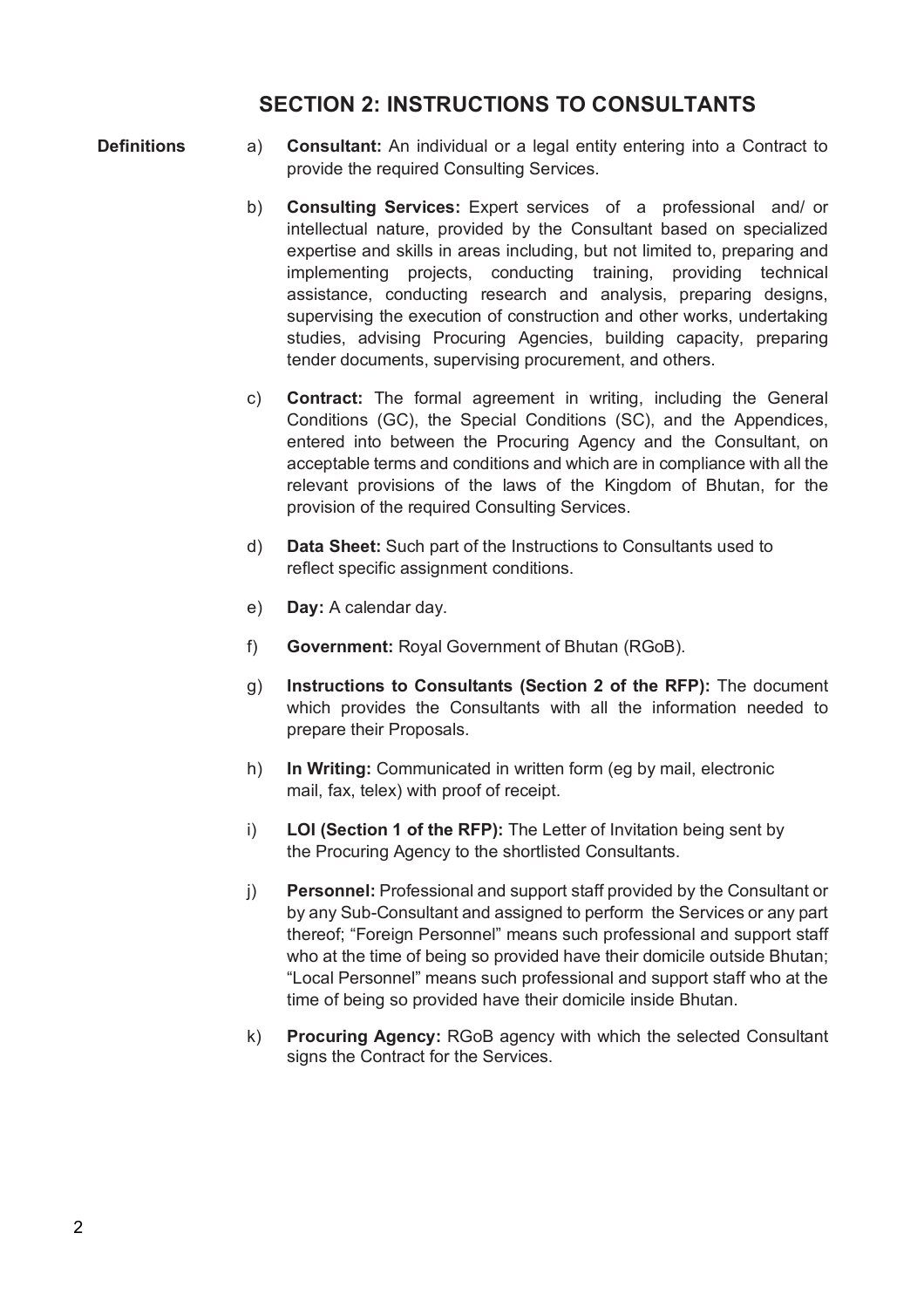- l) **Proposal:** The Technical Proposal and the Financial Proposal.
- m) RFP: The Request for Proposal to be prepared by the Procuring Agency for the selection of Consultants, based on the SRFP.
- n) SRFP: The Standard Request for Proposals, which must be used by the Procuring Agency as a guide for the preparation of the RFP.
- o) Services: The work to be performed by the Consultant pursuant to the Contract.
- p) Sub-Consultant: Any person or entity to whom/which the Consultant subcontracts any part of the Services.
- q) Terms of Reference (TOR): The document included in the RFP as Section 5 which defines the objectives, goals, scope of work, activities, tasks, responsibilities of the Procuring Agency and the Consultant, required outputs and results of the assignment, as well as background information (including a list of existing relevant studies and basic data) to facilitate the Consultants' preparation of their proposals
- **1. Introducti on**
- 1.1. The Procuring Agency named in the Data Sheet will select a consulting firm/organization (the Consultant) in accordance with the method of selection specified in the Data Sheet.
	- 1.2. The Consultants are invited to submit a Technical Proposal and a Financial Proposal, or a Technical Proposal only, as specified in the Data Sheet, for Consulting Services required for the assignment named in the Data Sheet. The Proposal will be the basis for contract negotiations and ultimately for a signed Contract with the selected Consultant.
	- 1.3. Consultants should familiarize themselves with local conditions and take these into account in preparing their Proposals. To obtain first-hand information on the assignment and local conditions, Consultants are encouraged to attend a pre-proposal meeting if one is specified in the Data Sheet. Attending the pre-proposal meeting is optional. Consultants should contact the Procuring Agency's representative named in the Data Sheet to obtain additional information on the pre-proposal meeting. Consultants should ensure that this official is advised of the proposed attendance at the meeting in adequate time to allow them to make appropriate arrangements.
	- 1.4. The Procuring Agency will timely provide at no cost to the Consultant the inputs and facilities specified in the Data Sheet, assist the Consultant in obtaining licenses and permits needed to carry out the Services, and make available relevant project data and reports.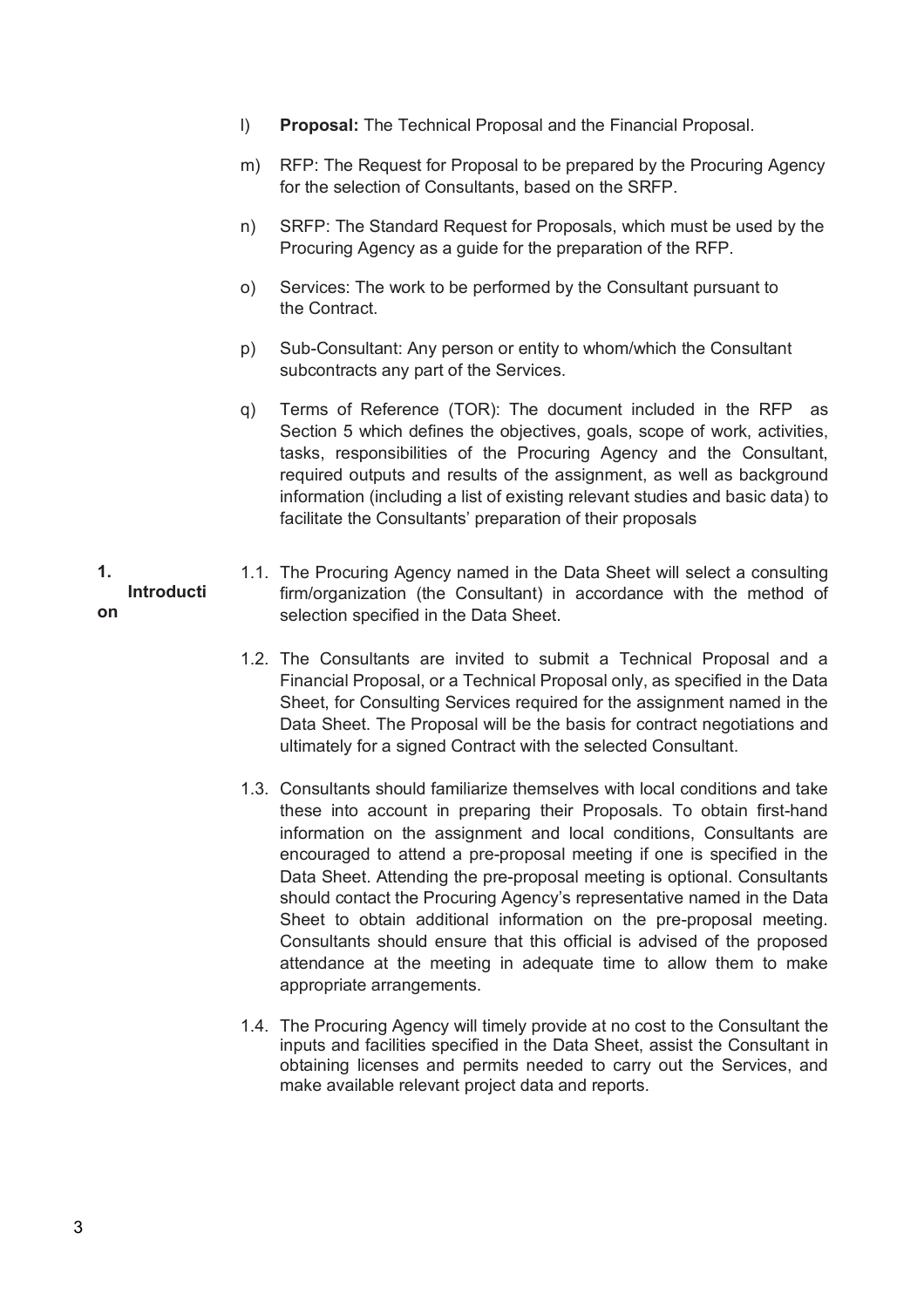- 1.5. Consultants shall bear all costs associated with the preparation and submission of their proposals and contract negotiation. The Procuring Agency is not bound to accept any proposal, and reserves the right to annul the selection process at any time prior to Contract award, without thereby incurring any liability to the **Consultants**
- 2.1. The Procuring Agency and the RGoB requires that Consultants provide professional, objective and impartial advice, and at all times hold the Procuring Agency's interests paramount, strictly avoid conflicts with other assignments or their own corporate interests, and act without any consideration for future work. Without limitation on the generality of the foregoing Consultants, and any of their affiliates, shall be considered to have a conflict of interest, and shall not be recruited, under any of the circumstances set forth below:
	- a) Conflicting Activities:

A firm that has been engaged by the Procuring Agency to provide goods, works or services other than Consulting Services for a project, and any of its affiliates, shall be disqualified from providing Consulting Services related to those goods, works or services. A firm hired to provide Consulting Services for the preparation or implementation of a project, and any of its affiliates, shall be disqualified from subsequently providing goods or works or services resulting from or directly related to the firm's Consulting Services for such preparation or implementation. For the purposes of this paragraph, services other than Consulting Services are defined as those leading to a measurable physical output, for example surveys, exploratory drilling, aerial photography, and satellite imagery.

b) Conflicting Assignments:

A Consultant, including its Sub-Consultants, affiliates and the Personnel of any of the foregoing, shall not be hired for any assignment that, by its nature, may be in conflict with another assignment of the Consultant to be executed for the same or for another Procuring Agency. For example, a Consultant hired to prepare engineering design for an infrastructure project shall not be engaged to prepare an independent environmental assessment for the same project, and a Consultant assisting a Procuring Agency in the privatization of public assets shall not purchase, nor advice purchasers of, such assets. Similarly, a Consultant hired to prepare Terms of Reference for an assignment, or otherwise to provide any other services during the preparatory stages of the assignment or of the project of which the assignment forms a part, shall not be hired for the assignment in question

**2. Conflict of Interest**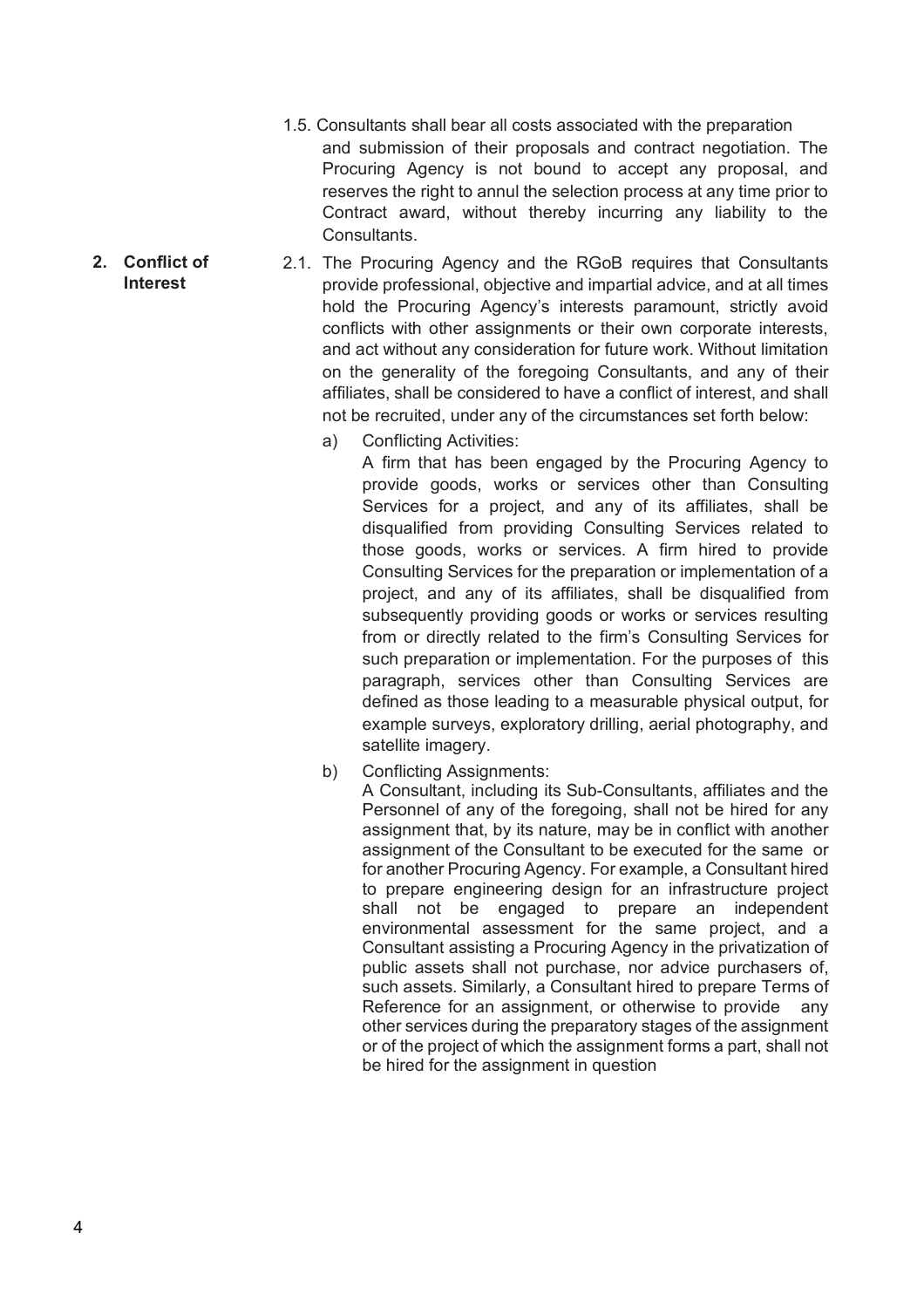- c) Conflicting Relationships:
	- (i) A Consultant, including its Sub-Consultants, affiliates and the Personnel of any of the foregoing, that has a business relationship within a member of the Procuring Agency's staff who is directly or indirectly involved in any part of (i) the preparation of the Terms of Reference of the assignment, (ii) the selection process for such assignment, or (iii) supervision of the Contract, may not be awarded a Contract, unless the conflict stemming from this relationship has been resolved in a manner acceptable to the Procuring Agency throughout the selection process and the execution of the Contract.
	- (ii) A Consultant, including its Sub-Consultants, affiliates and the Personnel of any of the foregoing, that employs or otherwise engages a spouse, dependent or close relative of a public servant of the RGoB who either is employed by the Procuring Agency or has an authority over it also shall not be eligible to be awarded a Contract. For the purposes of this sub-paragraph, a close relative is defined as immediate family which includes father, mother, brother, sister, spouse and own children.
	- 2.2. Consultants have an obligation to disclose any situation of actual or potential conflict that impacts their capacity to serve the best interests of the Procuring Agency, or that may reasonably be perceived as having this effect. Failure to disclose said situations may lead to disqualification of the Consultant or the termination of its Contract.
	- 2.3. When the Consultant nominates any present or previous government employee as Personnel in its Technical Proposal, such Personnel must have written certification from the Royal Civil Service Commission of Bhutan or their employer confirming that:
		- a) they are not current employees of the Procuring Agency, and
		- b) they are on leave without pay from their official position, and
		- c) they are allowed to work full-time outside of their previous official position.

Such certification(s) shall be provided to the Procuring Agency

by the Consultant as part of its Technical Proposal.

2.4. When the Consultant nominates any former employee of the Procuring Agency as Personnel in its Technical Proposal it must ensure, and so certify in its Technical Proposal, that no conflict of interest exists in the scope of the former employee's inclusion within the Consultant's Personnel being proposed to provide the Services.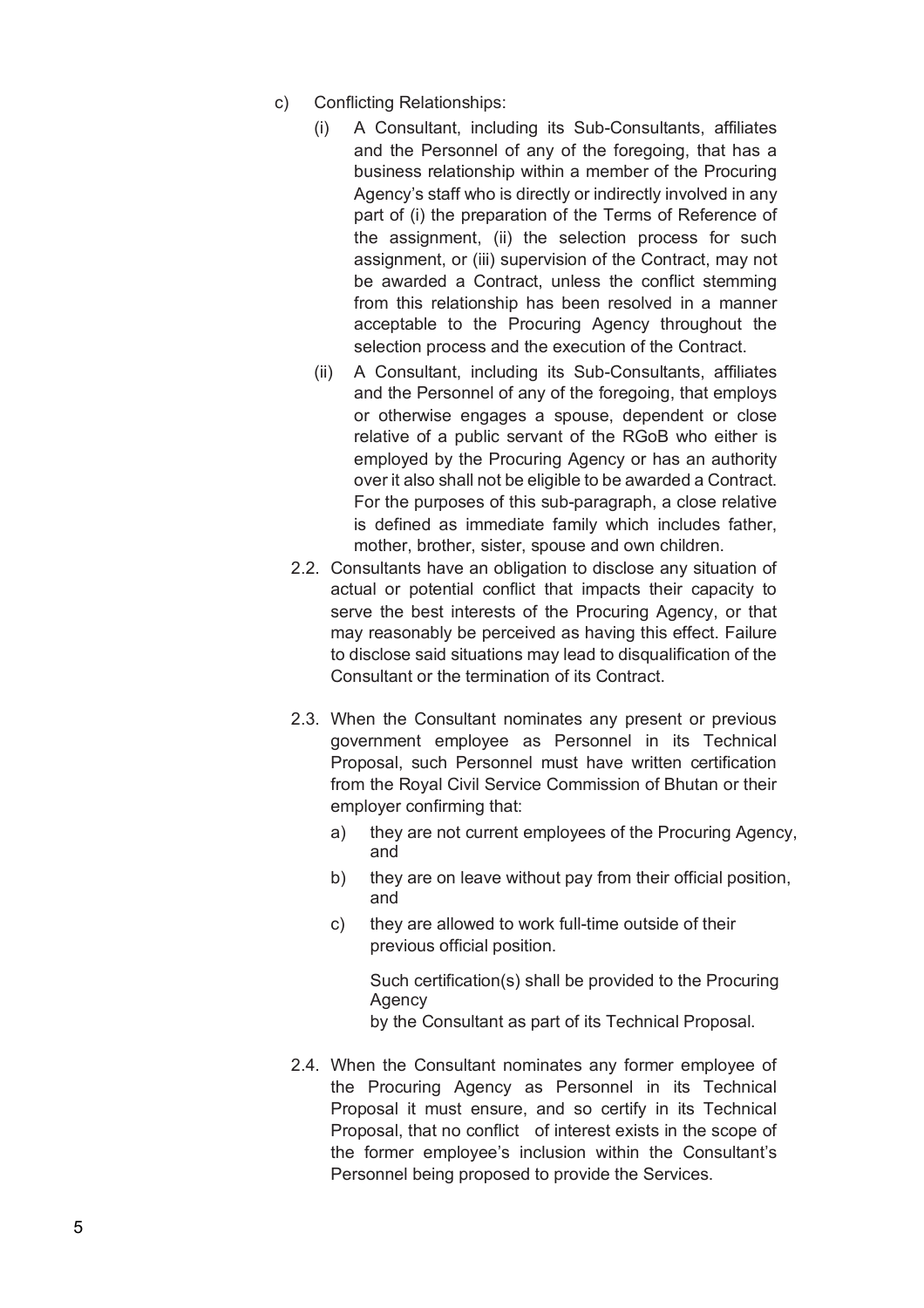- **3. Unfair Advantage** 3.1. If a Consultant could derive a competitive advantage from having provided Consulting Services related to the assignment in question, the Procuring Agency shall make available to all Consultants together with this RFP all information that would in that respect give such Consultant any competitive advantage over competing Consultants.
- **4. Fraud and Corruption** 4.1. It is RGoB policy to require that Consultants, their Sub-Consultants and the Personnel of them both observe the highest standards of ethics during the procurement and execution of contracts.<sup>1</sup> In pursuance of this policy, the RGoB:
	- a) defines, for the purposes of this provision, the terms set forth below as follows:
		- (i) "corrupt practice"2 means the offering, giving, receiving or soliciting, directly or indirectly, of anything of value<sup>3</sup> to influence improperly the actions of another party;
		- (ii) "fraudulent practice"4 means any intentional act or omission, including a misrepresentation, that knowingly or recklessly misleads, or attempts to mislead, a party to obtain a financial or other benefit or to avoid an obligation;
		- (iii) "collusive practice"5 means an arrangement between two or more parties designed to achieve an improper purpose, including to influence improperly the actions of another party;
		- (iv) "coercive practice"6 means impairing or harming, or threatening to impair or harm, directly or indirectly, any party or the property of the party to influence improperly the actions of a party;

In this context, any action taken by a Consultant, Sub-Consultant or the Personnel of either of them to influence the procurement process or contract execution for undue advantage is improper.<br>
<sup>2</sup> "candbridge" is improper.

<sup>&</sup>quot;another party" refers to a public official acting in relation to the procurement process or contract execution. In this context, "public official" includes staff and employees of any organizations (including any institutions providing finance for the Services) taking or reviewing procurement decisions.

<sup>&</sup>lt;sup>3</sup> "anything of value" includes, but is not limited to, any gift, loan, fee, commission, valuable security or other asset or interest in an asset; any office, employment or contract; any payment, discharge or liquidation of any loan, obligation or other liability whatsoever, whether in whole or in part; any other services, favour or advantage, including protection from any penalty or disability incurred or apprehended or from any action or proceeding of a disciplinary or penal nature, whether or not already instituted and including the exercise or the forbearance from the exercise of any right or any official power or duty.

<sup>&</sup>lt;sup>4</sup> a "party" refers to a public official; the terms "benefit" and "obligation" relate to the procurement process or contract execution; and the "act or omission" is intended to influence the procurement process or contract execution.

<sup>5</sup> "parties" refers to participants in the procurement process (including public officials) and an "improper purpose" includes attempting to establish proposal prices at artificial, non competitive levels

 $6a$  "party" refers to a participant in the procurement process or contract execution.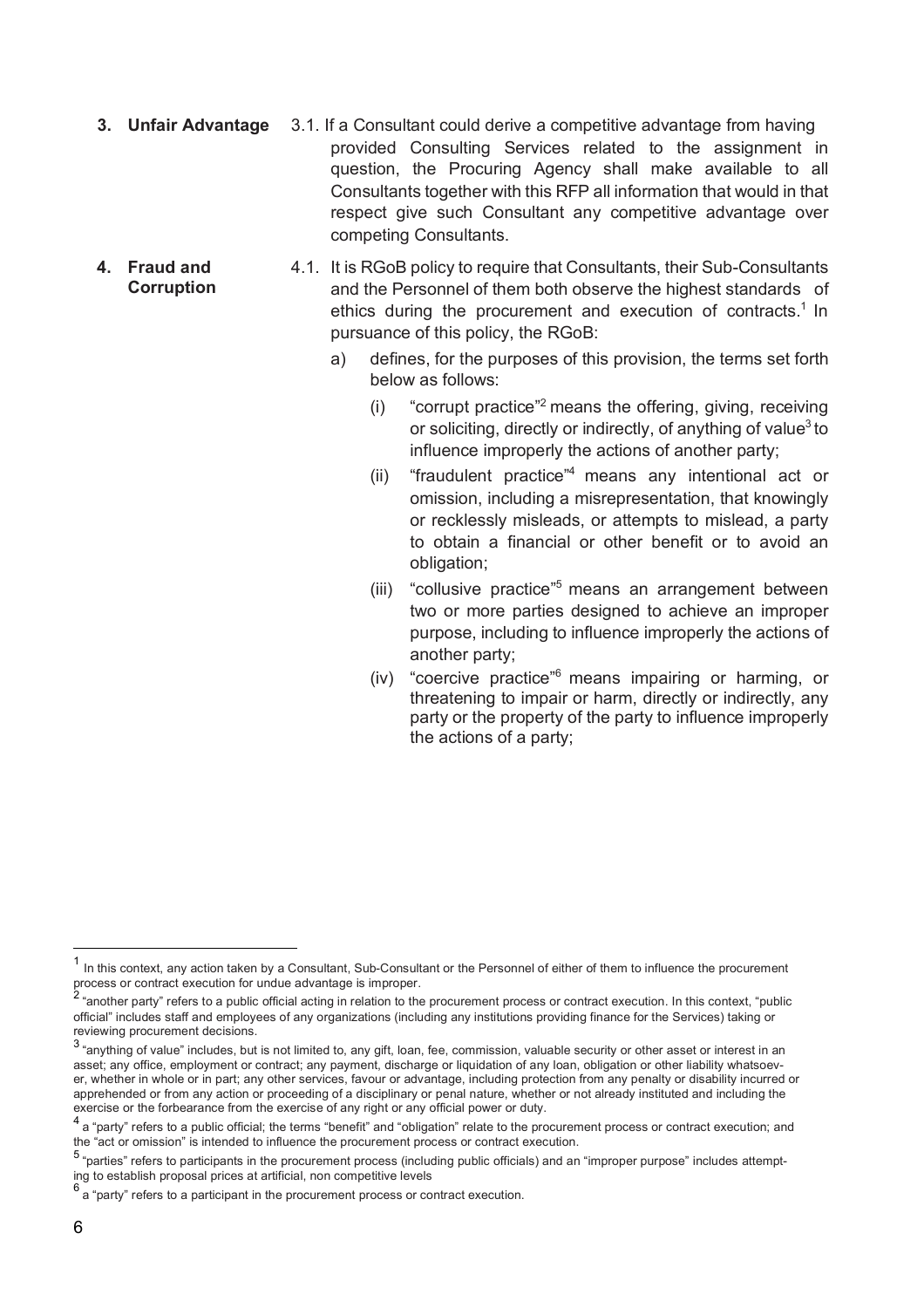- (v) "obstructive practice" means:
	- (aa) deliberately destroying, falsifying, altering or concealing of evidence material to the investigation or making false statements to investigators in order materially to impede any investigation into allegations of a corrupt, fraudulent, coercive or collusive practice; and/or threatening, harassing or intimidating any party to prevent it from disclosing its knowledge of matters relevant to the investigation or from pursuing the investigation; or
	- (bb) acts intended materially to impede the exercise of the inspection and audit rights of the Procuring Agency or any organization or person appointed by the Procuring Agency and/or any relevant RGoB agency provided for under sub -paragraph d below of this paragraph 4.1.
- b) will reject a proposal for award if it determines that the Consultant recommended for award has, directly or through an agent, engaged in corrupt, fraudulent, collusive, coercive or obstructive practices in competing for the contract in question;
- c) will sanction a Consultant or individual, including declaring them ineligible, either indefinitely or for a stated period of time, to be awarded an RGoB financed contract if at any time it determines that they have, directly or through an agent, engaged in corrupt, fraudulent, collusive, coercive or obstructive practices in competing for, or in executing, an RGoB -financed contract;
- d) will have the right to require that a provision be included in Requests for Proposals and in contracts financed by the RGoB, requiring Consultants and their Sub -Consultants to permit the Procuring Agency, any organization or person appointed by the Procuring Agency and/or any relevant RGoB agency to inspect their accounts and records and other documents relating to their submission of proposals and contract performance, and to have them audited by auditors appointed by the Procuring Agency;
- e) Requires that Consultants, as a condition of admission to eligibility, execute and attach to their Proposals an Integrity Pact Statement in the form provided in Form TECH -8 of Section 3 as specified in ITC. Failure to provide a duly executed Integrity Pact Statement may result in disqualification of the Proposal; and
- f) will report any case of corrupt, fraudulent, collusive,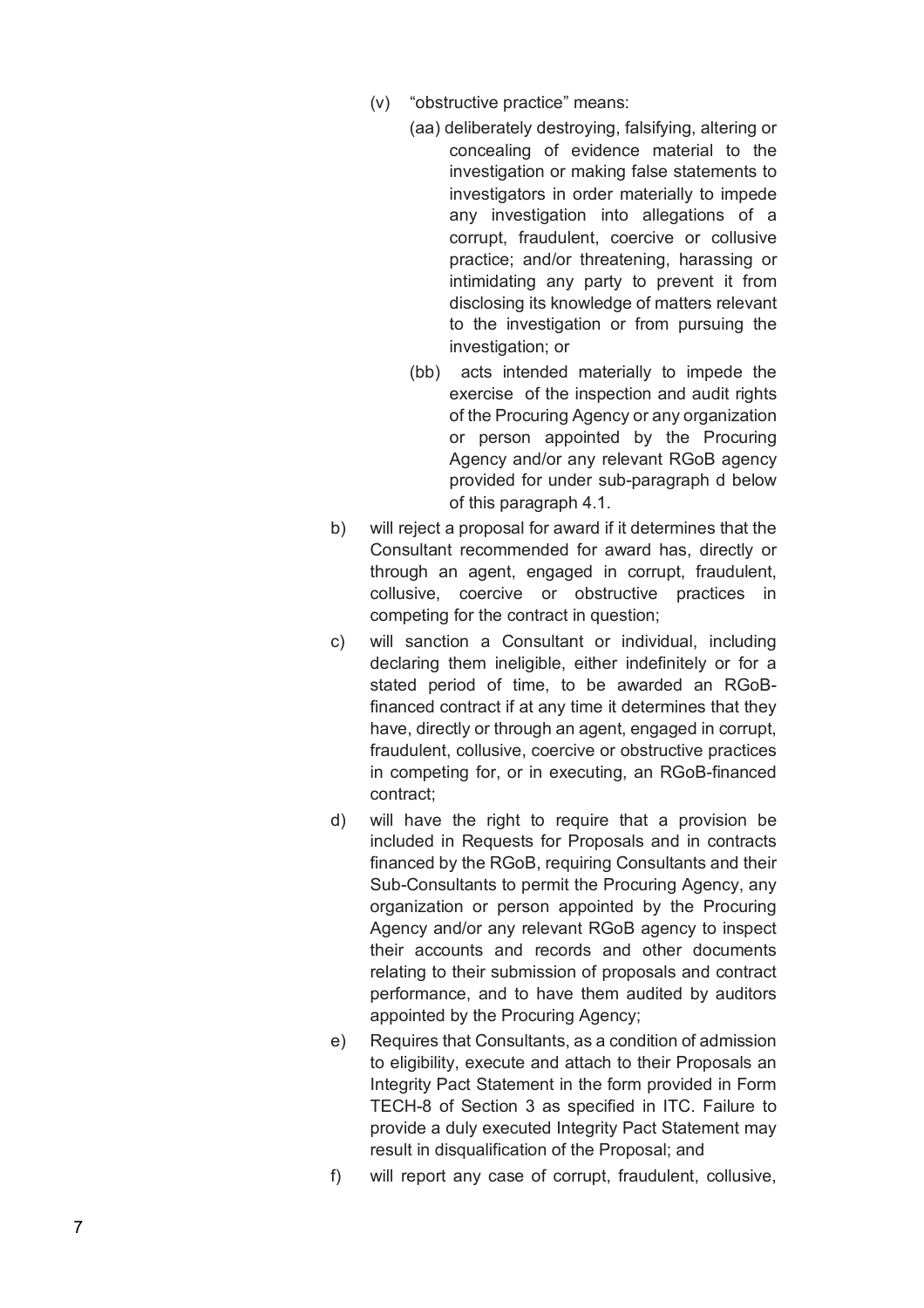coercive or obstructive practice to the relevant RGoB agencies, including but not limited to the Anticorruption Commission (ACC) of Bhutan, for necessary action as per the statutes and provisions of the relevant agency.

- 4.2. Consultants, their Sub-Consultants, and their affiliates shall not be under a declaration of ineligibility for corrupt, fraudulent, collusive, coercive or obstructive practices issued by the Procuring Agency in accordance with the above sub-paragraph (c) of this paragraph 4.1. Furthermore, Consultants shall be aware of the provisions on fraud and corruption stated in the specific clauses in the General Conditions of Contract.
- 4.3. Consultants shall furnish information on commissions and gratuities, if any, paid or to be paid to agents relating to this proposal and during execution of the assignment if the Consultant is awarded the Contract, as requested in the Financial Proposal Submission Form (Secti**o**n 4)
- **5. Origin of Goods and Consulting Services**
	- 5.1. Goods supplied and Consulting Services provided under the Contract may originate from any country except if:
		- a) as a matter of law or official regulation, RGoB prohibits commercial relations with that country; or
		- b) by an act of compliance with a decision of the United Nations Security Council taken under Chapter VII of the Charter of the United Nations, Bhutan prohibits any imports of goods or services from that country or any payments to persons or entities in that country.
- **6. Only one Proposal per Consultant** 6.1. A Consultant may only submit one proposal. If a Consultant submits or participates in more than one proposal, such proposals shall be disqualified. However, this does not limit the participation of the same Sub-Consultant, including individual experts, in more than one proposal.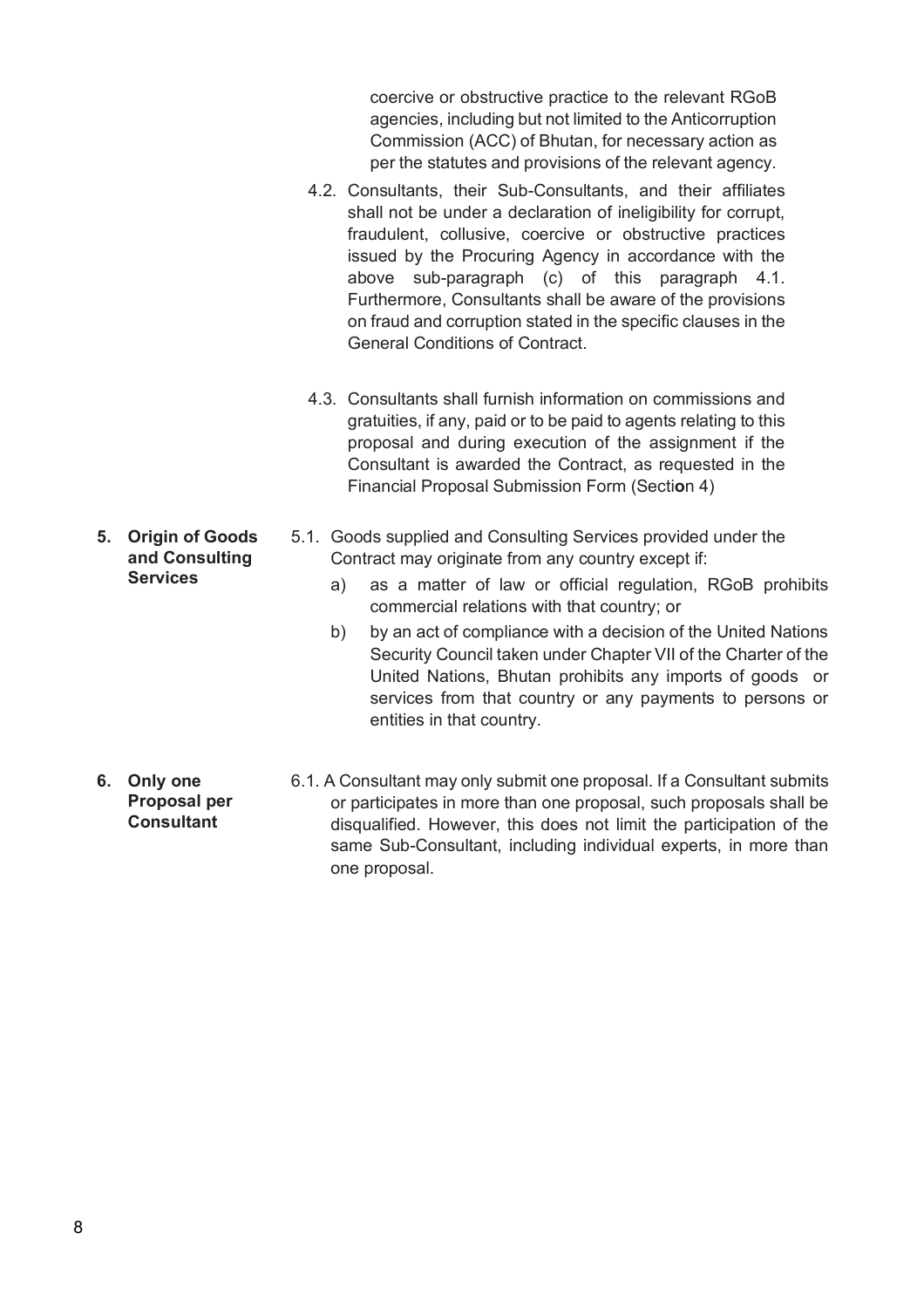- **7. Proposal Validity** 7.1. The Data Sheet indicates how long Consultants' Proposals must remain valid after the submission date. During this period, Consultants shall maintain the availability of Professional staff nominated in the Proposal. The Procuring Agency will make its best efforts to complete negotiations within this period. Should the need arise, however, the Procuring Agency may request Consultants in writing to extend the validity period of their proposals. Consultants who agree to such extension shall confirm in writing that they maintain the availability of the Professional staff nominated in the Proposal or in their confirmation of extension of validity of the Proposal, Consultants could submit new staff in replacement who would be considered in the final evaluation for Contract award. Consultants who do not agree have the right to refuse to extend the validity of their Proposals.
- **8. Eligibility of Consultants** 8.1. The Procuring Agency permits consultants (individuals and firms, including Joint Ventures and their individual members) from all countries to offer consulting services for RGoB projects.
	- 8.2. Furthermore, it is the Consultant's responsibility to ensure that its Experts, joint venture members, Sub-consultants, agents (declared or not), sub-contractors, service providers, suppliers and/or their employees meet the eligibility requirements as established by the RGoB in the Applicable Regulations.
	- 8.3. In case a shortlisted Consultant intends to associate with other Consultants who have not been shortlisted and/or individual expert(s), such other Consultants and/or individual expert(s) shall be subject to the same eligibility criteria as are stipulated for the **Consultant**
- **9. Restrictions for State-Owned Enterprises** 9.1. State-owned enterprises or institutions may be eligible to compete and be awarded a contract only if they can establish that they:
	- a) are legally and financially autonomous
	- b) operate under commercial law, and
	- c) are not under supervision of the Employer.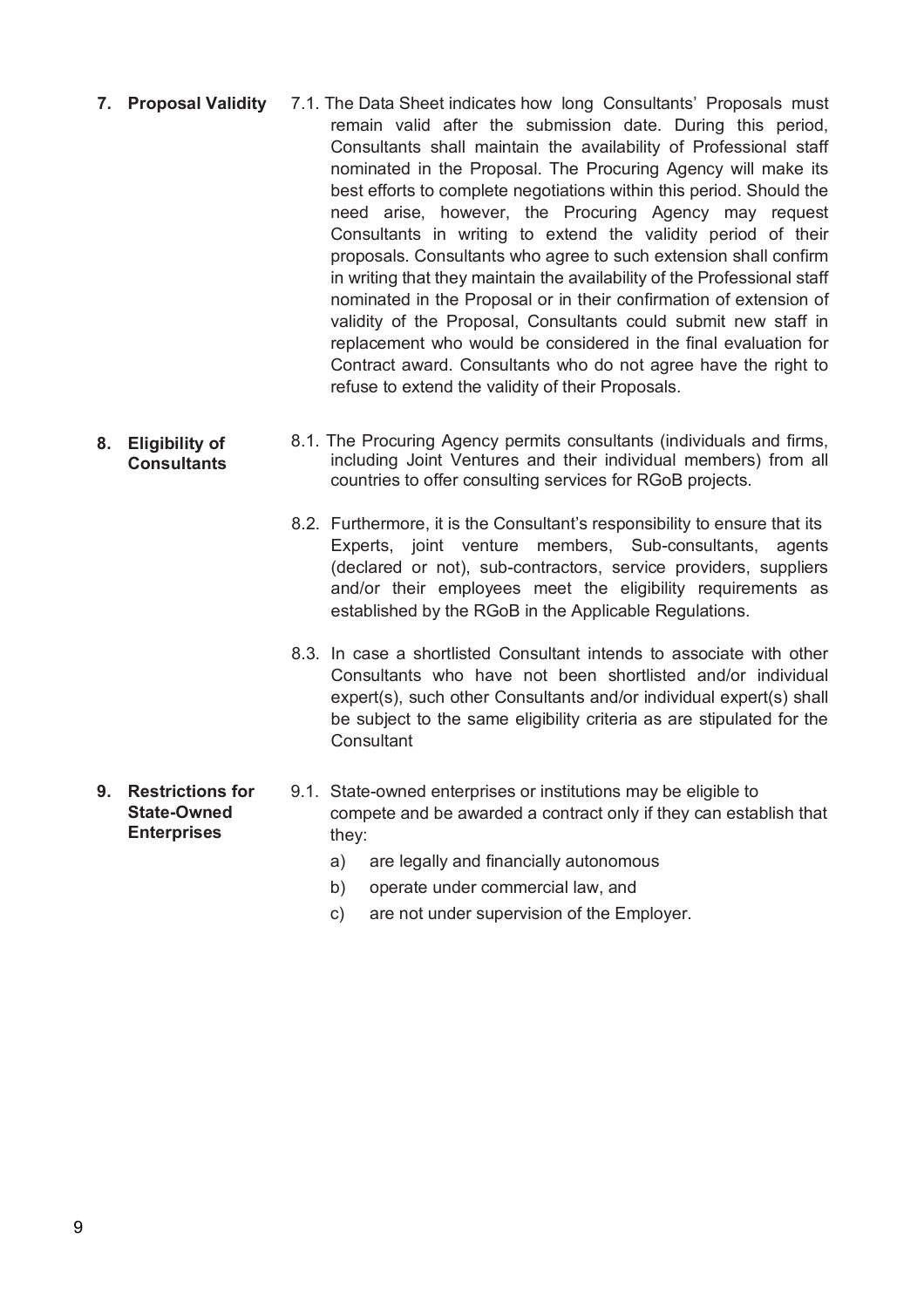**10. Exclusion of Consultant or Sub-Consultants**

- 10.1 A Consultant and any Sub-consultant shall not be permitted to submit a proposal or to be awarded a Contract under any of the following circumstances:
	- a) it is insolvent or is in receivership or is a bankrupt or is in the process of being wound up, or has entered into an arrangement with creditors; or
	- b) its affairs are being administered by a court, judicial officer or by an appointed liquidator; or
	- c) it has suspended business, or is in any analogous situation arising from similar procedures under the laws and regulations of its country of establishment; or
	- d) it has been found guilty of professional misconduct by a recognized tribunal or professional body; or
	- e) it has not fulfilled its obligations with regard to the payment of taxes, social security or other payments due in accordance with the laws of the country in which it is established or of the Kingdom of Bhutan; or
	- f) it is or has been guilty of serious misrepresentation in supplying information in its tender or in the prior process leading to it being classified as a shortlisted Consultant; or
	- g) it has been convicted for fraud and/or corruption by a competent authority; or
	- h) it has not fulfilled any of its contractual obligations with the Procuring Agency in the past; or
	- i) he/she has been debarred from participation in public procurement by any competent authority as per law.
- 10.1. A Consultant and any Sub-consultant shall not be permitted to submit a proposal or to be awarded a Contract under any of the following circumstances:
	- a) it is insolvent or is in receivership or is a bankrupt or is in the process of being wound up, or has entered into an arrangement with creditors; or
	- b) its affairs are being administered by a court, judicial officer or by an appointed liquidator; or
	- c) it has suspended business, or is in any analogous situation arising from similar procedures under the laws and regulations of its country of establishment; or
	- d) it has been found guilty of professional misconduct by a recognized tribunal or professional body; or
	- e) it has not fulfilled its obligations with regard to the payment of taxes, social security or other payments due in accordance with the laws of the country in which it is established or of the Kingdom of Bhutan; or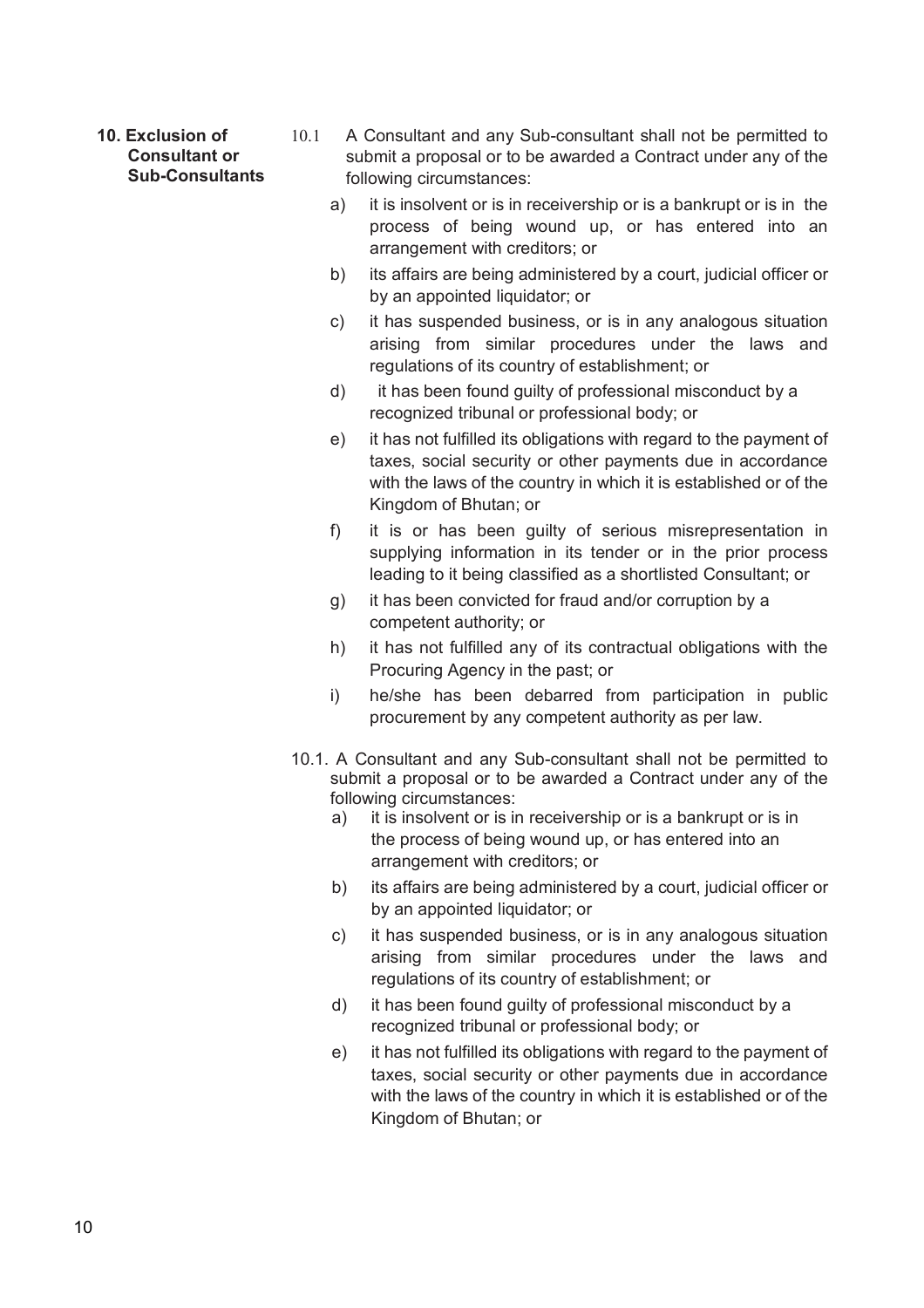- f) it is or has been guilty of serious misrepresentation in supplying information in its tender or in the prior process leading to it being classified as a shortlisted Consultant; or
- g) it has been convicted for fraud and/or corruption by a competent authority; or
- h) it has not fulfilled any of its contractual obligations with the Procuring Agency in the past; or
- i) he has been debarred from participation in public procurement by any competent authority as per law.
- **11. Contents, Clarification and Amendment of the RFP Document**
- 11.1.The RFP document comprises: Section 1 - Letter of Invitation Section 2 - Instructions to Consultants (including Data Sheet) Section 3 - Technical Proposal - Standard Forms Section 4 - Financial Proposal - Standard Forms Section 5 - Terms of Reference Section 6 - Eligible Countries Section 7 - Standard Forms of Contract
- 11.2.Consultants may request a clarification of any part of the RFP document up to the number of days indicated in the Data Sheet before the proposal submission date. Any request for clarification must be sent in writing to the Procuring Agency's address indicated in the Data Sheet. The Procuring Agency will respond in writing, and will send written copies of the response (including an explanation of the query but without identifying the source of the inquiry) to all Consultants. Should the Procuring Agency deem it necessary to amend the RFP as a result of a clarification, it shall do so following the procedure under paragraph 11.4 below;
- 11.3.A pre-proposal meeting will be conducted only if strictly necessary to clarify doubts and concerns of the shortlisted Consultants prior to submission of proposals. Minutes of the pre-proposal meeting shall be circulated to all shortlisted Consultants.
- 11.4.At any time before the submission of Proposals the Procuring Agency may amend the RFP by issuing an addendum in writing. The addendum shall be sent to all shortlisted Consultants and will be binding on them. Consultants shall acknowledge receipt of all addenda before the final date and time established for the submission of Proposals. To give Consultants reasonable time in which to take an addendum into account in their Proposals the Procuring Agency may, if the addendum is substantial, extend the deadline for the submission of Proposals.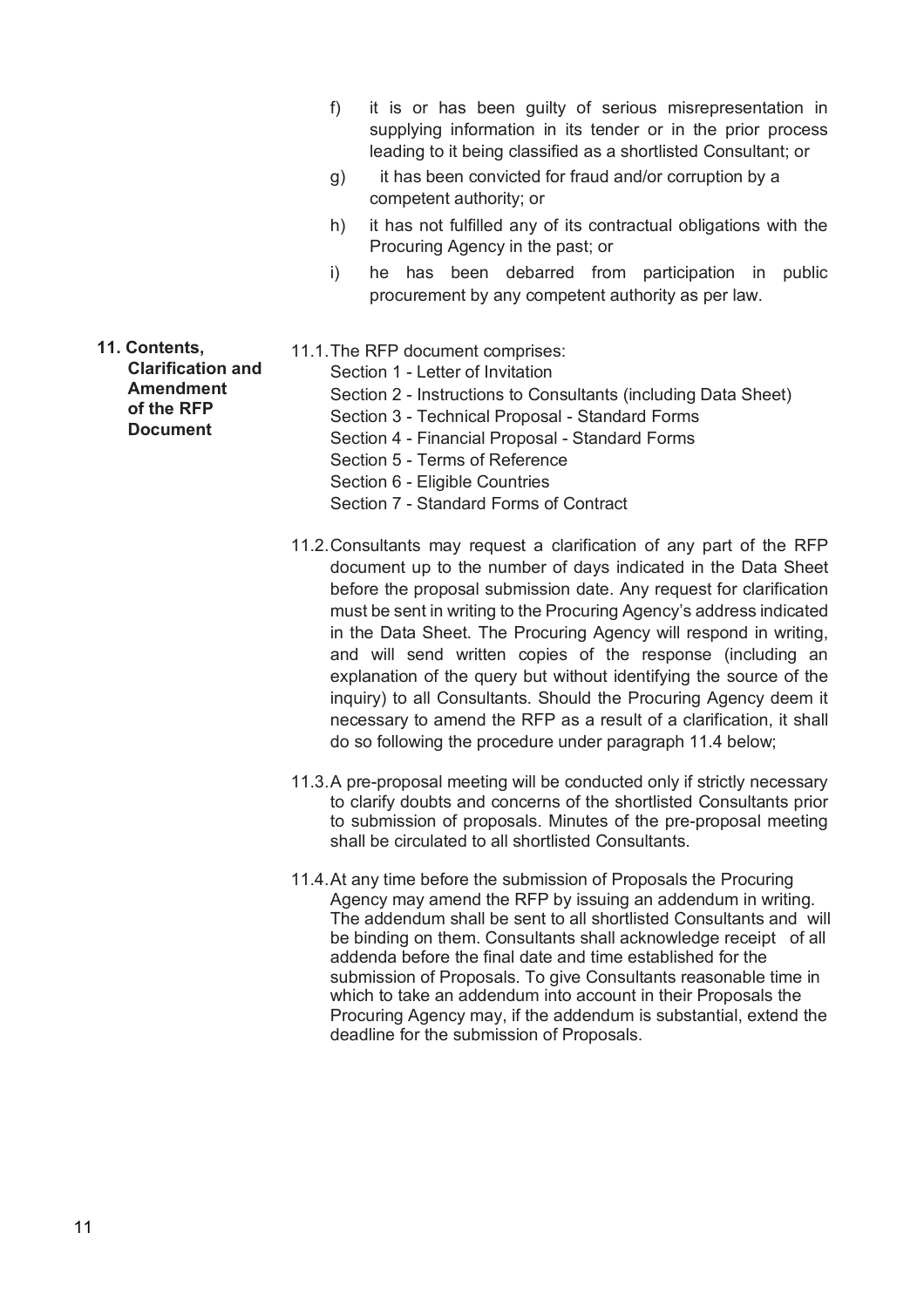- **12. Preparation of Proposals**
- 12.1.The Proposal, as well as all related correspondence exchanged by the Consultant and the Procuring Agency, shall be written in the language specified in the Data Sheet.
- 12.2.In preparing their Proposals, Consultants are expected to examine in detail the documents comprising the RFP. Material deficiencies in providing the information requested may result in rejection of a Proposal.
- 12.3.While preparing the Technical Proposal, Consultants must pay particular attention to the following:
	- a) If a shortlisted Consultant considers that it may enhance its expertise for the assignment by associating with other Consultants in a joint venture/consortium/association or subconsultancy it may associate with either (a) non-shortlisted Consultant(s), or (b) shortlisted Consultants, if so indicated in the Data Sheet. A shortlisted Consultant must first obtain the approval of the Procuring Agency if it wishes to enter into a joint venture/consortium/association with non-shortlisted or shortlisted Consultant(s). In the case of a joint venture/ consortium/association with non-shortlisted Consultant(s), the shortlisted Consultant shall act as joint venture/consortium/ association leader. In the case of a joint venture/consortium/ association, all partners shall be jointly and severally liable and shall indicate who will act as the leader of the joint venture/consortium/association.
	- b) The estimated number of Professional staff-months or the budget for executing the assignment shall be shown in the Data Sheet, but not both. However, the Proposal shall be based on the number of Professional staff-months or the budget estimated by the Consultant.
	- c) For fixed-budget-based assignments, the available budget is given in the Data Sheet, and the Financial Proposal shall not exceed this budget, while the estimated number of Professional staff-months shall not be disclosed.
	- d) Alternative professional staff shall not be proposed, and only one curriculum vitae (CV) may be submitted for each position.
- **13. Language** 13.1. Documents to be issued by the Consultant as part of this assignment must be in the language specified in the Data Sheet.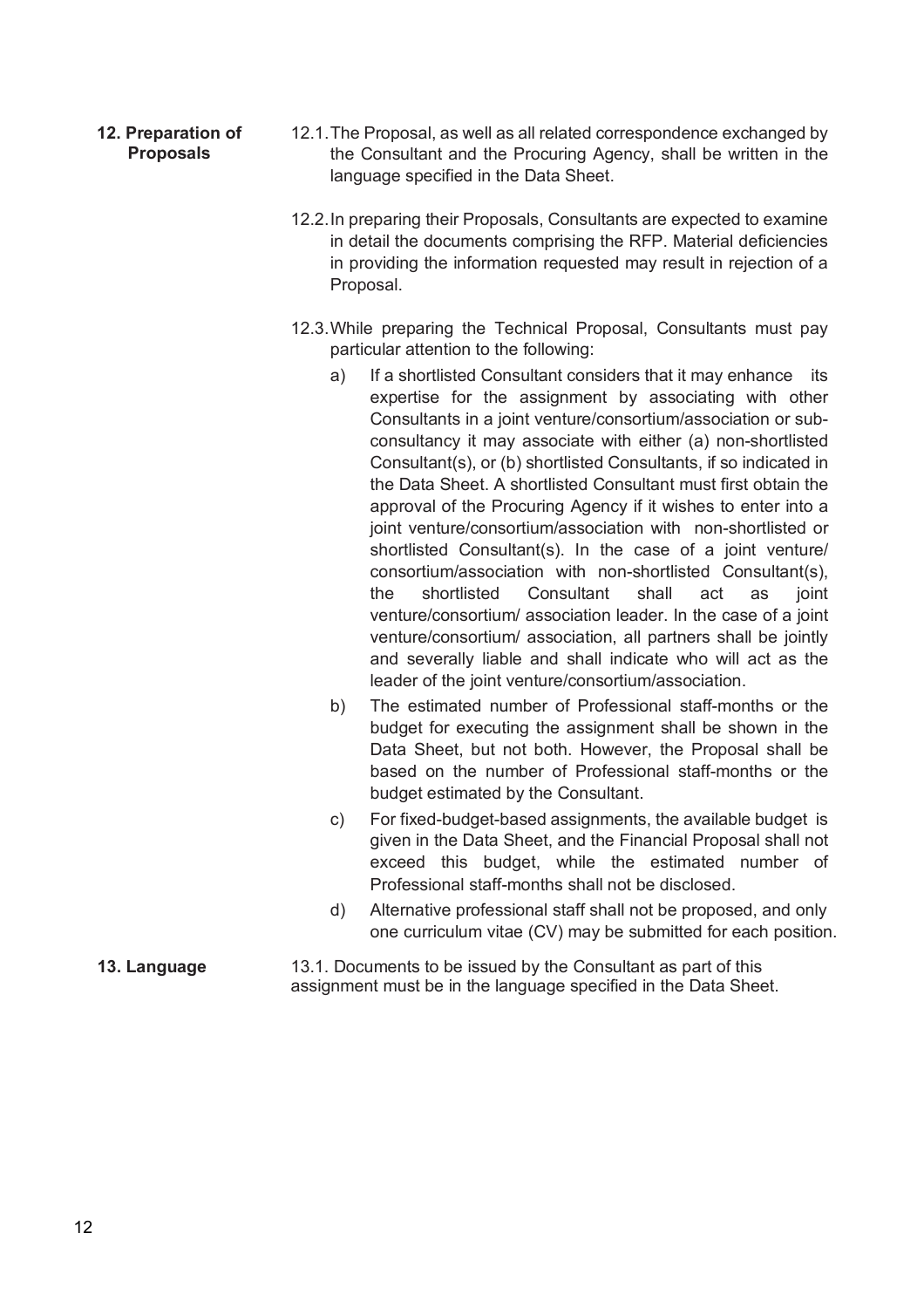**14. Technical Proposal Format and Content**

**15. Financial Proposals**

- 14.1.The Proposal shall comprise the documents and forms listed in the **Data Sheet**.
- 14.2.The Consultant shall furnish information on commissions, gratuities, and fees, if any, paid or to be paid to agents or any other party relating to this Proposal and, if awarded, Contract execution, as requested in the Financial Proposal submission form (Section 4).
- 14.3.The Technical Proposal shall be prepared using the Standard Forms provided in Section 3 of the RFP and shall comprise the documents listed in the **Data Sheet.** The Technical Proposal shall not include any financial information. A Technical Proposal containing material financial information shall be declared nonresponsive.
- 14.4.Consultant shall not propose alternative Key Experts. Only one CV shall be submitted for each Key Expert position. Failure to comply with this requirement will make the Proposal non-responsive.
- 14.5.Depending on the nature of the assignment, the Consultant is required to submit a Full Technical Proposal (FTP), or a Simplified Technical Proposal (STP) as indicated in the **Data Sh**eet and using the Standard Forms provided in Section 3 of the RFP.
- 15.1.The Financial Proposal shall be prepared using the Standard Forms provided in Section 4 of the RFP. It shall list all costs (allinclusive) associated with the assignment, including (a) remuneration for Key Experts and Non-Key Experts, (b) reimbursable expenses indicated in the **Data Sheet**, and (c) Local taxes.
- 15.2.For assignments with a duration exceeding twelve (12) months, a price adjustment provision for foreign and/or local inflation for remuneration rates applies if so stated in the **Data Sheet**
- 15.3.The Consultant may express the price for its Services in the currency or currencies as stated in the **Data Sheet**. If indicated in the **Data S**heet, the portion of the price representing local cost shall be stated in the national currency.
- 15.4.Payment under the Contract shall be made in the currency or currencies in which the payment is requested in the Proposal.
- **16. Taxes** 16.1. The Consultant and its Sub-consultants and Experts are responsible for meeting all tax liabilities arising out of the Contract. Information on taxes in the Client's country is provided in the **Data Shee**t.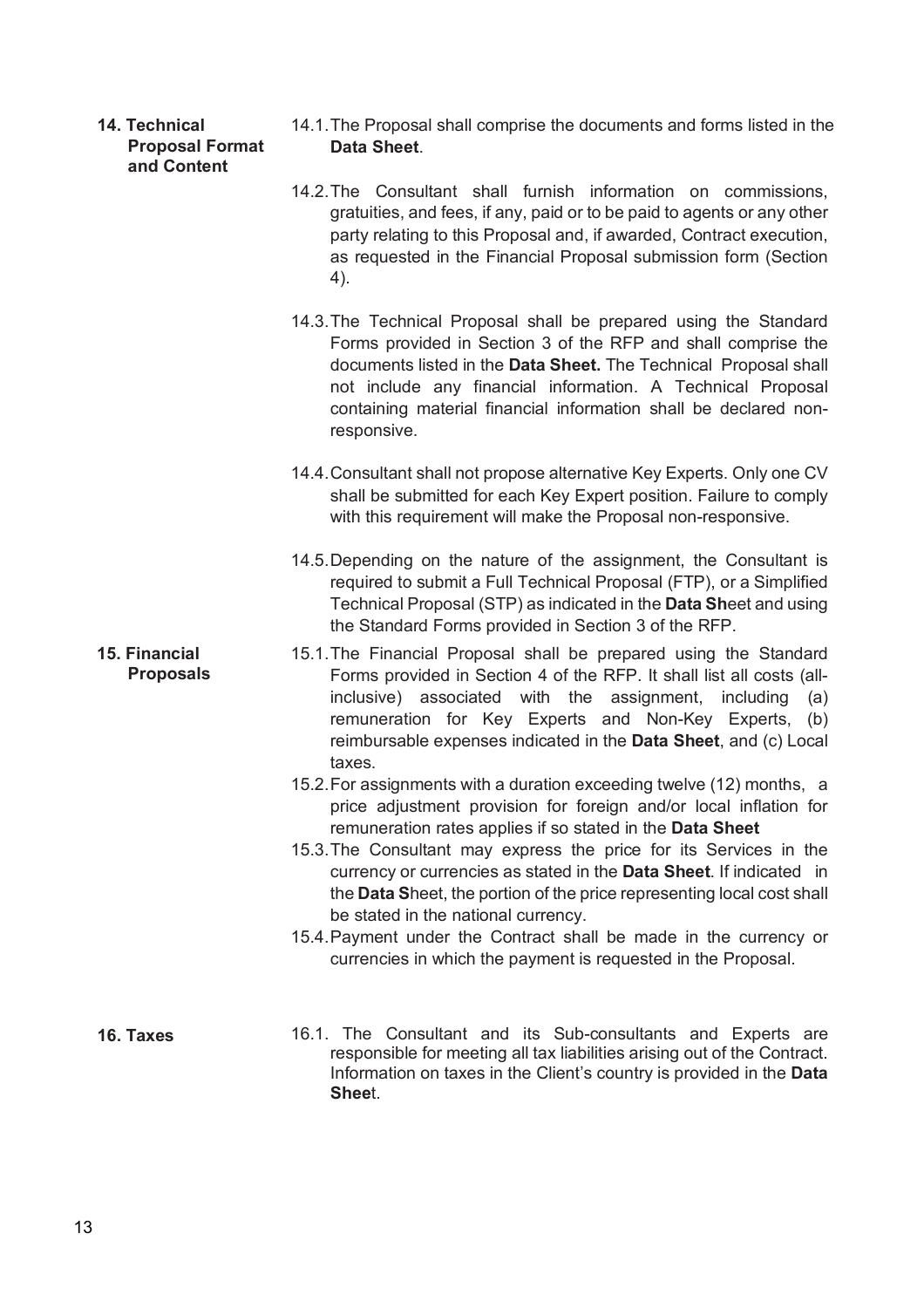- **17. Sealing & Submission of Proposals**
- 17.1.The original proposal (Technical Proposal and, if required, Financial Proposal) shall contain no interlineations or overwriting, except as necessary to correct errors made by the Consultant itself. The person who signed the Proposal must initial such corrections. Submission letters for the Technical and Financial Proposals shall respectively be in the format of TECH-1 of Section 3, and FIN-1 of Section 4.
- 17.2.An authorized representative of the Consultant shall initial all pages of the original Technical and Financial Proposals. The authorization shall be in the form of a written power of attorney accompanying the Proposal or in any other form demonstrating that the representative has been duly authorized to sign. The signed Technical and Financial Proposals shall be marked "ORIGINAL".
- 17.3. The Technical Proposal shall be marked "ORIGINAL" or "COPY" as appropriate. The Technical Proposals shall be sent to the addresses referred to in paragraph 17.6 and in the number of copies indicated in the Data Sheet. All required copies of the Technical Proposal are to be made from the original. If there are discrepancies between the original and the copies of the Technical Proposal, the original shall govern.
- 17.4.The original and all copies of the Technical Proposal shall be placed in a sealed envelope clearly marked "TECHNICAL PROPOSAL" Similarly, the original Financial Proposal (if required under the selection method indicated in the Data Sheet) shall be placed in a sealed envelope clearly marked "FINANCIAL PROPOSAL" followed by the reference number and name of the assignment, and with a warning "**DO NOT OPEN WITH THE TECHNICAL PROPOSAL."** The envelopes containing the Technical and Financial Proposals shall be placed into an outer envelope and sealed. This outer envelope shall bear the submission address, reference number and title of the assignment, and be clearly marked **"CONFIDENTIAL – DO NOT OPEN, EXCEPT IN THE PRESENCE OF THE APPOINTED OPENING OFFICIAL(S), BEFORE** [*insert the time and date of the submission deadline indicated in the Data Shee*t]". The Procuring Agency shall not be responsible for misplacement, loss or premature opening if the outer envelope is not sealed and/or marked as stipulated. This circumstance may be case for Proposal rejection. If the Financial Proposal is not submitted in a separate sealed envelope duly marked as indicated above, this will constitute grounds for declaring the Proposal non-responsive.

17.5.All inner envelopes shall:

- a) be signed across their seals by the person authorized to sign the Proposal on behalf of the Consultant;
- b) be marked "ORIGINAL" or "COPIES"; and
- c) indicate the name and address of the Consultant to enable the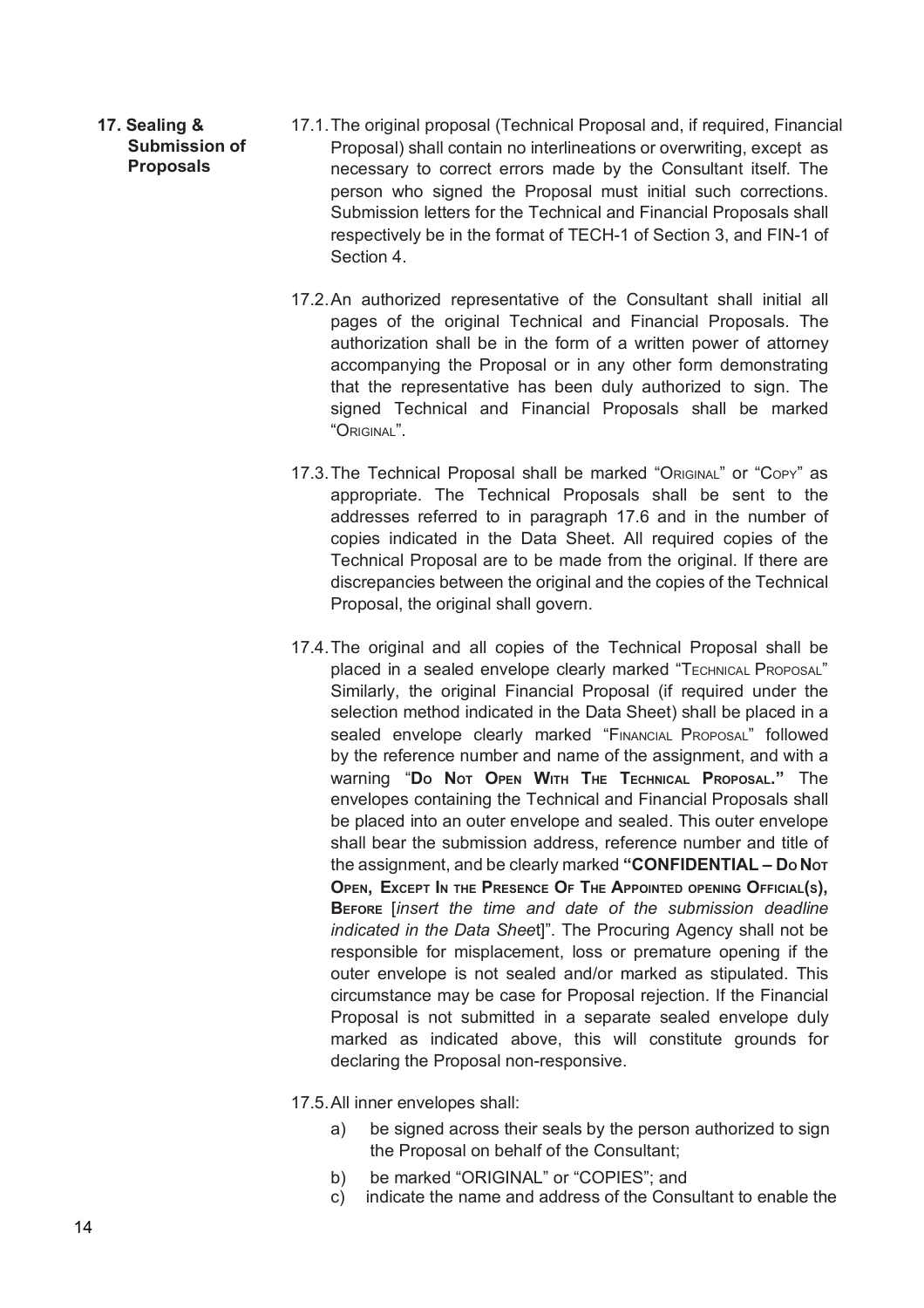Proposal to be returned unopened in case it is declared late pursuant to paragraph 16.7 hereunder.

17.6.All inner and outer envelopes shall be sealed with adhesive or other sealant, which will prevent re-opening. The Proposals shall be delivered by hand or by registered post in sealed envelopes to the address/addresses indicated in the Data Sheet and received by the Procuring Agency no later than the time and the date indicated in the Data Sheet, or any extension to this date in accordance with paragraph 11.4. Any proposal received by the Procuring Agency after the deadline for submission shall be returned unopened.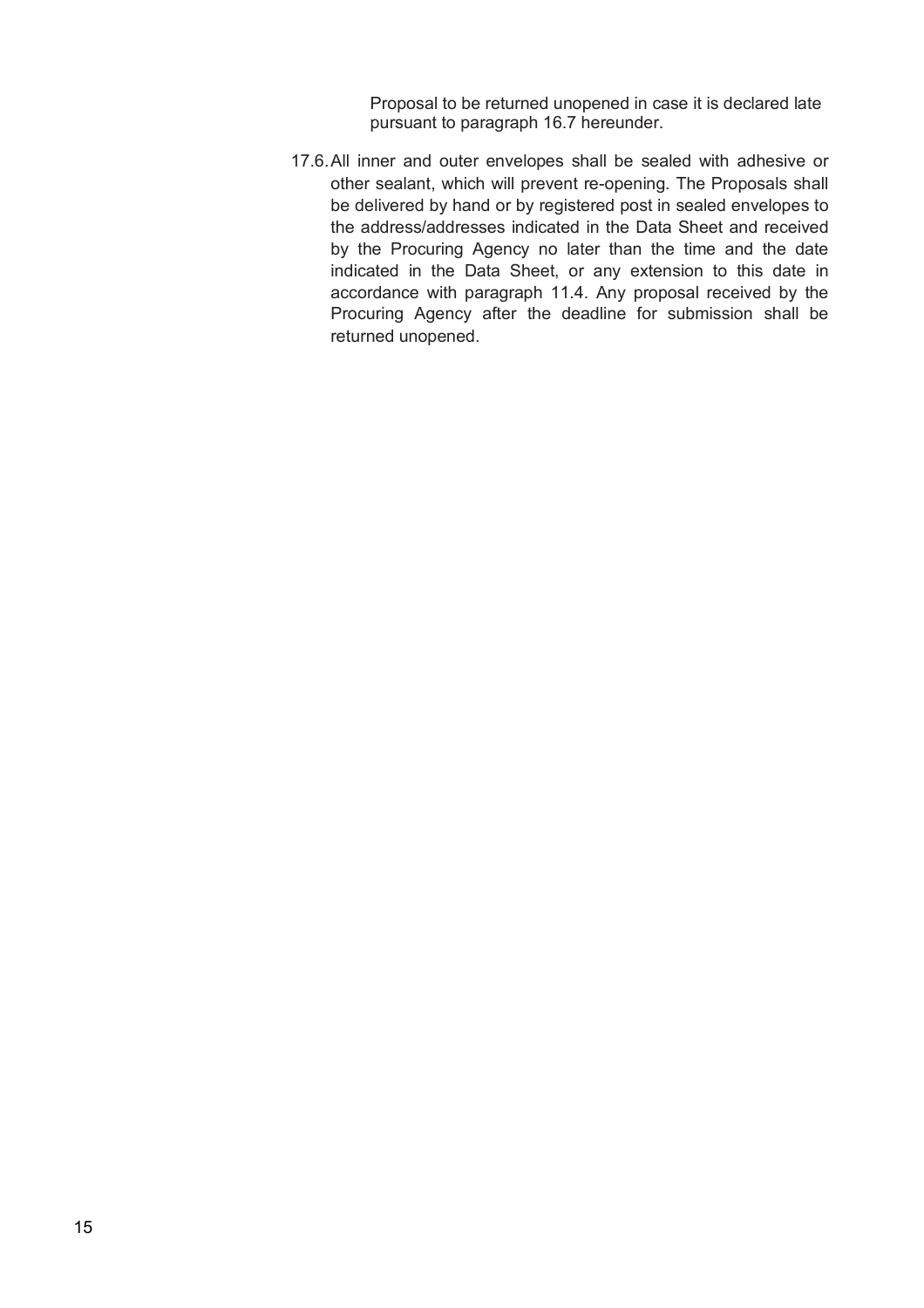**18. Withdrawal and Substitution of Proposals**

- 1.1. A Consultant may withdraw or substitute its Proposal after it has been submitted by sending a written notice in accordance with paragraph 17, duly signed by an authorized representative, and shall include a copy of the authorization (the power of attorney) in accordance with paragraph 17.2. Any substitution of a Proposal must accompany the respective written substitution notice. All notices must be:
	- a) submitted in accordance with paragraph 17 above (except that withdrawal notices do not require copies), and in addition, the respective envelopes shall be clearly marked "WiThdraWal" or "subsTiTuTiOn" and
	- b) Received by the Procuring Agency prior to the deadline prescribed for submission of Proposals, in accordance with paragraph 17.6.
- 1.2. Proposals requested to be withdrawn in accordance with paragraph 18.1 shall be returned unopened to the Consultants.
- 18.3. No Proposal may be withdrawn or substituted in the interval between the deadline for submission of Proposals and the expiry of the period of Proposal validity specified by the Consultant in its Proposal or any extension thereof. Any such withdrawal shall result in the debarment by competent authority as per law.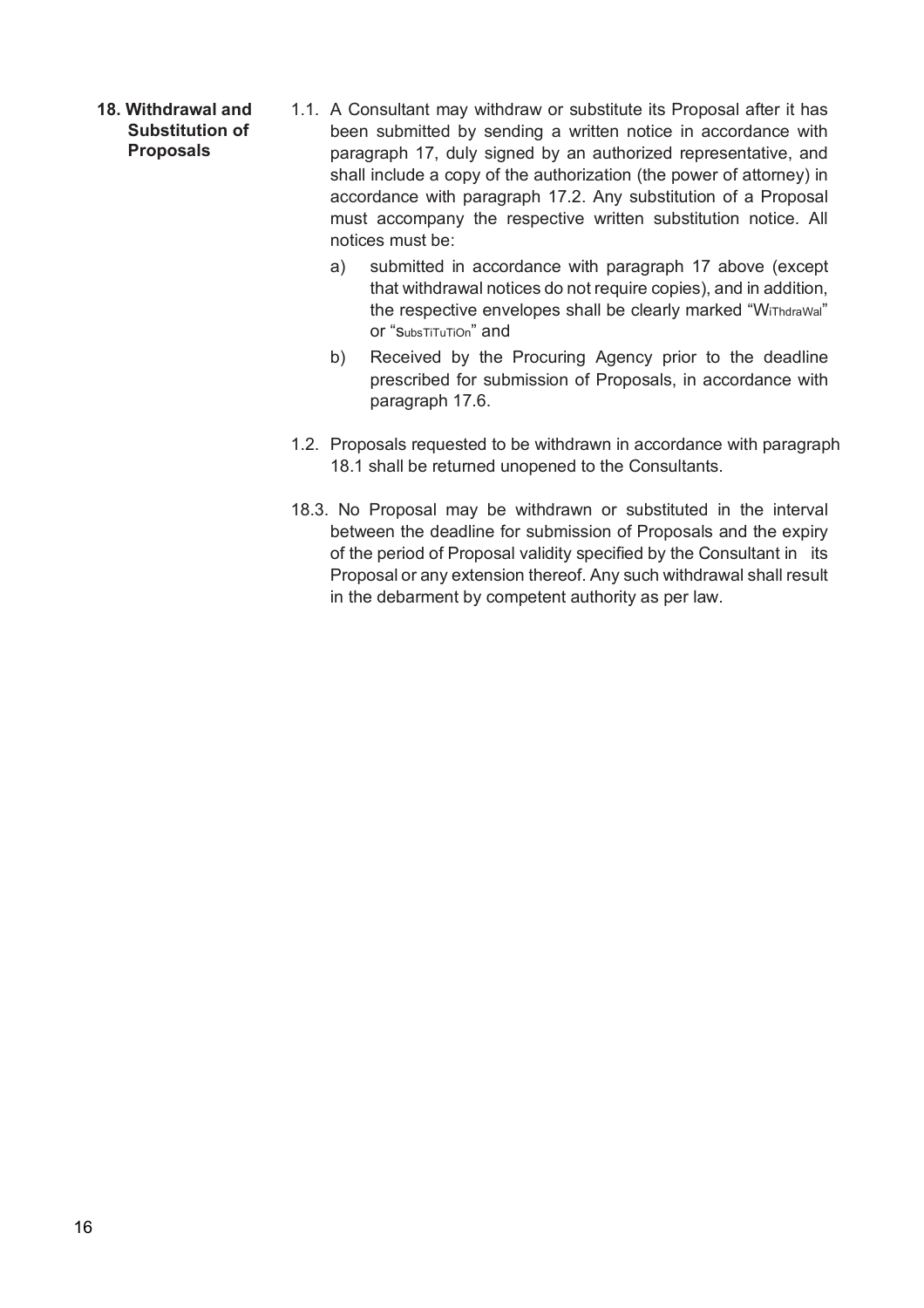- **19. Opening of Technical Proposals** 19.1.Immediately after the closing date and time for submission of Proposals any envelopes marked "Withdrawal" and accompanied by a properly authorized withdrawal notice shall be put aside, and stored safely and securely ready for return to the Consultant.
	- 19.2.The Procuring Agency then shall open all remaining Technical Proposals, including any substitutions accompanied by a properly authorized substitution notice. The Financial Proposals shall remain sealed and securely stored.

#### **20. Evaluation to be Confidential** 20.1.From the time the Proposals are opened to the time the Contract is awarded, the Consultant shall not contact the Procuring Agency on any matter related to its Technical and/or Financial Proposal. Any effort by any Consultant to influence the Procuring Agency in the examination, evaluation, ranking of Proposals, and recommendation for Award of Contract may result in the rejection of the Consultant's Proposal.

- 20.2.After the opening of Proposals, information concerning the Proposal documents or any part of the contents thereof shall not be released to any person or party that is not a member of the Proposal Evaluation Committee.
- 20.3.The evaluation proceedings shall be kept confidential at all times until the award of Contract is announced.
- 20.4.Evaluators of Technical Proposals shall have no access to the Financial Proposals until the technical evaluation is concluded.
- **21. Evaluation of Technical Proposals**
- 21.1. The Evaluation Committee shall evaluate the Technical Proposals on the basis of their responsiveness to the Terms of Reference, applying the evaluation criteria, sub-criteria and points system specified in the Data Sheet. Each responsive Proposal will be given a technical score (St). A Proposal shall be rejected at this stage if it does not respond to important aspects of the RFP, particularly the Terms of Reference, or if it fails to achieve the minimum technical score indicated in the Data Sheet.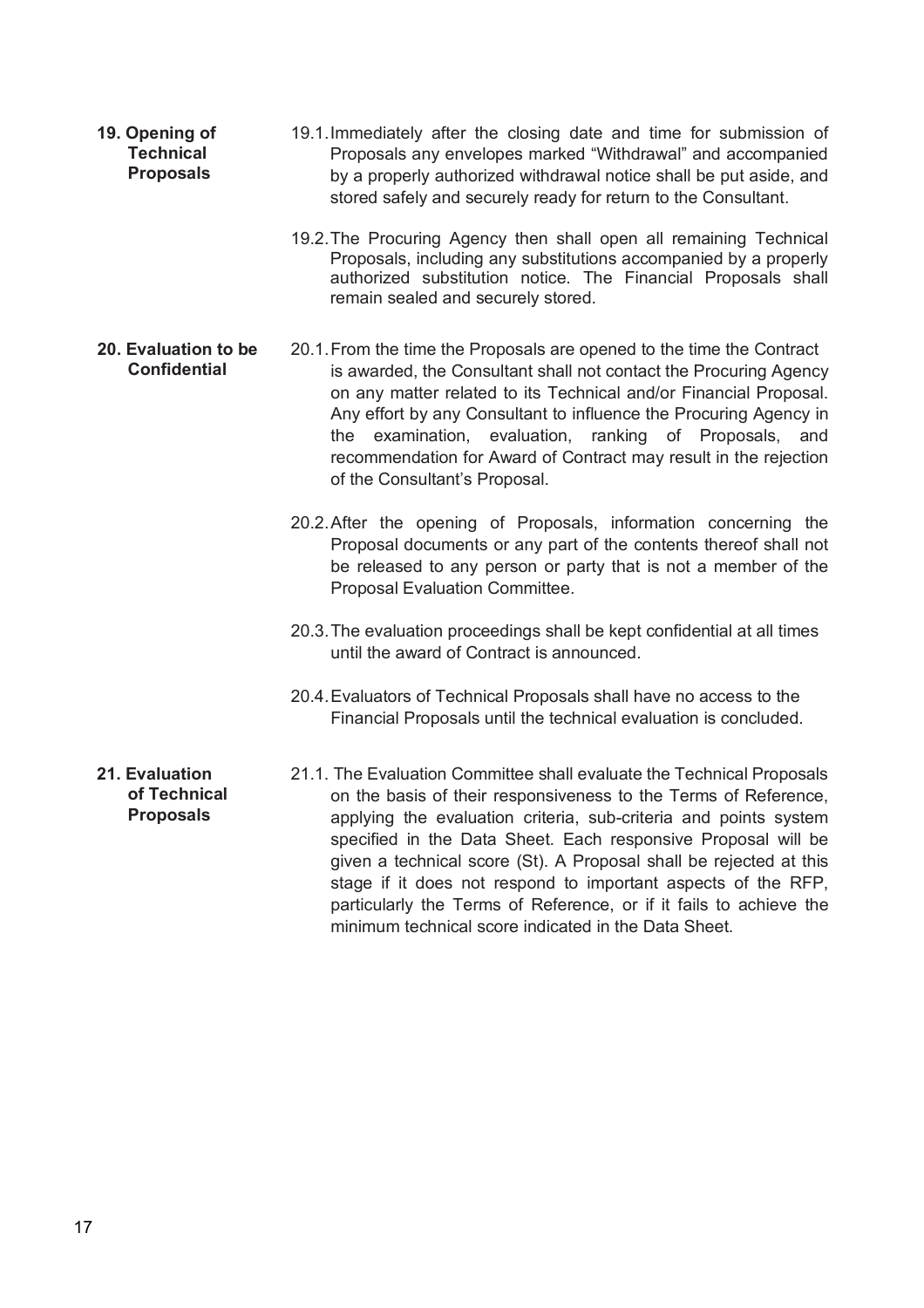- **22. Public Opening of Financial Proposals (only for QCBS, FBS, and LCS)**
- 22.1.After the technical evaluation is completed, the Procuring Agency shall inform the Consultants who have submitted proposals the technical scores obtained by their Technical Proposals, and shall notify those Consultants whose Proposals did not meet the minimum qualifying mark, or were considered non responsive to the RFP and TOR, that their Financial Proposals will be returned unopened after completing the selection process. The Procuring Agency shall simultaneously notify in writing those Consultants that have secured the minimum qualifying mark, the date, time and location for opening the Financial Proposals. The opening date shall allow Consultants sufficient time to make arrangements for attending the opening. Consultants' attendance at the opening of Financial Proposals is optional.
- 22.2.Financial Proposals shall be opened publicly in the presence of the Consultants representatives who choose to attend. The names of the Consultants and their technical scores shall be read aloud. The Financial Proposals of the Consultants who met the minimum qualifying mark will then be inspected to confirm that they have remained sealed and unopened. These Financial Proposals shall be then opened, and the following information read out and recorded:
	- a) name of the Consultant;
	- b) points awarded to the Technical Proposal; and
	- c) total price of the Financial Proposal. The prices also shall be written on a notice board for the public to copy
- 22.3.The Procuring Agency shall prepare a record of the opening of the Financial Proposals, which shall include the information disclosed to those present in accordance with paragraph 22.2 above. The minutes shall include, as a minimum:
	- a) the assignment title and reference number;
	- b) the date, time and place of opening of the Financial Proposals;
	- c) the prices offered by the Consultants;
	- d) the name and nationality of each Consultant;
	- e) the names of attendees at the opening of the Financial Proposals, and of the Consultants they represent;
	- f) details of any complaints or other comments made by Consultants' representatives attending the opening of the Financial Proposals, including the names and signatures of the representatives making the complaint(s) and/or comment(s); and
	- g) the names, designations and signatures of the members of the Proposal Opening Committee.

The Consultants' representatives who are present shall be requested to sign the record. The omission of a representative's signature on the record shall not invalidate the contents and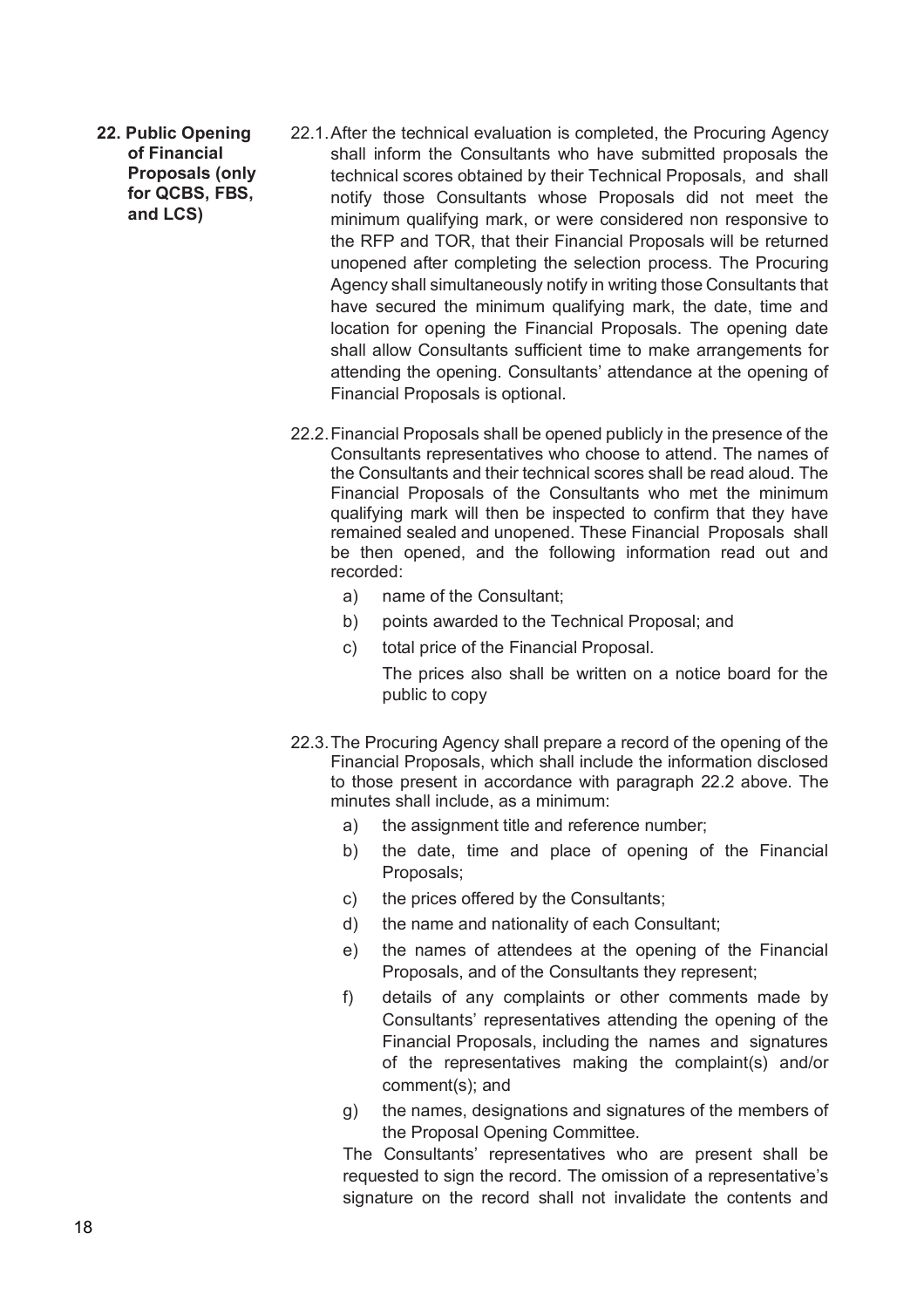effect of the record. A copy of the record shall be distributed to all Consultants who submitted Proposals.

| 23. Correction of<br><b>Errors</b>          | 23.1. The Evaluation Committee will correct any computational errors.<br>When correcting computational errors, in case of any discrepancy<br>between a partial amount and the total amount, or between words<br>and figures, the formers shall prevail. In addition to the above<br>corrections, as indicated under paragraph 15.1, activities and items<br>described in the Technical Proposal but not priced shall be<br>assumed to be included in the prices of other activities or items. In<br>case an activity or line item is quantified in the Financial Proposal<br>differently from the Technical Proposal: |
|---------------------------------------------|-----------------------------------------------------------------------------------------------------------------------------------------------------------------------------------------------------------------------------------------------------------------------------------------------------------------------------------------------------------------------------------------------------------------------------------------------------------------------------------------------------------------------------------------------------------------------------------------------------------------------|
|                                             | if the Time-Based form of Contract has been included in the<br>a)<br>RFP, the Evaluation Committee shall<br>correct<br>the<br>quantification indicated in the Financial Proposal so as to<br>make it consistent with that indicated in the Technical<br>Proposal, apply the relevant unit price included in the<br>Financial Proposal to the corrected quantity and correct the<br>total Proposal cost, and                                                                                                                                                                                                           |
|                                             | if the Lump-Sum form of Contract has been included in the<br>b)<br>RFP, no corrections are applied to the Financial Proposal in<br>this respect.                                                                                                                                                                                                                                                                                                                                                                                                                                                                      |
| 24. Conversion to<br><b>Single Currency</b> | 24.1. Prices shall be converted to a single currency using the selling<br>rates of exchange, source and date indicated in the Data Sheet.                                                                                                                                                                                                                                                                                                                                                                                                                                                                             |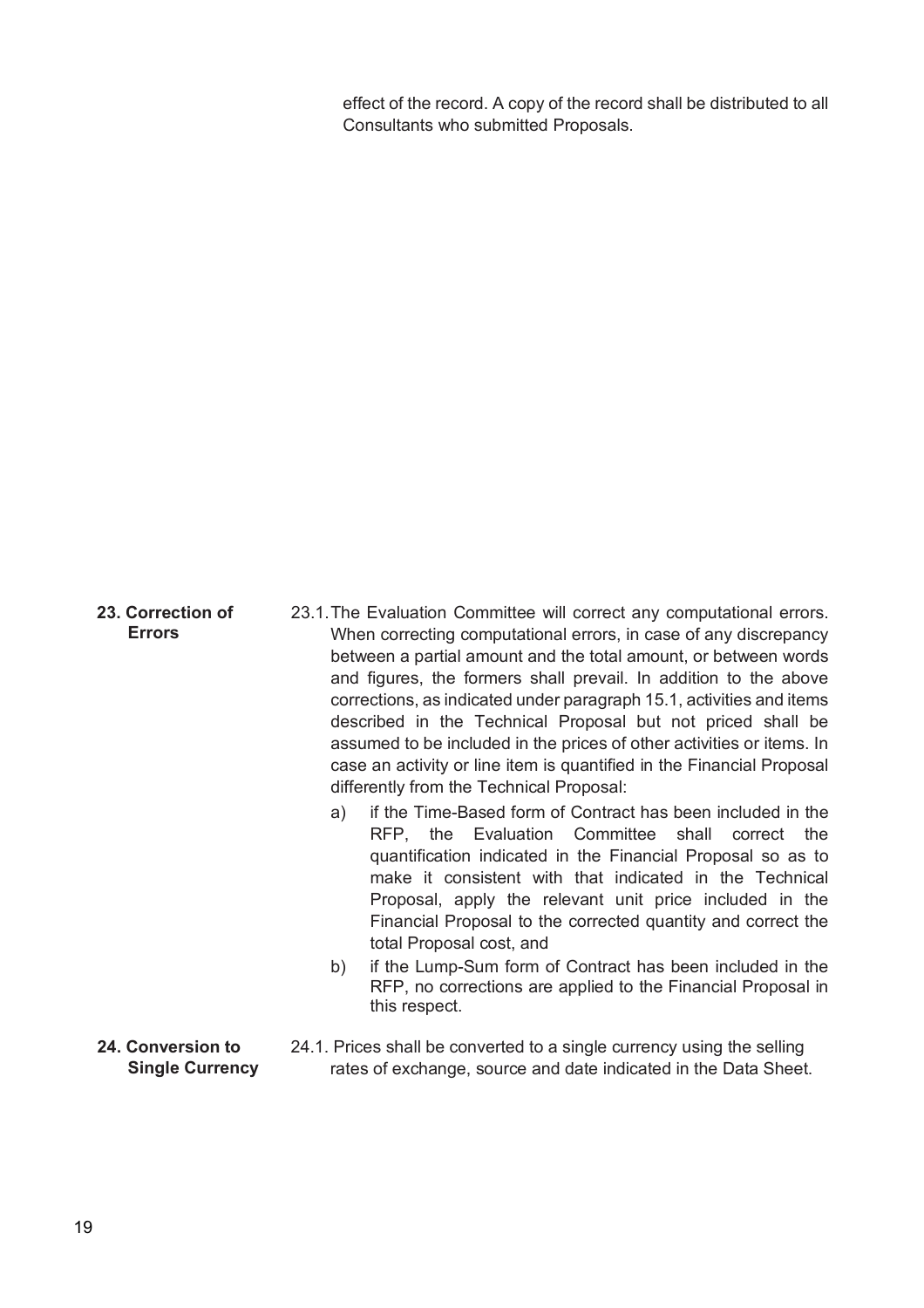- **25. Combined Quality and Cost Evaluation**
	- 25.1.In the case of QCBS, the lowest evaluated Financial Proposal (Fm) will be given the maximum financial score (Sf) of 100 points. The financial scores (Sf) of the other Financial Proposals will be computed as indicated in the Data Sheet. Proposals will be ranked according to their combined technical (St) and financial (Sf) scores using the weights  $(T =$  the weight given to the Technical Proposal;  $P =$  the weight given to the Financial Proposal;  $T + P = 1$ ) indicated in the Data Sheet:  $S = St \times T\% + Sf \times P\%$ . The firm achieving the highest combined technical and financial score will be invited for negotiations.
		- 25.2.In the case of Fixed-Budget Selection, the Procuring Agency will select the firm that submitted the highest ranked Technical Proposal within the budget and invite such Consultant to negotiate the Contract. Proposals that exceed the indicated budget will be rejected.
		- 25.3.In the case of Least-Cost Selection, the Procuring Agency will select the lowest proposal among those that passed the minimum technical score and invite such Consultant to negotiate the Contract.
- **26. Negotiations** 26.1. Negotiations will be held at the date and address indicated in the Data Sheet. The invited Consultant will, as a pre-requisite for attendance at the negotiations, confirm availability of all Professional staff. Failure to satisfy this requirement may result in the Procuring Agency proceeding to negotiate with the nextranked Consultant. Representatives conducting negotiations on behalf of the Consultant must have written authority to negotiate and conclude a Contract.
- **27. Technical Negotiations** 27.1. Negotiations will include a discussion of the Technical Proposal, the proposed technical approach and methodology, work plan, organization and staffing, any suggestions made by the Consultant to improve the Terms of Reference, and the Special Conditions of Contract. The Procuring Agency and the Consultant will finalize the Terms of Reference, staffing schedule, work schedule, logistics and reporting. These documents will then be incorporated into the Contract as "Description of Services". Special attention will be paid to defining clearly the inputs and facilities required from the Procuring Agency in order to ensure satisfactory implementation of the assignment. The Procuring Agency shall prepare minutes of the negotiations, which shall be signed by the Procuring Agency and the Consultant. The negotiations shall not substantially alter the original Terms of Reference or the terms of the Contract.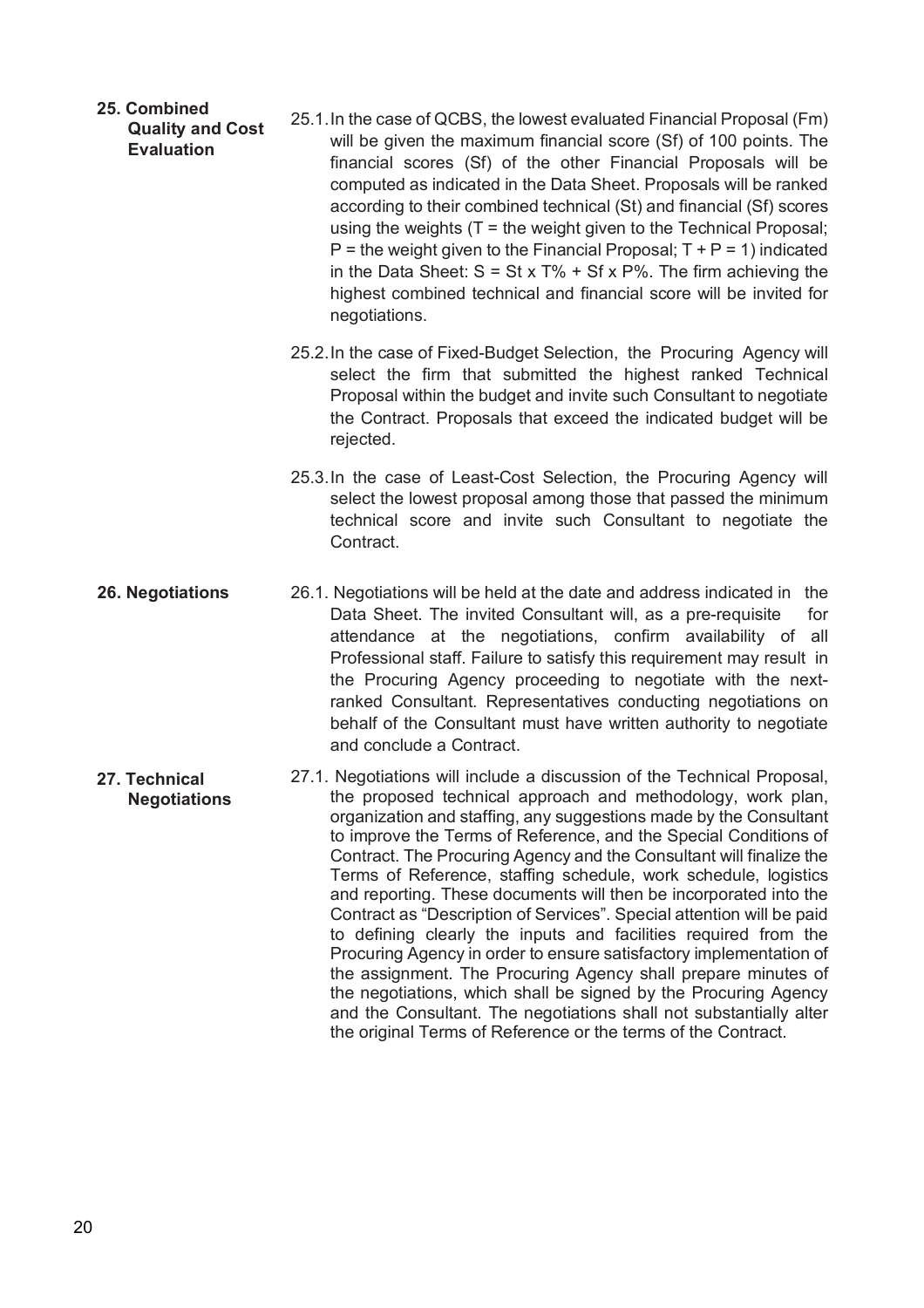- **28. Financial Negotiations** 28.1.If applicable, it is the responsibility of the Consultant, before starting financial negotiations, to contact the local tax authorities to determine the local tax amount to be paid by the Consultant under the Contract. The financial negotiations will include a clarification (if any) of the Consultant's tax liability in Bhutan, and the manner in which it will be reflected in the Contract; and will reflect the agreed technical modifications in the cost of the services.
	- 28.2.In the cases of QCBS, Fixed-Budget Selection and the Least-Cost Selection methods involving time based Contracts, unless there are exceptional reasons the financial negotiations will involve neither the remuneration rates for staff nor other proposed unit rates. For other methods, Consultants will provide the Procuring Agency with the information on remuneration rates described in the Appendix attached to Section 4 - Financial Proposal - Standard Forms of this RFP.
	- 28.3. In the case of a Lump Sum Contract where price is a factor of selection, the price shall not be negotiated.
	- 28.4.Reimbursable costs are payable on an actual expenses incurred basis, and thus shall not be subject to financial negotiation.
- **29. Availability of Professional Staff/Experts** 29.1. Having selected the Consultant on the basis of, among other things, an evaluation of proposed Professional staff, the Procuring Agency expects to negotiate a Contract on the basis of the Professional staff named in the Proposal. Before contract negotiations, the Procuring Agency will require assurances that the Professional staff will actually be available. The Procuring Agency will not consider substitutions during contract negotiations unless both parties agree that undue delay in the selection process makes such substitution unavoidable or for reasons such as death or medical incapacity. If this is not the case and if it is established that Professional staff were offered in the proposal without confirming their availability, the Consultant may be disqualified. Any proposed substitute shall have equivalent or better qualifications and experience than the original candidate and be submitted by the Consultant within the period of time specified in the letter of invitation to negotiate.
- **30. Conclusion of the Negotiations** 30.1. Negotiations will conclude with a review of the draft Contract. To complete negotiations the Procuring Agency and the Consultant will initial the agreed Contract. If negotiations fail, the Procuring Agency shall inform the Consultant in writing of the reasons for termination of the negotiations and then shall invite the Consultant whose Proposal received the second highest combined technical and financial score to negotiate a Contract. Once negotiations commence with the second ranked Consultant the Procuring Agency shall not reopen the earlier negotiations.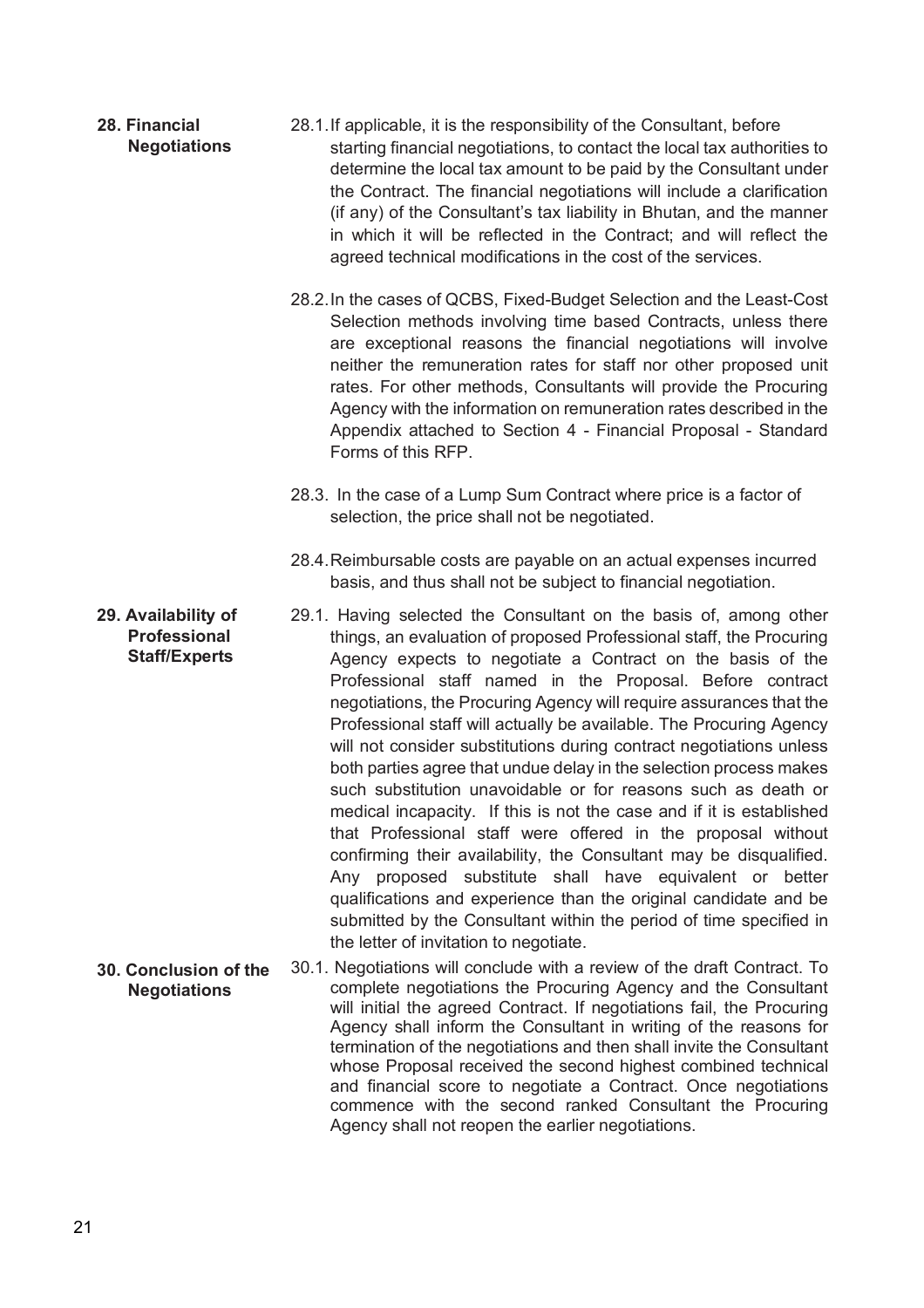- **31. Procuring Agency's Right to Accept or Reject Any or All Proposal**
- 31.1. The Procuring Agency reserves the right to accept or reject any Proposal, and to annul the Request for Proposals process and reject all Proposals at any time prior to Contract award, without thereby incurring any liability to Consultants.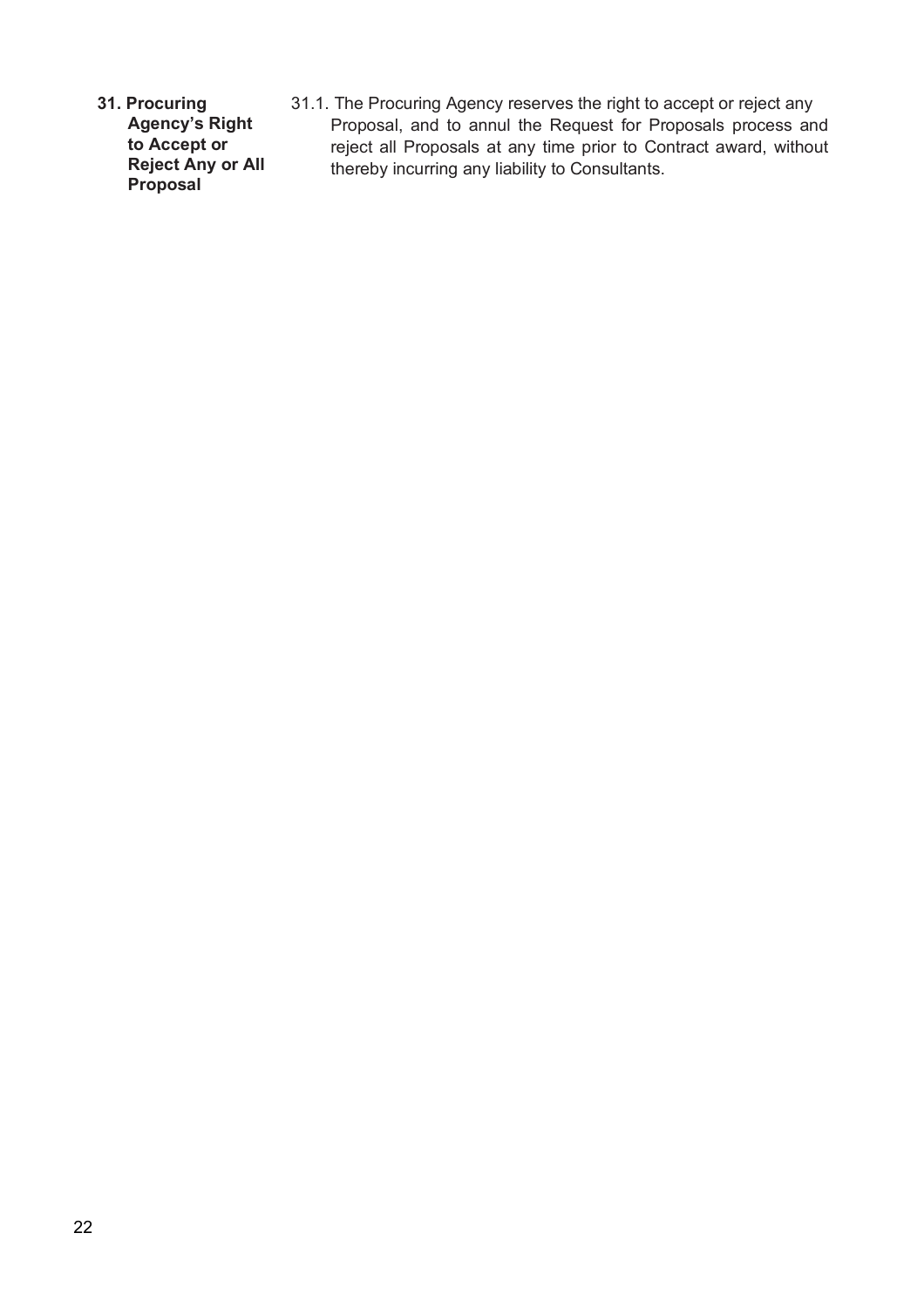- **32. Letter of Intent to Award/Award of Contract**
- 32.1.The Procuring Agency shall notify the concerned Consultant whose proposal has been selected in writing (as per the format in Section 4-hereafter called the Letter of Intent to award) that the Procuring Agency has intention to accept its proposal and the information regarding the name, address and amount of selected consultant shall be given to all other consultants who submitted the proposal. Such notification should be communicated in writing, including by cable, facsimile, telex or electronic mail to all the Consultants on the same day of dispatch. The Employer shall ensure that the same information is uploaded on their website on the same day of dispatch.
- 32.2.If no consultants submits any complaint pursuant to ITC 34 within a period of ten(10) days of the notice provided under ITC 32.1,after completing negotiations the Procuring Agency shall award the Contract to the selected Consultant, and:
	- a) as soon as possible notify unsuccessful Consultants, and
	- b) publish a notification of award on the Procuring Agency's website.
- 32.3.The notifications to all unsuccessful Consultants, and the notification on the Procuring Agency's website, shall include the following information:
	- a) the assignment reference number;
	- b) the name of the winning Consultant and the total price offered in the Financial Proposal; and
	- c) the date of the award decision.
- 32.4.The time taken to notify unsuccessful Consultants and publish the notification of award on the Procuring Agency's website may in no circumstances exceed fifteen (15) days from the date of the decision to award the Contract to the successful Consultant.
- 32.5.Following the decision to award the Contract to the selected Consultant, the parties shall enter into a written Contract binding on both parties. The Contract shall be compatible with the Applicable Laws of Bhutan. The Contract shall be signed by the duly authorized representatives of the parties and shall bear the date of signature.
- 32.6.Where both the parties do not sign the Contract simultaneously,
	- a) The Procuring Agency shall send to the selected Consultant two original copies of (1) the full agreed Contract and (2) the letter of acceptance (notification of award), each signed by its duly authorized representatives, with the date of signature;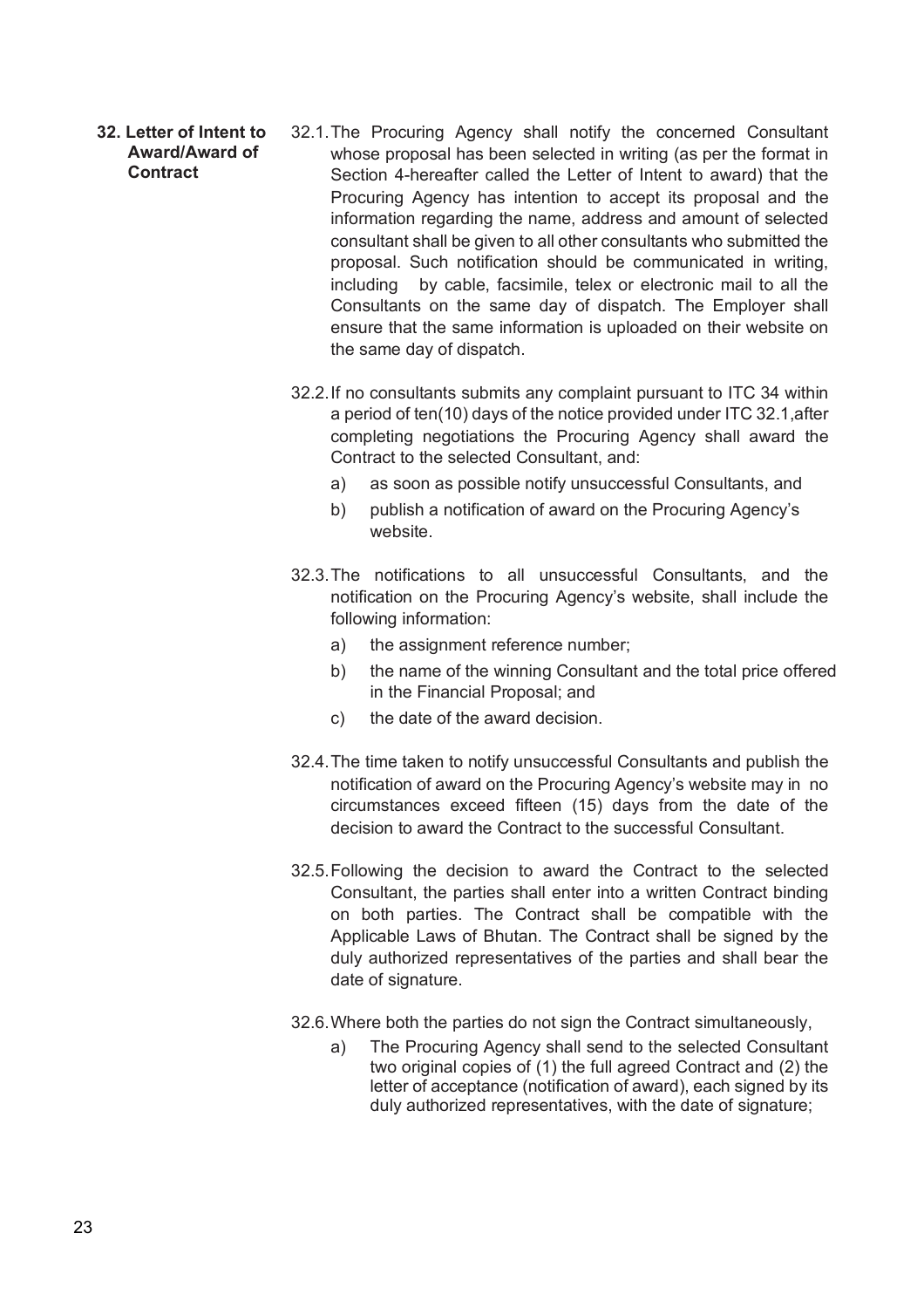|                                    | b)<br>The letter of acceptance shall indicate the deadline by which<br>it must be accepted, which shall normally be not more than 15<br>days from the date of its receipt by the Consultant;                                                                                                                                                                                                                                                                                                                        |
|------------------------------------|---------------------------------------------------------------------------------------------------------------------------------------------------------------------------------------------------------------------------------------------------------------------------------------------------------------------------------------------------------------------------------------------------------------------------------------------------------------------------------------------------------------------|
|                                    | The Consultant, if he agrees to conclude the Contract, shall<br>c)<br>sign and date all original copies of the Contract and the letter<br>of acceptance and return one copy of each to the Procuring<br>Agency before the expiry of the deadline indicated in the letter<br>of acceptance;                                                                                                                                                                                                                          |
|                                    | In case the selected Consultant fails to sign the Contract<br>d)<br>agreement within the deadline specified in the letter of<br>acceptance the Contract shall be awarded to the next lowest<br>evaluated Consultant. Such a failure shall be considered as<br>withdrawal and the provisions of Clause 18.3 shall apply.                                                                                                                                                                                             |
|                                    | 32.7. The Consultant is expected to commence the assignment on the<br>date and location specified in the Data Sheet.                                                                                                                                                                                                                                                                                                                                                                                                |
| 33. Confidentiality                | 33.1. InformationrelatingtoevaluationofProposalsandrecommendations<br>concerning awards shall not be disclosed to the Consultants who<br>submitted the Proposals or to other persons not officially<br>concerned with the process, until the publication of the award of<br>Contract. The undue use by any Consultant of confidential<br>information related to the process may result in the rejection of its<br>Proposal and may be subject to the provisions of the RGoB's anti-<br>fraud and corruption policy. |
| 34. Complaint and<br><b>Review</b> | 34.1. Any consultant has the right to complain if it has or is likely to suffer,<br>loss or injury due to breach of a duty imposed on the Procuring<br>Entity by the provisions of this document. The Complaint shall be<br>submitted in writing to the Employer within ten (10) days from the<br>date of issuance of letter of intent to award. In the first instance,<br>the consultant who submits Proposal shall submit the complaint to<br>the Employer.                                                       |
|                                    | 34.2. The Head of the procuring agency shall within seven (7) days after<br>the submission of the complaint issue a written decision.                                                                                                                                                                                                                                                                                                                                                                               |
|                                    | 34.3. The consultant may appeal to the Independent Review Body within<br>five (5) days of the decision of the Head of the procuring agency or<br>where no such decision has been taken within fifteen (15) days of<br>the original complaint and the copy of the appeal shall be given to<br>the procuring agency on the same day.                                                                                                                                                                                  |
|                                    | 34.4. Once the appeal copy is received by the procuring agency, it shall<br>not proceed further with the procurement process until the receipt<br>of notification from the Independent Review Body Secretariat.                                                                                                                                                                                                                                                                                                     |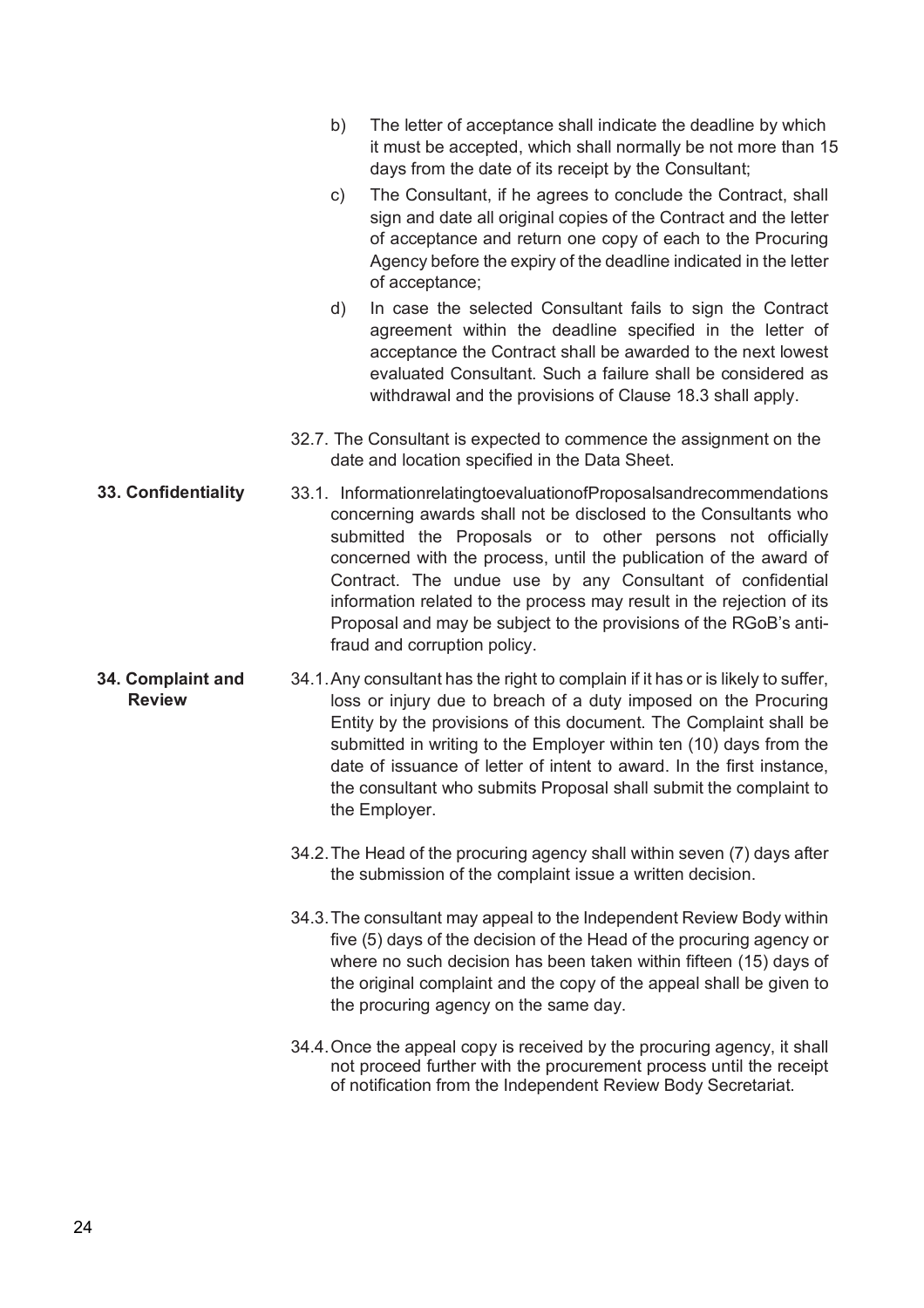- **35. Debriefing by the Procuring Agency**
- 35.1.On the receipt of employer's notification of intention to award referred to in ITC 32, an unsuccessful consultant has three (3) working days to make a written request to the employer for debriefing. The employer shall provide a debriefing to all unsuccessful consultants whose request is received within this deadline.
- 35.2.Where a request for debriefing is received within the deadline, the employer shall provide the debriefing within five (5) working days.
- 35.3. The employer shall discuss only such proposal and not the proposal of other consultants. The debriefing shall not include:
	- a) point-by-point comparisons with another proposal; and
	- b) information that is confidential or commercially sensitive to other Consultants.
- 35.4.The Purpose of debriefing is to inform the aggrieved consultant of the reasons for lack of success, pointing out the specific shortcomings in its proposal without disclosing contents of other proposals.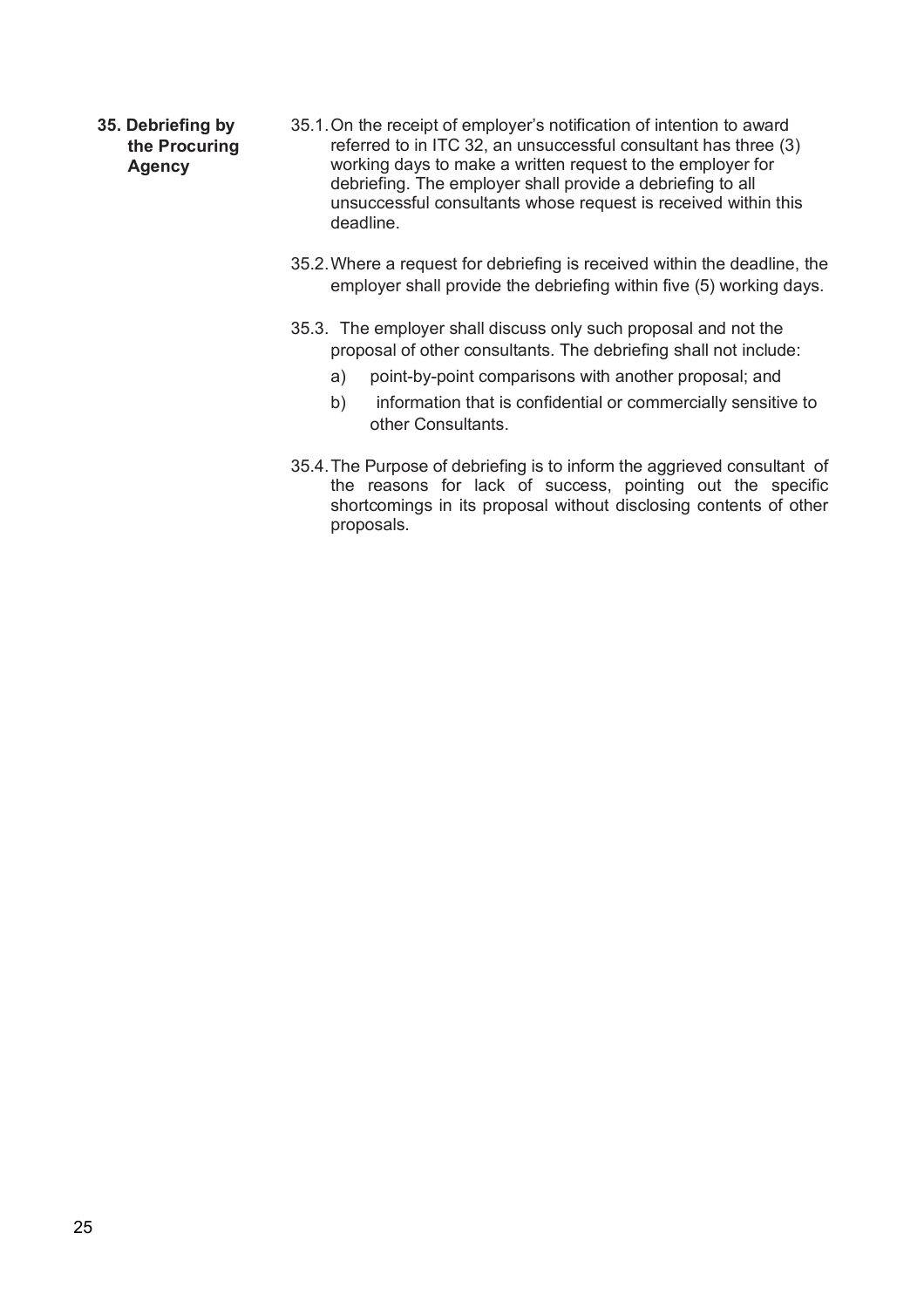# **INSTRUCTIONS TO CONSULTANTS**

# **ITC Paragraph Reference Details 1.1** Name of the Procuring Agency: **ICT Division,Ministry of Information & Communications** Method of selection: **Quality and Cost Based Selection (QCBS) 1.2** Financial Proposal to be submitted together with Technical Proposal: **Yes** The name of the assignment is: **Development of Online Token & Enhancement of e-Registration & Licensing Information System (eRaLIS)** The scope of the assignment and expected time of its completion are: 3 Months **1.3** A pre-proposal conference will be held: **No** The Procuring Agency 's representative is: **Sonam Dorji** Address: **Ministry of Information & Communications** Telephone: **02-322657** Facsimile: E-mail: sonamdorji@moic.gov.bt **1.4** The Procuring Agency will provide the following inputs and facilities: **Please refer Terms of Reference 4.1 e** The consultant shall submit a signed Integrity Pact: *Yes* **7.1** Proposals must remain valid **60 days** after the submission date, i.e. until: xxxxxx [*Insert date*] **11.2** Clarifications may be requested no later than **7 days** before the submission date. The address for requesting clarifications is: **Mr. Yeshi Dorji Nr. Rinchen Jangsem** ydorji@moic.gov.bt rjangsem@rsta.gov.bt Tel:02-324319 Tel: 02-327660 **11.3** A pre-proposal meeting **will not be** conducted. **12.3 (a)** Shortlisted Consultants may associate with other shortlisted Consultants: **Yes**

#### **DATA SHEET**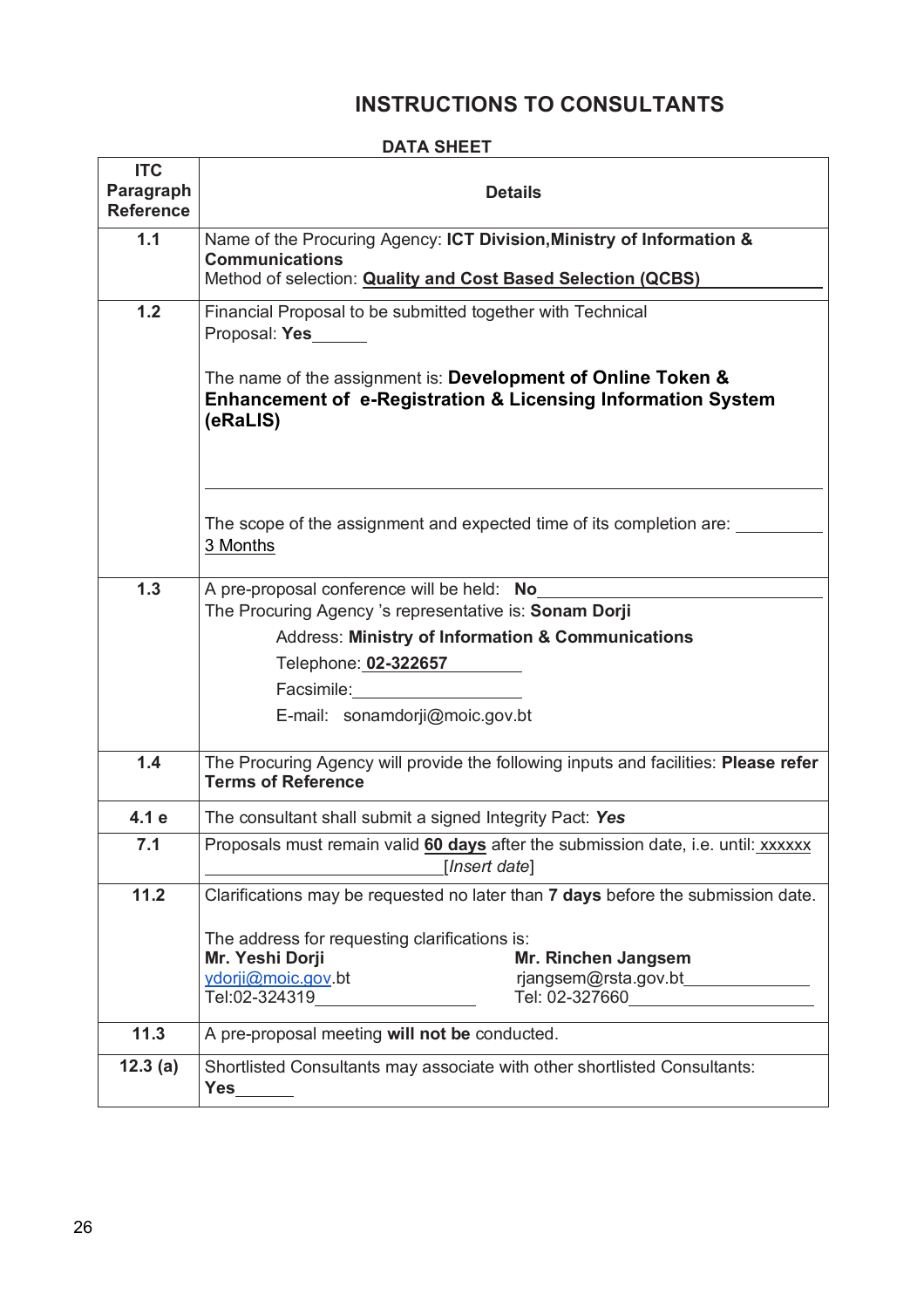| 13.1 | Proposals shall be submitted in the following language: <b>English</b><br>{Note: in cases where English is selected as the language, it is permitted to add<br>the following text:}<br>As an alternative to the above indicated language Consultants are permitted, at<br>their choice, to submit their proposals in Dzongkha. However, Consultants shall not<br>submit proposals in more than one language. The Contract to be signed with the<br>winning Consultant shall be written in the language in which the Consultant's<br>proposal was submitted, which shall be the language that shall govern the<br>contractual relations between the Procuring Agency and the winning Consultant.<br>The Consultant shall not sign versions of the Contract in different languages in<br>addition to the language used in its proposal. |  |  |  |  |
|------|---------------------------------------------------------------------------------------------------------------------------------------------------------------------------------------------------------------------------------------------------------------------------------------------------------------------------------------------------------------------------------------------------------------------------------------------------------------------------------------------------------------------------------------------------------------------------------------------------------------------------------------------------------------------------------------------------------------------------------------------------------------------------------------------------------------------------------------|--|--|--|--|
| 14.1 | The format of the Technical Proposal to be submitted is: Simplified Technical<br><b>Proposal (STP)</b><br>For SIMPLIFIED TECHNICAL PROPOSAL (STP):<br>1st Inner Envelope with the Technical Proposal:<br>Power of Attorney to sign the Proposal<br>1.<br>TECH-1<br>2.<br>TECH-4<br>3.<br>TECH-5<br>4.<br>TECH-6<br>5.<br><b>AND</b><br>2 <sup>nd</sup> Inner Envelope with the Financial Proposal (if applicable):<br>$FIN-1$<br>1.<br>2. FIN-2<br>$FIN-3$<br>3.<br>4. FIN-4                                                                                                                                                                                                                                                                                                                                                          |  |  |  |  |

J.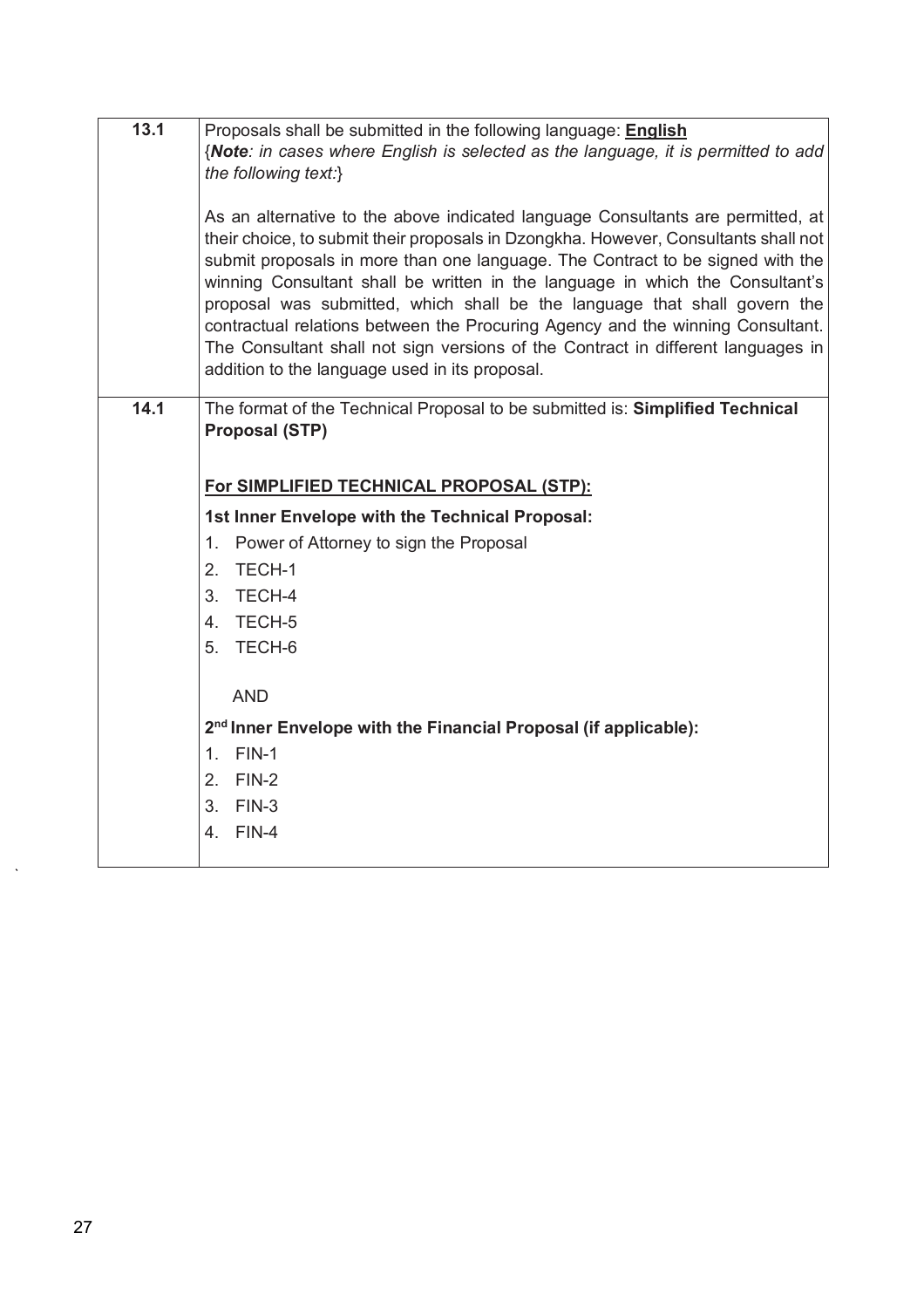| 14.5 | The format of the Technical proposal to be submitted is: STP                                                                                                                                                                                                                                                                                                                                                                                                   |
|------|----------------------------------------------------------------------------------------------------------------------------------------------------------------------------------------------------------------------------------------------------------------------------------------------------------------------------------------------------------------------------------------------------------------------------------------------------------------|
| 15.1 | Reimbursable expenses is not applicable for this project                                                                                                                                                                                                                                                                                                                                                                                                       |
| 15.2 | A Price Adjustment provision applies to remuneration rates: Yes<br><b>No</b>                                                                                                                                                                                                                                                                                                                                                                                   |
|      | [Applies to all Time-Based contracts with a duration exceeding 12 months. In<br>exceptional circumstances, can also apply to Lump-Sum contracts assignments<br>longer than 12 months in duration]                                                                                                                                                                                                                                                              |
|      | [If "Yes", specify whether it applies to foreign and/or local inflation]                                                                                                                                                                                                                                                                                                                                                                                       |
| 15.3 | Consultant to state local cost in Ngultrum: Yes                                                                                                                                                                                                                                                                                                                                                                                                                |
| 16.1 | Information on the Consultant's tax obligations in the Client's country can be found<br>[insert reference to the appropriate official source].                                                                                                                                                                                                                                                                                                                 |
| 17.3 | The Consultant must submit the <b>original</b> and 1 copy of the Technical Proposal,<br>and the original of the Financial Proposal.                                                                                                                                                                                                                                                                                                                            |
| 17.6 | The Proposal submission address is:<br><b>Sonam Dorji, Procurement Officer</b><br><b>Ministry of Information &amp; Communication</b><br><b>Thori Lam 3</b><br><b>Chubachu, Thimphu</b><br>Proposals must be submitted no later than the following date and time:<br>Date:03/02/2020                                                                                                                                                                            |
|      | <b>Time:10:30AM</b>                                                                                                                                                                                                                                                                                                                                                                                                                                            |
|      | Criteria, sub-criteria and the points system for the evaluation of Technical Proposals are:<br><b>Points</b><br>(i) Specific experience of the Consultant relevant to the assignment:<br>20<br>(ii) Adequacy of the proposed methodology and work plan in responding to the Terms of<br>Reference:<br>a) Technical approach and methodology<br>$[20]$<br>b) Work plan<br>$[5]$<br>c) Organization and staffing<br>$[5]$<br>Total points for criterion (ii): 30 |
|      | (iii) Key professional staff qualifications and competence for the assignment:<br>a) Project manager/ Team Leader<br>$[10]$<br>b) System Analyst/ System Engineer<br>$[15]$<br>c) Sr.Developer (Struts 1 framework)<br>$[20]$<br>d) Database(SQL) Administrator<br>$[5]$<br>Total points for criterion (iii): 50                                                                                                                                               |
|      | The number of points to be assigned to each of the above positions or disciplines shall be<br>determined considering the following three sub-criteria and relevant percentage weights:<br>1) General qualifications<br>$[20\%]$<br>2) Adequacy for the assignment<br>[70%]<br>3) Experience in region and language<br>[10%]<br>Total weight: 100%                                                                                                              |
|      | (iv) Suitability of the transfer of knowledge (training) program:<br>1) Training approach and methodology<br>5<br>(v) Participation by nationals among proposed key staff<br>5<br><b>Total Points</b><br>100<br>The minimum technical score St required to pass is: 80 Points                                                                                                                                                                                  |

 $\mathcal{L}^{\mathcal{L}}$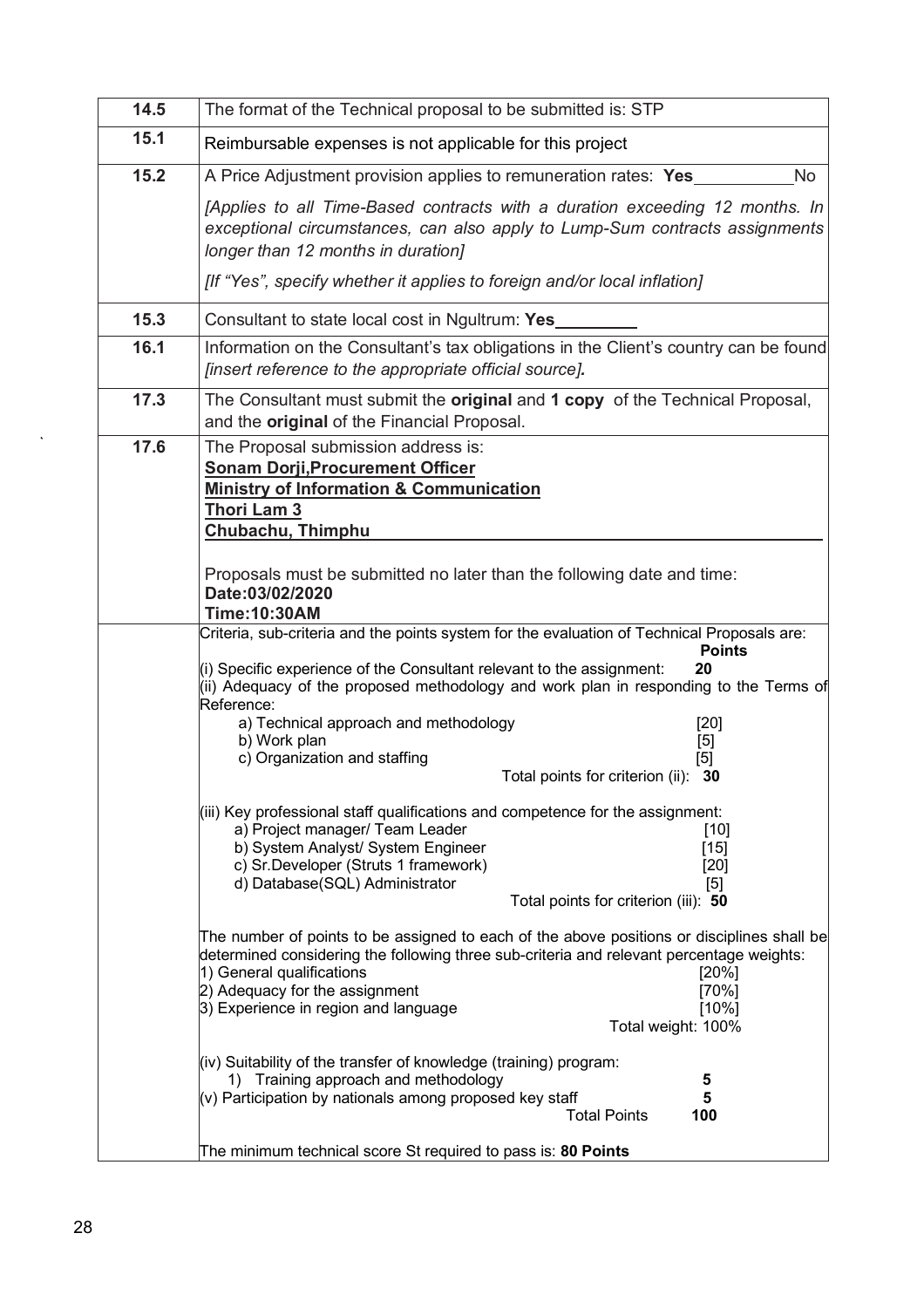| 25.1 | The formula for determining the financial scores is the following:<br>$Sf = 100$ x $Fm/F$ , in which Sf is the financial score, Fm is the lowest price and F the<br>price of the proposal under consideration.<br>[or insert another inversely proportional formula]<br>The weights given to the Technical and Financial Proposals are:<br>$T = 0.8$ , and<br>$P = 0.2$ |
|------|-------------------------------------------------------------------------------------------------------------------------------------------------------------------------------------------------------------------------------------------------------------------------------------------------------------------------------------------------------------------------|
| 26.1 | Expected date and address for contract negotiations:                                                                                                                                                                                                                                                                                                                    |
| 32.7 | Expected date for commencement of consulting services:<br>[Insert date]<br>at: Thimphu, Bhutan                                                                                                                                                                                                                                                                          |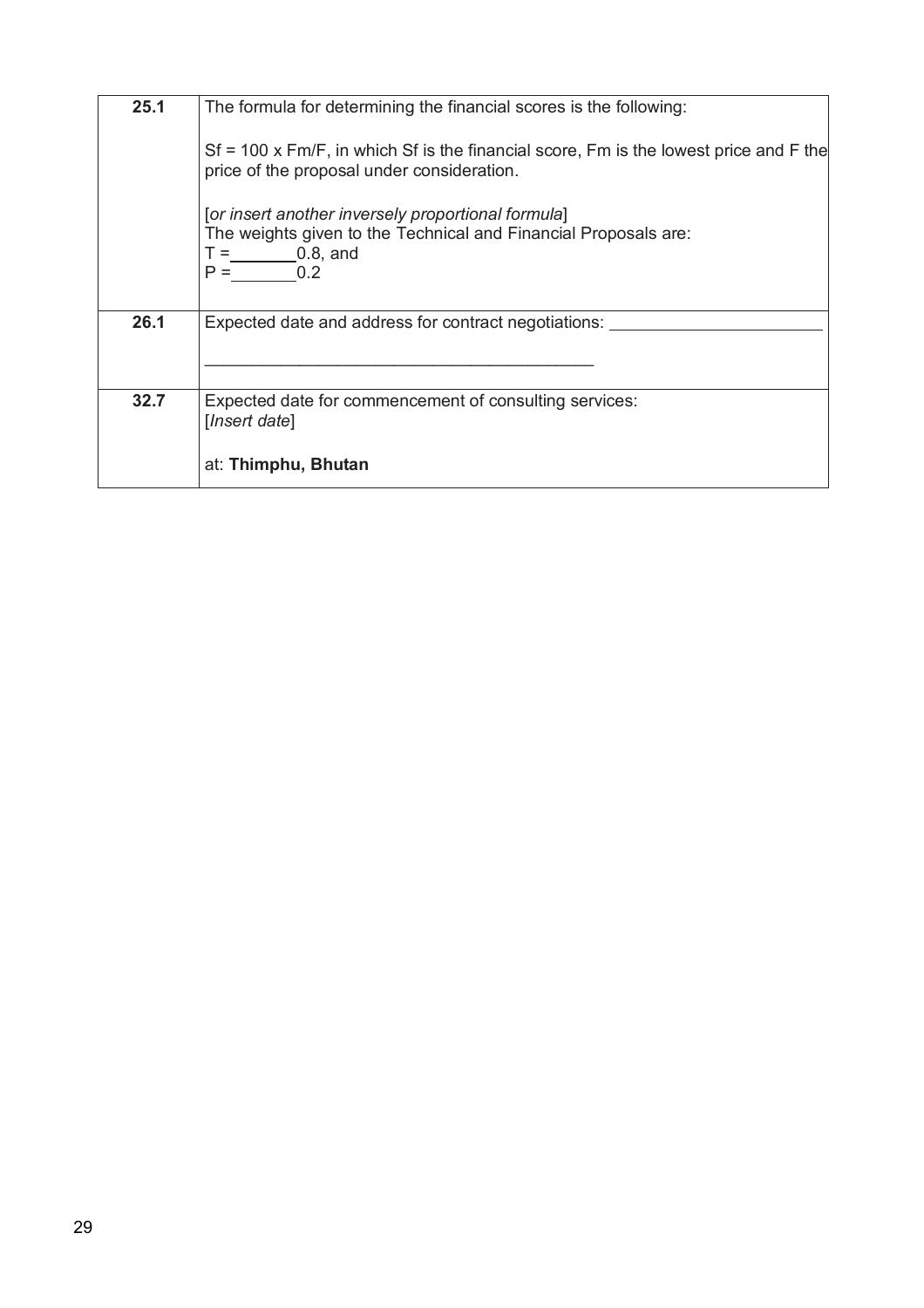# **SECTION 3. TECHNICAL PROPOSAL - STANDARD FORMS**

{Notes to Consultant shown in brackets { } throughout Section 3 provide guidance to the Consultant to prepare the Technical Proposal; they should not appear on the Proposals to be submitted.}

|                             | <b>Required for</b><br>FTP or STP<br>✔ | <b>FORM</b>          | <b>DESCRIPTION</b>                                                                                                                                                                                                                                                  | <b>Page Limit</b>                                                         |
|-----------------------------|----------------------------------------|----------------------|---------------------------------------------------------------------------------------------------------------------------------------------------------------------------------------------------------------------------------------------------------------------|---------------------------------------------------------------------------|
| <b>FTP</b>                  | <b>STP</b>                             |                      |                                                                                                                                                                                                                                                                     |                                                                           |
| $\checkmark$                | ✔                                      | TECH-1               | Technical Proposal Submission Form.                                                                                                                                                                                                                                 |                                                                           |
| applicable                  | $\sqrt{ }$ If                          | TECH-1<br>Attachment | If the Proposal is submitted by a joint venture,<br>attach a letter of intent or a copy of an existing<br>agreement.                                                                                                                                                |                                                                           |
| $\sqrt{ }$ If<br>applicable |                                        | Power of<br>Attorney | No pre-set format/form. In the case of a Joint<br>Venture, several are required: a power of<br>attorney for the authorized representative of<br>each JV member, and a power of attorney for<br>the representative of the lead member to<br>represent all JV members |                                                                           |
| $\checkmark$                |                                        | TECH-2               | Consultant's Organization and Experience.                                                                                                                                                                                                                           |                                                                           |
| $\checkmark$                |                                        | TECH-2A              | A. Consultant's Organization                                                                                                                                                                                                                                        |                                                                           |
| $\checkmark$                |                                        | TECH-2B              | <b>B. Consultant's Experience</b>                                                                                                                                                                                                                                   |                                                                           |
| $\boldsymbol{J}$            |                                        | TECH-3               | Comments or Suggestions on the Terms of<br>Reference and on Counterpart Staff and<br>Facilities to be provided by the Client.                                                                                                                                       |                                                                           |
| $\checkmark$                |                                        | TECH-3A              | A. On the Terms of Reference                                                                                                                                                                                                                                        |                                                                           |
| $\checkmark$                |                                        | TECH-3B              | B. On the Counterpart Staff and Facilities                                                                                                                                                                                                                          |                                                                           |
| $\checkmark$                | ✔                                      | TECH-4               | Description of the Approach, Methodology,<br>and<br>Work Plan for Performing the Assignment                                                                                                                                                                         | For FTP limit up<br>to 40 pages<br>And<br>For STP limit up<br>to 10 pages |
| ✔                           | $\checkmark$                           | TECH-5               | Work Schedule and Planning for Deliverables                                                                                                                                                                                                                         |                                                                           |
|                             |                                        | TECH-6               | Team Composition, Key Experts Inputs, and<br>attached Curriculum Vitae (CV)                                                                                                                                                                                         |                                                                           |
|                             | $\sqrt{ }$ If<br>applicable            | TECH-7               | Drawings/Specifications                                                                                                                                                                                                                                             |                                                                           |
|                             |                                        | TECH-8               | <b>Integrity Pact</b>                                                                                                                                                                                                                                               |                                                                           |

## **Checklist of Required Forms**

**All pages of the original Technical and Financial Proposal shall be initialed by the same**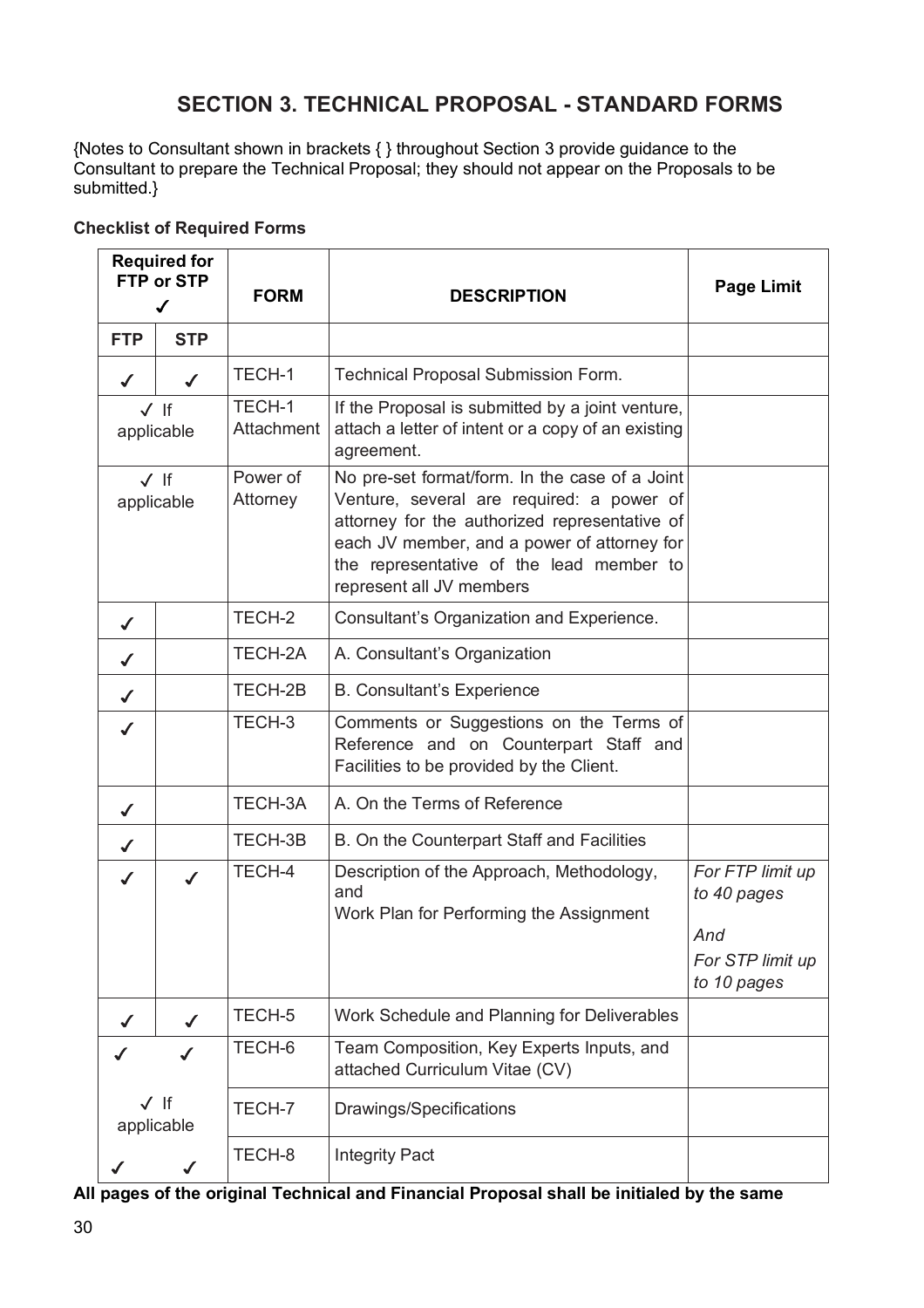**authorized representative of the Consultant who signs the Proposal.**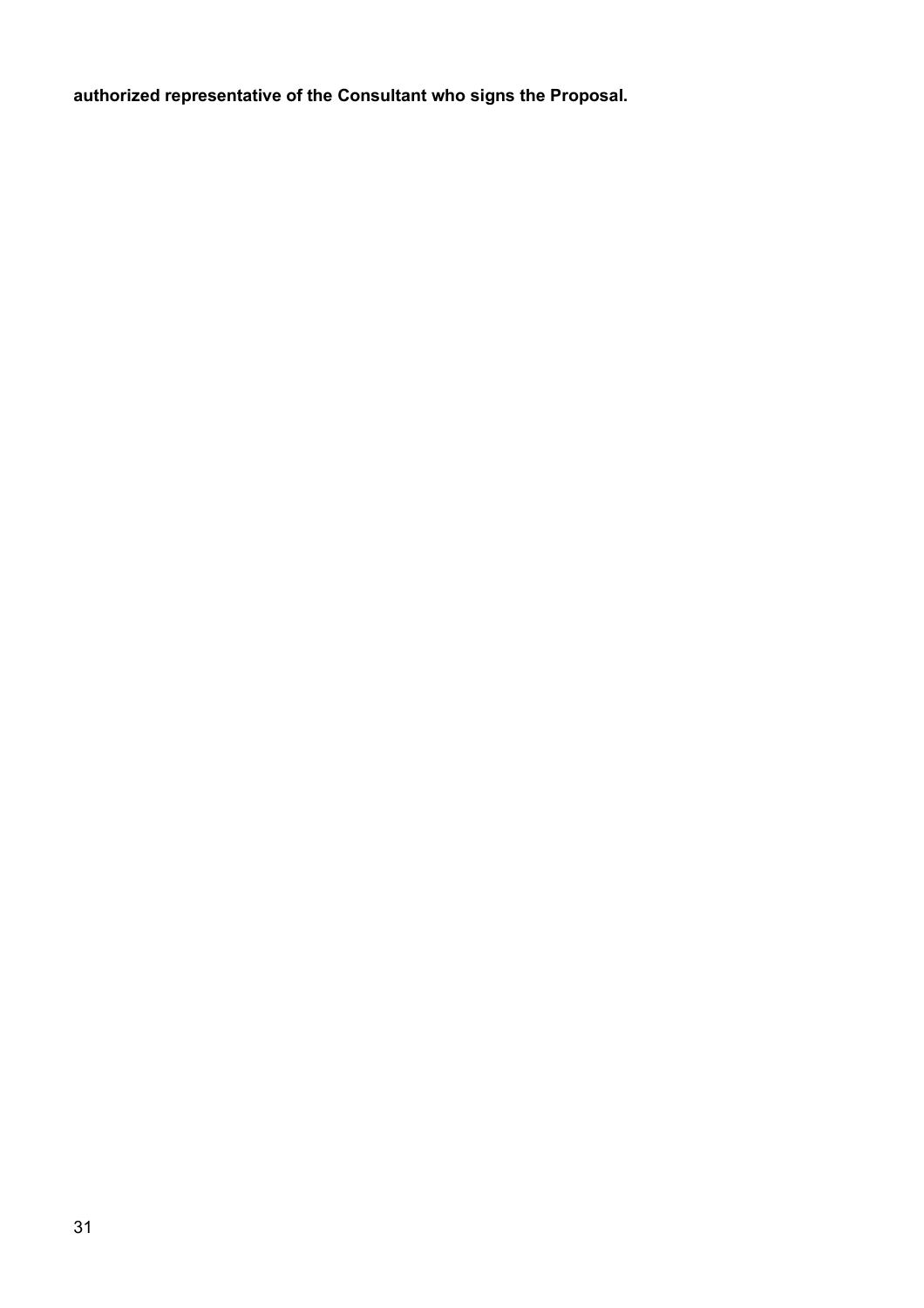## **Form TECH-1**

## **Technical Proposal Submission Form**

{Location, Date}

#### To: *[Name and address of Client]*

Dear Sirs:

We, the undersigned, offer to provide the consulting services for *[Insert title of assignment]* in accordance with your Request for Proposals (RFP) dated *[Insert Date]* and our Proposal. *[Select appropriate wording depending on the selection method stated in the RFP:*  "We are hereby submitting our Proposal, which includes this Technical Proposal and Financial Proposal sealed in a separate envelope" *or, if only a Technical Proposal is invited* "We hereby are submitting our Proposal, which includes this Technical Proposal only in a sealed envelope.*"].*

{*If the Consultant is a joint venture, insert the following:* We are submitting our Proposal a joint venture with: {*Insert a list with full name and the legal address of each member, and indicate the lead member}*. We have attached a copy *{insert: "of our letter of intent to form a joint venture" or, if a JV is already formed, "of the JV agreement"*} signed by every participating member, which details the likely legal structure of and the confirmation of joint and severable liability of the members of the said joint venture.

#### ${OR}$

If the Consultant's Proposal includes Sub-consultants, insert the following: We are submitting our Proposal with the following firms as Sub-consultants: *{Insert a list with full name and address of each Sub-consultant.}*

We hereby declare that:

- a) All the information and statements made in this Proposal are true and we accept that any misinterpretation or misrepresentation contained in this Proposal may lead to our disqualification by the Client.
- b) Our Proposal shall be valid and remain binding upon us for the period of time specified
	- in the Data Sheet, ITC 7.1.
- c) We have no conflict of interest in accordance with ITC 2.
- *d)* We meet the eligibility requirements as stated in ITC 8, and we confirm our understanding of our obligation to abide by the RGoB's policy in regard to Fraud and Corruption as per ITC 4*.*
- e) We, including any sub consultants for any part of the Contract, have nationalities from
	- eligible countries in accordance with ITC Sub-Clause 5.1;
- f) Except as stated in the Data Sheet, 29, we undertake to negotiate a Contract on the basis of the proposed Key Experts. We accept that the substitution of Key Experts for reasons other than those stated in ITC 14.4 and ITC 29, may lead to the termination of Contract negotiations.
- g) Our Proposal is binding upon us and subject to any modifications resulting from the Contract negotiations.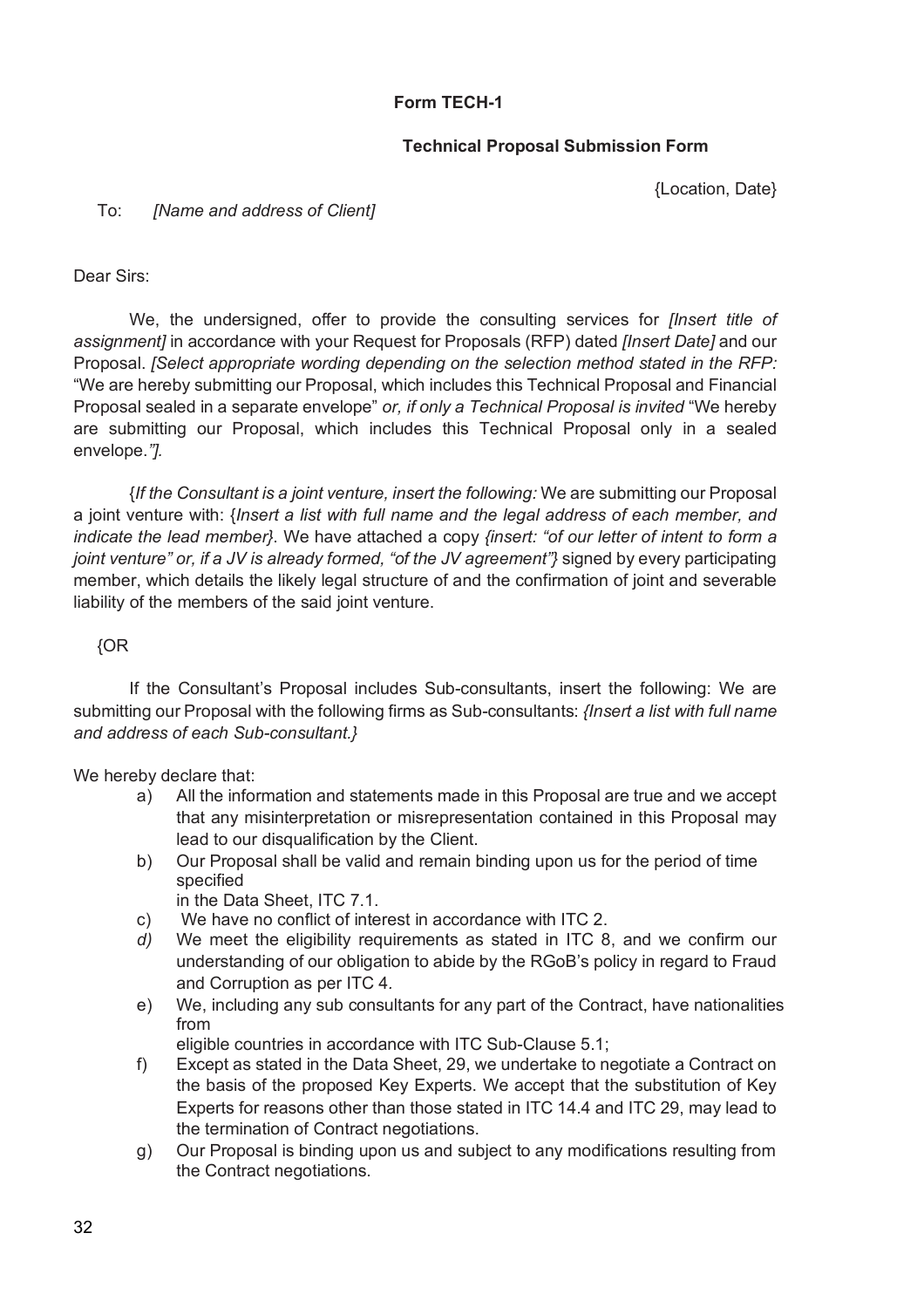We undertake, if our Proposal is accepted and the Contract is signed, to initiate the Services related to the assignment no later than the date indicated in ITC 32.7 of the Data Sheet.

We understand that the Client is not bound to accept any Proposal that the Client receives.

| We                                                                                     |          |
|----------------------------------------------------------------------------------------|----------|
| remain,                                                                                |          |
| Yours                                                                                  |          |
| sincerely,                                                                             |          |
| Authorized Signature <i>{In full and initials}:</i> __________________________________ | Name and |
|                                                                                        | Name of  |
| Consultant (company's name or JV's name):                                              |          |
|                                                                                        |          |
|                                                                                        |          |
|                                                                                        |          |
|                                                                                        |          |

*{For a joint venture, either all members shall sign or only the lead member, in which case the power of attorney to sign on behalf of all members shall be attached}*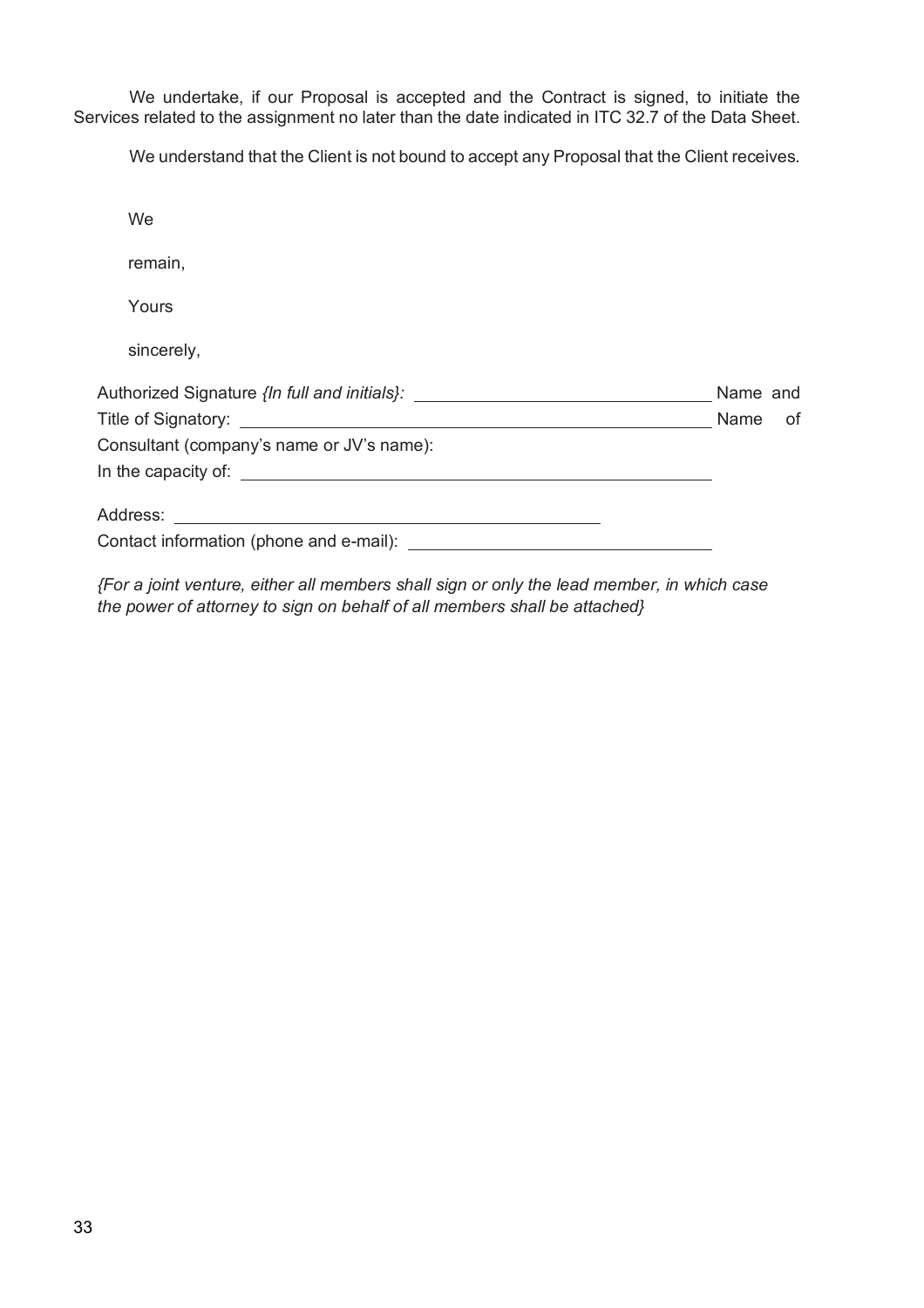## **Form TECH-2 (for Full Technical Proposal Only) Consultant's Organization and Experience**

Form TECH-2: a brief description of the Consultant's organization and an outline of the recent experience of the Consultant that is most relevant to the assignment. In the case of a joint venture, information on similar assignments shall be provided for each partner. For each assignment, the outline should indicate the names of the Consultant's Key Experts and Sub-consultants who participated, the duration of the assignment, the contract amount (total and, if it was done in a form of a joint venture or a sub-consultancy, the amount paid to the Consultant), and the Consultant's role/involvement.

## **A - Consultant's Organization**

1. Provide here a brief description of the background and organization of your company, and  $-$  in

case of a joint venture – of each member for this assignment.

2. Include organizational chart, a list of Board of Directors, and beneficial ownership

## **B - Consultant's Experience**

- 3. List only previous similar assignments successfully completed in the last *[*.....*]* years.
- 4. List only those assignments for which the Consultant was legally contracted by the Client as a company or was one of the joint venture members. Assignments completed by the Consultant's individual experts working privately or through other consulting firms cannot be claimed as the relevant experience of the Consultant, or that of the Consultant's partners or sub-consultants, but can be claimed by the Experts themselves in their CVs. The Consultant should be prepared to substantiate the claimed experience by presenting copies of relevant documents and references if so requested by the Client.

| <b>Duration</b>                       | Assignment<br>name/&<br>brief description of main<br>deliverables/outputs                                                      | <b>Name of Client</b><br>& Country of<br><b>Assignment</b> | Approx. Contract<br>BTN/<br>value (in<br>equivalent)/ Amount<br>paid to your firm | Role on the<br><b>Assignment</b>           |
|---------------------------------------|--------------------------------------------------------------------------------------------------------------------------------|------------------------------------------------------------|-----------------------------------------------------------------------------------|--------------------------------------------|
| ${e.g.,}$<br>Jan. 2009-<br>Apr. 2010} | ${e.g.,}$ "Improvement quality ${e.g.,}$ Ministry of<br>of": designed master   , country}<br>plan for rationalization of $,$ } |                                                            | ${e.g., BTN1 mill/BTN}$<br>$0.5$ mill $\}$                                        | {e.g.,<br>Lead<br>partner in a JV<br>A&B&C |
| ${e.g., Jan-}$<br>May 2008}           | {e.g., "Support to sub-national<br>government" : drafted<br>secondary level regulations<br>$on$ }                              | ${e.g.,}$<br>municipality<br>of, country}                  | ${e.g., BTN 0.2$ mil/<br>$BTN$ 0.2 mil}                                           | {e.g.,<br>sole<br>Consultant}              |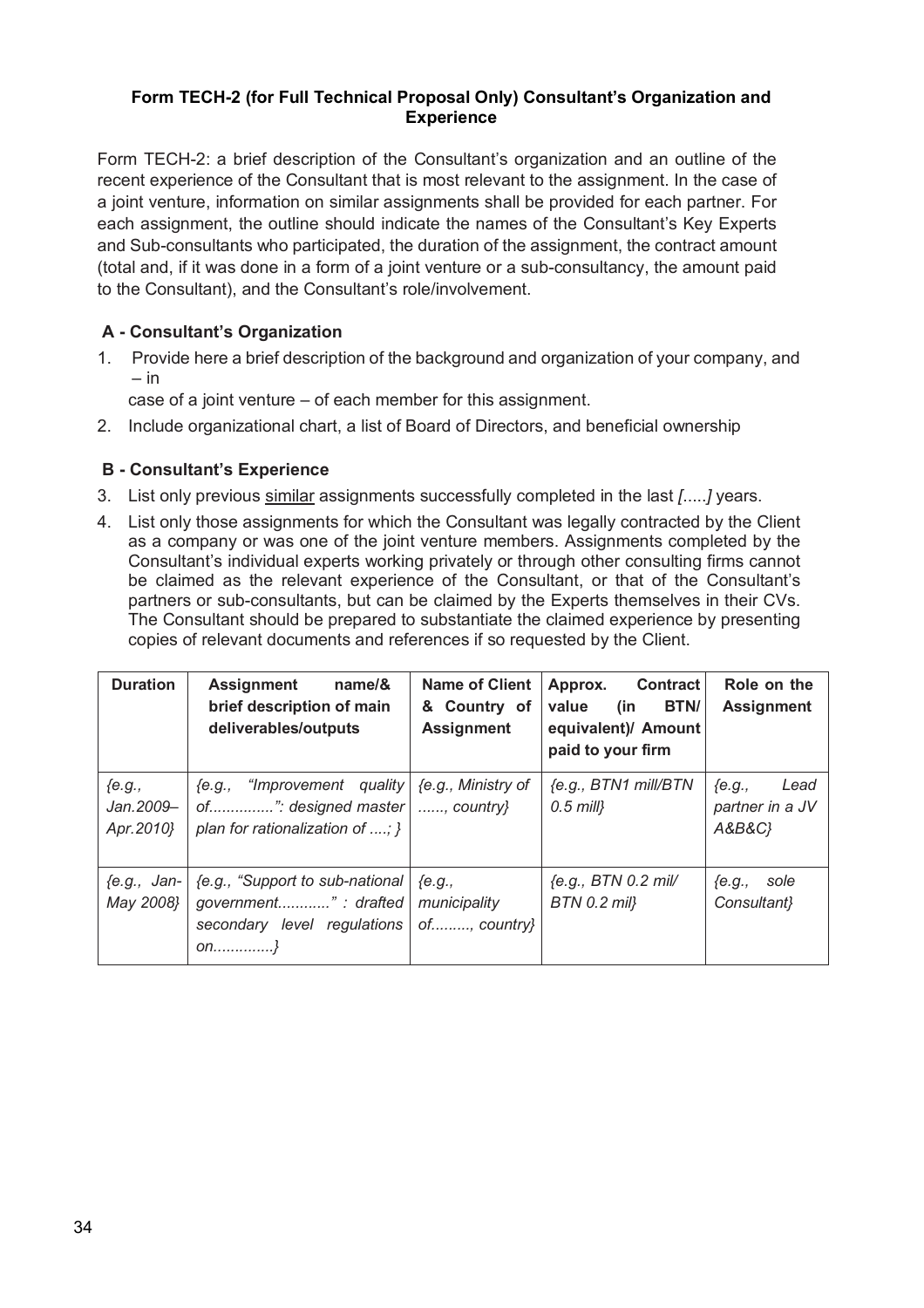## **Form TECH-3 (for Full Technical Proposal)**

## **Comments and Suggestions on the Terms of Reference, Counterpart Staff, and Facilities to be Provided by the Client**

Form TECH-3: comments and suggestions on the Terms of Reference that could improve the quality/effectiveness of the assignment; and on requirements for counterpart staff and facilities, which are provided by the Client, including: administrative support, office space, local transportation, equipment, data, etc.

## **A - On the Terms of Reference**

*{Improvements to the Terms of Reference, if any}*

## **B - On Counterpart Staff and Facilities**

*{Comments on counterpart staff and facilities to be provided by the Client. For example, administrative support, office space, local transportation, equipment, data, background reports, etc., if any}*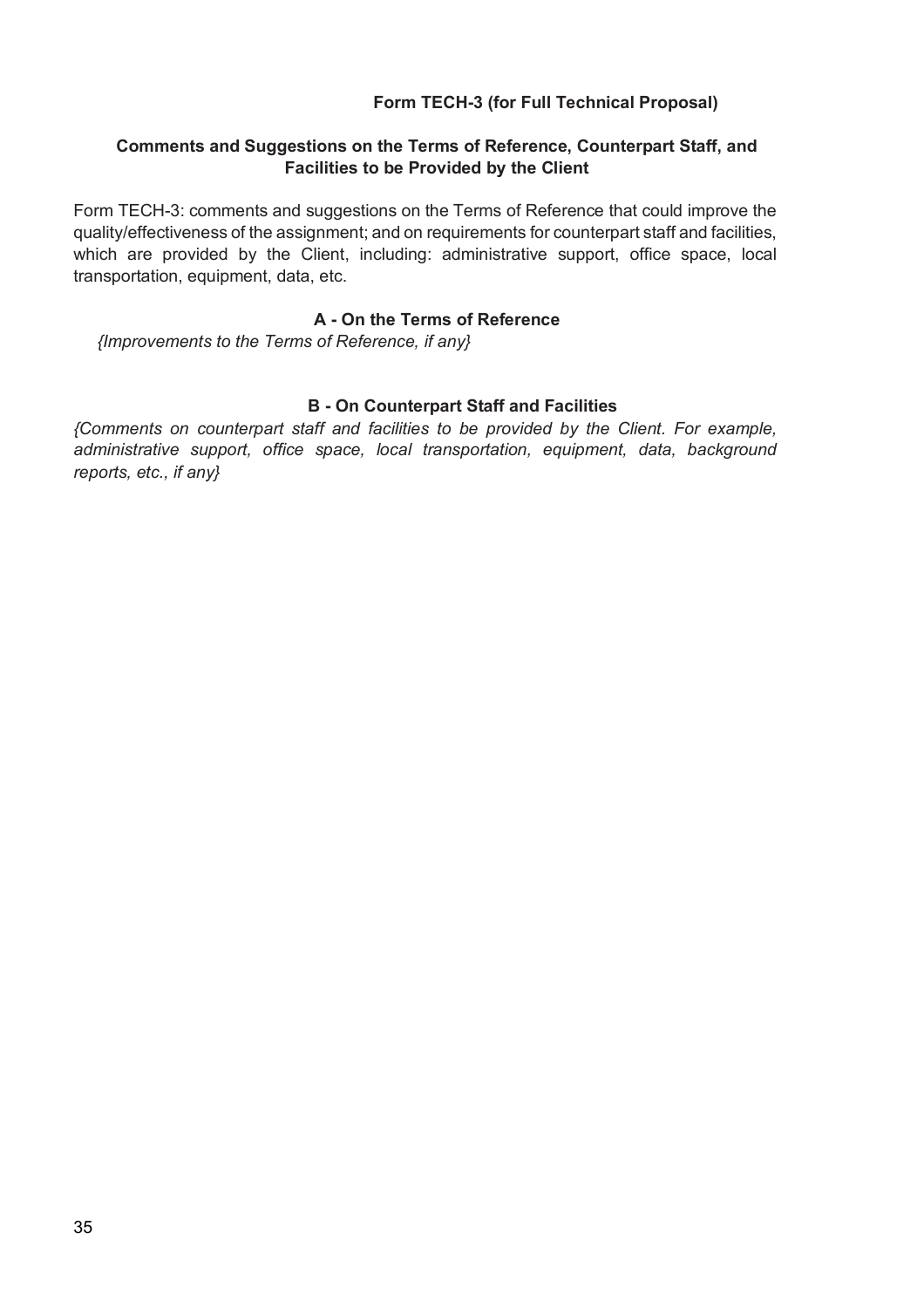## **Form TECH-4 (for Full Technical Proposal Only)**

## **Description of Approach, Methodology, and Work Plan in Responding to the Terms of Reference**

Form TECH-4: a description of the approach, methodology and work plan for performing the assignment, including a detailed description of the proposed methodology and staffing for training, if the Terms of Reference specify training as a specific component of the assignment.

{Suggested structure of your Technical Proposal (in FTP format):

- a) Technical Approach and Methodology
- b) Work Plan
- c) Organization and Staffing}
- *a) Technical Approach and Methodology.* {Please explain your understanding of the objectives of the assignment as outlined in the Terms of Reference (TORs), the technical approach, and the methodology you would adopt for implementing the tasks to deliver the expected output(s), and the degree of detail of such output. Please do not repeat/copy the TORs in here.}
- *b) Work Plan.* {Please outline the plan for the implementation of the main activities/tasks of the assignment, their content and duration, phasing and interrelations, milestones (including interim approvals by the Client), and tentative delivery dates of the reports. The proposed work plan should be consistent with the technical approach and methodology, showing your understanding of the TOR and ability to translate them into a feasible working plan. A list of the final documents (including reports) to be delivered as final output(s) should be included here. The work plan should be consistent with the Work Schedule Form.}
- *c) Organization and Staffing.* {Please describe the structure and composition of your team, including a list of the Key Experts, Non-Key Experts and relevant technical and administrative support staff.}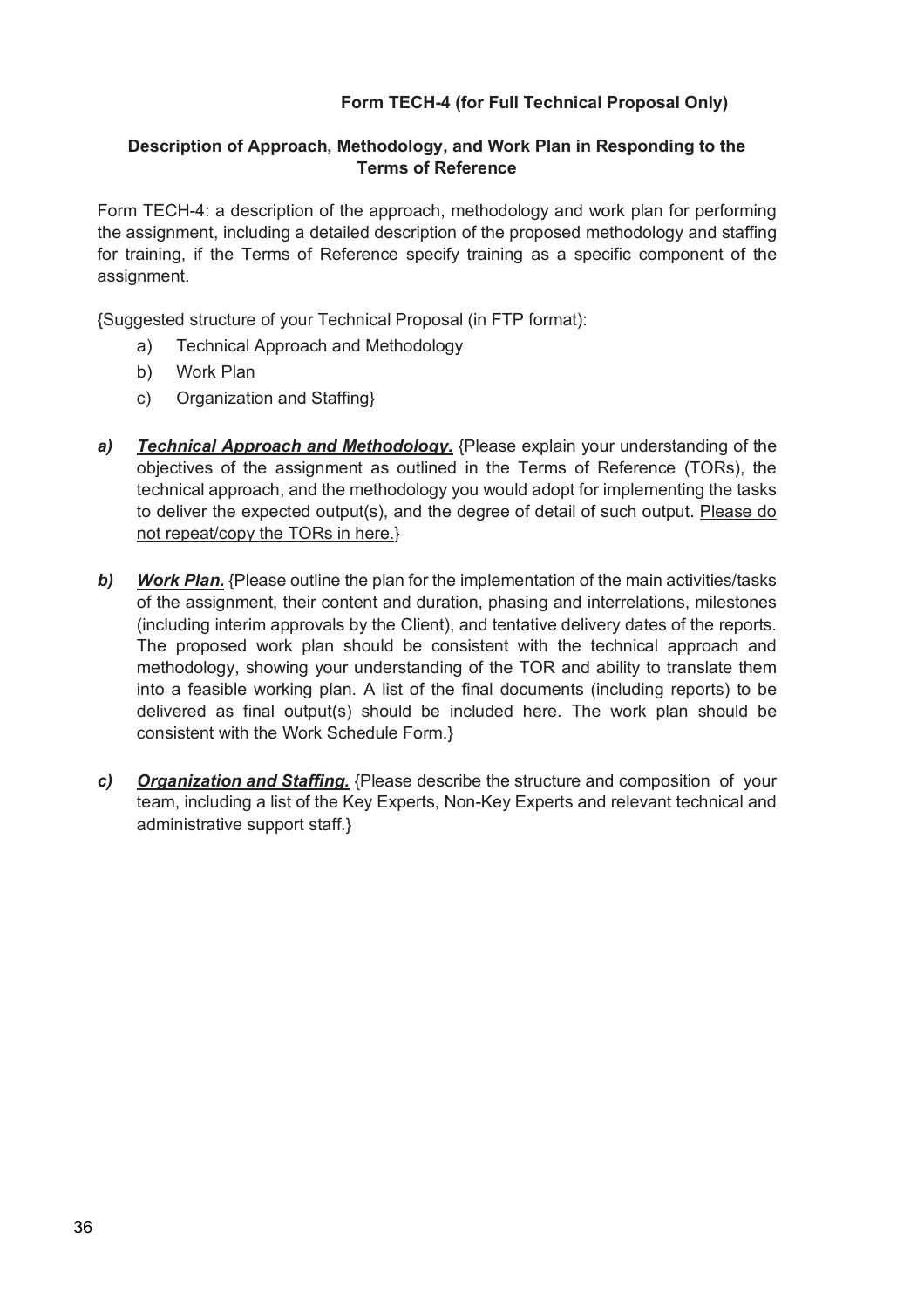## **Form TECH-4 (for Simplified Technical Proposal Only)**

## **Description of Approach, Methodology, and Work Plan for Performing the Assignment**

Form TECH-4: a description of the approach, methodology, and work plan for performing the assignment, including a detailed description of the proposed methodology and staffing for training, if the Terms of Reference specify training as a specific component of the assignment.

{Suggested structure of your Technical Proposal}

- *a) Technical Approach, Methodology, and Organization of the Consultant's team.*  {Please explain your understanding of the objectives of the assignment as outlined in the Terms of Reference (TOR), the technical approach, and the methodology you would adopt for implementing the tasks to deliver the expected output(s); the degree of detail of such as output; and describe the structure and composition of your team. Please do not repeat/copy the TORs here.}
- *b) Work Plan and Staffing*. {Please outline the plan for the implementation of the main activities/ tasks of the assignment, their content and duration, phasing and interrelations, milestones (including interim approvals by the Client), and tentative delivery dates of the reports. The proposed work plan should be consistent with the technical approach and methodology, showing understanding of the TOR and ability to translate them into a feasible working plan and work schedule showing the assigned tasks for each expert. A list of the final documents (including reports) to be delivered as final output(s) should be included here. The work plan should be consistent with the Work Schedule Form.}
- *c) Comments (on the TOR and counterpart staff and facilities)* Your suggestions should be concise and to the point, and incorporated in your Proposal. A plan of action with better suggestions and recommendations are expected to make the system intelligent and user friendly. Please also include comments, if any, on counterpart staff and facilities to be provided by the Client. For example, administrative support, office space, local transportation, equipment, data, background reports, etc.}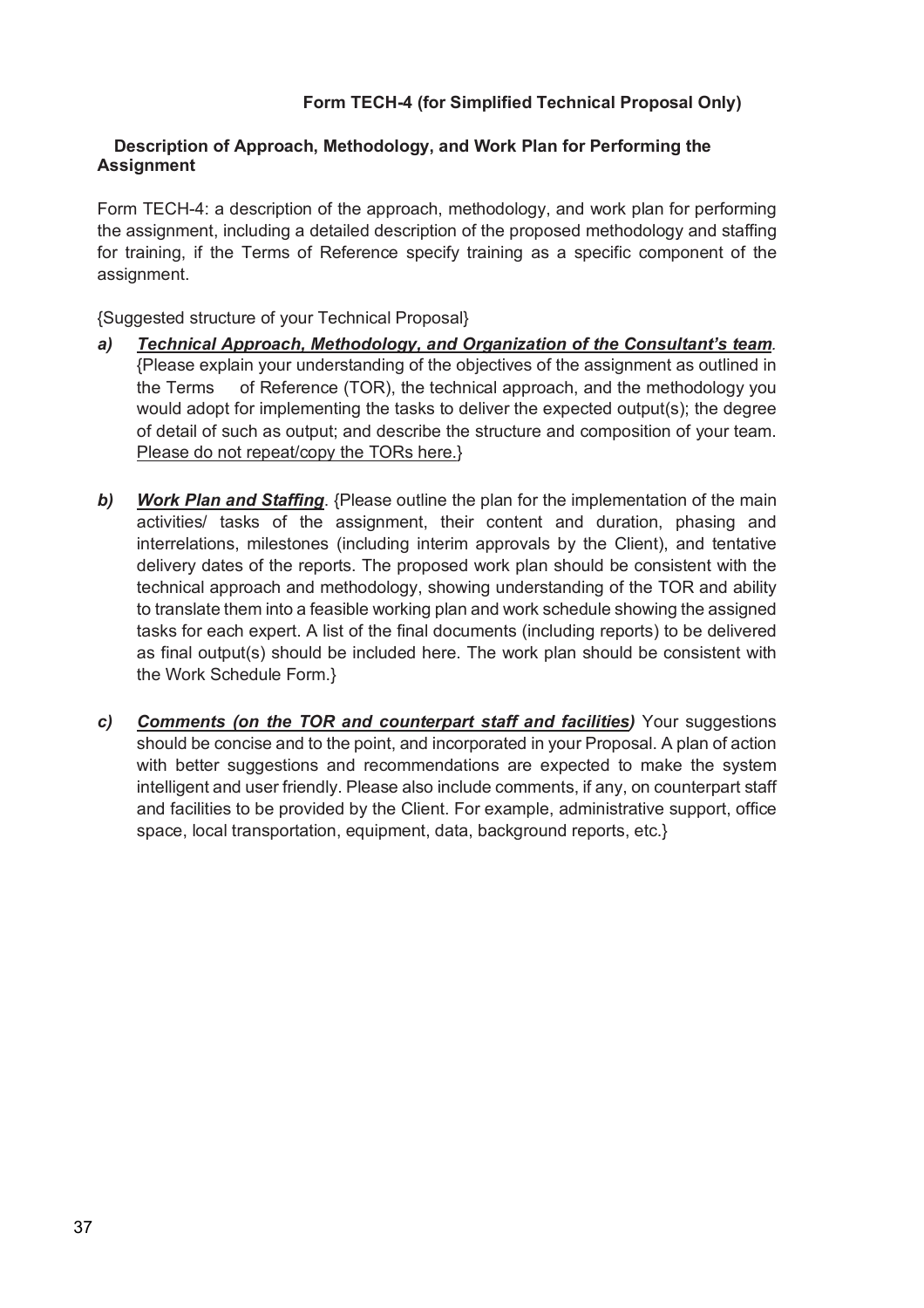## **Form TECH-5 (for FTP and STP)**

## **Work Schedule and planning for deliverables**

|       |                                           | <b>Months</b> |                |                |                         |   |                |                |   |   |          |             |              |
|-------|-------------------------------------------|---------------|----------------|----------------|-------------------------|---|----------------|----------------|---|---|----------|-------------|--------------|
| No.   | Deliverables <sup>1</sup> (D-)            | 1             | $\overline{2}$ | $\overline{3}$ | $\overline{\mathbf{4}}$ | 5 | $6\phantom{1}$ | $\overline{7}$ | 8 | 9 | $\cdots$ | $\mathsf n$ | <b>TOTAL</b> |
| $D-1$ | {e.g., Deliverable #1: Report A           |               |                |                |                         |   |                |                |   |   |          |             |              |
|       | 1) data collection                        |               |                |                |                         |   |                |                |   |   |          |             |              |
|       | 2) drafting                               |               |                |                |                         |   |                |                |   |   |          |             |              |
|       | 3) inception report                       |               |                |                |                         |   |                |                |   |   |          |             |              |
|       | 4) incorporating comments                 |               |                |                |                         |   |                |                |   |   |          |             |              |
|       | 5) delivery of final report to<br>Client} |               |                |                |                         |   |                |                |   |   |          |             |              |
|       |                                           |               |                |                |                         |   |                |                |   |   |          |             |              |
| $D-2$ | {e.g., Deliverable<br>$#2:$ }             |               |                |                |                         |   |                |                |   |   |          |             |              |
|       |                                           |               |                |                |                         |   |                |                |   |   |          |             |              |
|       |                                           |               |                |                |                         |   |                |                |   |   |          |             |              |

- 1 List the deliverables with the breakdown for activities required to produce them and other benchmarks such as the Client's approvals. For phased assignments, indicate the activities, delivery of reports, and benchmarks separately for each phase.
- 2 Duration of activities shall be indicated in a form of a bar chart.
- 3 Include a legend, if necessary, to help read the chart.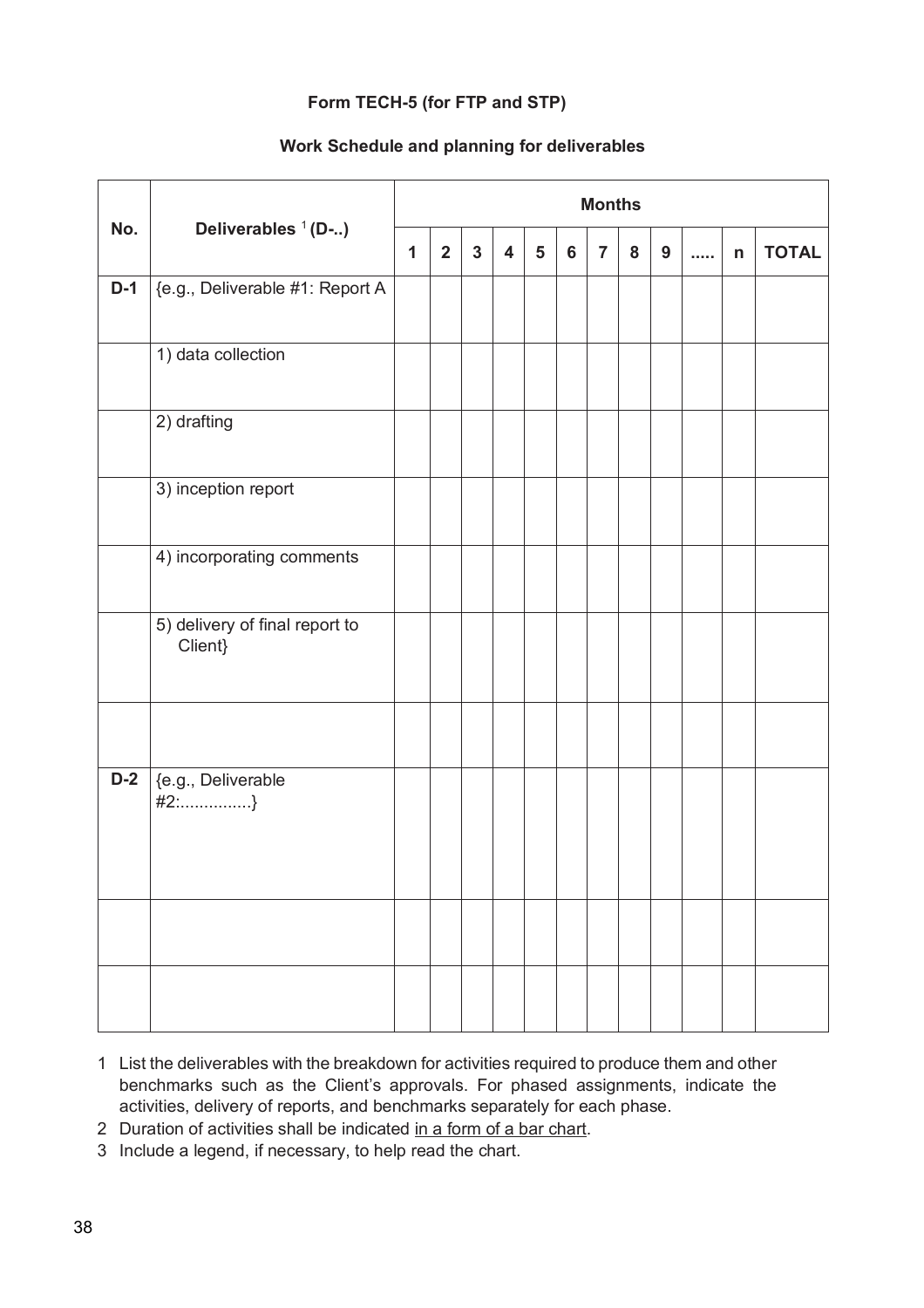## **Form TECH-6 (for FTP and STP)**

| <b>No</b> | <b>Name</b>                      |                    | Expert's input (in person/month) per each Deliverable<br>(listed in TECH-5) |                 |  |       |  |         |   |  |                 |  |  | <b>Total time-input</b><br>(in Months) |       |              |
|-----------|----------------------------------|--------------------|-----------------------------------------------------------------------------|-----------------|--|-------|--|---------|---|--|-----------------|--|--|----------------------------------------|-------|--------------|
|           |                                  | <b>Position</b>    |                                                                             | $D-1$           |  | $D-2$ |  | $D-3$   | . |  | D-              |  |  | Home                                   | Field | <b>Total</b> |
|           |                                  | <b>KEY EXPERTS</b> |                                                                             |                 |  |       |  |         |   |  |                 |  |  |                                        |       |              |
| $K-1$     | {e.g., Mr.                       | [Team              | [Home]                                                                      | $[2]$<br>month] |  | [1.0] |  | $[1.0]$ |   |  |                 |  |  |                                        |       |              |
|           | Abbbb}                           | Leader]            | [Field]                                                                     | [0.5 m]         |  | [2.5] |  | [0]     |   |  |                 |  |  |                                        |       |              |
| $K-2$     |                                  |                    |                                                                             |                 |  |       |  |         |   |  |                 |  |  |                                        |       |              |
| $K-3$     |                                  |                    |                                                                             |                 |  |       |  |         |   |  |                 |  |  |                                        |       |              |
|           |                                  |                    |                                                                             |                 |  |       |  |         |   |  |                 |  |  |                                        |       |              |
| n         |                                  |                    |                                                                             |                 |  |       |  |         |   |  |                 |  |  |                                        |       |              |
|           |                                  |                    |                                                                             |                 |  |       |  |         |   |  | <b>Subtotal</b> |  |  |                                        |       |              |
|           | <b>NON-KEY</b><br><b>EXPERTS</b> |                    |                                                                             |                 |  |       |  |         |   |  |                 |  |  |                                        |       |              |
| $N-1$     |                                  |                    | [Home]                                                                      |                 |  |       |  |         |   |  |                 |  |  |                                        |       |              |
|           |                                  |                    | [Field]                                                                     |                 |  |       |  |         |   |  |                 |  |  |                                        |       |              |
| $N-2$     |                                  |                    |                                                                             |                 |  |       |  |         |   |  |                 |  |  |                                        |       |              |
|           |                                  |                    |                                                                             |                 |  |       |  |         |   |  |                 |  |  |                                        |       |              |
|           |                                  |                    |                                                                             |                 |  |       |  |         |   |  |                 |  |  |                                        |       |              |
| n         |                                  |                    |                                                                             |                 |  |       |  |         |   |  |                 |  |  |                                        |       |              |
|           |                                  |                    |                                                                             |                 |  |       |  |         |   |  |                 |  |  |                                        |       |              |
|           |                                  |                    |                                                                             |                 |  |       |  |         |   |  | <b>Subtotal</b> |  |  |                                        |       |              |
|           |                                  |                    |                                                                             |                 |  |       |  |         |   |  | <b>Total</b>    |  |  |                                        |       |              |

## **Team Composition, Assignment, and Key Experts' inputs**

1 For Key Experts, the input should be indicated individually for the same positions as required

under the Data Sheet ITC 21.1

- 2 Months are counted from the start of the assignment/mobilization. For each staff indicate separately staff input for home and field work.
- 3 "Home" means work in the office in the expert's country of residence. "Field" work means work carried out in the Client's country or any other country outside the expert's country of residence.

Full time input Part time input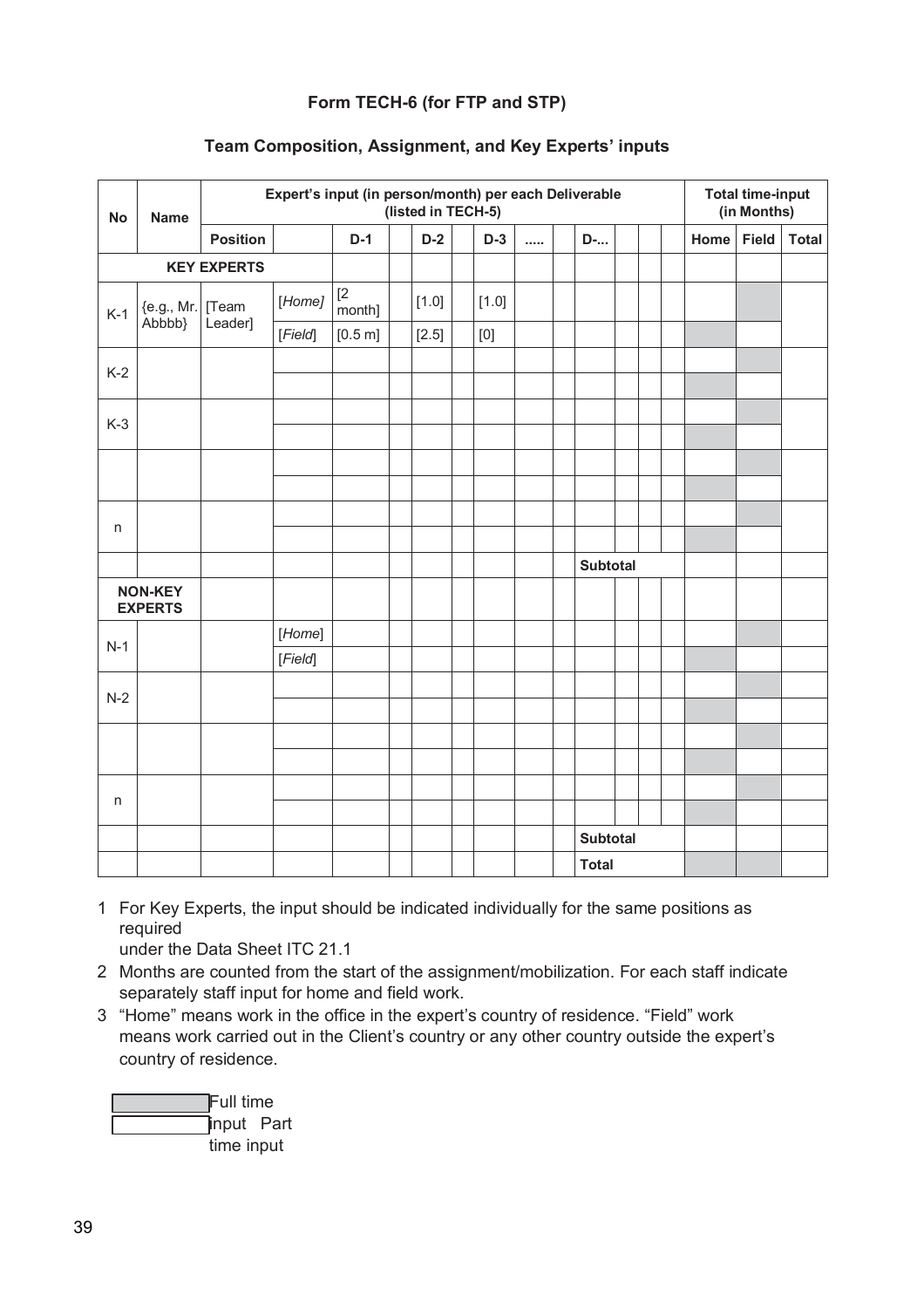## **Form TECH-6 (Continued)**

#### **CURRICULUM VITAE (CV)**

| <b>Position Title and No.</b>           | ${e.g., K-1, TEAM LEADER}$ |
|-----------------------------------------|----------------------------|
| <b>Name of Expert:</b>                  | {Insert full name}         |
| Date of Birth:                          | {day/month/year}           |
| <b>Country of Citizenship/Residence</b> |                            |

**Education:** *{List college/university or other specialized education, giving names of educational institutions, dates attended, degree(s)/diploma(s) obtained}*

*\_\_\_\_\_\_\_\_\_\_\_\_\_\_\_\_\_\_\_\_\_\_\_\_\_\_\_\_\_\_\_\_\_\_\_\_\_\_\_\_\_\_\_\_\_\_\_\_\_\_\_\_\_\_\_\_\_\_\_\_\_\_\_\_*

*\_\_\_\_\_\_\_\_\_\_\_\_\_\_\_\_\_\_\_\_\_\_\_\_\_\_\_\_\_\_\_\_\_\_\_\_\_\_\_\_\_\_\_\_\_\_\_\_\_\_\_\_\_\_\_\_\_\_\_\_\_\_\_\_*

**Employment record relevant to the assignment: {Starting with present position, list in** reverse order. Please provide dates, name of employing organization, titles of positions held, types of activities performed and location of the assignment, and contact information of previous clients and employing organization(s) who can be contacted for references. Past employment that is not relevant to the assignment does not need to be included.}

| <b>Period</b> | Employing organization and your title/<br>position. Contact information for references | Country | <b>Summary of activities</b><br>performed relevant to<br>the Assignment |
|---------------|----------------------------------------------------------------------------------------|---------|-------------------------------------------------------------------------|
| [e.g., May    | [e.g., Ministry of , advisor/consultant to                                             |         |                                                                         |
| 2005-present] |                                                                                        |         |                                                                         |
|               | For references: Tel/e-mail; Mr.<br>Hbbbbb, deputy minister]                            |         |                                                                         |
|               |                                                                                        |         |                                                                         |
|               |                                                                                        |         |                                                                         |

**Membership in Professional Associations and Publications: \_\_\_\_\_\_\_\_\_\_\_\_\_\_\_\_\_\_\_\_\_\_\_\_\_\_\_**

**\_\_\_\_\_\_\_\_\_\_\_\_\_\_\_\_\_\_\_\_\_\_\_\_\_\_\_\_\_\_\_\_\_\_\_\_\_\_\_\_\_\_\_\_\_\_\_\_\_\_\_\_\_\_\_\_\_\_\_\_\_\_\_\_\_\_\_\_\_\_**

**\_\_\_\_\_\_\_\_\_\_\_\_\_\_\_\_\_\_\_\_\_\_\_\_\_\_\_\_\_\_\_\_\_\_\_\_\_\_\_\_\_\_\_\_\_\_\_\_\_\_\_\_\_\_\_\_\_\_\_\_\_\_\_\_\_\_\_\_\_\_**

**Language Skills (indicate only languages in which you can work):** 

**\_\_**

**\_\_**

*\_\_\_*

*\_\_\_*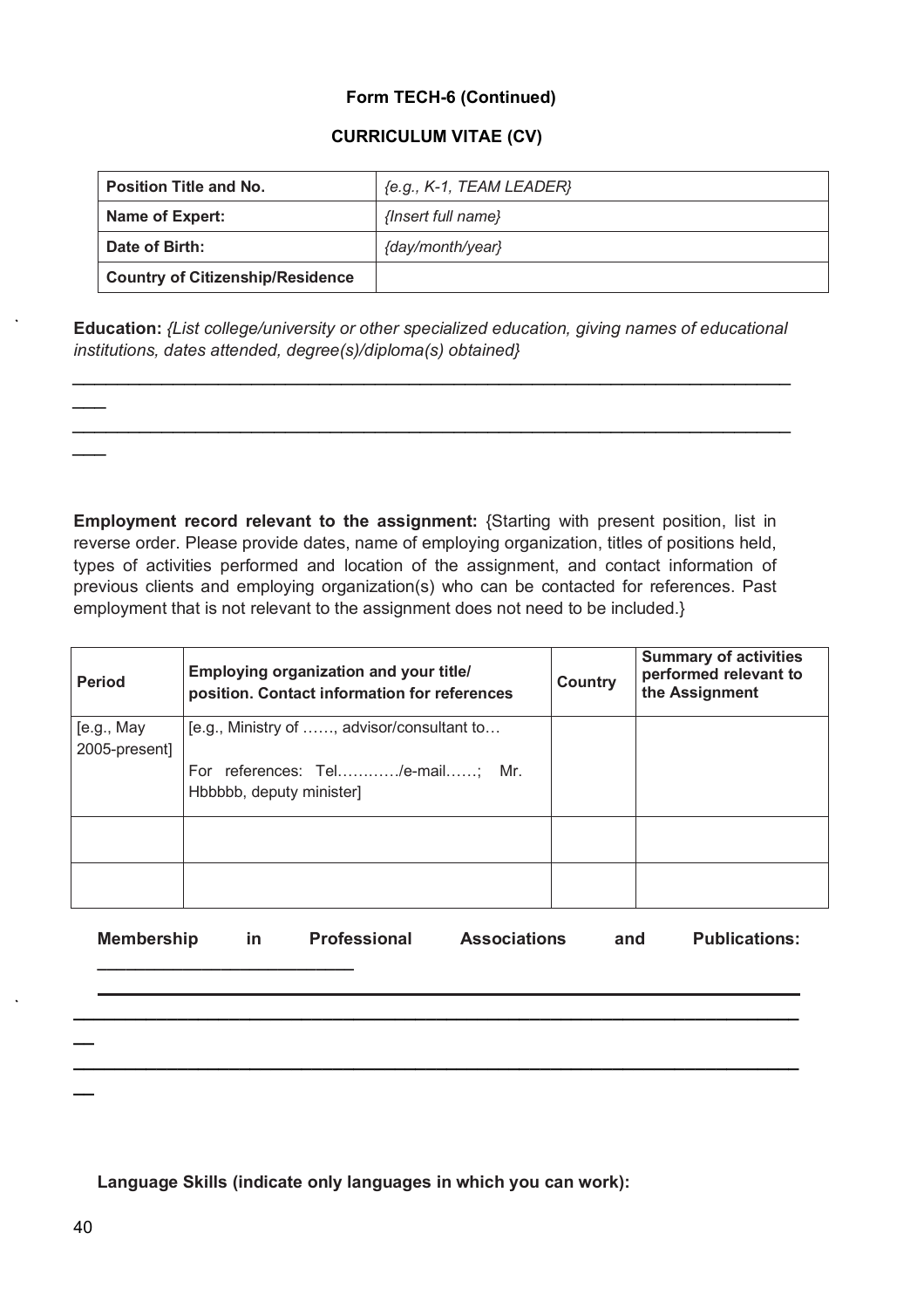41

 $\hat{\boldsymbol{\beta}}$  $\ddot{\phantom{0}}$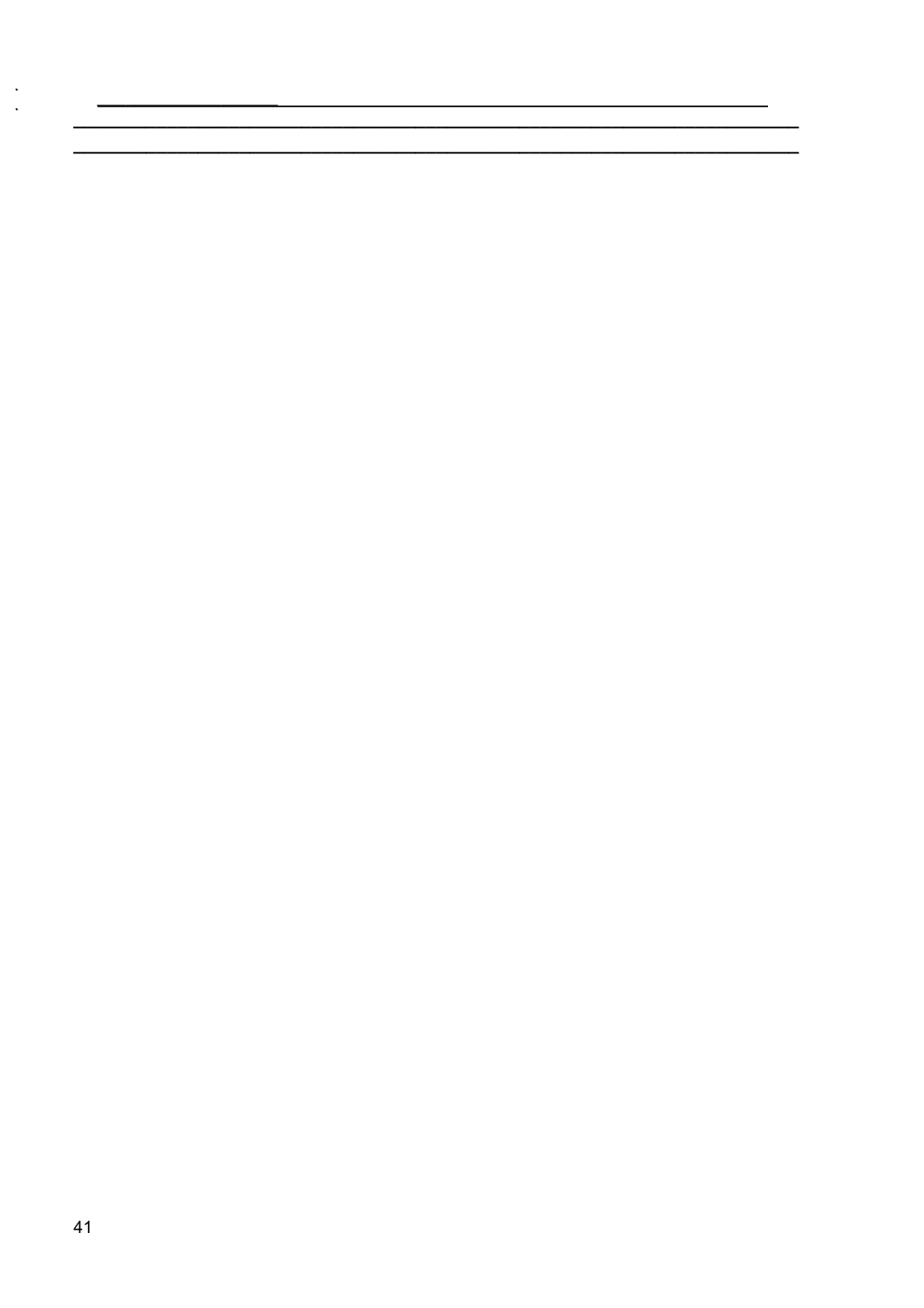## **Adequacy for the Assignment:**

| <b>Detailed Tasks Assigned on Consultant's Team</b><br>of Experts:                  | Reference to Prior Work/Assignments that Best<br><b>Illustrates Capability to Handle the Assigned</b><br><b>Tasks</b> |
|-------------------------------------------------------------------------------------|-----------------------------------------------------------------------------------------------------------------------|
| {List all deliverables/tasks as in TECH- 5 in<br>which the Expert will be involved) |                                                                                                                       |
|                                                                                     |                                                                                                                       |
|                                                                                     |                                                                                                                       |

**Expert's contact information:** (e-mail ………………, phone……………)

## **Certification:**

I, the undersigned, certify that to the best of my knowledge and belief, this CV correctly describes myself, my qualifications, and my experience, and I am available to undertake the assignment in case of an award. I understand that any misstatement or misrepresentation described herein may lead to my disqualification or dismissal by the Client.

 $\mathcal{L}_\mathcal{L} = \mathcal{L}_\mathcal{L} = \mathcal{L}_\mathcal{L} = \mathcal{L}_\mathcal{L} = \mathcal{L}_\mathcal{L} = \mathcal{L}_\mathcal{L} = \mathcal{L}_\mathcal{L} = \mathcal{L}_\mathcal{L} = \mathcal{L}_\mathcal{L} = \mathcal{L}_\mathcal{L} = \mathcal{L}_\mathcal{L} = \mathcal{L}_\mathcal{L} = \mathcal{L}_\mathcal{L} = \mathcal{L}_\mathcal{L} = \mathcal{L}_\mathcal{L} = \mathcal{L}_\mathcal{L} = \mathcal{L}_\mathcal{L}$ 

\_\_\_\_\_\_\_\_\_\_\_\_\_\_\_\_\_\_\_\_\_\_\_\_\_\_\_\_\_\_\_\_\_\_\_\_\_\_\_\_\_\_\_\_\_\_\_\_\_\_\_\_\_\_\_\_\_\_\_\_\_\_\_\_\_\_\_\_\_\_\_\_\_\_\_\_\_\_\_\_\_\_\_\_\_\_\_\_\_\_\_\_\_\_\_\_\_\_\_\_\_\_\_\_\_

{day/month/year}

Name of Expert Signature Date

 $\frac{1}{2}$ 

 $\overline{\phantom{a}}$ 

{day/month/year}

Name of authorized Signature Date Representative of the Consultant (the same who signs the Proposal)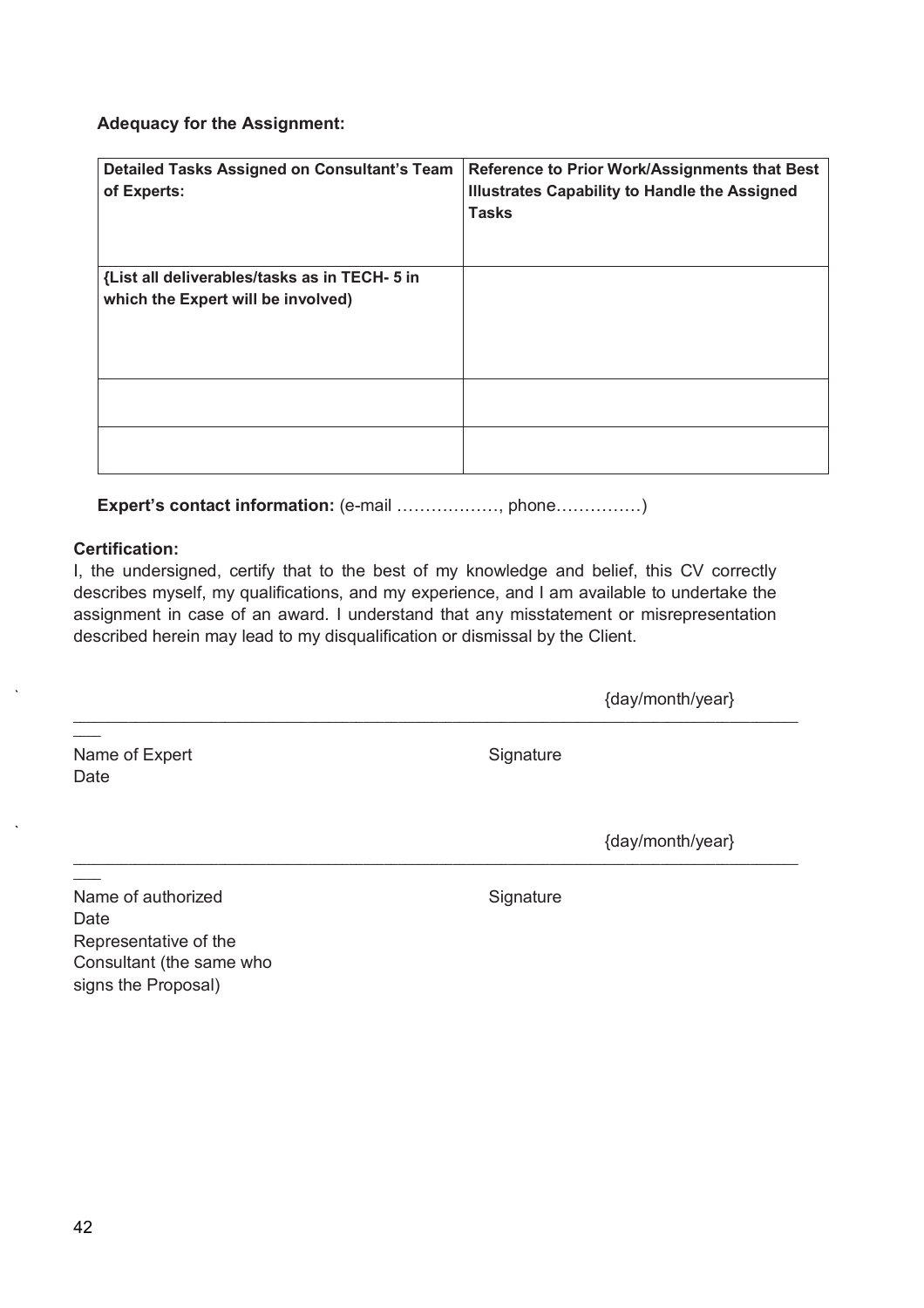## **FORM TECH-7 DRAWINGS/SPECIFICATIONS (if applicable)**

*[Provide here a list of drawings and specifications (if any) contained within the Technical Propos- al, and annex these hereto.]*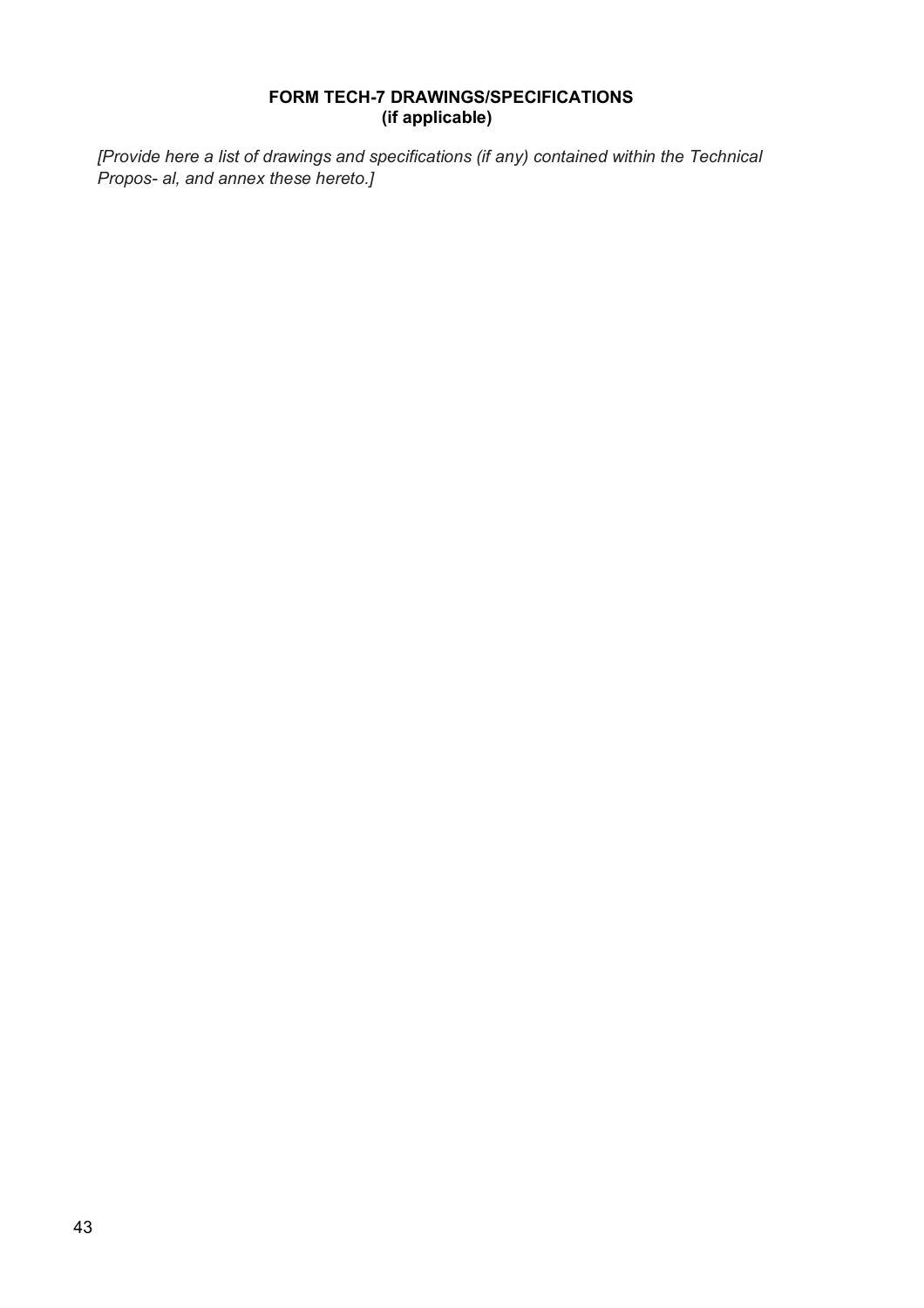#### **FORM TECH-8 INTEGRITY PACT INTEGRITY PACT**

## 1. General:

Whereas *Mr. Sonam Dorji, Ministry of Information & Communications* of the Royal Government of Bhutan, hereinafter referred to as the "Employer" on one part, and Business<sup>7</sup> registered with the authority concerned, hereinafter referred to as the "Bidder" on the other part hereby shall execute this pact as follows:

Whereas, the Employer and the Bidder agree to abide by the terms and conditions stated in this document, hereinafter referred to as 'IP'.

This IP is applicable to all contracts<sup>8</sup> related to works, goods and services.

## 2. Objectives:

This IP aims to prevent all forms of corruption or deceptive practice by following a system that is fair, transparent and free from any influence/unprejudiced dealings in the bidding process<sup>9</sup> and contract administration<sup>10</sup>, with a view to:

- 2.1. Enabling the Employer to obtain the desired contract at a reasonable and competitive price in conformity to the defined specifications of the works or goods or services; and
- 2.2. Enabling bidders to abstain from bribing or any corrupt practice in order to secure the contract by providing assurance to them that their competitors will also refrain from bribing and other corrupt practices.

## 3. Scope:

The validity of this IP shall cover the bidding process and contract administration period.

4. Commitments of the Employer:

The Employer commits itself to the following:

- 4.1. The Employer hereby undertakes that no officials of the Employer, connected directly or indirectly with the contract, will demand, take a promise for or accept, directly or through intermediaries, any bribe, consideration, gift, reward, favor or any material or immaterial benefit or any other advantage from the Bidder, either for themselves or for any person, organization or third party related to the contract in exchange for an advantage in the bidding process and contract administration.
- 4.2. The Employer hereby confirms that its officials shall declare conflict of interest and if any official(s) or his or her relative or associate has a private or personal interest in a decision to be taken by the Employer, those officials shall not vote or

 <sup>7</sup> *"Business" means any business, trade, occupation, profession, calling, industry or undertaking of any kind, or any other activity carried on for gain or profit by any person within Bhutan or elsewhere, and includes all property derived from or used in or for the purpose of carrying on such other activity, and all the rights and liabilities arising from such other activity*

<sup>8</sup> *"Contract" means a formal agreement in writing entered into between the procuring agency and the supplier, service provider or the contractor on acceptable terms and conditions and which are in compliance with all the relevant provisions of the laws of the Kingdom. The term "contract" will also include "framework contract".*

<sup>9</sup> *"Bidding process", for the purpose of this IP, shall mean the procedures covering tendering process starting from bid preparation, bid submission, bid processing, and bid evaluation.*

<sup>10</sup> *"Contract administration", for the purpose of this IP, shall mean contract award, contract implementation, un-authorized sub-contracting and contract handing/taking over.*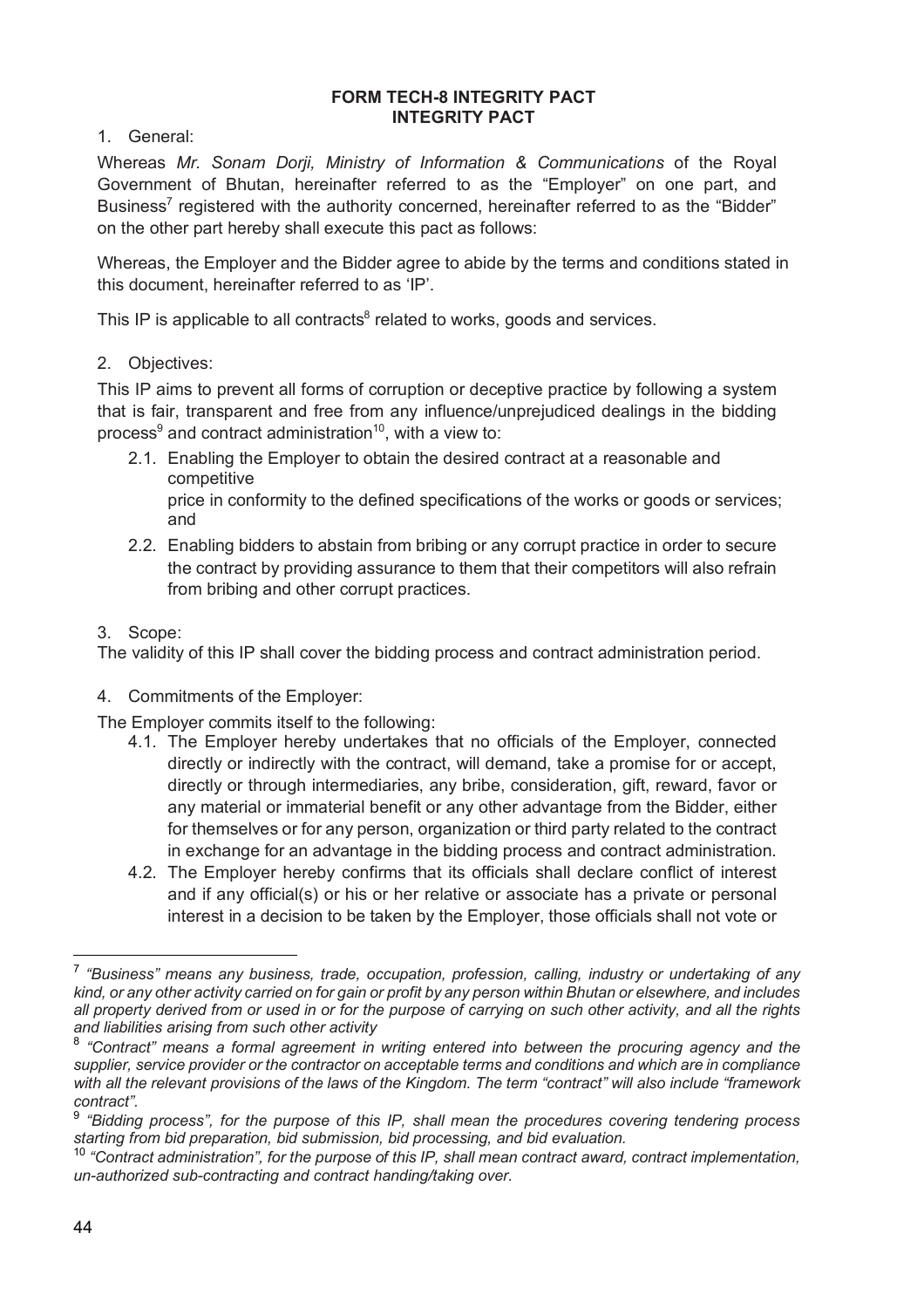take part in a proceeding or process of the Employer relating to such decisions.

4.3. Officials of the Employer, who may have observed or noticed or have reasonable suspicion of person(s) who breaches or attempts to breach the conditions under clauses

4.1 and 4.2.shall report it to the Employer or the authority concerned.

4.4. Following report on breach of conditions under clauses 4.1 and 4.2 by official (s), through any source, necessary disciplinary proceedings or any other action as deemed fit, shall be initiated by the Employer including criminal proceedings and such a person shall be debarred from further dealings related to the bidding process and contract administration.

#### 5. Commitments of Bidders

The Bidder commits himself/herself to take all measures necessary to prevent corrupt practices, unfair means and illegal activities during any stage of the bidding process and contract administration in order to secure the contract or in furtherance to secure it and in particular commits himself/ herself to the following :

- 5.1. The Bidder shall not offer, directly or through intermediaries, any bribe, gift, consideration, reward, favor, any material or immaterial benefit or other advantage, commission, fees, brokerage or inducement to any official of the Employer, connected directly or indirectly with the bidding process and contract administration, or to any person, organization or third party related to the contract in exchange for any advantage in the bidding process and contract administration.
- 5.2. The Bidder shall not collude with other parties interested in the contract to manipulate in whatever form or manner, the bidding process and contract administration.
- 5.3. If the bidder(s) have observed or noticed or have reasonable suspicion that the provisions of the IP have been breached by the Employer or other bidders, the bidder shall report such breach to the Employer or authority concerned.
- 6. Sanctions:

For the breach of any of the aforementioned conditions, the bidder/employer shall also be liable for offences under Chapter 4 of the Anti-Corruption Act 2011 and other relevant rules and laws.

#### 7. Monitoring and Administration:

- 7.1. The respective Employer shall be responsible for administration and monitoring of the IP as per the relevant laws.
- 7.2. The Bidder shall have the right to appeal as per the arbitration mechanism contained in the relevant rules.

**---------------------------------------------------------------------------------------------------------------------------**

**------------**

 $\mathcal{L}_\text{max}$  , where  $\mathcal{L}_\text{max}$ 

We, hereby declare that we have read and understood the clauses of this agreement and shall abide by it. The parties hereby sign this Integrity Pact at (place) Thimphu on (date)

EMPLOYER

BIDDER/REPRESENTA

TIVE CID: CID: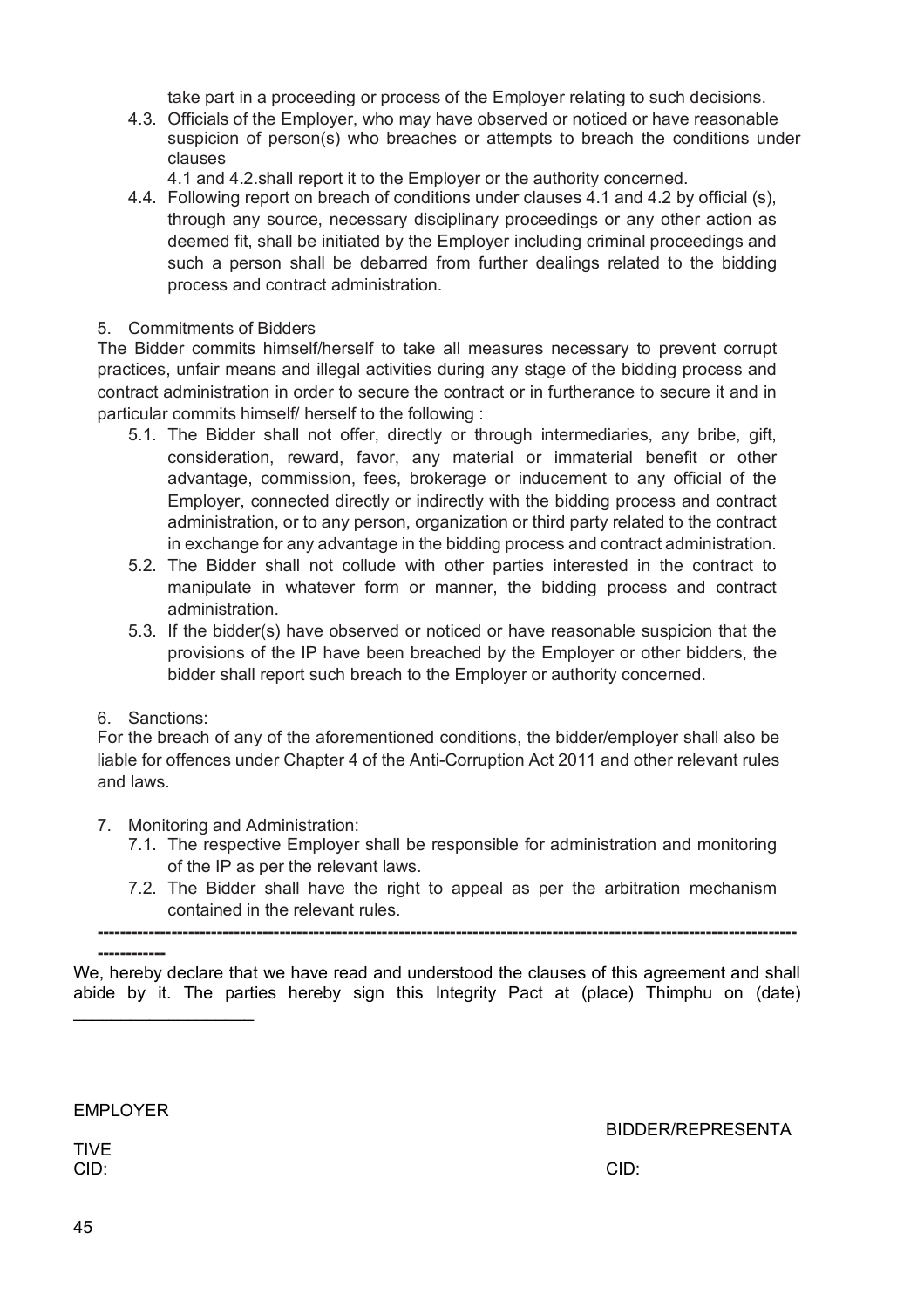## WITNESS: WITNESS: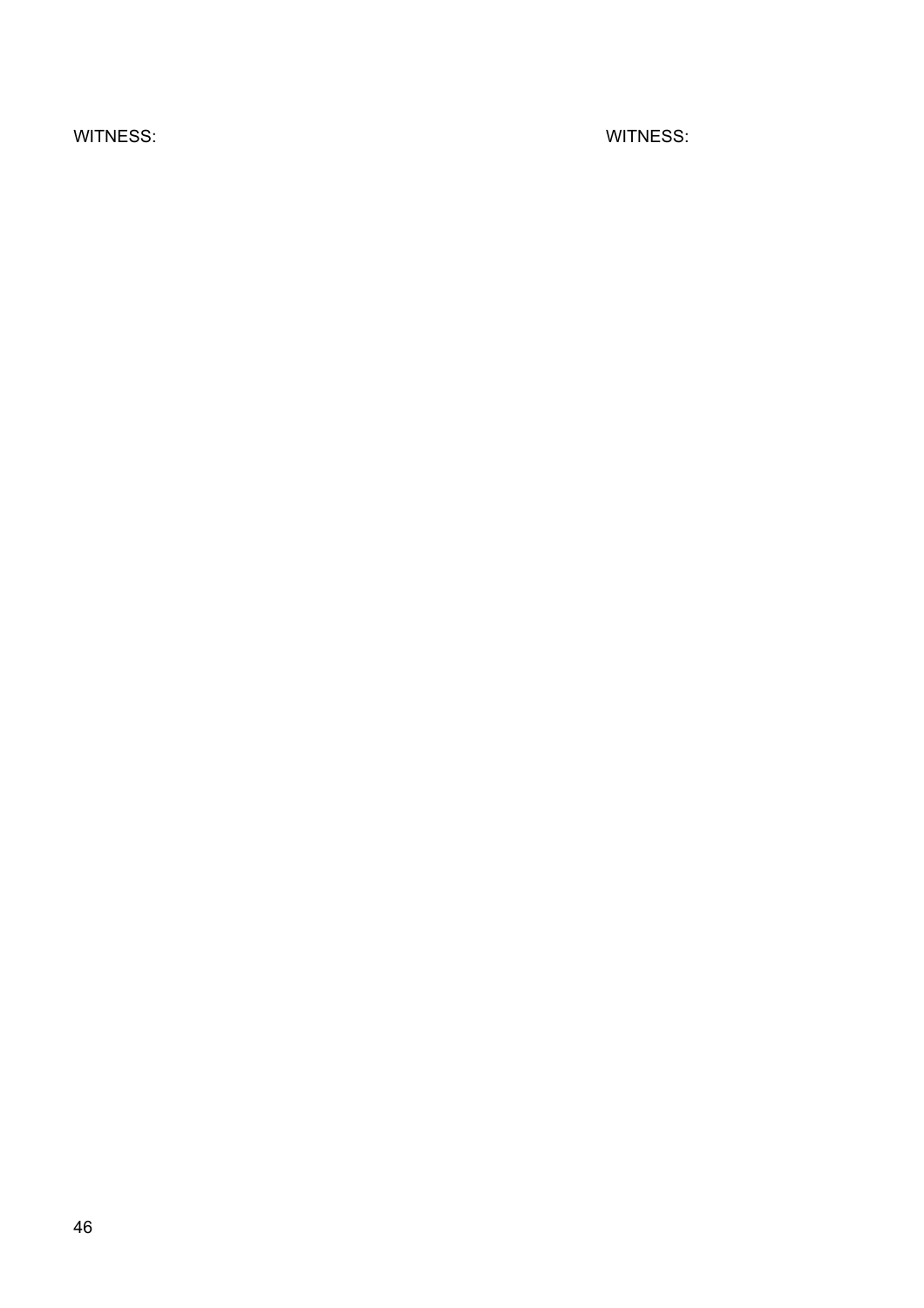# **SECTION 4. FINANCIAL PROPOSAL - STANDARD FORMS**

*{Notes to Consultant shown in brackets { } provide guidance to the Consultant to prepare the Financial Proposals; they should not appear on the Financial Proposals to be submitted.}*

Financial Proposal Standard Forms shall be used for the preparation of the Financial Proposal according to the instructions provided in Section 2.

FIN-1 Financial Proposal

Submission Form FIN-2 Summary of

**Costs** 

- FIN-3 Breakdown of Remuneration, including Appendix A "Financial Negotiations - Breakdown of Remuneration Rates" in the case of QBS method
- FIN-4 Reimbursable expenses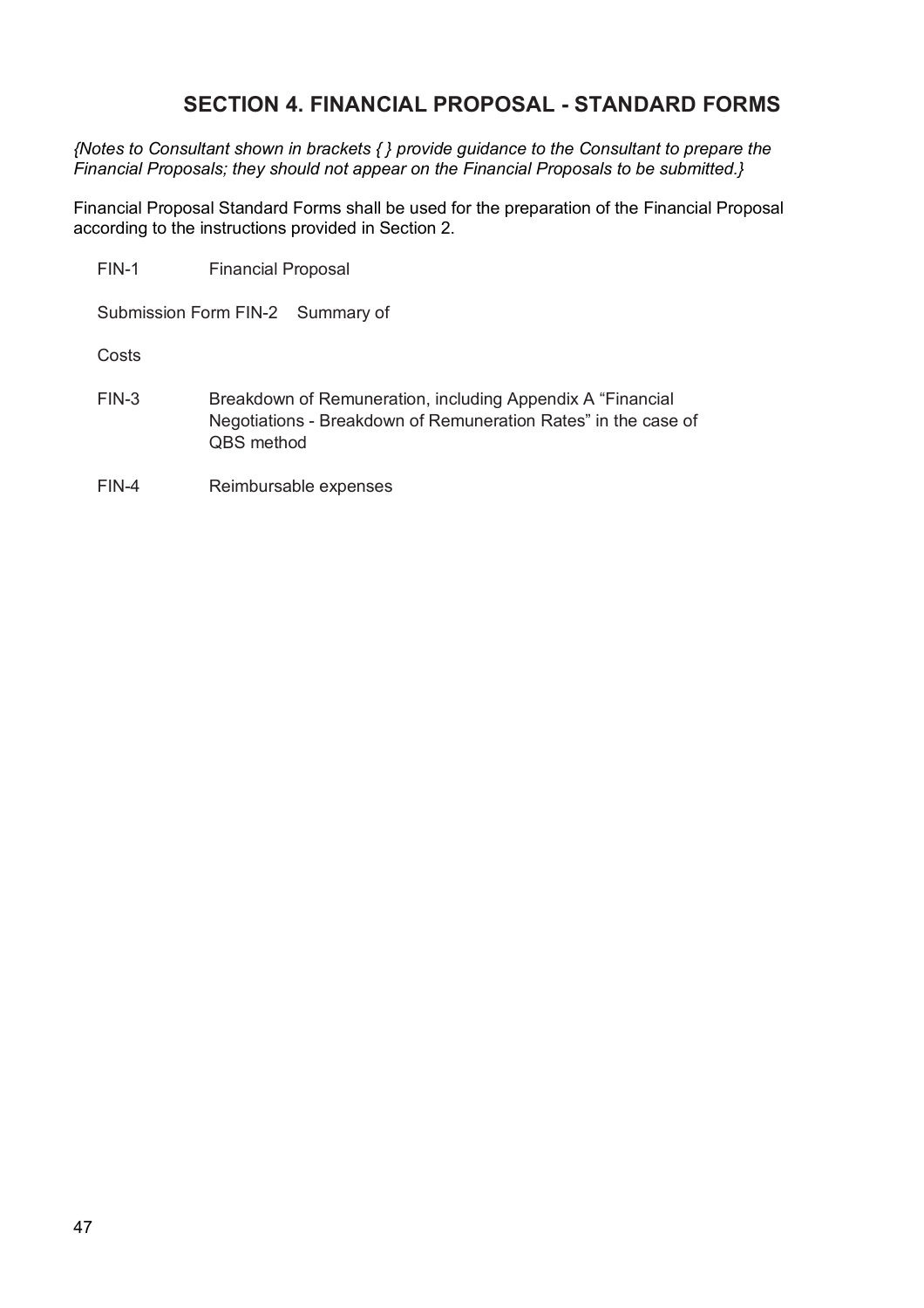## **Form FIN-1 Financial Proposal Submission Form**

*{Location, Date}*

To: *[Name and address of Client]*

Dear Sirs:

We, the undersigned, offer to provide the consulting services for [Insert title of assignment] in accordance with your Request for Proposal dated [Insert Date] and our Technical Proposal.

Our attached Financial Proposal is for the sum of [*Insert amount(s) in words and figures*] which is all-inclusive (including all taxes) {Please note that all amounts shall be the same as in Form FIN- 2}.

Our Financial Proposal shall be valid and remain binding upon us, subject to the modifications resulting from Contract negotiations, for the period of time specified in the Data Sheet, ITC 7.1.

Commissions and gratuities paid or to be paid by us to an agent or any third party relating to the preparation or submission of this Proposal and Contract execution, paid if we are awarded the Contract, are listed below:

Name and Address **Amount and Purpose of Commission of** Amount and Purpose of Commission of Agents Currency or Gratuity

*{If no payments are made or promised, add the following statement: "No commissions or gratuities have been or are to be paid by us to agents or any third party relating to this Proposal and Contract execution."}*

We understand you are not bound to accept any Proposal you

receive. We remain,

Yours sincerely,

| Authorized Signature {In full and initials}: | Name and |     |
|----------------------------------------------|----------|-----|
| Title of Signatory:                          | ın       | the |
| capacity of:                                 | Address: |     |
| E-mail:                                      |          |     |

{For a joint venture, either all members shall sign or only the lead member/consultant, in which case the power of attorney to sign on behalf of all members shall be attached}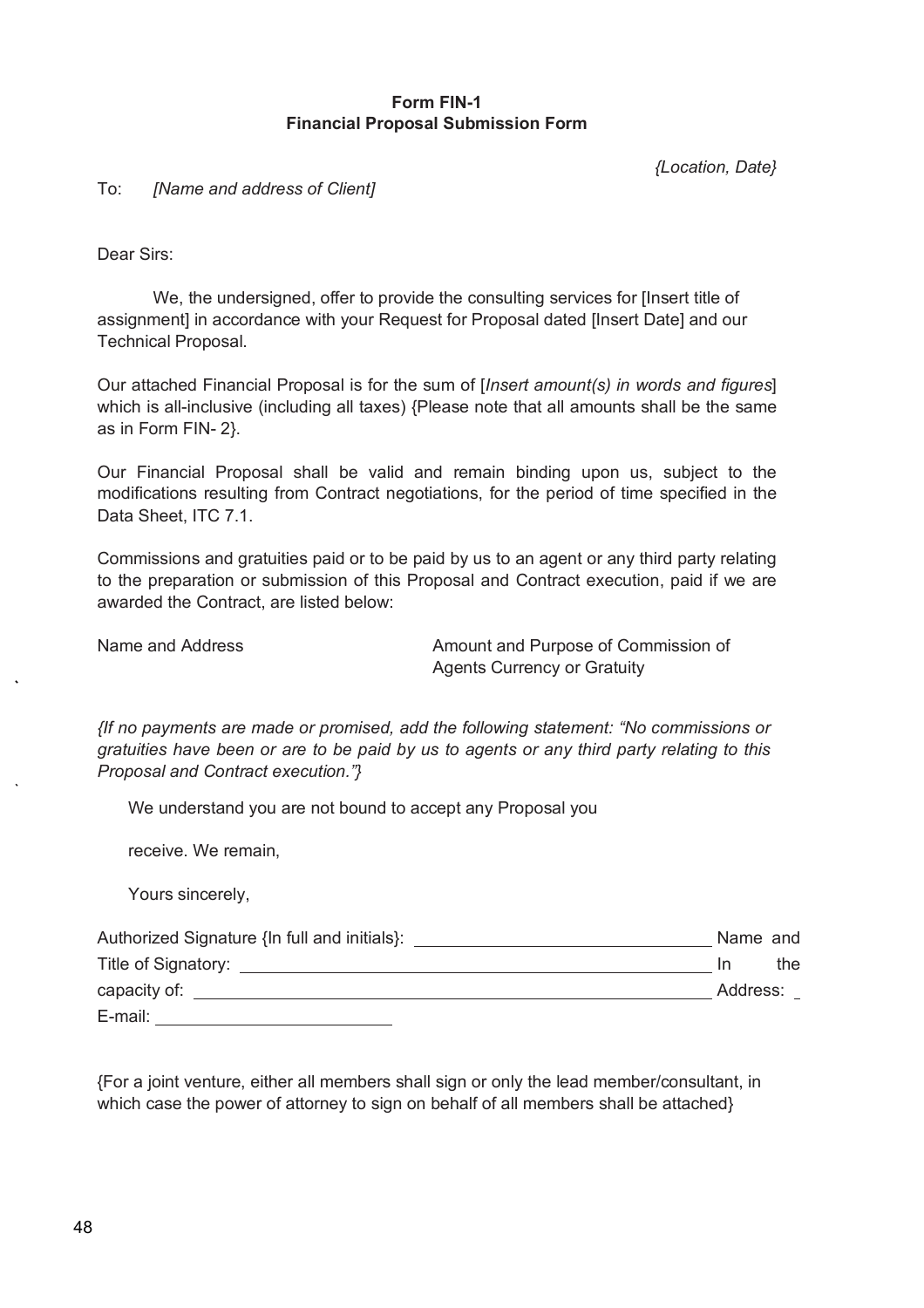## **Form FIN-2 Summary of Costs**

|                                                                                               | Cost                                                                                                                           |                                                        |                                                        |                                                                               |  |  |  |  |  |
|-----------------------------------------------------------------------------------------------|--------------------------------------------------------------------------------------------------------------------------------|--------------------------------------------------------|--------------------------------------------------------|-------------------------------------------------------------------------------|--|--|--|--|--|
|                                                                                               | {Consultant must state the proposed Costs in accordance with<br>ITC 15.3 of the Data Sheet; delete columns which are not used} |                                                        |                                                        |                                                                               |  |  |  |  |  |
| Item                                                                                          | {Insert<br>Foreign<br>Currency<br># $1$ }                                                                                      | {Insert<br>Foreign<br>Currency<br>$# 2$ , if used $\}$ | {Insert<br>Foreign<br>Currency<br>$# 3$ , if used $\}$ | {Insert<br>Local Currency,<br>if<br>used and/or required<br>(15.3 Data Sheet} |  |  |  |  |  |
| <b>Cost of the Financial</b><br><b>Proposal</b>                                               |                                                                                                                                |                                                        |                                                        |                                                                               |  |  |  |  |  |
| Including:                                                                                    |                                                                                                                                |                                                        |                                                        |                                                                               |  |  |  |  |  |
| Remuneration<br>1.                                                                            |                                                                                                                                |                                                        |                                                        |                                                                               |  |  |  |  |  |
| 2.<br><b>Reimbursables</b>                                                                    |                                                                                                                                |                                                        |                                                        |                                                                               |  |  |  |  |  |
| 3.<br><b>Taxes</b>                                                                            |                                                                                                                                |                                                        |                                                        |                                                                               |  |  |  |  |  |
| <b>Total Cost of the Financial</b><br>Proposal:<br>{Should match the amount<br>in Form FIN-1} |                                                                                                                                |                                                        |                                                        |                                                                               |  |  |  |  |  |
|                                                                                               |                                                                                                                                |                                                        |                                                        |                                                                               |  |  |  |  |  |

**Footnote: Payments will be made in the currency (ies) expressed above (Reference to ITC 15.3).**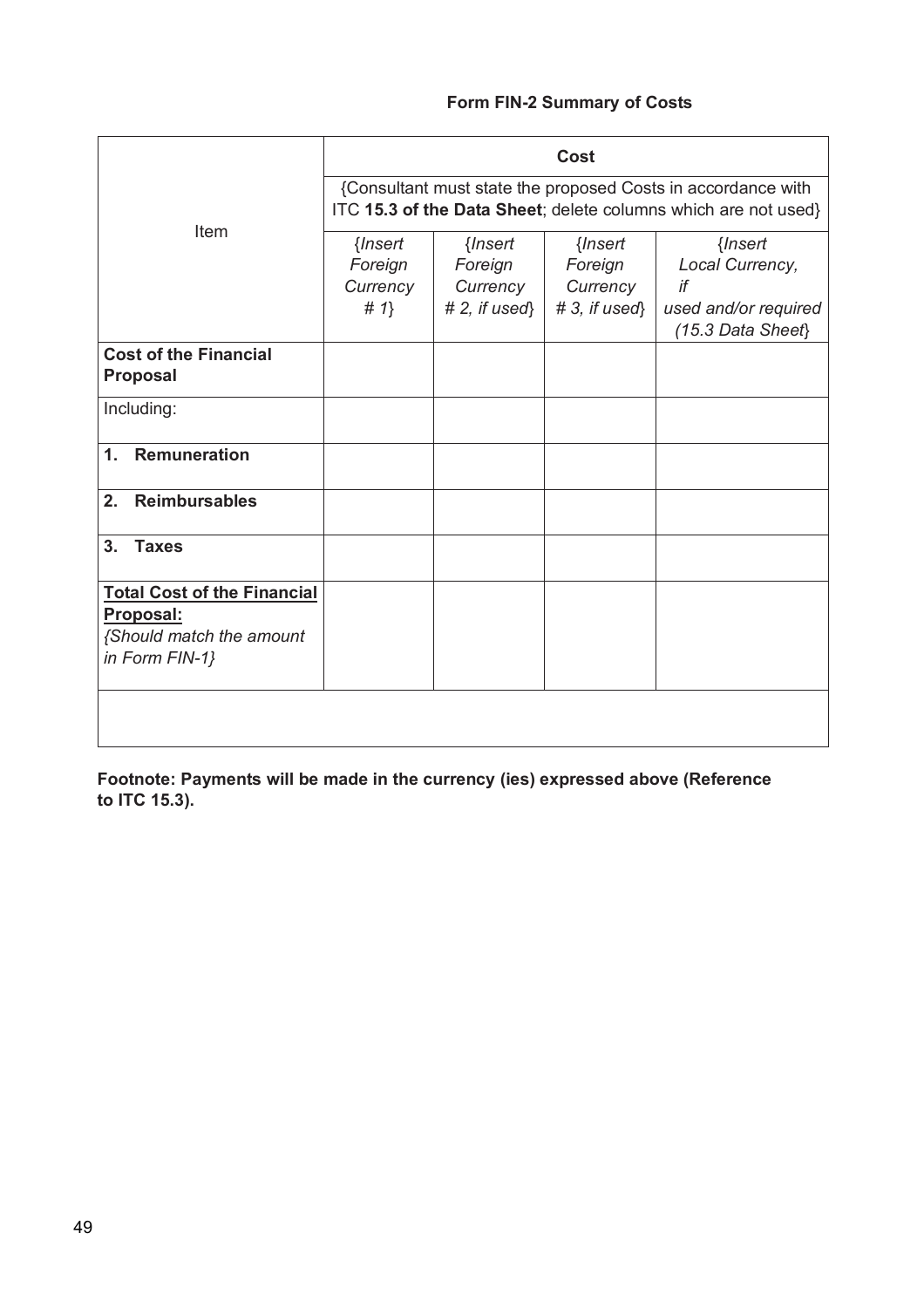## **FORM FIN-3 Breakdown of Remuneration**

When used for Lump-Sum contract assignment, information to be provided in this Form shall only be used to demonstrate the basis for the calculation of the Contract's ceiling amount; to calculate applicable taxes at contract negotiations; and, if needed, to establish payments to the Consultant for possible additional services requested by the Client. This Form shall not be used as a basis for payments under Lump-Sum contracts

|       | A. Remuneration        |                                      |                                      |                                                |                                    |                                        |                                      |                                        |
|-------|------------------------|--------------------------------------|--------------------------------------|------------------------------------------------|------------------------------------|----------------------------------------|--------------------------------------|----------------------------------------|
| No.   | <b>Name</b>            | <b>Position</b><br>(as in<br>TECH-6) | Person-month<br>Remuneration<br>Rate | Time Input in<br>Person/Month<br>(from TECH-6) | {Currency<br># 1- as in<br>$FIN-2$ | {Currency<br>$# 2 - asin$<br>$FIN-2$ } | {Currency#<br>$3 - as in$<br>$FIN-2$ | ${Local}$<br>Currency-<br>as in FIN-2} |
|       | <b>Key Experts</b>     |                                      |                                      |                                                |                                    |                                        |                                      |                                        |
| $K-1$ |                        |                                      | [Home]                               |                                                |                                    |                                        |                                      |                                        |
|       |                        |                                      | [Field]                              |                                                |                                    |                                        |                                      |                                        |
| $K-2$ |                        |                                      |                                      |                                                |                                    |                                        |                                      |                                        |
|       |                        |                                      |                                      |                                                |                                    |                                        |                                      |                                        |
|       |                        |                                      |                                      |                                                |                                    |                                        |                                      |                                        |
|       |                        |                                      |                                      |                                                |                                    |                                        |                                      |                                        |
|       |                        |                                      |                                      |                                                |                                    |                                        |                                      |                                        |
|       |                        |                                      |                                      |                                                |                                    |                                        |                                      |                                        |
|       | <b>Non-Key Experts</b> |                                      |                                      |                                                |                                    |                                        |                                      |                                        |
| $N-1$ |                        |                                      | [Home]                               |                                                |                                    |                                        |                                      |                                        |
| $N-2$ |                        |                                      | [Field]                              |                                                |                                    |                                        |                                      |                                        |
|       |                        |                                      |                                      |                                                |                                    |                                        |                                      |                                        |
|       |                        |                                      |                                      |                                                |                                    |                                        |                                      |                                        |
|       |                        |                                      |                                      |                                                |                                    |                                        |                                      |                                        |
|       |                        |                                      |                                      | <b>Total Costs</b>                             |                                    |                                        |                                      |                                        |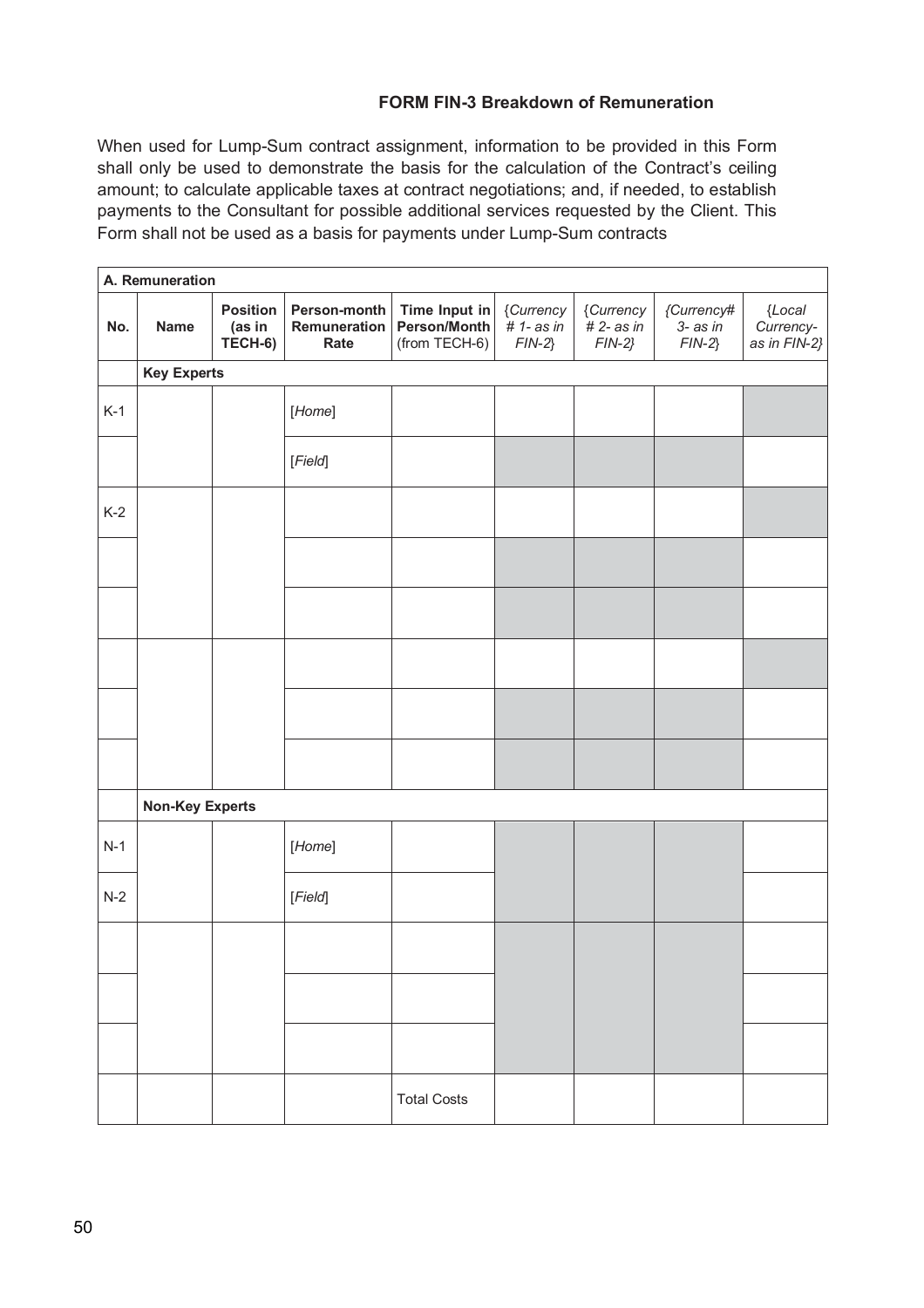# **APPENDIX A. FINANCIAL NEGOTIATIONS - BREAKDOWN OF REMUNERATION RATES**

## **1. Review of Remuneration Rates**

- 1.1. The remuneration rates are made up of salary or a base fee, social costs, overheads, profit, and any premium or allowance that may be paid for assignments away from headquarters or a home office. An attached Sample Form can be used to provide a breakdown of rates.
- 1.2. If the RFP requests submission of a technical proposal only, the Sample Form is used by the selected Consultant to prepare for the negotiations of the Contract. If the RFP requests submission of the financial proposal, the Sample Form shall be completed and attached to the Financial Form-3. Agreed (at the negotiations) breakdown sheets shall form part of the negotiated Contract and included in its Appendix D or C.
- 1.3. At the negotiations the firm shall be prepared to disclose its audited financial statements for the last three years, to substantiate its rates, and accept that its proposed rates and other financial matters are subject to scrutiny. The Client is charged with the custody of government funds and is expected to exercise prudence in the expenditure of these funds.
- 1.4. Rate details are discussed below:
	- (i) Salary is the gross regular cash salary or fee paid to the individual in the firm's home office. It shall not contain any premium for work away from headquarters or bonus (except where these are included by law or government regulations).
	- (ii) Bonuses are normally paid out of profits. To avoid double counting, any bonuses shall not normally be included in the "Salary" and should be shown separately. Where the Consultant's accounting system is such that the percentages of social costs and overheads are based on total revenue, including bonuses, those percentages shall be adjusted downward accordingly. Where national policy requires that 13 months' pay be given for 12 months' work, the profit element need not be adjusted downward. Any discussions on bonuses shall be supported by audited documentation, which shall be treated as confidential.
	- (iii) Social Charges are the costs of non-monetary benefits and may include, inter alia, social security (including pension, medical, and life insurance costs) and the cost of a paid sick and/or annual leave. In this regard, a paid leave during public holidays or an annual leave taken during an assignment if no Expert's replacement has been provided is not considered social charges.
	- (iv) Cost of Leave. The principles of calculating the cost of total days leave per annum as a percentage of basic salary is normally calculated as follows: Leave cost as percentage of salary = Where  $w =$  weekends,  $ph =$  public holidays,  $v =$  vacation, and  $s =$  sick leave. Please note that leave can be considered as a social cost only if the Client is not charged for the leave taken.
	- (v) Overheads are the Consultant's business costs that are not directly related to the execution of the assignment and shall not be reimbursed as separate items under the Contract. Typical items are home office costs (non-billable time, time of senior Consultant's staff monitoring the project, rent of headquarters' office, support staff,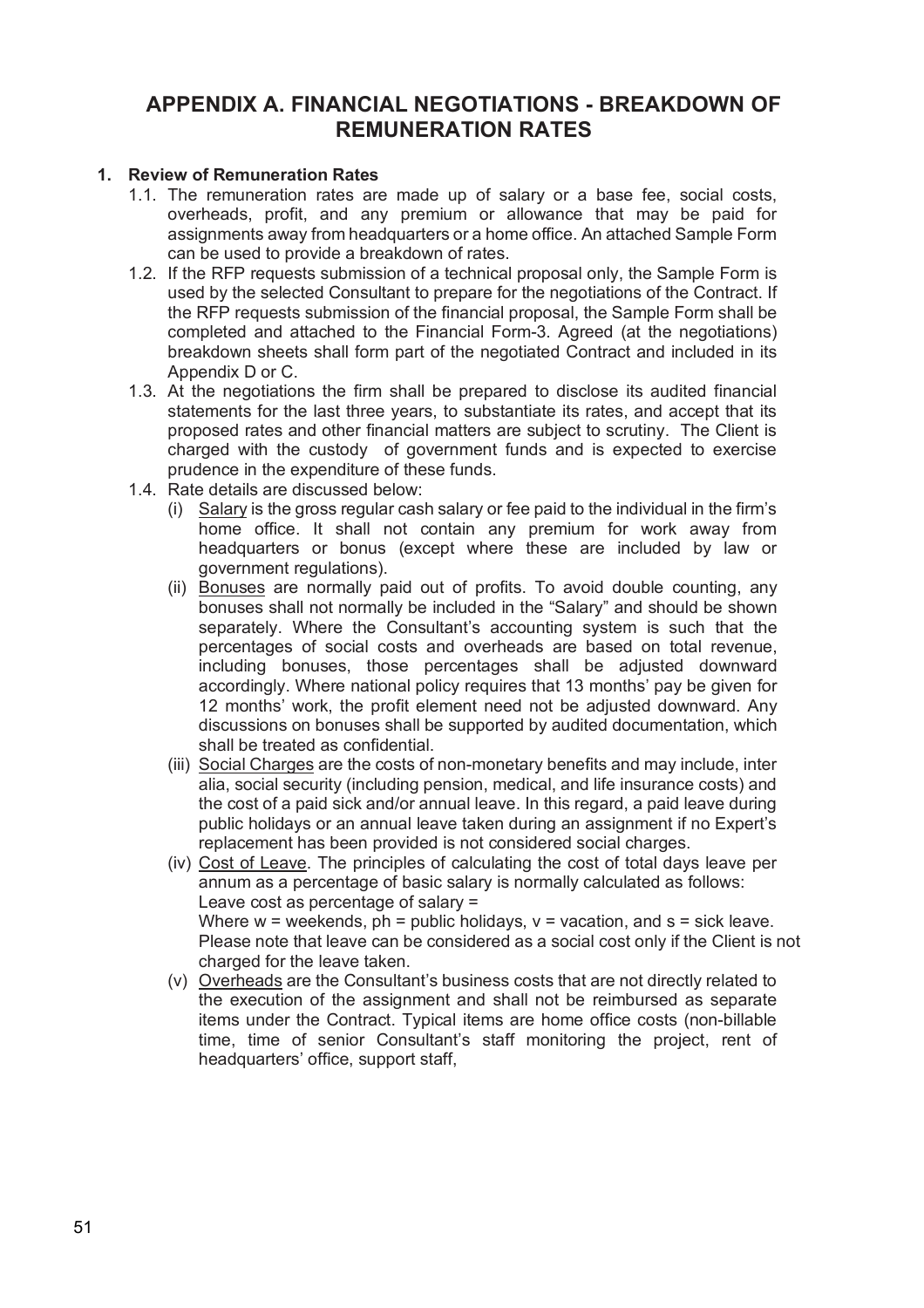research, staff training, marketing, etc.), the cost of the Consultant's personnel not currently employed on revenue-earning projects, taxes on business activities, and business promotion costs. During negotiations, audited financial statements, certified as correct by an independent auditor and supporting the last three years' overheads, shall be available for discussion, together with detailed lists of items making up the overheads and the percentage by which each relates to basic salary. The Client does not accept an add-on margin for social charges, overhead expenses, etc. for Experts who are not permanent employees of the Consultant. In such case, the Consultant shall be entitled only to administrative costs and a fee on the monthly payments charged for sub-contracted Experts.

- (vi) Profit is normally based on the sum of the Salary, Social costs, and Overheads. If any bonuses paid on a regular basis are listed, a corresponding reduction shall be made in the profit amount. Profit shall not be allowed on travel or any other reimbursable expenses.
- (vii) Away from Home Office Allowance or Premium or Subsistence Allowances. Some Consultants pay allowances to Experts working away from headquarters or outside of the home office. Such allowances are calculated as a percentage of salary (or a fee) and shall not draw overheads or profit. Sometimes, by law, such allowances may draw social costs. In this case, the amount of this social cost shall still be shown under social costs, with the net allowance shown separately.

UNDP standard rates for the particular country may be used as reference to determine subsistence allowances.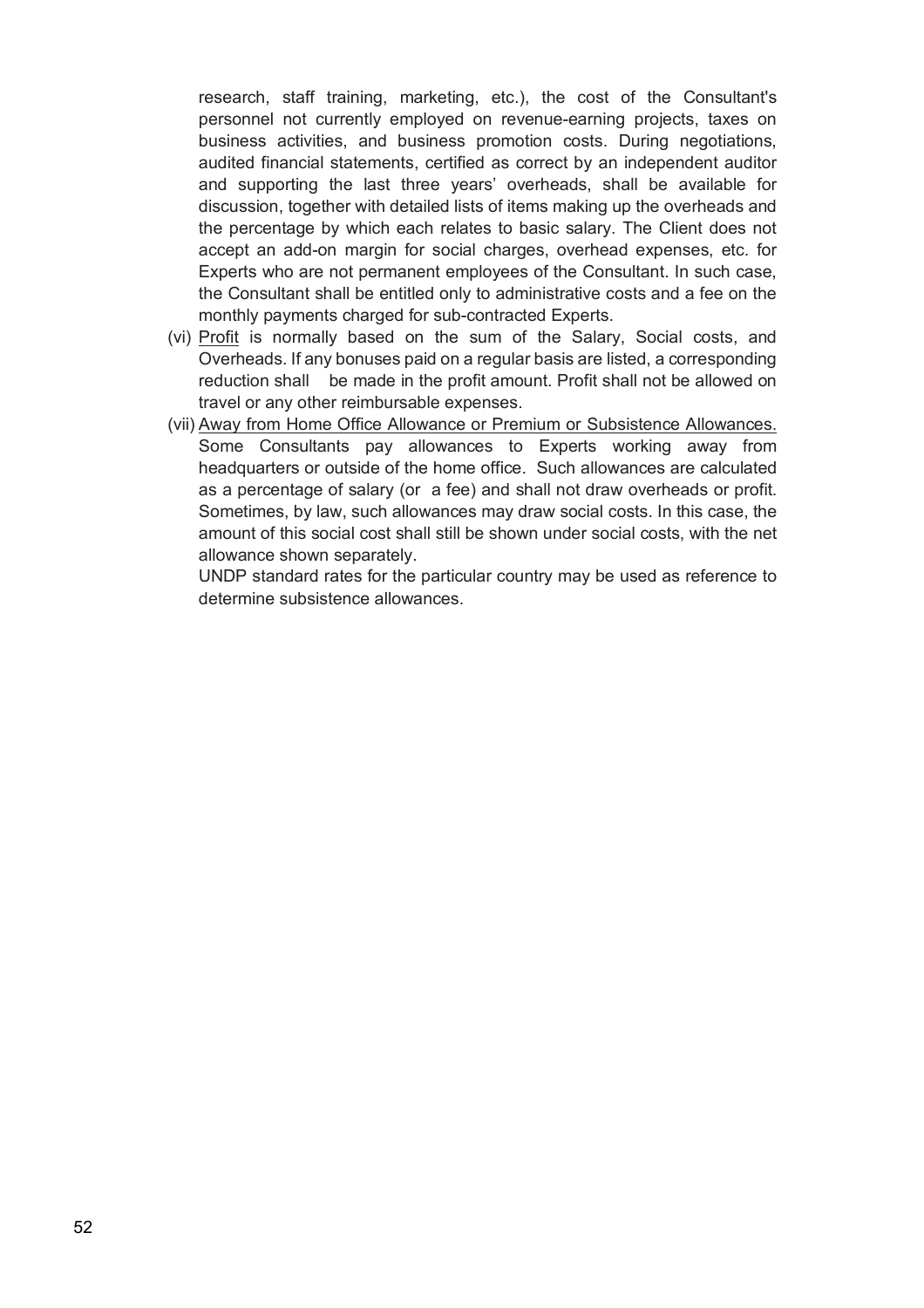## **SAMPLE FORM**

Consultant: Country: Assignment: Date:

## **Consultant's Representations Regarding Costs and Charges**

We hereby confirm that:

- (a) the basic fees indicated in the attached table are taken from the firm's payroll records and reflect the current rates of the Experts listed which have not been raised other than within the normal annual pay increase policy as applied to all the Consultant's Experts;
- (b) attached are true copies of the latest pay slips of the Experts listed;
- (c) he away- from- home office allowances indicated below are those that the Consultant has agreed to pay for this assignment to the Experts listed;
- (d) the factors listed in the attached table for social charges and overhead are based on the firm's average cost experiences for the latest three years as represented by the firm's financial statements; and
- (e) said factors for overhead and social charges do not include any bonuses or other means of profit-sharing.

[Name of Consultant]

Signature of Authorized Representative **Date Name:** Date Name:

Title: **The Community of the Community of the Community of the Community of the Community of the Community of the Community of the Community of the Community of the Community of the Community of the Community of the Commun**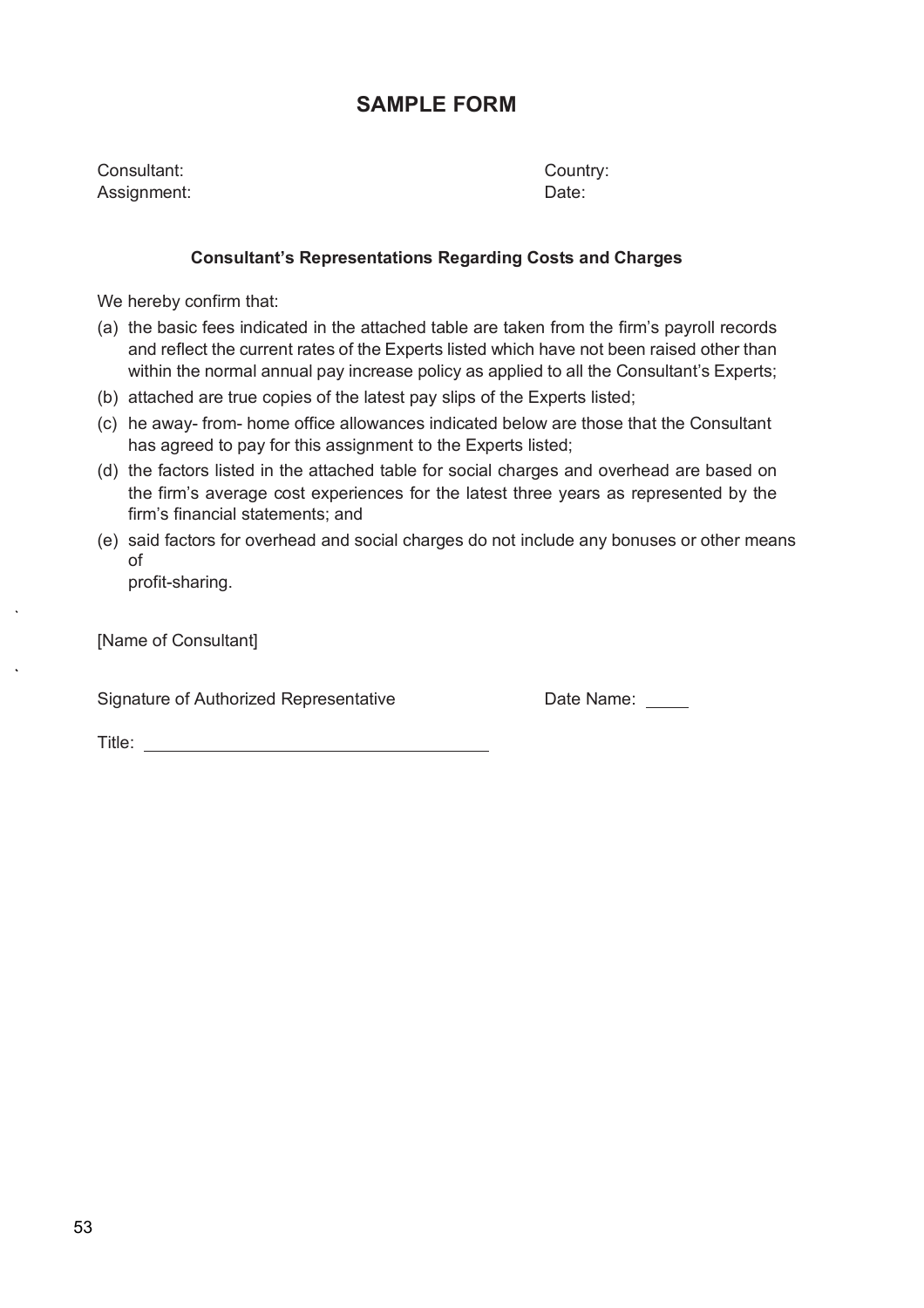## **Consultant's Representations Regarding Costs and Charges (Model Form I)**

|                     | Personnel         | 1                                                                          | $\overline{2}$                     | 3                                                     | $\overline{4}$ | 5 | $6\phantom{1}$                              | $\overline{7}$                                                         | 8                                                                                   |
|---------------------|-------------------|----------------------------------------------------------------------------|------------------------------------|-------------------------------------------------------|----------------|---|---------------------------------------------|------------------------------------------------------------------------|-------------------------------------------------------------------------------------|
|                     | Name Positio<br>n | <b>Basic</b><br>Remuneratio<br>n Rate per<br>Working<br>Month/Day/<br>Year | Social<br>Charge<br>S <sup>1</sup> | Overhead Subtotal Profit <sup>2</sup><br>$\mathbf{1}$ |                |   | Away<br>from<br>Home<br>Office<br>Allowance | Proposed<br><b>Fixed Rate</b><br>per<br>Working<br>Month/Day<br>/ Hour | Proposed<br><b>Fixed Rate</b><br>per<br>Working<br>Month/Day<br>/ Hour <sup>1</sup> |
| Home Office         |                   |                                                                            |                                    |                                                       |                |   |                                             |                                                                        |                                                                                     |
|                     |                   |                                                                            |                                    |                                                       |                |   |                                             |                                                                        |                                                                                     |
|                     |                   |                                                                            |                                    |                                                       |                |   |                                             |                                                                        |                                                                                     |
|                     |                   |                                                                            |                                    |                                                       |                |   |                                             |                                                                        |                                                                                     |
|                     |                   |                                                                            |                                    |                                                       |                |   |                                             |                                                                        |                                                                                     |
| Client's<br>Country |                   |                                                                            |                                    |                                                       |                |   |                                             |                                                                        |                                                                                     |
|                     |                   |                                                                            |                                    |                                                       |                |   |                                             |                                                                        |                                                                                     |
|                     |                   |                                                                            |                                    |                                                       |                |   |                                             |                                                                        |                                                                                     |
|                     |                   |                                                                            |                                    |                                                       |                |   |                                             |                                                                        |                                                                                     |
|                     |                   |                                                                            |                                    |                                                       |                |   |                                             |                                                                        |                                                                                     |

(Expressed in {insert name of currency\*})

{\* If more than one currency is used, use additional table(s), one for each currency}

- 1. Expressed as a percentage of 1
- 2. Expressed as a percentage of 4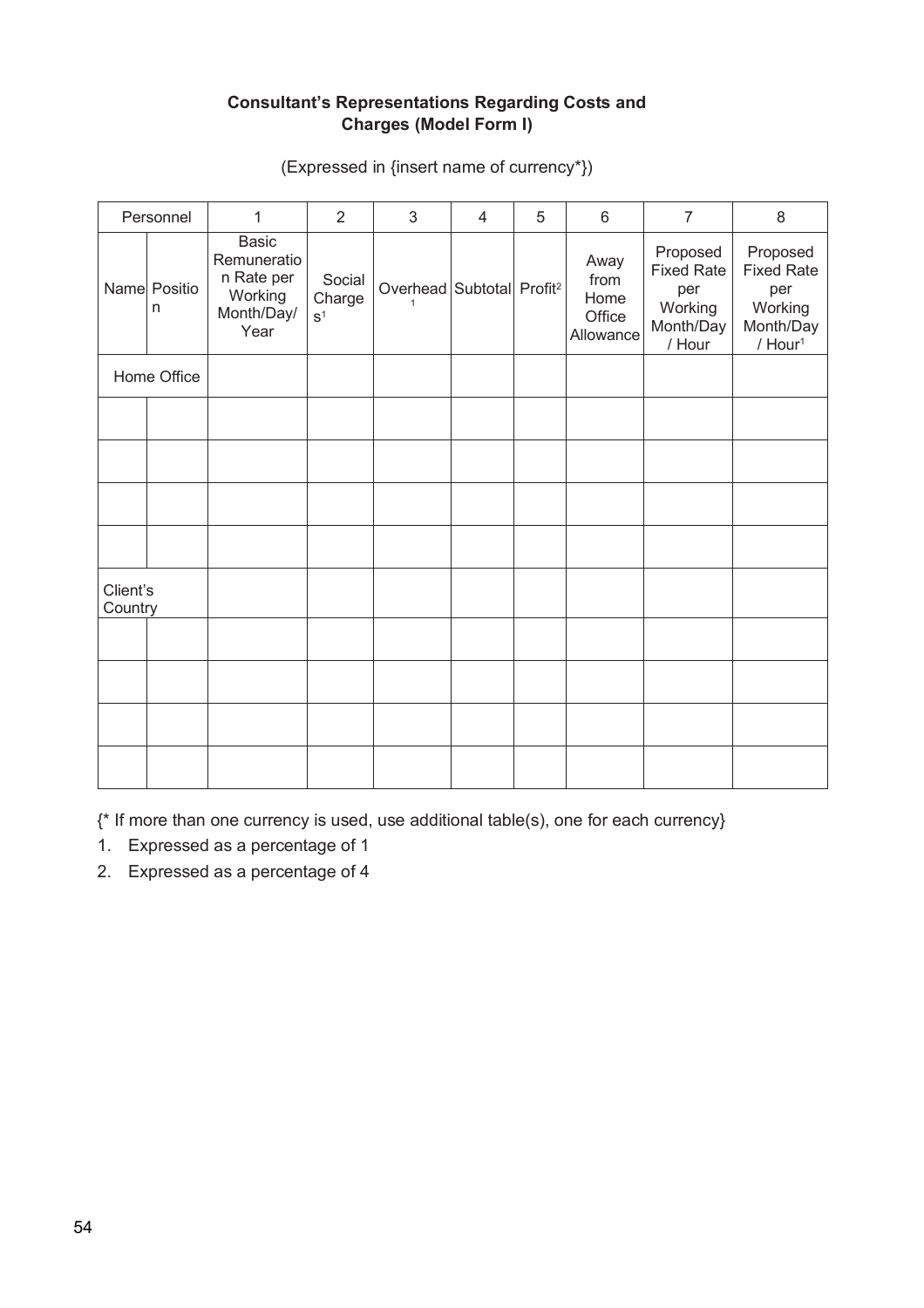## **Form FIN-4 Breakdown of Reimbursable Expenses**

When used for Lump-Sum contract assignment, information to be provided in this Form shall only be used to demonstrate the basis for calculation of the Contract ceiling amount, to calculate applicable taxes at contract negotiations and, if needed, to establish payments to the Consultant for possible additional services requested by the Client. This form shall not be used as a basis for payments under Lump-Sum contracts

|             | <b>B. Reimbursable Expenses</b>                                         |             |                            |          |                          |                         |                                                           |                                         |  |  |  |  |  |
|-------------|-------------------------------------------------------------------------|-------------|----------------------------|----------|--------------------------|-------------------------|-----------------------------------------------------------|-----------------------------------------|--|--|--|--|--|
| $N^{\circ}$ | <b>Type of Reimbursable</b><br><b>Expenses</b>                          | <b>Unit</b> | <b>Unit</b><br><b>Cost</b> | Quantity | $# 1 - as in$<br>$FIN-2$ | $# 2-$ as in<br>$FIN-2$ | {Currency   {Currency   {Currency#<br>3- as in<br>$FIN-2$ | {Local<br>Currency-<br>as in<br>$FIN-2$ |  |  |  |  |  |
|             | {e.g., Per diem<br>allowances**}                                        | {Day}       |                            |          |                          |                         |                                                           |                                         |  |  |  |  |  |
|             | {e.g., International<br>flights}                                        | {Ticket}    |                            |          |                          |                         |                                                           |                                         |  |  |  |  |  |
|             | {e.g., In/out airport<br>transportation}                                | $\{Trip\}$  |                            |          |                          |                         |                                                           |                                         |  |  |  |  |  |
|             | {e.g., Communication<br>costs between Insert<br>place and Insert place} |             |                            |          |                          |                         |                                                           |                                         |  |  |  |  |  |
|             | {e.g., reproduction of<br>reports}                                      |             |                            |          |                          |                         |                                                           |                                         |  |  |  |  |  |
|             | {e.g., Office rent}                                                     |             |                            |          |                          |                         |                                                           |                                         |  |  |  |  |  |
|             |                                                                         |             |                            |          |                          |                         |                                                           |                                         |  |  |  |  |  |
|             | {Training of the Client's<br>personnel - if required<br>in TOR}         |             |                            |          |                          |                         |                                                           |                                         |  |  |  |  |  |
|             | <b>Total Costs</b>                                                      |             |                            |          |                          |                         |                                                           |                                         |  |  |  |  |  |

Legend*:*

"Per diem allowance" is paid for each night the expert is required by the Contract to be away from

his/her usual place of residence. Client can set up a ceiling.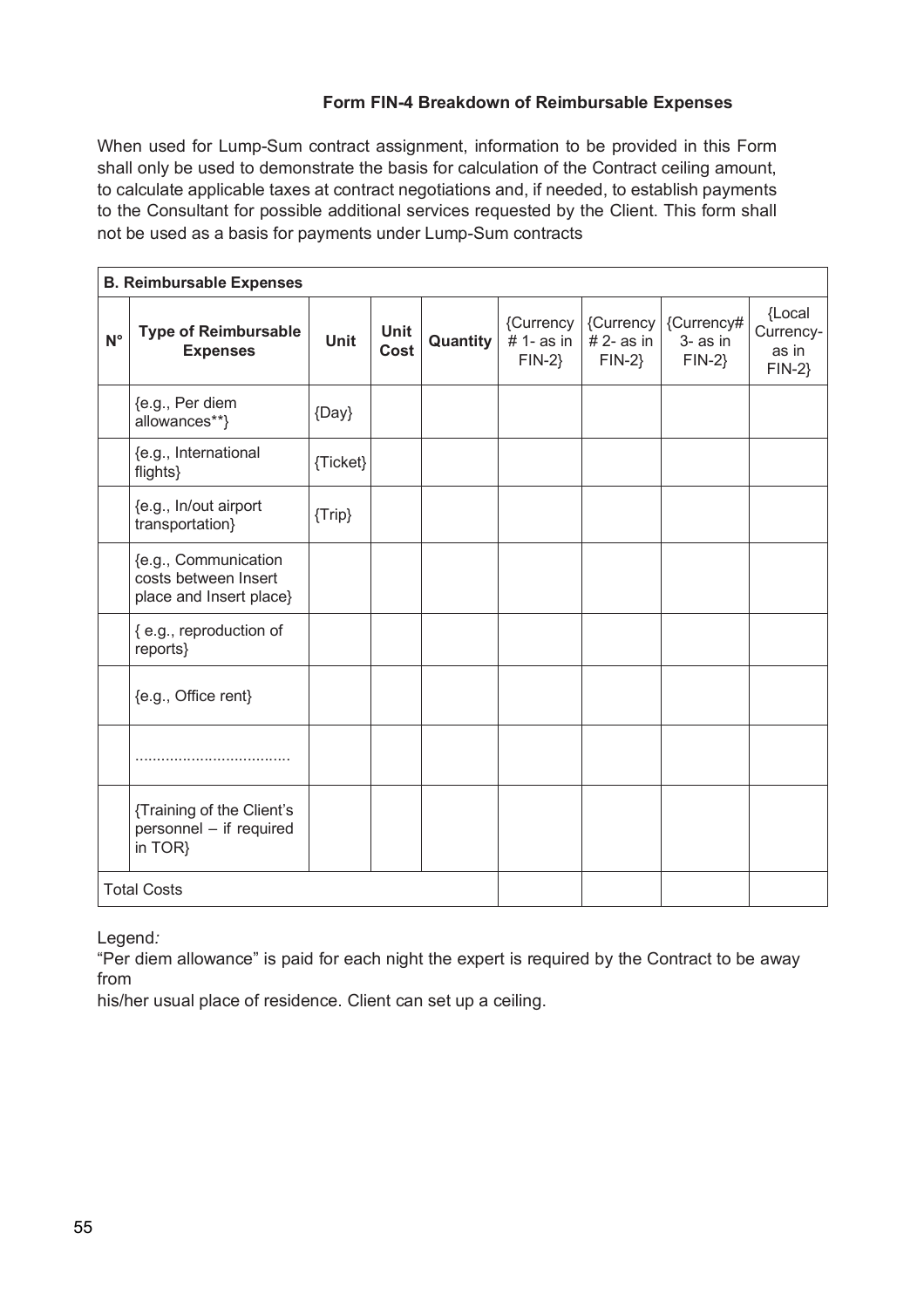# **STANDARD FORM: LETTER OF INTENT**

*(Letterhead paper of the Employer)*

## **Notes on standard form of letter of Intent**

*This issuance of Letter of Intent is the information of the selection of the Proposal of the successful Consultant by the Employer and for providing information to other unsuccessful Consultants who participated in the Proposal as regards the outcome of the procurement process*

*The Employer shall allow 10 days as described in ITC 28.2 between this letter of intent and letter of acceptance to allow aggrieved Consultants to challenge your decision if they feel they have treated unfairly.*

(*Insert date*)

|--|--|--|--|--|

| This is to notify you that, it is our intention to award the contract for your proposal dated [ <i>Insert</i> ] |
|-----------------------------------------------------------------------------------------------------------------|
|                                                                                                                 |
| ----- [Insert name of the contract and identification number, as given in the Datasheet] for the                |
|                                                                                                                 |
| corrected and modified[if any corrections] in accordance with the Instructions to Consultant.                   |

CC:

[Insert name and address of all other Consultants who submitted the Proposals]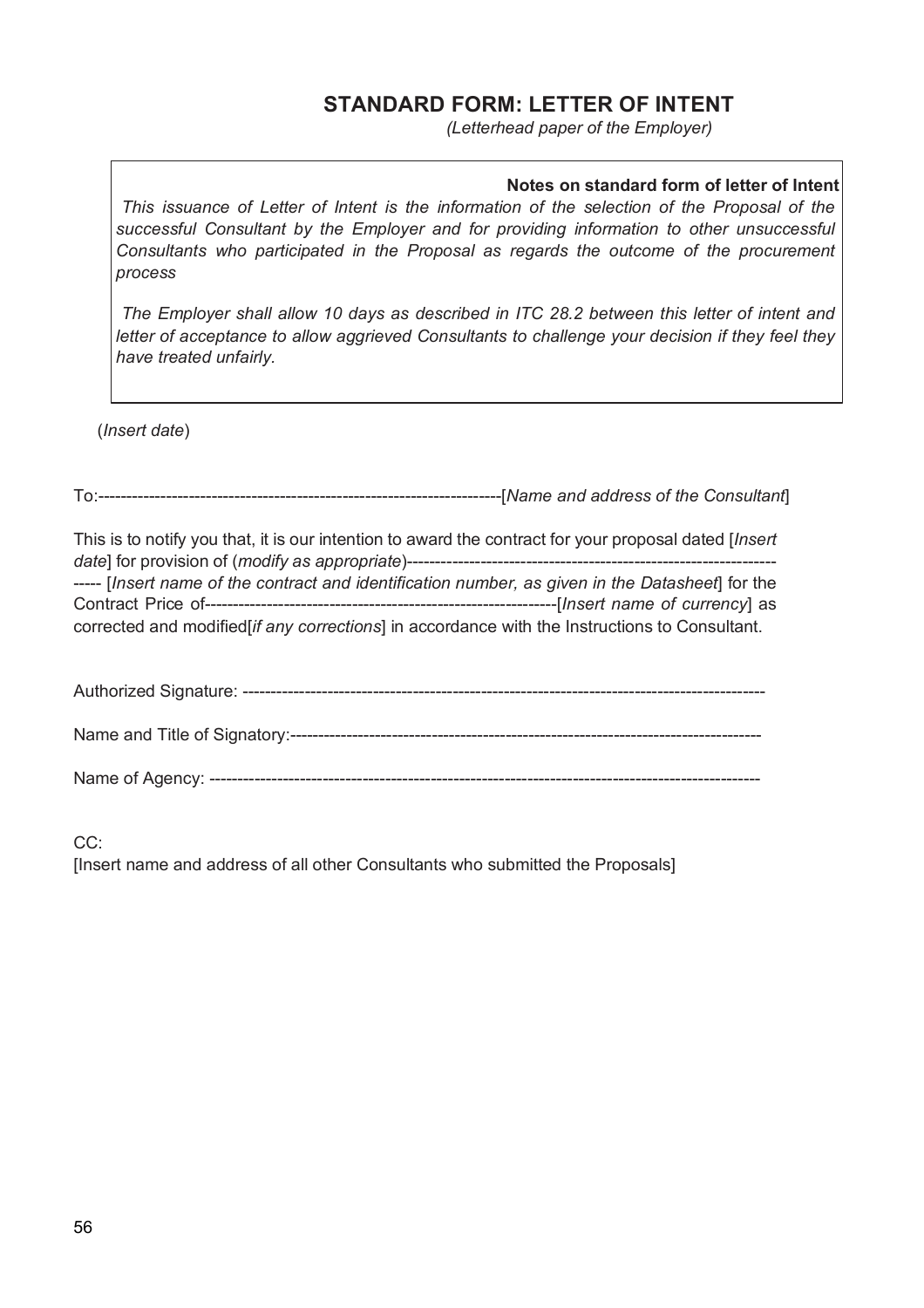# **SECTION 5. TERMS OF REFERENCE**

*Attached as a separate document.*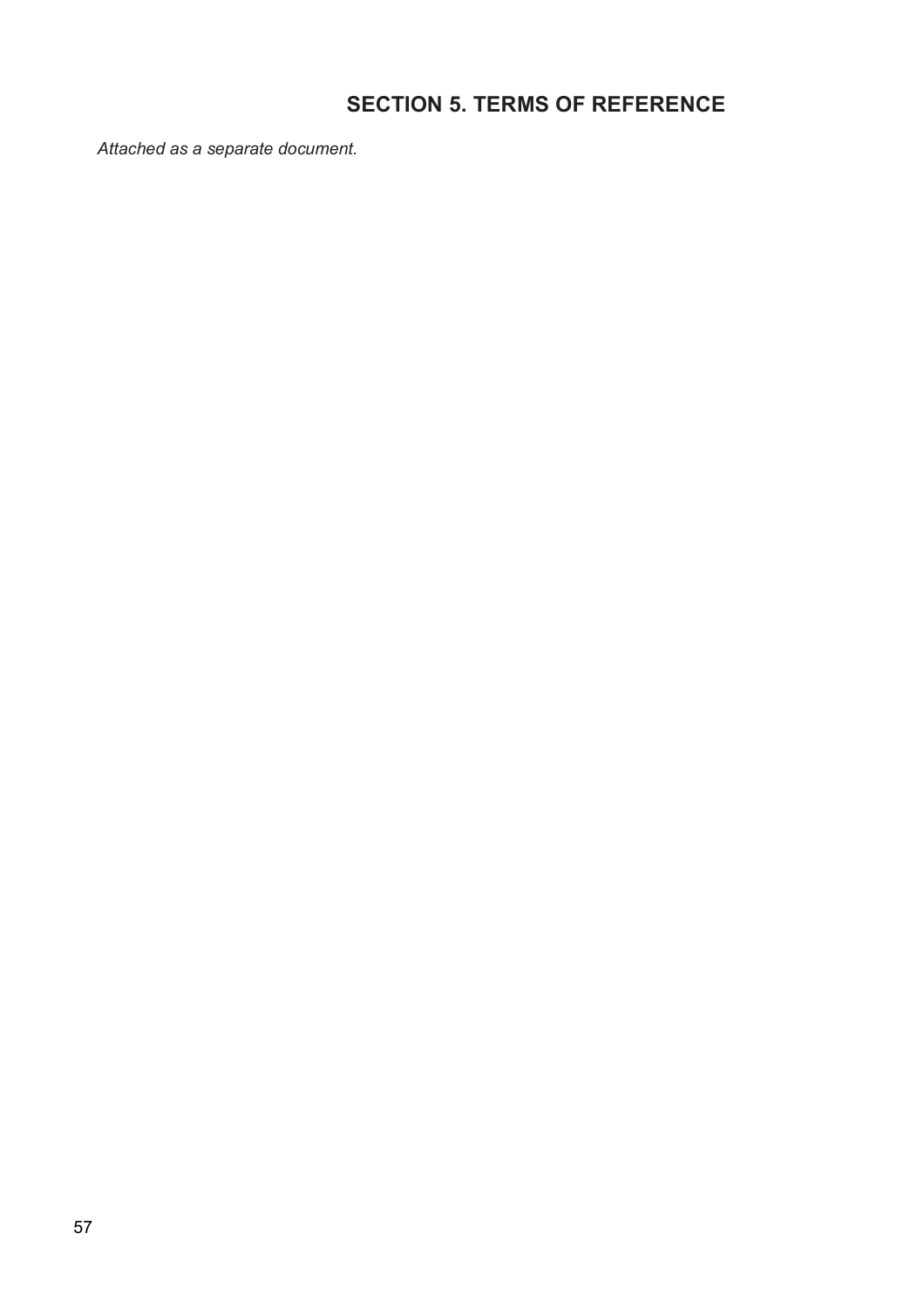# **SECTION 6. ELIGIBLE COUNTRIES**

In reference to ITC 5.1 for the information of shortlisted Consultants, at the present time firms, goods and services from the following countries are excluded from this selection:

Under the ITC 5.1 (a): relations *or* state "none"] [list country/countries RGoB prohibits commercial

Under the ITC 5.1 (b): [list country/countries *or* indicate "none"]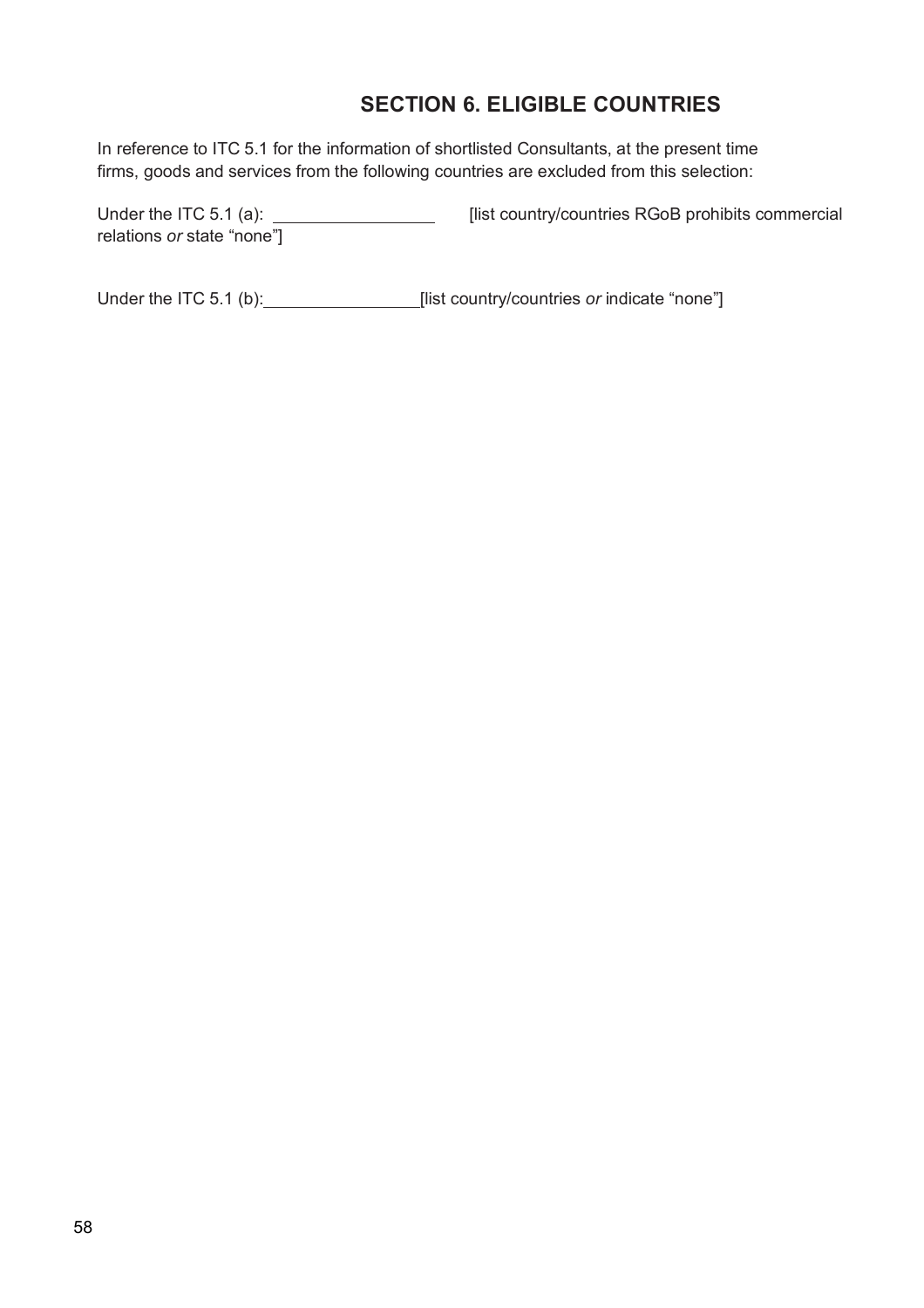# **SECTION 7: STANDARD FORMS OF CONTRACT**

*[Text in brackets provides guidance to the Procuring Agency for the preparation of the RFP; it should not appear on the final RFP to be delivered to the Consultants*

*Two standard forms of Contract are provided:*

*Annex I: Standard Form of Contract: Consulting Services (Lump-Sum Contract) Annex II: Standard Form of Contract: Consulting Services (Time-Based Contract)*

*Circumstances under which these contracts are used are described in their prefaces. The lump- sum remuneration type is likely to be used more frequently under QCBS, Fixed-Budget Selection, and Least-Cost Selection, whereas the time-based type is more likely to be used under QBS.]*

*The attached Form of Contract shall be used.*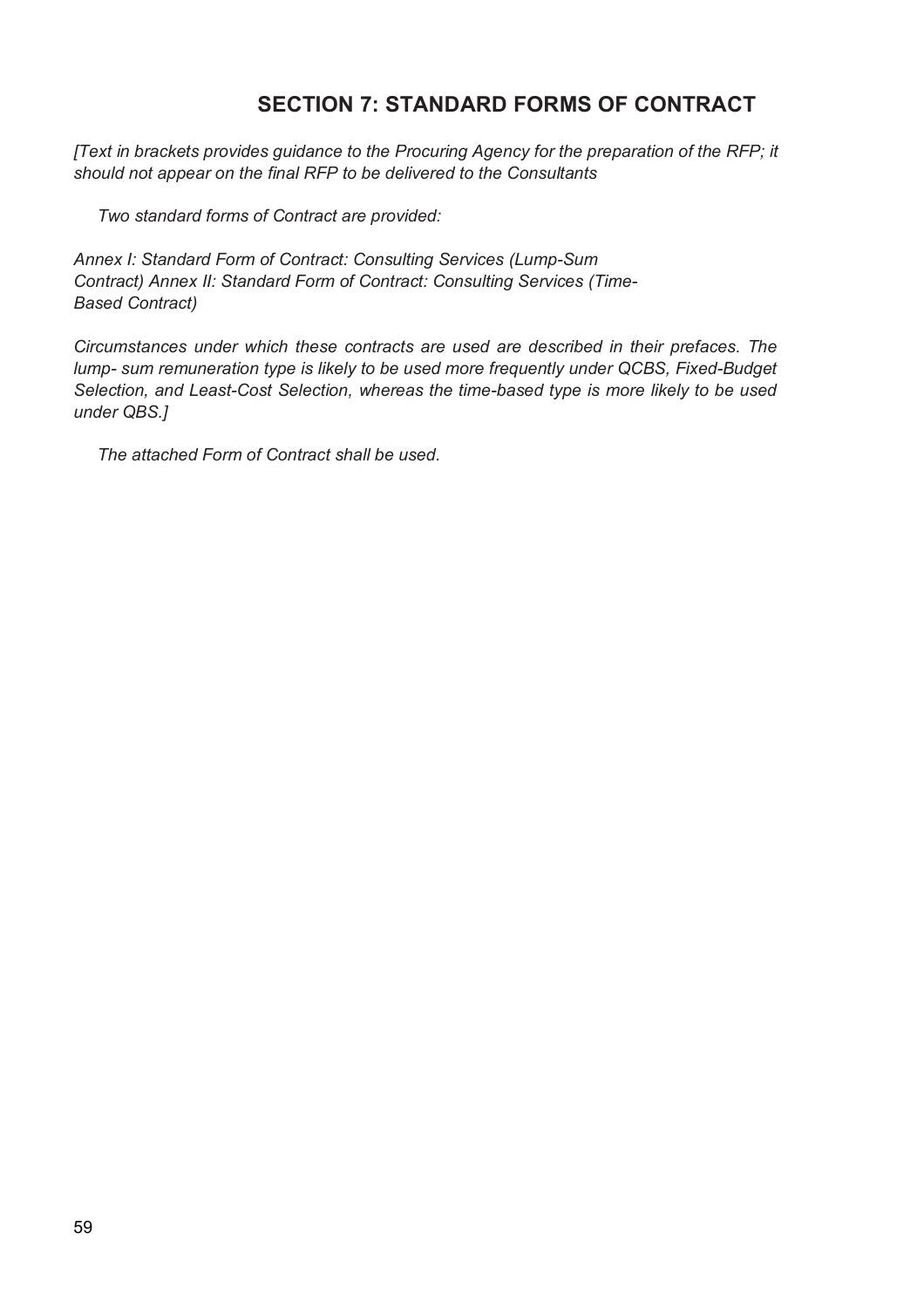# **ANNEX I: STANDARD FORM OF CONTRACT: CONSULTING SERVICES (LUMP-SUM CONTRACT)**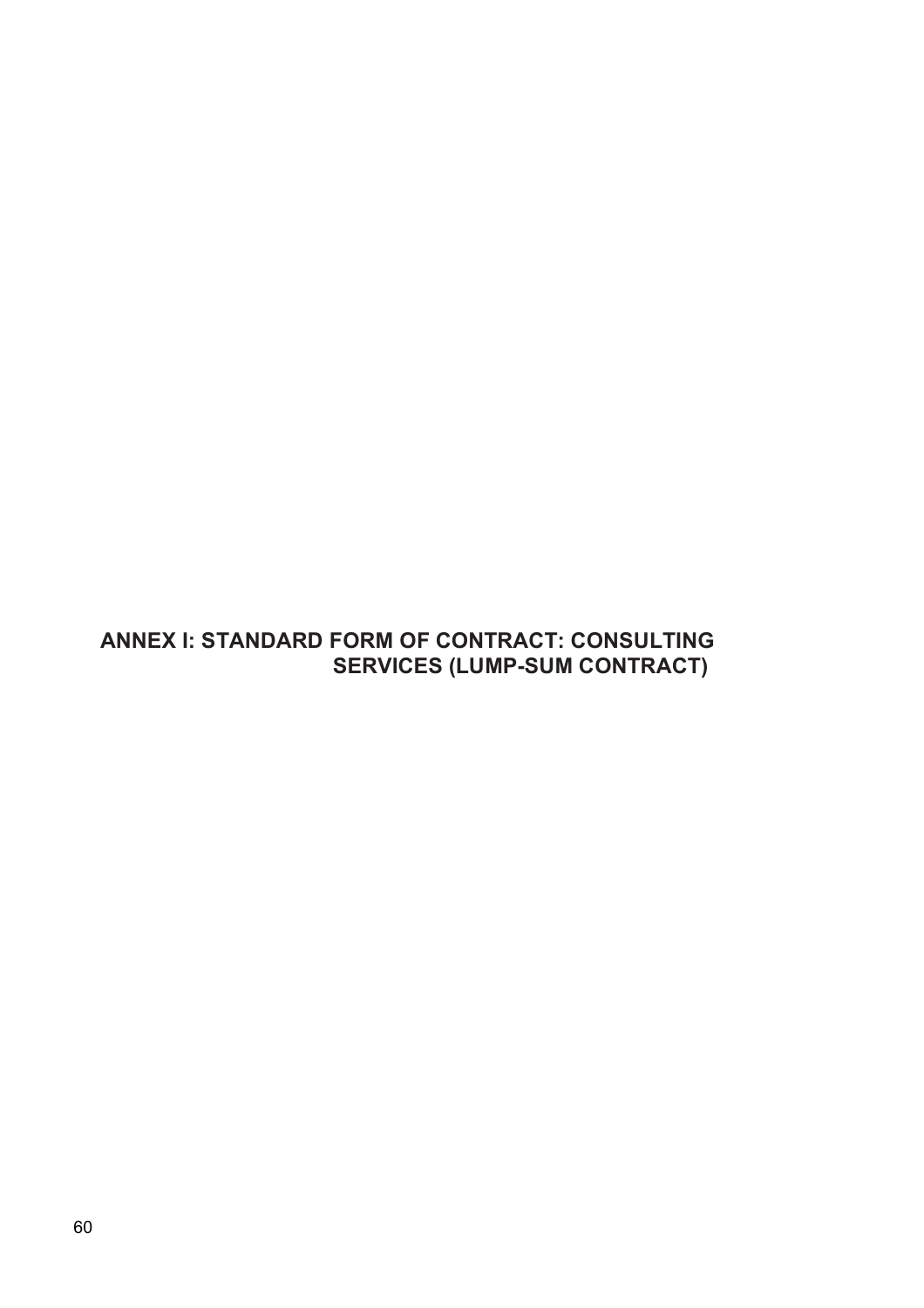## **Contract for Consulting Services**

**(Lump-Sum) between**

**[name of the Procuring Agency]**

**and**

**[name of the Consultant]**

**Dated:**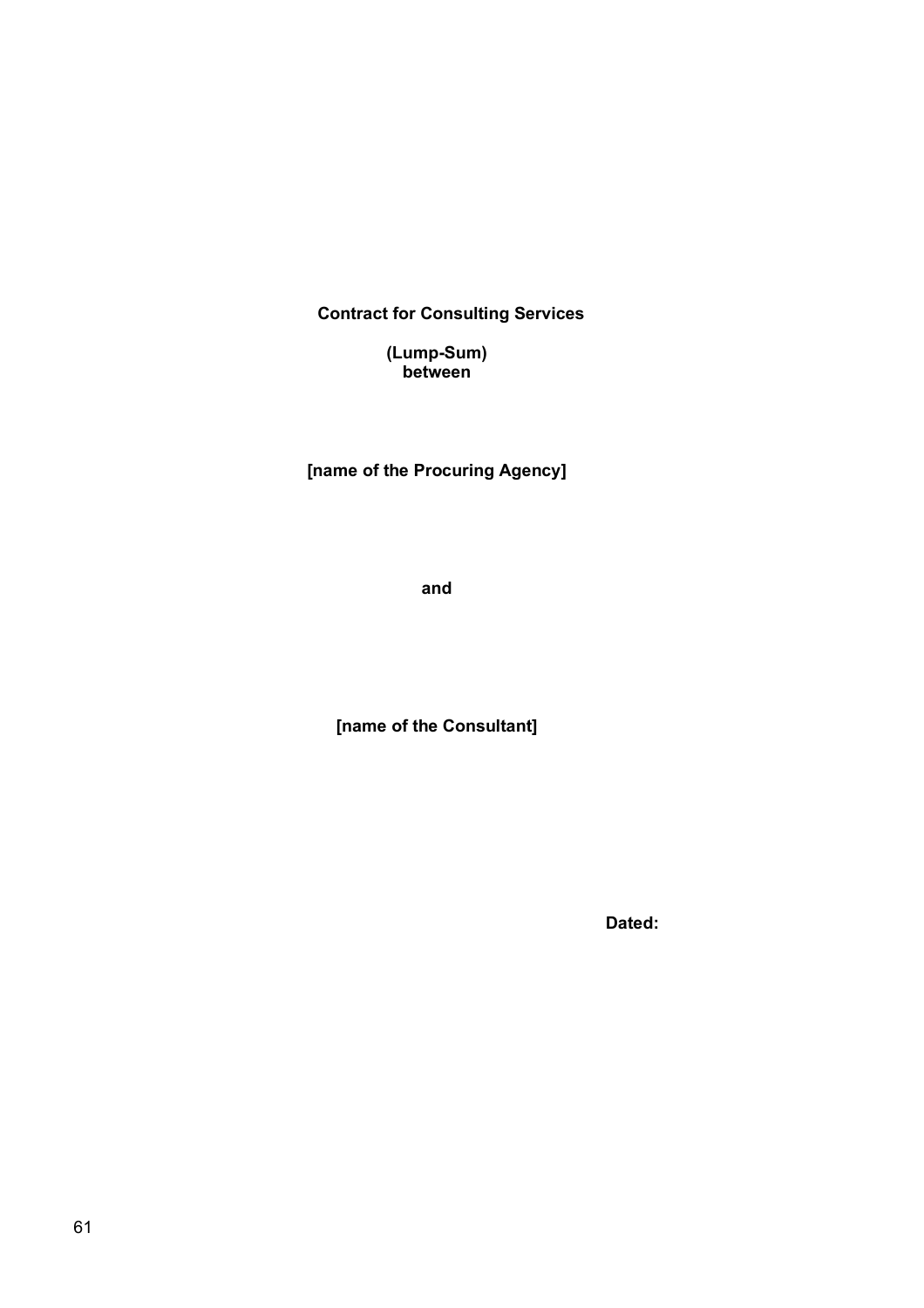# **TABLE OF CONTENTS**

## **Preface**

**60**

- **I. Form of Contract 61**
- **II. General Conditions of Contract 63**
- **1. General Provisions 63**
	- 1.1. Definitions 63
	- 1.2. Law Governing the Contract 64
	- 1.3. Language 64
	- 1.4. Notices 64
	- 1.5. Location 64
	- 1.6. Authority of member in charge 64
	- 1.7. Authorized Representatives  $64$
	- 1.8. Taxes and duties 65
	- 1.9. Fraud and Corruption 65
- **2. Commencement, Completion, Modification and Termination of Contract 66**
	- 2.1. Effectiveness of Contract 66
	- 2.2. Commencement of Services 66
	- 2.3. Expiration of Contract 66
	- 2.4. Modifications or variations 66
	- 2.5. Force Majeure 66
	- 2.6. Termination 67
- **3. Obligations of the Consultant 68**
	- 3.1. General

68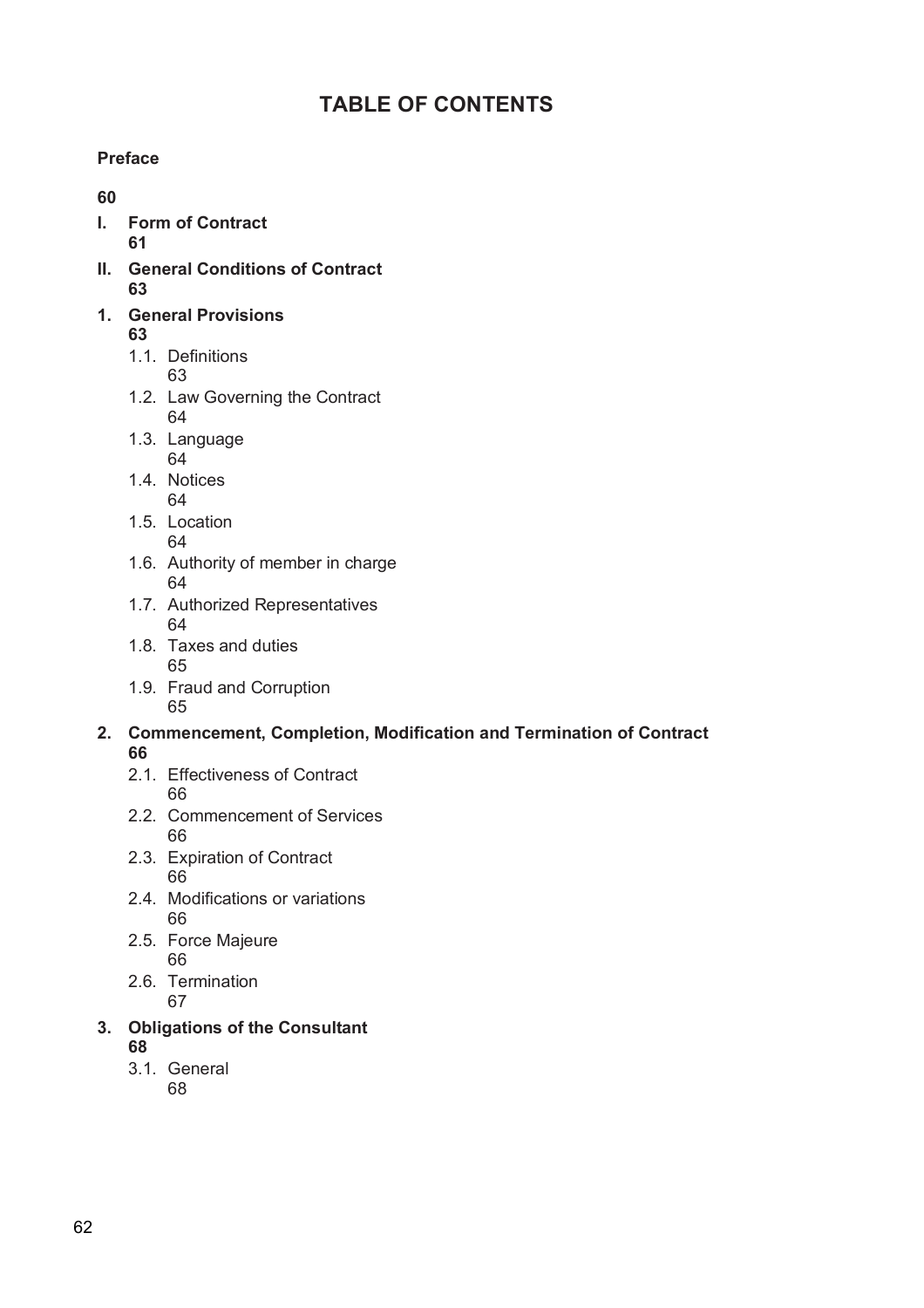- 3.2. Conflict of Interest 68
- 3.3. Confidentiality 69
- 3.4. Insurance to be Taken Out by the Consultant 69
- 3.5. Consultant's Actions Requiring Procuring Agency's Prior Approval 69
- 3.6. Reporting Obligations 69
- 3.7. Documents Prepared by the Consultant to be the Property of the Procuring
- Agency.. 70 3.8. Accounting, Inspection and Auditing 70

# **4. Consultant's Personnel**

- **70**
- 4.1. Description of Personnel 70
- 4.2. Removal and/or Replacement of Personnel 70
- 4.3. Resident Project Manager 71

# **5. Obligations of the Procuring Agency**

- **71**
- 5.1. Assistance and Exemptions 71
- 5.2. Change in the Applicable Laws of Bhutan Related to Taxes and Duties 71
- 5.3. Services, Facilities and Property 71

# **6. Payments to the Consultant**

- **71**
- 6.1. Lump-Sum Payment 71
- 6.2. Contract Price 71
- 6.3. Payment for Additional Services 71
- 6.4. Terms and Conditions of Payment 72
- 6.5. Interest on Delayed Payments 72

**7. Good Faith 72** 7.1. Good Faith 72 **8. Settlement of Disputes 72** 8.1. Amicable Settlement 72 8.2. Dispute Resolution 72 **III. Special Conditions of Contract 73**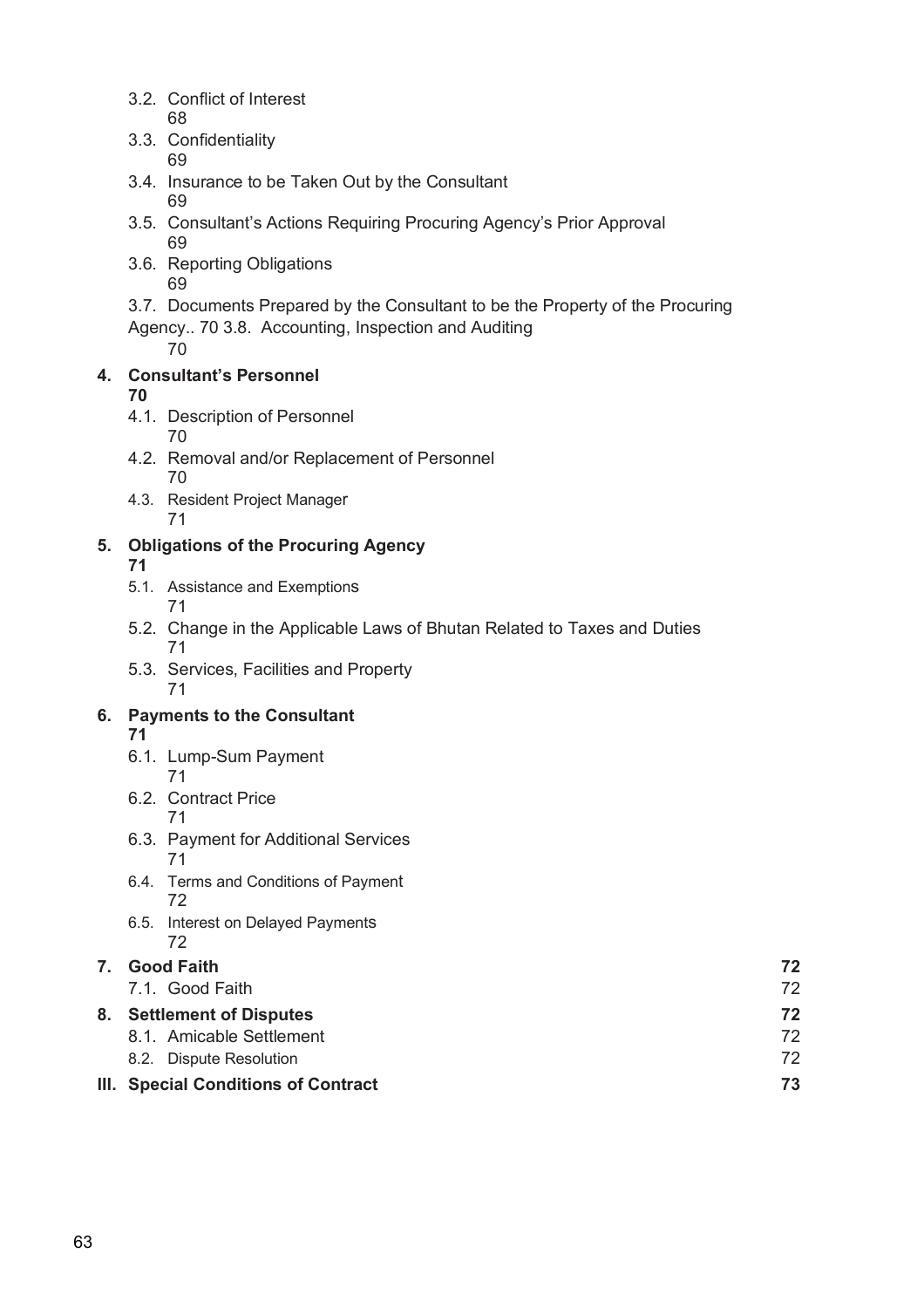| <b>IV.</b> Appendices                                                 | 80 |
|-----------------------------------------------------------------------|----|
| <b>Appendix A - Description of Services</b>                           | 80 |
| <b>Appendix B - Reporting Requirements</b>                            | 80 |
| <b>Appendix C - Key Personnel and Sub-Consultants</b>                 | 80 |
| Appendix D - Breakdown of Contract Price in Foreign Currency          | 80 |
| Appendix E - Breakdown of Contract Price in Local Currency            | 80 |
| Appendix F - Services and Facilities Provided by the Procuring Agency | 80 |
| <b>Appendix G - Form of Advance Payments Guarantee</b>                | 80 |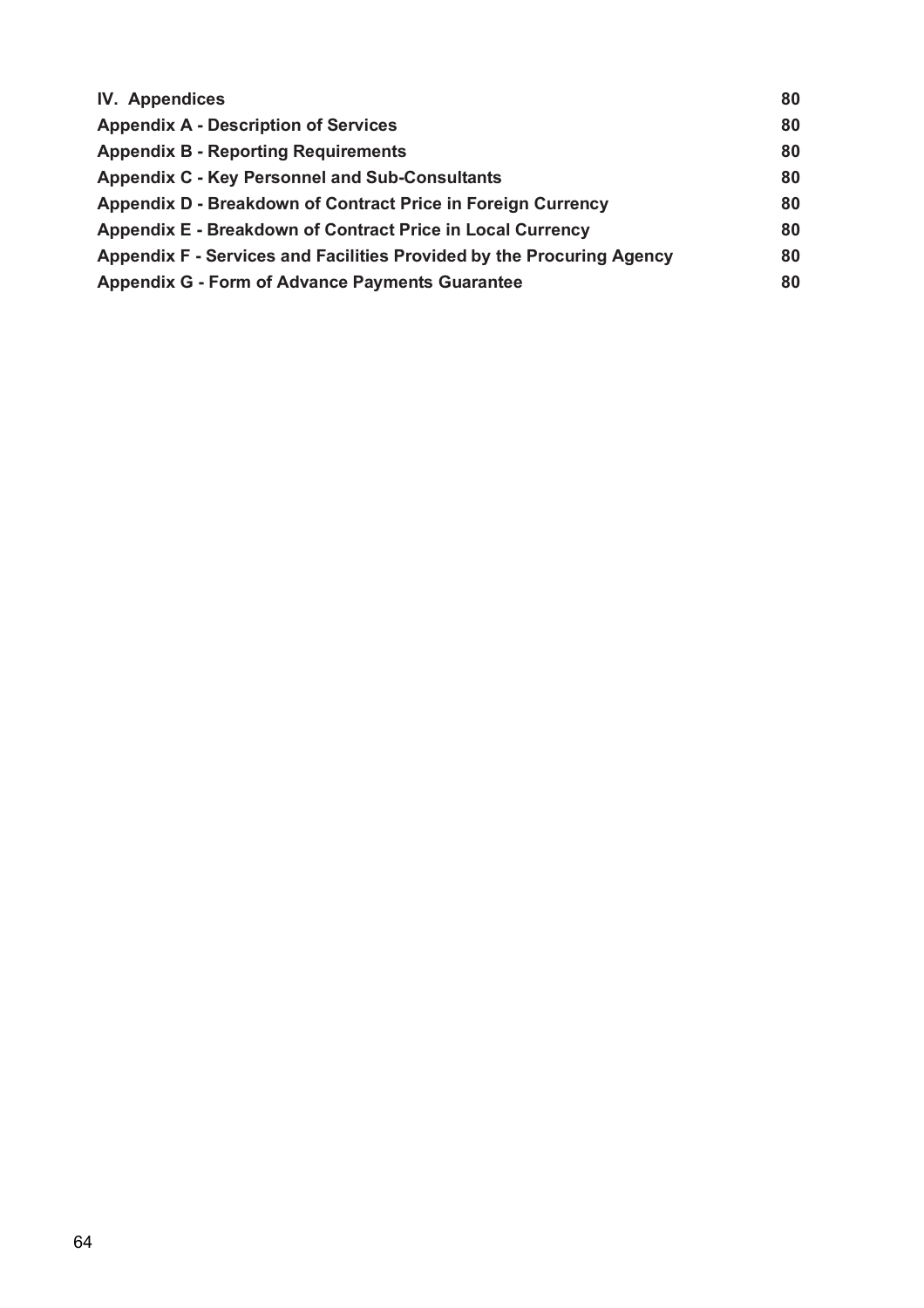# **PREFACE**

- 1. This standard Contract for Consulting Services has been prepared in line with the RGoB 2009 Procurement Rules and Regulations and is to be used by implementing agencies (referred to hereafter as Procuring Agencies) when they hire a consulting firm (referred to hereinafter as the Consultant) to provide services paid for on a lump-sum basis.
	- (i) The Contract includes four parts:
	- (ii) Form of Contract
	- (iii) General Conditions of Contract
	- (iv) Special Conditions of Contract
	- (v) Appendices
- 2. The Procuring Agency using this standard Contract should not alter the General Conditions. Any adjustment to meet project features should be made only in the Special Conditions.
- 3. Lump-sum Contracts are normally used when definition of the tasks to be performed is clear and unambiguous, when the commercial risks taken by the Consultant are relatively low, and when therefore such Consultant is prepared to perform the assignment for an agreed predetermined lump-sum price. Such price is arrived at on the basis of inputs - including rates

- provided by the Consultant. The Procuring Agency agrees to pay the Consultant according to a schedule of payments linked to the delivery of certain outputs, for example reports. A major advantage of the lump-sum Contract is the simplicity of its administration, the Procuring Agency having only to be satisfied with the outputs without monitoring the staff inputs. Studies are usually carried out on a lump-sum basis; for example, surveys, master plans, economic, sector, simple feasibility and engineering studies.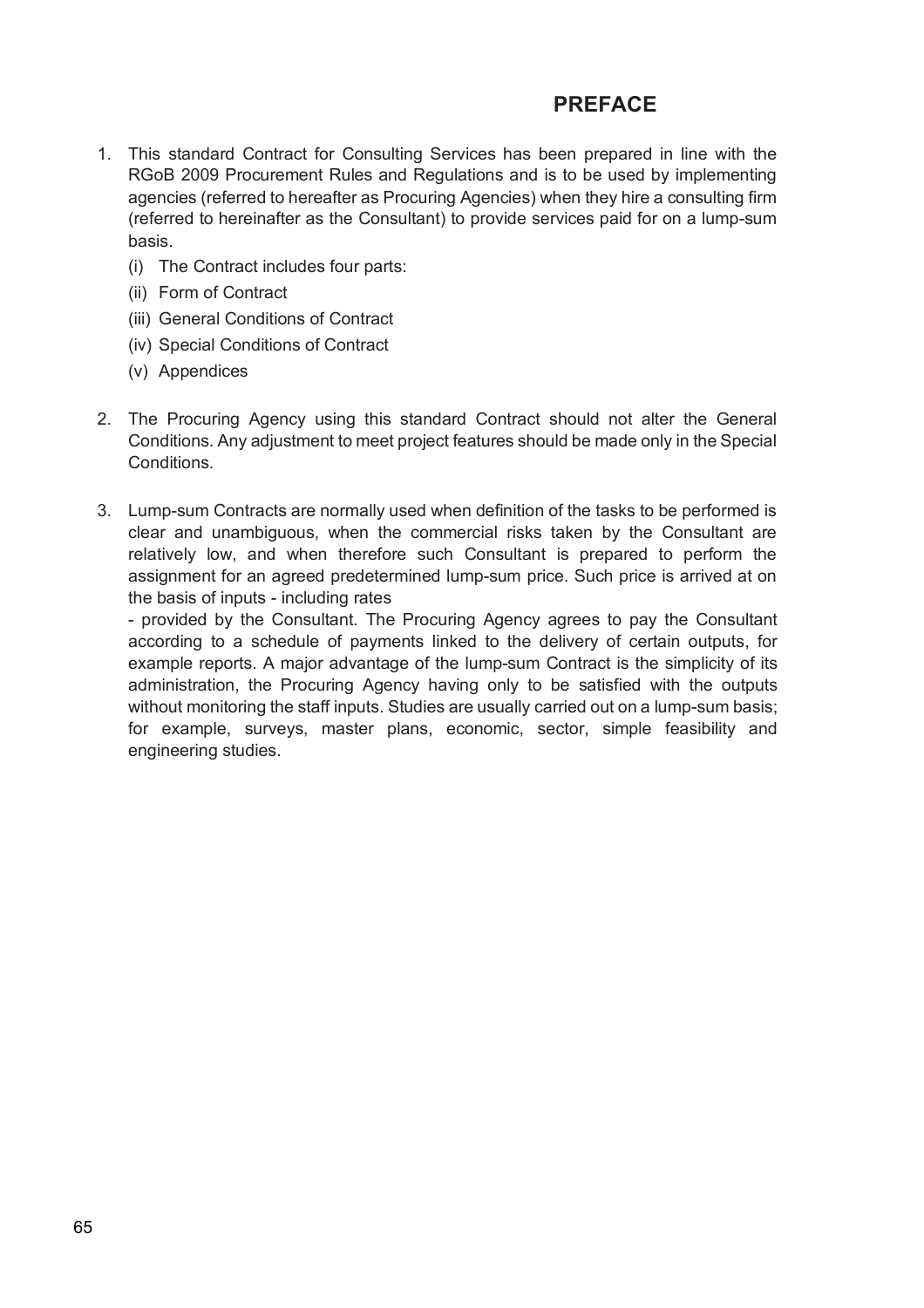## **I. Form of Contract**

## **Lump-Sum**

(Text in brackets [ ] is optional; all notes should be deleted in the final text)

This CONTRACT (hereinafter called the "Contract") is made the *[day]* day of the month of *[month]*, *[year]*, between, on the one hand, *[name of Procuring Agency]* (hereinafter called the "Procuring Agency") and, on the other hand, *[name* of Consultant*]* (hereinafter called the "Consultant").

[*Note: If the Consultant consist of more than one entity, the above should be partially amended to read as follows:* "…(hereinafter called the "Procuring Agency") and, on the other hand, a joint venture/consortium/association consisting of the following entities, each of which will be jointly and severally liable to the Procuring Agency for all the Consultant's obligations under this Contract, namely, *[name of Consultant]* and *[name of Consultant]* (hereinafter called the "Consultant").]

## WHEREAS

- a) the Procuring Agency has requested the Consultant to provide certain consulting services as defined in this Contract (hereinafter called the "Services");
- b) the Consultant, having represented to the Procuring Agency that it has the required professional skills, personnel and technical resources, has agreed to provide the Services on the terms and conditions set forth in this Contract;

NOW THEREFORE, the parties hereto hereby agree as follows:

- 1. The following documents attached hereto shall be deemed to form an integral part of this Contract:
	- (i) The General Conditions of Contract;
	- (ii) The Special Conditions of Contract;
	- (iii) The following Appendices: [*Note: If any of these Appendices are not used, the words "Not Used" should be inserted below next to the title of the Appendix*] Appendix A: Description of Services Not used Appendix B: Reporting Requirements Not used Appendix C: Key Personnel and Sub-Consultants Not used Appendix D: Breakdown of Contract Price in Foreign Currency Not used Appendix E: Breakdown of Contract Price in Local Currency Not used Appendix F: Services and Facilities Provided by the Procuring Agency Not used Appendix G: Form of Advance Payment Guarantee Not used
- 2. The mutual rights and obligations of the Procuring Agency and the Consultant shall be as set forth in the Contract, in particular:
	- a) the Consultant shall carry out the Services in accordance with the provisions of the Contract; and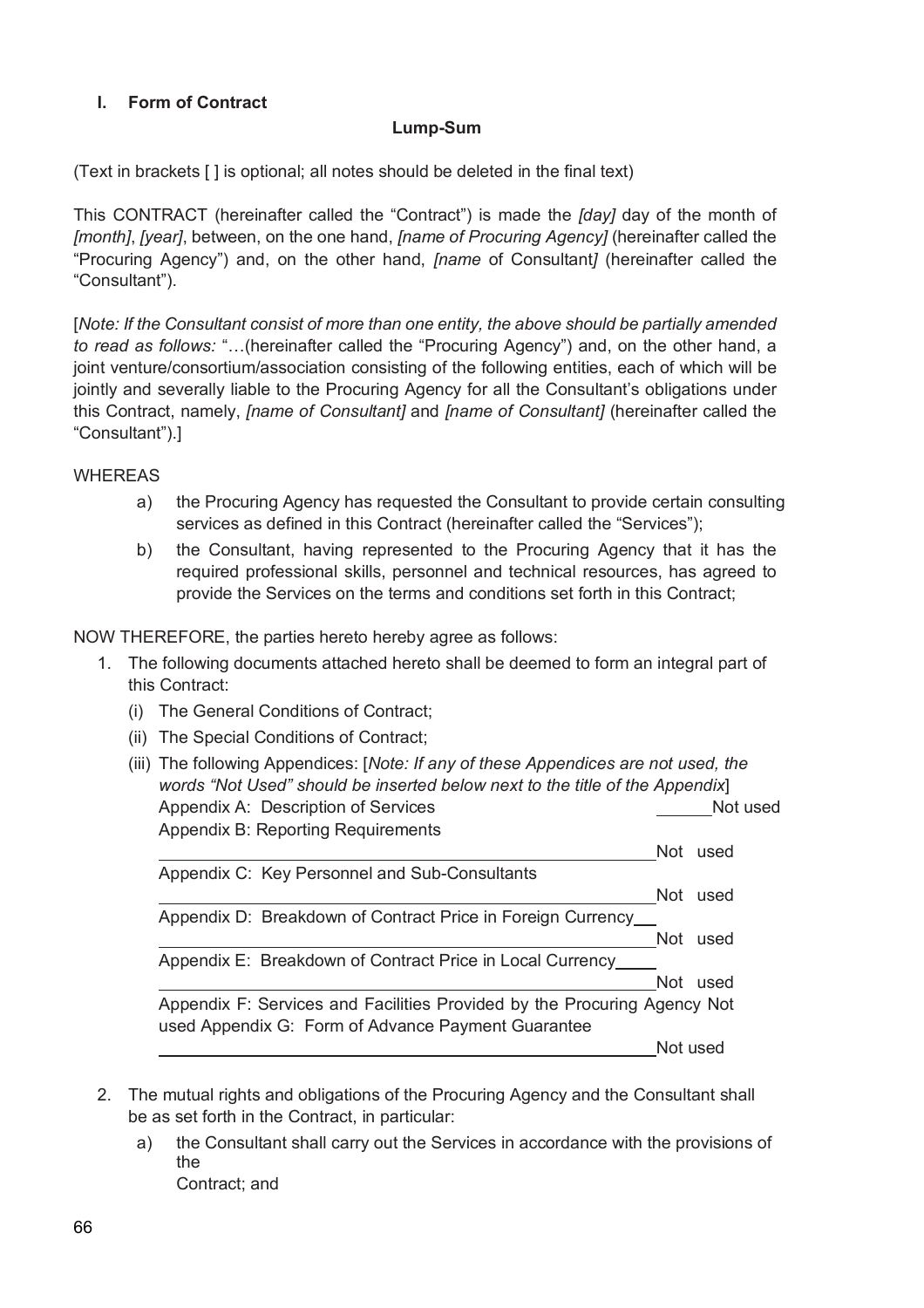b) the Procuring Agency shall make payments to the Consultant in accordance with the provisions of the Contract.

IN WITNESS WHEREOF, the Parties hereto have caused this Contract to be signed in their respective names as of the day and year first above written.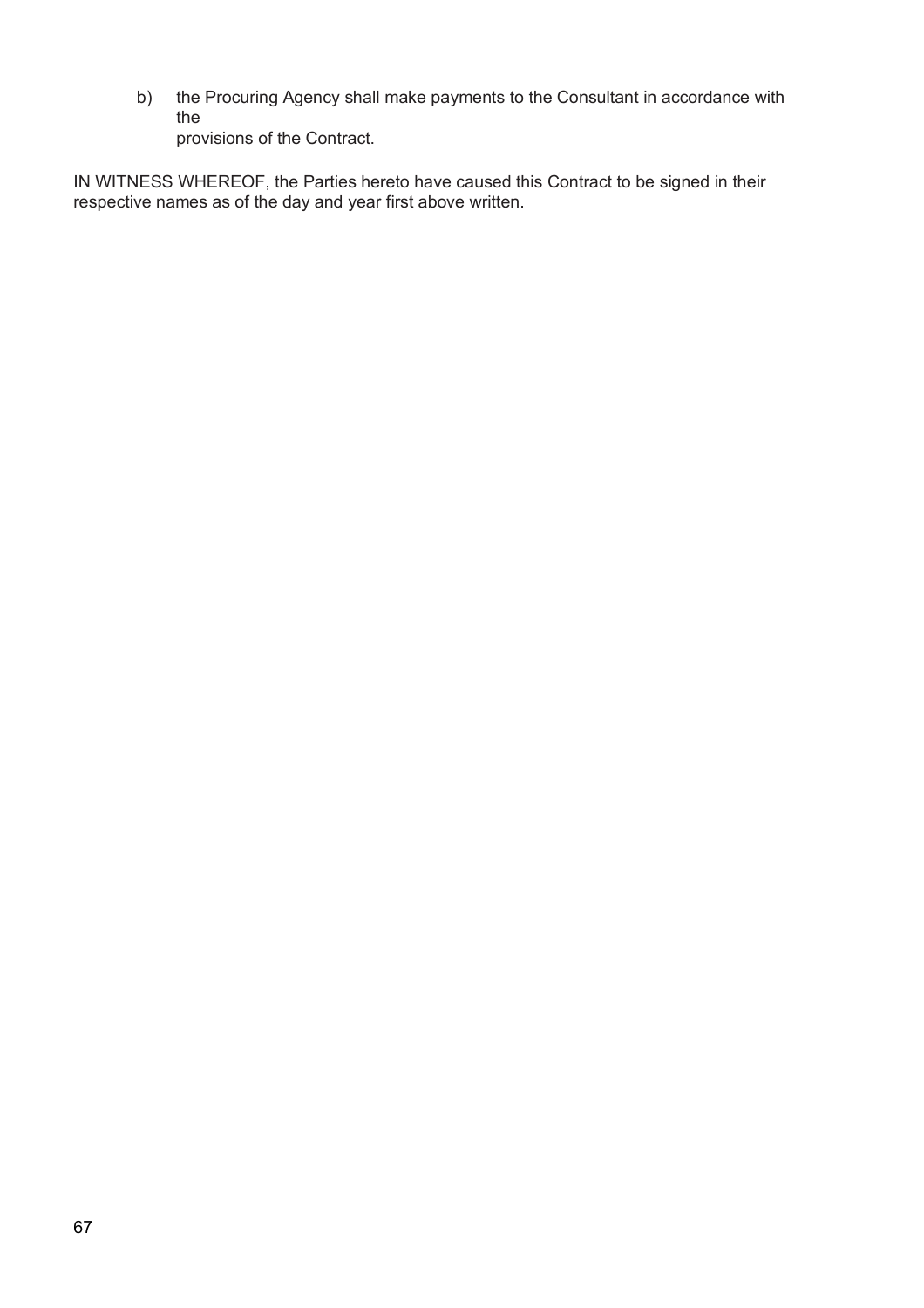For and on behalf of [*name of Procuring Agency*]

 $\mathcal{L}_\text{max}$  and  $\mathcal{L}_\text{max}$  and  $\mathcal{L}_\text{max}$  and  $\mathcal{L}_\text{max}$  and  $\mathcal{L}_\text{max}$ 

 $\mathcal{L}_\text{max}$  and  $\mathcal{L}_\text{max}$  and  $\mathcal{L}_\text{max}$  and  $\mathcal{L}_\text{max}$  and  $\mathcal{L}_\text{max}$ 

[Authorized Representative]

For and on behalf of [name of Consultant]

[Authorized Representative]

[Note: If the Consultant consists of more than one entity, all these entities should appear as signatories, e.g., in the following manner:]

For and on behalf of each of the Members of the Consultant

 $\mathcal{L}_\text{max} = \mathcal{L}_\text{max} = \mathcal{L}_\text{max} = \mathcal{L}_\text{max} = \mathcal{L}_\text{max} = \mathcal{L}_\text{max} = \mathcal{L}_\text{max} = \mathcal{L}_\text{max} = \mathcal{L}_\text{max} = \mathcal{L}_\text{max} = \mathcal{L}_\text{max} = \mathcal{L}_\text{max} = \mathcal{L}_\text{max} = \mathcal{L}_\text{max} = \mathcal{L}_\text{max} = \mathcal{L}_\text{max} = \mathcal{L}_\text{max} = \mathcal{L}_\text{max} = \mathcal{$ 

[name of member]

[Authorized Representative]

[name of member]

 $\mathcal{L}_\text{max}$  and  $\mathcal{L}_\text{max}$  and  $\mathcal{L}_\text{max}$  and  $\mathcal{L}_\text{max}$  and  $\mathcal{L}_\text{max}$ [Authorized Representative]

**etc**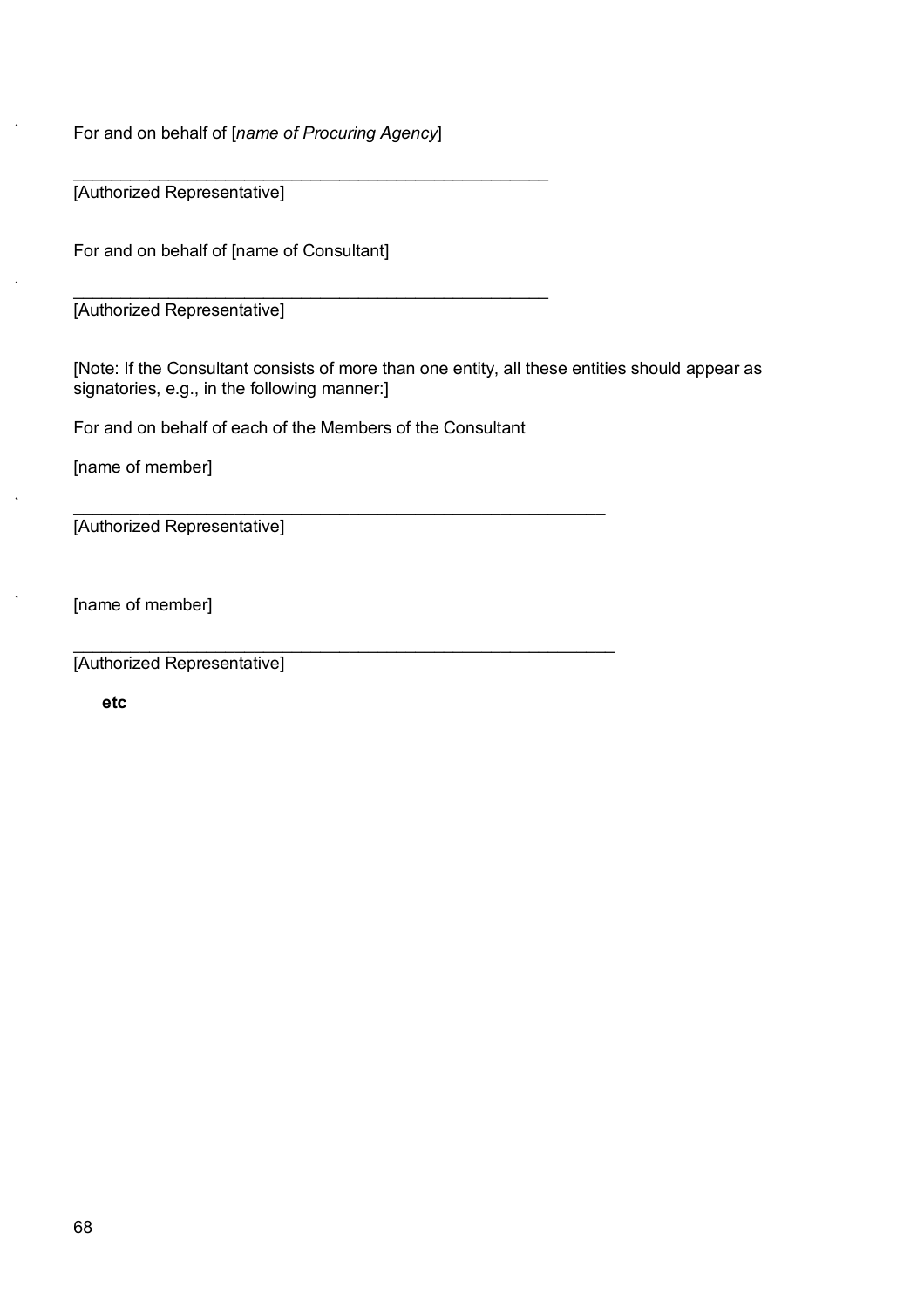# **II. General Conditions of Contract**

## **1. General Provisions**

**1.1. Definitions** Unless the context otherwise requires, the following terms whenever used in this Contract have the following meanings:

(a) Applicable Laws of Bhutan: The laws and any other instruments having the force of law in Bhutan.

- (b) Consultant: An individual or a legal entity entering into a Contract to provide the Services to the Procuring Agency under the Contract.
- (c) Consulting Services: Expert services of a professional and/or intellectual nature, provided by the Consultant based on specialized expertise and skills in areas including, but not limited to, preparing and implementing projects, conducting training, providing technical assistance, conducting research and analysis, preparing designs, supervising the execution of construction and other works, undertaking studies, advising Procuring Agencies, building capacity, preparing tender documents, supervising procurement, and others.
- (d) Contract: The formal agreement in writing, including the General Conditions (GC), the Special Conditions (SC), and the Appendices, entered into between the Procuring Agency and the Consultant, on acceptable terms and conditions and which are in compliance with all the relevant provisions of the laws of the Kingdom of Bhutan, for the provision of the required Consulting Services.

(e) Contract Price: The price to be paid for the performance of the Services, in accordance with Clause 6;

- (f) Day: A calendar day.
- (g) Effective Date: The date on which this Contract comes into force and effect pursuant to Clause GC 2.1.
- (h) Foreign Currency: Any currency other than Bhutanese Ngultrum (BTN).
- (i) GC: These General Conditions of Contract.
- (j) Government: The Royal Government of Bhutan (RGoB).
- (k) In writing: Communicated in written form (eg. by mail, electronic mail, fax, telex) with proof of receipt.
	- (l) Local Currency: Bhutanese Ngultrum (BTN).
		- (m) Member: Any of the entities that make up the joint  $v \in \mathfrak{n}$  ture / consortium/association; and "Members" means all these entities.

(n) Party: The Procuring Agency or the Consultant, as the case may be, and "Parties" means both of them.

(o) Personnel: Professional and support staff provided by the Consultant or by any Sub-Consultant and assigned to perform the Services or any part thereof; "Foreign Personnel" means such professional and support staff who at the time of being so provided have their domicile outside Bhutan; "Local Personnel" means such professional and support staff who at the time of being so provided have their domicile in Bhutan; and "Key Personnel" means the Personnel referred to in Clause GC 4.2(a).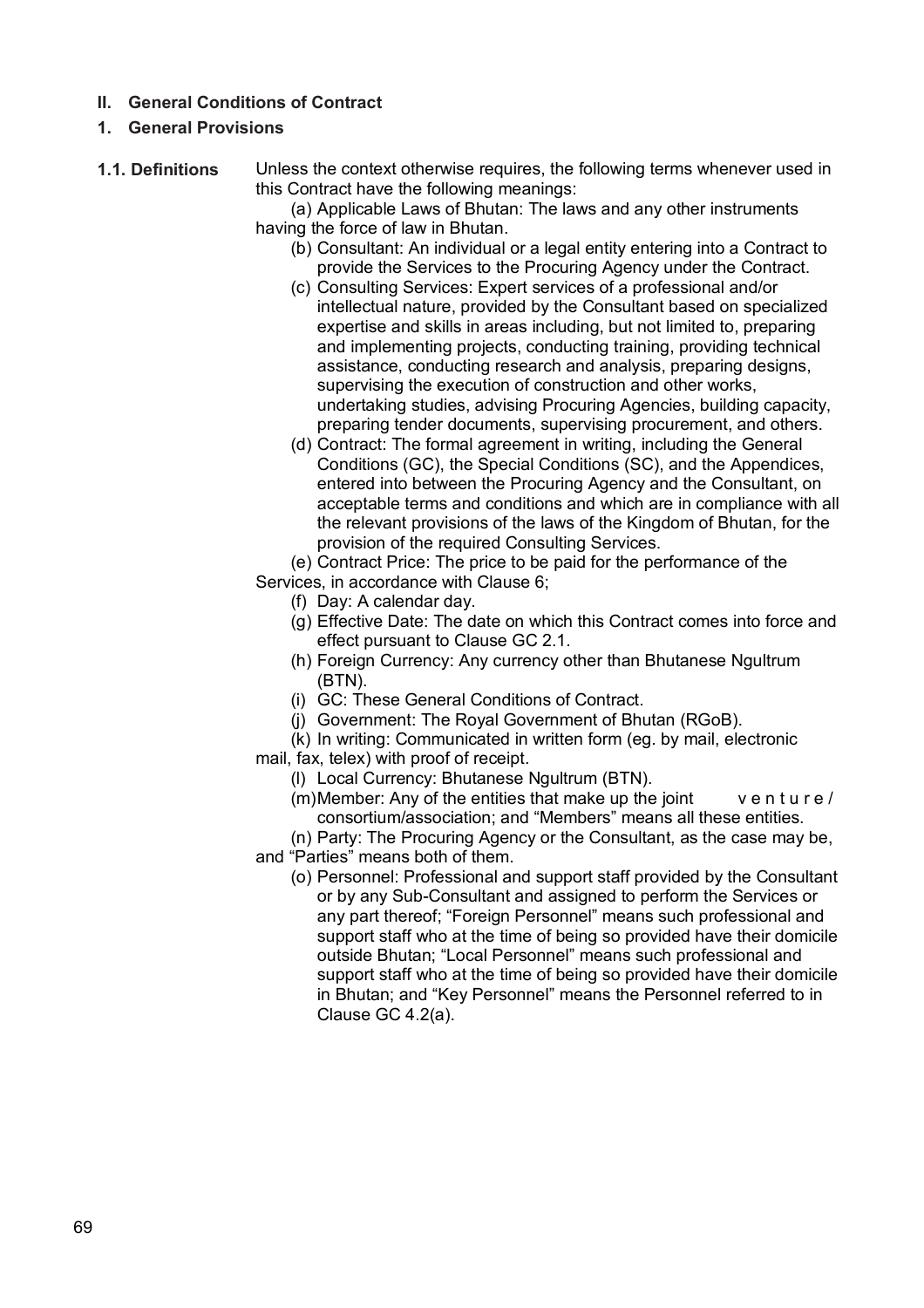|                                           | (p) Procuring Agency: RGoB agency with which the selected Consultant<br>signs the Contract for Services.                                                                                                                                                                                                                                                                                                             |
|-------------------------------------------|----------------------------------------------------------------------------------------------------------------------------------------------------------------------------------------------------------------------------------------------------------------------------------------------------------------------------------------------------------------------------------------------------------------------|
|                                           | (q) Reimbursable Expenses: All assignment-related costs other than<br>Consultant's remuneration.                                                                                                                                                                                                                                                                                                                     |
|                                           | (r) SC: The Special Conditions of Contract by which the GC may be<br>amended or supplemented.                                                                                                                                                                                                                                                                                                                        |
|                                           | (s) Services: The work to be performed by the Consultant pursuant to<br>this Contract, as described in Appendix A hereto.                                                                                                                                                                                                                                                                                            |
|                                           | (t) Sub-Consultant: Any person or entity to whom/which the<br>Consultant subcontracts any part of the Services.                                                                                                                                                                                                                                                                                                      |
|                                           | (u) Third Party: Any person or entity other than the Government, the<br>Procuring Agency, the Consultant or a Sub-Consultant.                                                                                                                                                                                                                                                                                        |
| 1.2. Law Governing<br>the Contract        | This Contract, its meaning and interpretation, and the relation between<br>the Parties shall be governed by the Applicable Laws of Bhutan.                                                                                                                                                                                                                                                                           |
| 1.3. Language                             | This Contract has been executed in the language specified in the SC,<br>which shall be the binding and controlling language for all matters<br>relating to the meaning or interpretation of this Contract.                                                                                                                                                                                                           |
| 1.4. Notices                              | 1.4.1. Any notice, request or consent required or permitted to be given<br>or made pursuant to this Contract shall be in writing. Any such<br>notice, request or consent shall be deemed to have been given or<br>made when delivered in person to an authorized representative<br>of the Party to whom the communication is addressed, or when<br>sent to such Party at the address specified in the SC.            |
|                                           | 1.4.2. A Party may change its address for notices hereunder by giving<br>the other Party notice in writing of such change to the address<br>specified in the SC.                                                                                                                                                                                                                                                     |
| 1.5. Location                             | The Services shall be performed at such locations as are specified in<br>Appendix A hereto and, where the location of a particular task is not so<br>specified, at such locations, whether in Bhutan or elsewhere, as the<br>Procuring Agency may approve.                                                                                                                                                           |
| 1.6. Authority of<br>member in<br>charge  | In case the Consultant consists of a joint venture/consortium/<br>association of more than one entity, the Members hereby authorize the<br>entity specified in the SC to act on their behalf in exercising all the<br>Consultant's rights and obligations towards the Procuring Agency under<br>this Contract, including without limitation the receiving of instructions<br>and payments from the Procuring Agency. |
| 1.7. Authorized<br><b>Representatives</b> | Any action required or permitted to be taken, and any document required<br>or permitted to be executed under this Contract by the Procuring Agency<br>or the Consultant may be taken or executed by the officials specified in<br>the SC.                                                                                                                                                                            |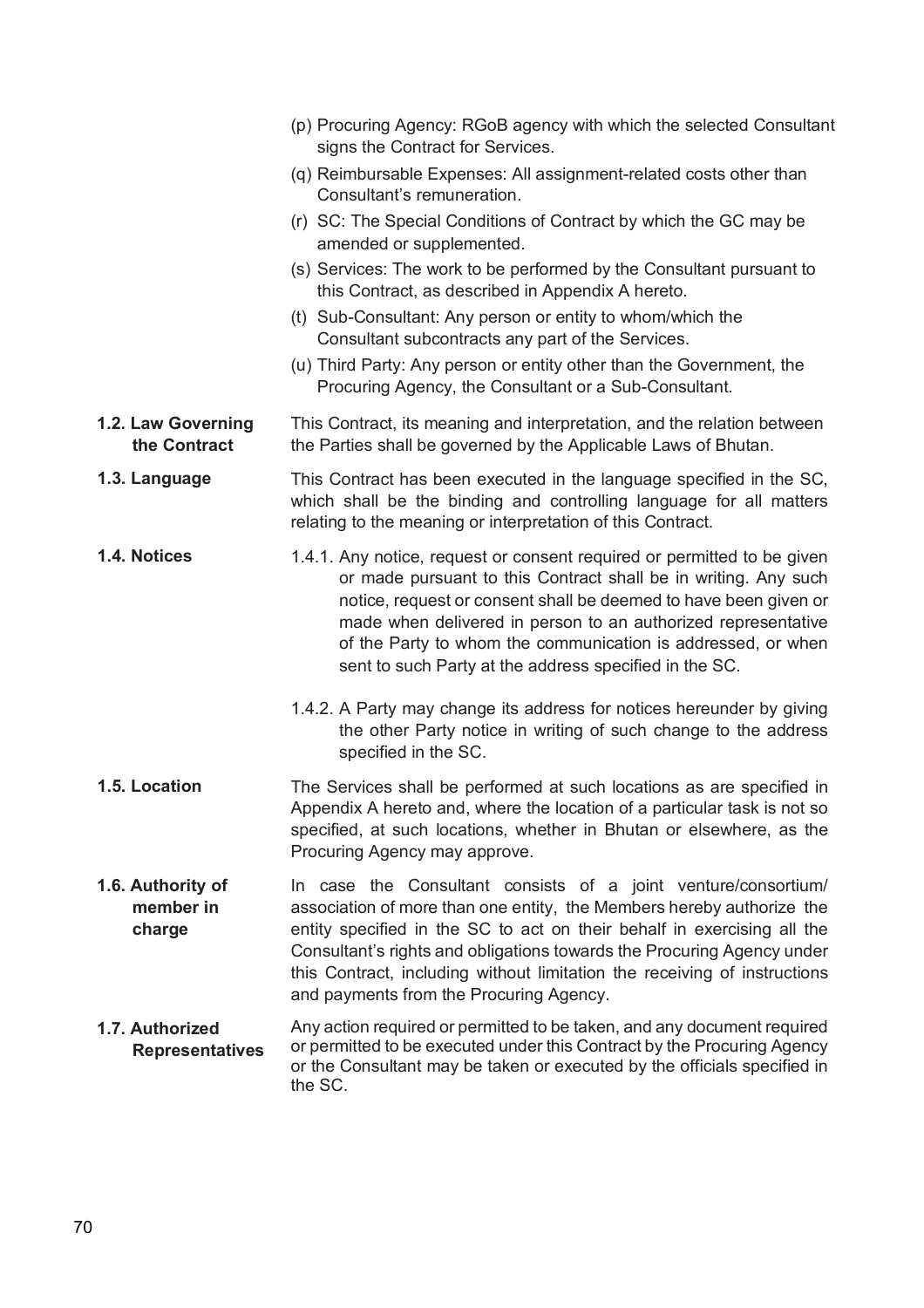## **1.8. Taxes and duties**

The Consultant, Sub-Consultants, and the Personnel of both of them

shall pay such indirect taxes, duties, fees and other impositions levied under the Applicable Laws of Bhutan as are specified in the SC, the amount of which is deemed to have been included in the Contract Price.

## **1.9. Fraud and Corruption**

**1.9.1. Definitions** It is RGoB's policy to require that Consultants, their Sub-Consultants and the Personnel of both of them observe the highest standards of ethics during the execution of the Contract.50 In pursuance of this policy, the RGoB:

- (a) defines, for the purposes of this provision, the terms set forth below as follows:
	- (i) "corrupt practice"51 means the offering, giving, receiving or soliciting, directly or indirectly, of anything of value52 to influence improperly the actions of another party;
	- (ii) "fraudulent practice"53 means any intentional act or omission, including a misrepresentation, that knowingly or recklessly misleads, or attempts to mislead, a party to obtain a financial or other benefit or to avoid an obligation;
	- (iii) "collusive practice"54 means an arrangement between two or more parties designed to achieve an improper purpose, including to influence improperly the actions of another party;
	- (iv) "coercive practice"55 means impairing or harming, or threatening to impair or harm, directly or indirectly, any party or the property of the party to influence improperly the actions of a party;
	- (v) "obstructive practice" means:

(aa) deliberately destroying, falsifying, altering or concealing of evidence material to the investigation or making false statements to investigators in order materially to impede any investigation into allegations of a corrupt, fraudulent, coercive or collusive practice; and/or threatening, harassing or intimidating any party to prevent it from disclosing its knowledge of matters relevant to the investigation or from pursuing the investigation; or

(bb) acts intended materially to impede the exercise of the inspection and audit rights of the Procuring Agency or any organization or person appointed by the Procuring Agency and/or any relevant RGoB agency provided for under Clause GC 3.8 (b)

**1.9.2. Measures to be taken** (b) will cancel the Contract if it at any time determines that representatives of the Consultant, any Sub-Consultant, the personnel of either of them, or any other participant in the procurement and Contract execution process, were engaged in corrupt, fraudulent, collusive, coercive or obstructive practices during the procurement and selection process or the execution of the Contract;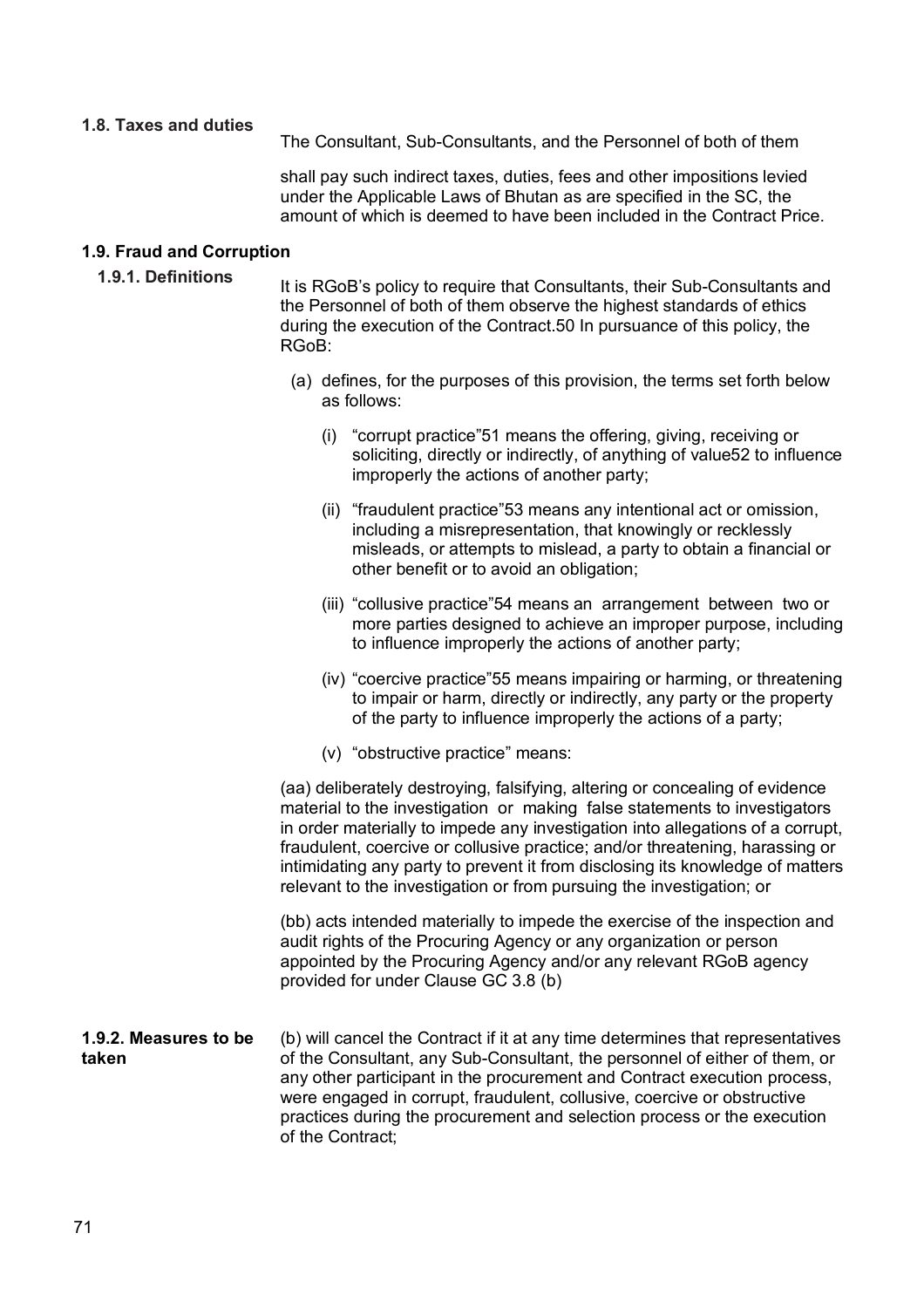- (c) will sanction a Consultant, Sub-Consultant or the personnel of either of them, including declaring them ineligible, either indefinitely or for a stated period of time, to be awarded an RGoB-financed contract if at any time it determines that they have, directly or through an agent, engaged in corrupt, fraudulent, collusive, coercive or obstructive practices in competing for, or in executing, an RGoB-financed contract;
- (d) will report the case of corrupt, fraudulent, collusive, coercive or obstructive practice to the relevant RGoB agencies, including but not limited to the Anticorruption Commission (ACC) of Bhutan, for necessary action in accordance with the statutes and provisions of the relevant agency.
- **1.9.3. Commissions and fees** (e) will require the successful Consultant to disclose any commissions or fees that may have been paid or are to be paid to agents, representatives or commission agents with respect to the selection process or execution of the Contract. The information disclosed must include at least the name and address of the agent, representative or commission agent, the amount and currency, and the purpose of the commission or fee.

## **2. Commencement, Completion, Modification and Termination of Contract**

- **2.1. Effectiveness of Contract** This Contract shall come into force and effect on the date (the "Effective Date") of the Procuring Agency's notice to the Consultant instructing the Consultant to begin carrying out the Services. This notice shall confirm that the effectiveness conditions, if any, listed in the SC have been met.
- **2.2. Commencement of Services** The Consultant shall begin carrying out the Services not later than the number of days after the Effective Date specified in the SC.
- **2.3. Expiration of Contract** Unless terminated earlier pursuant to Clause GC 2.6 hereof, this Contract shall expire at the end of such time period after the Effective Date as is specified in the SC.
- **2.4. Modifications or variations** Any modification or variation of the terms and conditions of this Contract, including any modification or variation of the scope of the Services, may only be made by written agreement between the Parties. However, each Party shall give due consideration to any proposals for modification or variation made by the other Party.

## **2.5. Force Majeure**

**2.5.1. Definition** For the purposes of this Contract, "Force Majeure" means an event which is beyond the reasonable control of a Party and which makes a Party's performance of its obligations under the Contract impossible or so impractical as to be considered impossible under the circumstances.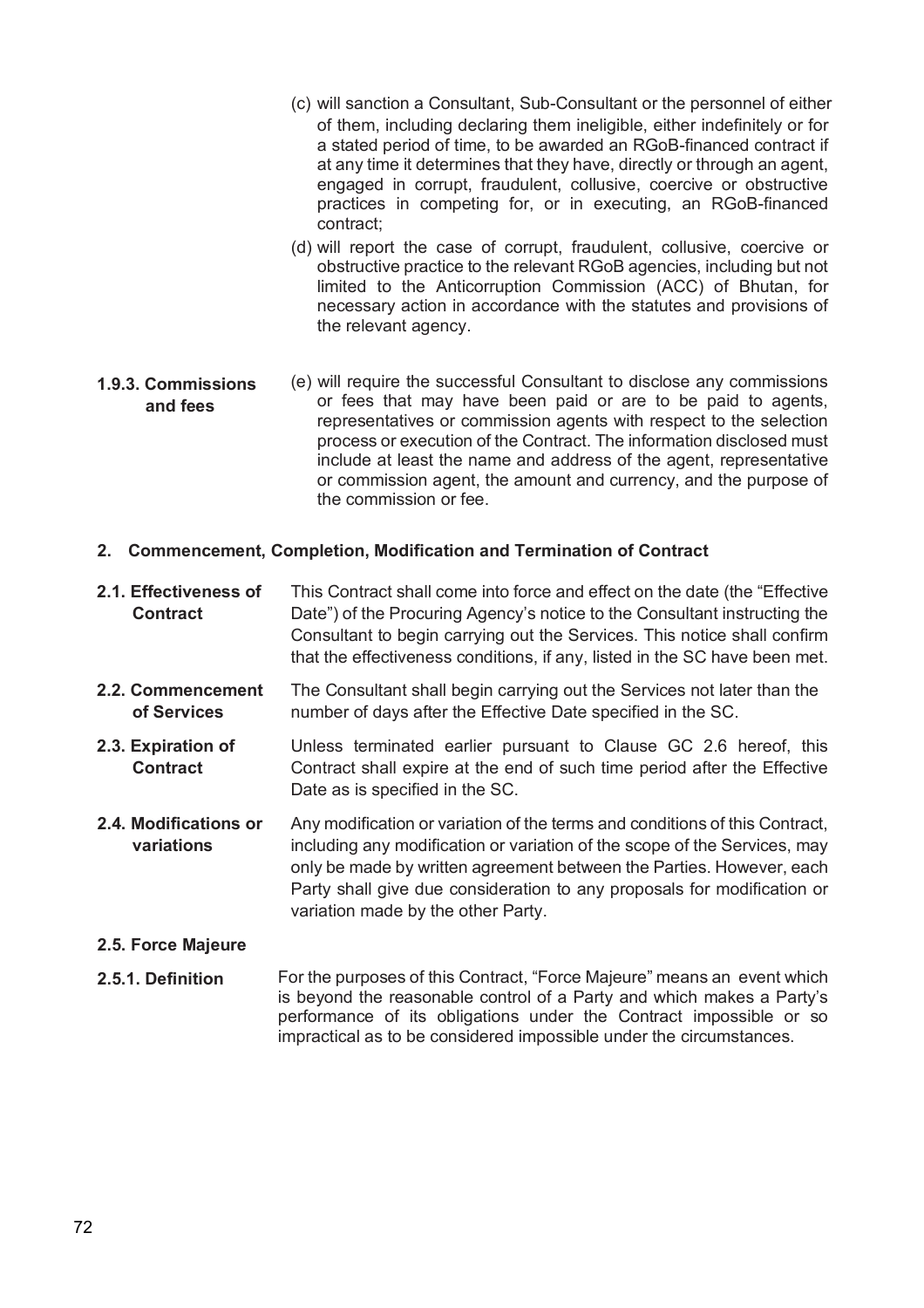- **2.5.2. Breach of Contract** The failure of a Party to fulfill any of its obligations under the Contract shall not be considered to be a breach of, or default under, this Contract insofar as such inability arises from an event of Force Majeure, provided that the Party affected by such an event (a) has taken all reasonable precautions, due care and reasonable alternative measures in order to carry out the terms and conditions of this Contract, and (b) has informed the other Party as soon as possible about the occurrence of such an event.
- **2.5.3. Extension of Time** Any period within which a Party shall, pursuant to this Contract, complete any action or task, shall be extended for a period equal to the time during which such Party was unable to perform such action as a result of Force Majeure.
- **2.5.4. Payments** During the period of its inability to perform the Services as a result of an event of Force Majeure, the Consultant shall be entitled to continue to be paid under the terms of this Contract, as well as to be reimbursed for additional costs reasonably and necessarily incurred by it during such period for the purposes of the Services and in reactivating the Service after the end of such period.
- **2.6. Termination**
- **2.6.1. By the Procuring Agency** The Procuring Agency may terminate this Contract in case of the occurrence of any of the events specified in paragraphs (a) through (f) of this Clause GC 2.6.1. In such an occurrence the Procuring Agency shall give not less than thirty (30) days written notice of termination to the Consultant, or sixty (60) days in the case of the event referred to in paragraph (e) of this Clause GC 2.6.1.
	- (a) If the Consultant does not remedy a failure in the performance of its obligations under the Contract within thirty (30) days after being notified or within any further period as the Procuring Agency may have subsequently approved in writing.
	- (b) If the Consultant becomes insolvent or bankrupt.
	- (c) If the Consultant, in the judgment of the Procuring Agency has engaged in corrupt or fraudulent practices in competing for or in executing the Contract.
	- (d) If, as a result of Force Majeure, the Consultant is unable to perform a material portion of the Services for a period of not less than sixty (60) days.
	- (e) If the Procuring Agency, in its sole discretion and for any reason whatsoever, decides to terminate this Contract.
	- (f) If the Consultant fails to comply with any final decision reached as a result of arbitration proceedings pursuant to Clause GC 8 hereof.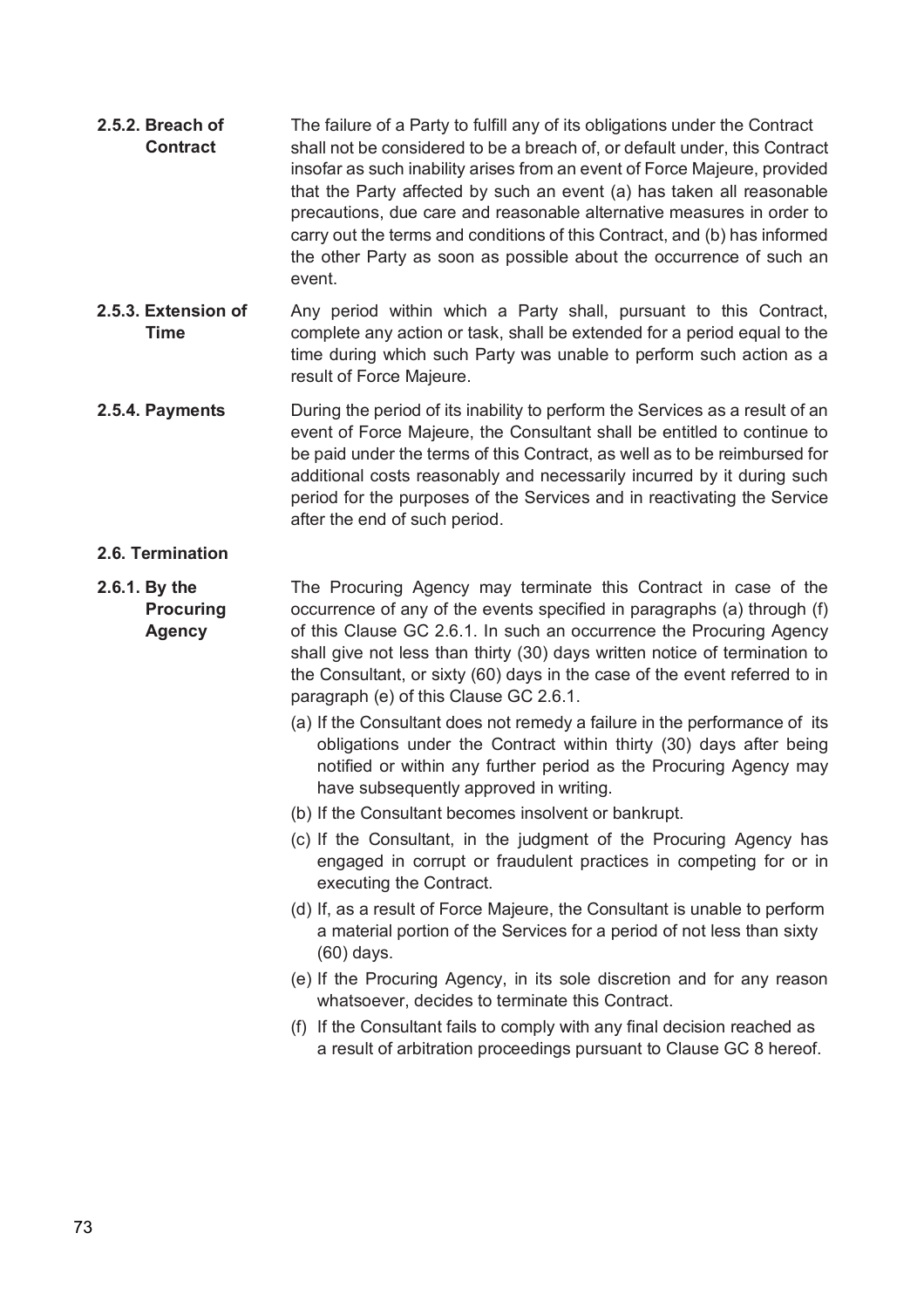| 2.6.2. By the<br><b>Consultant</b> | The Consultant may terminate this Contract, by not less than thirty (30)<br>days written notice to the Procuring Agency, such notice to be given<br>after the occurrence of any of the events specified in paragraphs (a)<br>through (c) of this Clause GC 2.6.2:                  |
|------------------------------------|------------------------------------------------------------------------------------------------------------------------------------------------------------------------------------------------------------------------------------------------------------------------------------|
|                                    | (a) If the Procuring Agency fails to pay any money due to the Consultant<br>pursuant to this Contract and not subject to dispute pursuant to<br>Clause GC 8 hereof within forty-five (45) days after receiving written<br>notice from the Consultant that such payment is overdue. |
|                                    | (b) If, as a result of Force Majeure, the Consultant is unable to perform<br>a material portion of the Services for a period of not less than sixty<br>(60) days.                                                                                                                  |
|                                    | (c) If the Procuring Agency fails to comply with any final decision reached<br>as a result of arbitration pursuant to Clause GC 8 hereof.                                                                                                                                          |
| 2.6.3. Payment upon<br>termination | Upon termination of this Contract pursuant to Clauses GC 2.6.1 or<br>GC 2.6.2, the Procuring Agency shall make the following payments<br>to the Consultant:                                                                                                                        |
|                                    | (a) payment pursuant to Clause GC 6 for Services satisfactorily<br>performed prior to the effective date of termination;                                                                                                                                                           |
|                                    | (b) a consider the decision of the media attace corrected the manuscription (a) there can                                                                                                                                                                                          |

(b) except in the case of termination pursuant to paragraphs (a) through (c) and (f) of Clause GC 2.6.1, reimbursement of any reasonable cost incident to the prompt and orderly termination of the Contract, including the cost of the return travel of the Personnel and their eligible dependents.

## **3. Obligations of the Consultant**

## **3.1. General**

- **3.1.1. Standard of Performance** The Consultant shall perform the Services and carry out its obligations hereunder with all due diligence, efficiency and economy, in accordance with generally accepted professional standards and practices, and shall observe sound management practices, and employ appropriate technology and safe and effective equipment, machinery, materials and methods. The Consultant shall always act, in respect of any matter relating to this Contract or to the Services, as faithful adviser to the Procuring Agency, and shall at all times support and safeguard the Procuring Agency's legitimate interests in any dealings with Sub-Consultants or third Parties.
- **3.2. Conflict of Interest** The Consultant shall hold the Procuring Agency's interests paramount, without any consideration for future work, and strictly avoid conflicts with other assignments or its own corporate interests.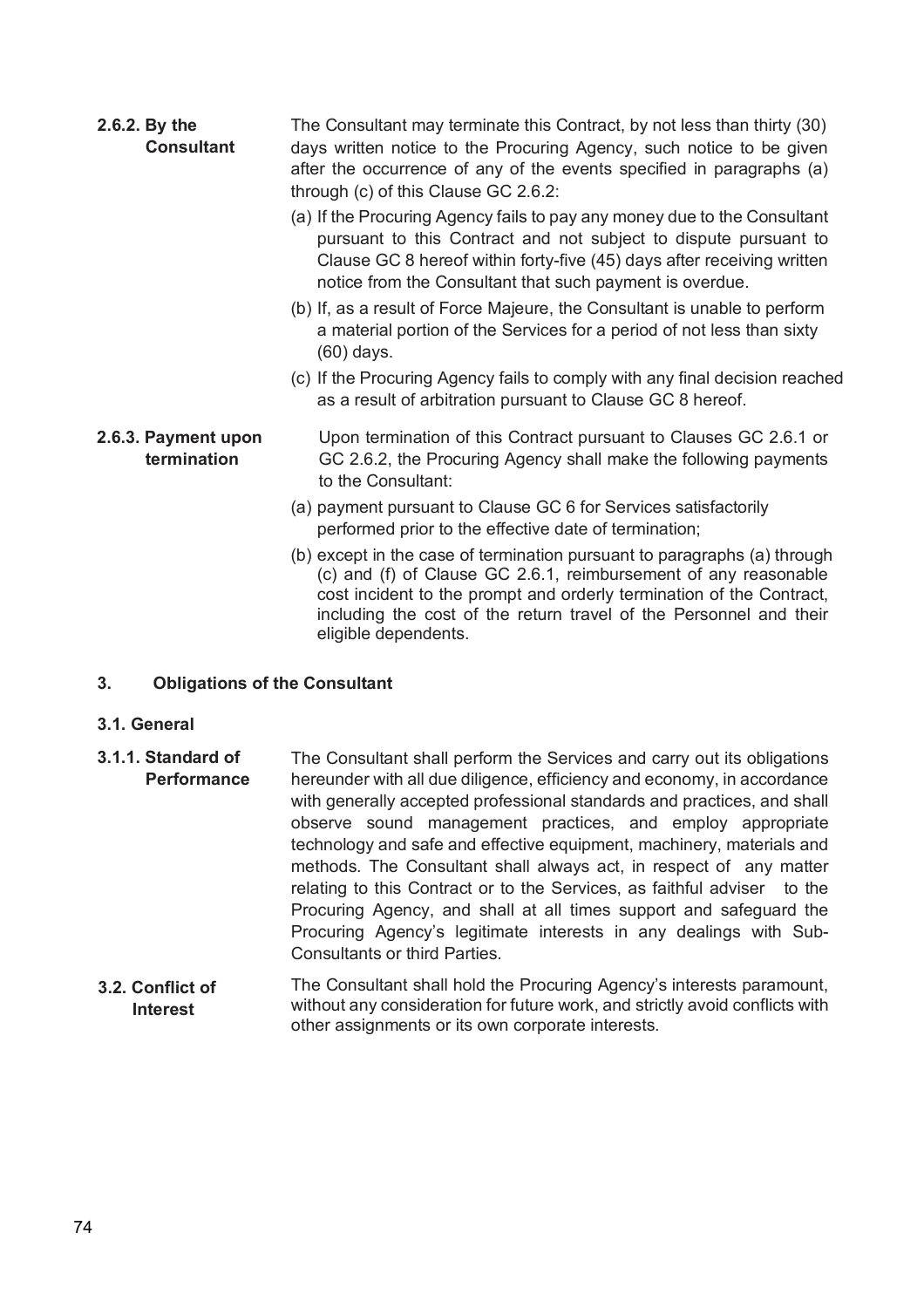- **3.2.1. Consultant not to benefit from Commissions, Discounts, etc** The payment of the Consultant pursuant to Clause GC 6 shall constitute the Consultant's only payment in connection with this Contract or the Services, and the Consultant shall not accept for its own benefit any trade commission, discount or similar payment in connection with activities pursuant to this Contract or to the Services or in the discharge of its obligations under the Contract, and the Consultant shall use its best efforts to ensure that the Personnel, any Sub-Consultants, and agents of either of them similarly shall not receive any such additional payment.
- **3.2.2. Consultant and Affiliates not to be Otherwise Interested in Project** The Consultant agrees that, during the term of this Contract and after its termination, the Consultant and any entity affiliated with the Consultant, as well as any Sub-Consultants and any entity affiliated with such Sub-Consultants, shall be disqualified from providing goods, works or services (other than consulting services) resulting from or directly related to the Consultant's Services for the preparation or implementation of the project.
- **3.2.3. Prohibition of Conflicting Activities** The Consultant shall not engage, and shall cause its Personnel as well as its Sub-Consultants and their Personnel not to engage, either directly or indirectly, in any business or professional activities which would conflict with the activities assigned to them under this Contract.
- **3.3. Confidentiality** Except with the prior written consent of the Procuring Agency, the Consultant and the Personnel shall not at any time communicate to any person or entity any confidential information acquired in the course of the Services, nor shall the Consultant and the Personnel make public the recommendations formulated in the course of, or as a result of, the Services.
- **3.4. Insurance to be Taken Out by the Consultant** The Consultant (a) shall take out and maintain, and shall cause any Sub-Consultants to take out and maintain, at their (or the Sub-Consultants', as the case may be) own cost but on terms and conditions approved by the Procuring Agency, insurance against the risks, and for the coverage, as shall be specified in the SC; and (b) at the Procuring Agency's request, shall provide evidence to the Procuring Agency showing that such insurance has been taken out and maintained and that the current premiums have been paid.
- **3.5. Consultant's Actions Requiring Procuring**  The Consultant shall obtain the Procuring Agency's prior approval in writing before taking any of the following actions: (a) entering into a subcontract for the performance of any part of the
	- Services,
	- (b) appointing such members of the Personnel not listed by name in Appendix C, and
	- (c) any other action that may be specified in the SC.
	- **Obligations** (a) The Consultant shall submit to the Procuring Agency reports and documents specified in Appendix B hereto, in the form, in the numbers and within the time periods set forth in the said Appendix.
		- (b) Final reports shall be delivered on CD ROM in addition to the hard copies specified in the said Appendix.

**Agency's Prior Approval**

**3.6. Reporting**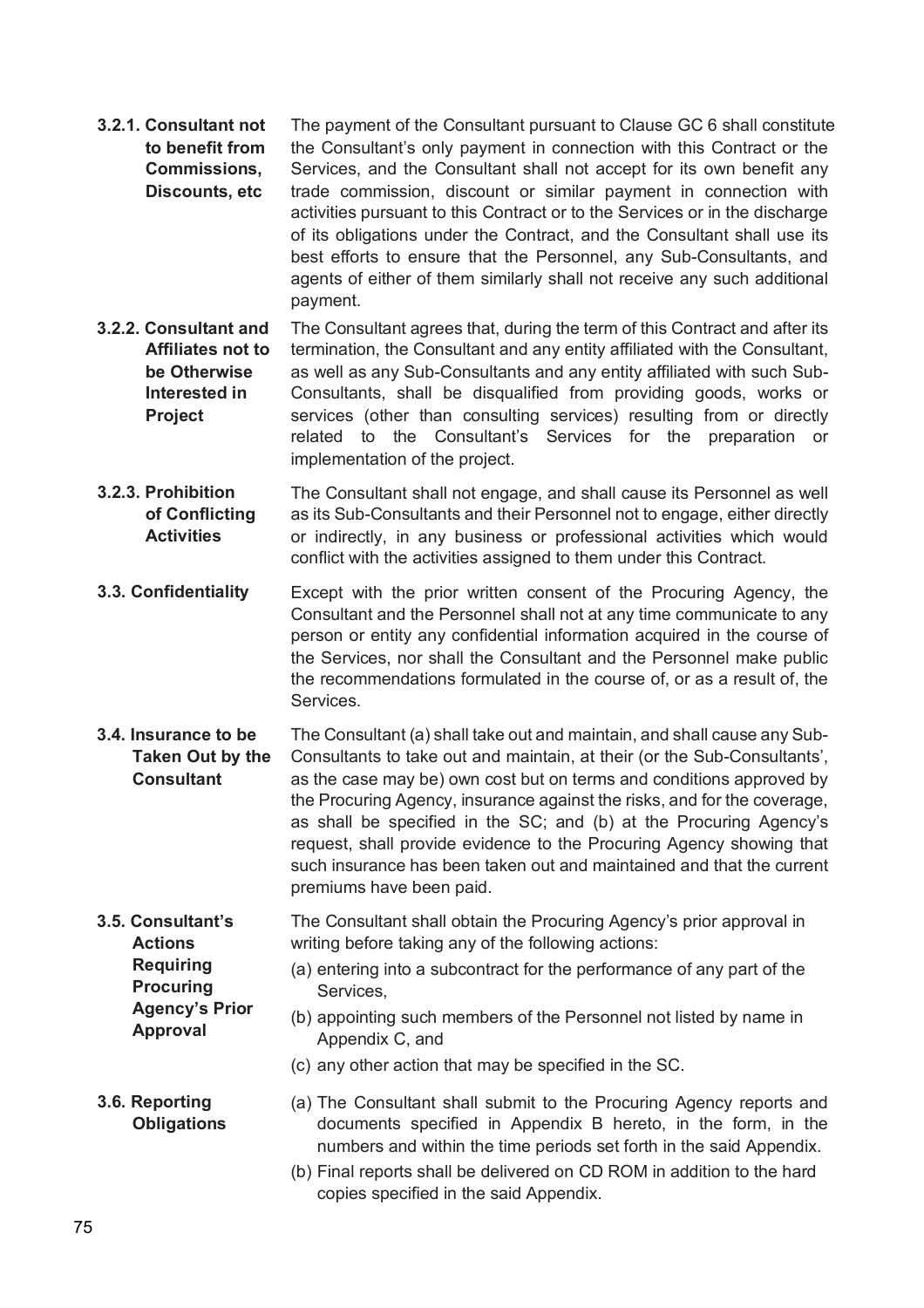- **3.7. Documents Prepared by the Consultant to be the Property of the Procuring Agency** (a) All plans, drawings, specifications, designs, reports, other documents and software submitted by the Consultant under this Contract shall become and remain the property of the Procuring Agency, and the Consultant shall, not later than upon termination or expiration of this Contract, deliver all such documents to the Procuring Agency, together with a detailed inventory thereof.
	- (b) The Consultant may retain a copy of such documents and software. Restrictions about the future use of these documents, if any, shall be specified in the SC.
	- The Consultant shall:
		- (a) keep accurate and systematic accounts and records in respect of the Services hereunder, in accordance with internationally accepted accounting principles and in such form and detail as will clearly identify all relevant time charges and costs, and the bases thereof: and
			- (b) Periodically permit the Procuring Agency or its designated representative, for a period of up to five years from the expiration or termination of this Contract, to inspect the same and make copies thereof as well as to have them audited by auditors, if so required by the Procuring Agency.

# **4. Consultant's Personnel**

**3.8. Accounting,** 

**Auditing**

**Inspection and** 

- **4.1. Description of Personnel** The Consultant shall employ and provide such qualified and experienced Personnel and Sub-Consultants as are required to carry out the Services. The titles, agreed job descriptions, minimum qualifications and estimated periods of engagement in the carrying out of the Services of the Consultant's Key Personnel are described in Appendix C. The Key Personnel and Sub-Consultants listed by title as well as by name in Appendix C are hereby approved by the Procuring Agency.
- **4.2. Removal and/or Replacement of Personnel** (a) Except as the Procuring Agency may otherwise agree, no changes shall be made in the Key Personnel. If, for any reason beyond the reasonable control of the Consultant, such as retirement, death, medical incapacity, among others, it becomes necessary to replace any of the Key Personnel, the Consultant shall provide as a replacement a person of equivalent or better qualifications.
	- (b) If the Procuring Agency (i) finds that any of the Personnel have committed serious misconduct or have been charged with having committed a criminal action, or (ii) has reasonable cause to be dissatisfied with the performance of any of the Personnel, then the Consultant shall, at the Procuring Agency's written request specifying the grounds thereof, provide as a replacement a person with qualifications and experience acceptable to the Procuring Agency.
	- (c) The Consultant shall have no claim for additional costs arising out of or incidental to any removal and/or replacement of Personnel.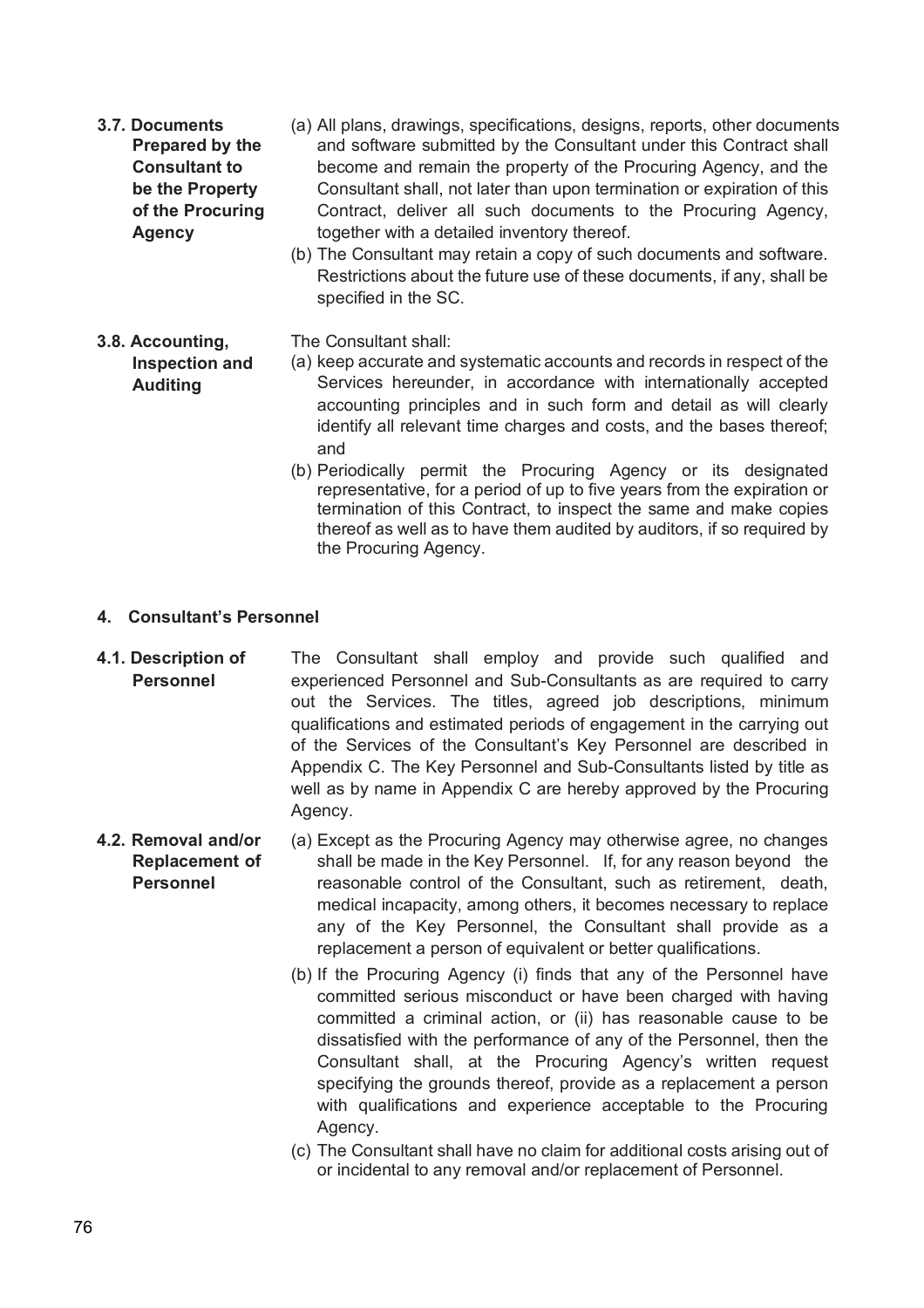**4.3. Resident Project Manager** If required by the SC, the Consultant shall ensure that at all times during the Consultant's performance of the Services in Bhutan a resident project manager, acceptable to the Procuring Agency, shall take charge of the performance of the Services.

## **5. Obligations of the Procuring Agency**

- **5.1. Assistance and Exemptions** The Procuring Agency shall use its best efforts to ensure that the Government shall provide the Consultant such assistance and exemptions as are specified in the SC.
- **5.2. Change in the Applicable Laws of Bhutan Related to Taxes and Duties** If, after the date of this Contract, there is any change in the Applicable Laws of Bhutan with respect to taxes and duties which increases or decreases the cost incurred by the Consultant in performing the Services, then the remuneration and reimbursable expenses otherwise payable to the Consultant under this Contract shall be increased or decreased accordingly by agreement between the Parties, and corresponding adjustments shall be made to the amounts referred to in Clauses GC

6.2 (a) or (b), as the case may be.

# **5.3. Services, Facilities and Property**

- (a) The Procuring Agency shall make available free of charge to the Consultant the services, facilities and property listed in Appendix F at the times and in the manner specified in the said Appendix F.
	- (b) In case such services, facilities and property are not made available to the Consultant as and when specified in Appendix F, the Parties shall agree on (i) any time extension that it may be appropriate to grant to the Consultant for the performance of the Services, (ii) the manner in which the Consultant shall procure any such services, facilities and property from other sources, and (iii) the additional payments, if any, to be made to the Consultant as a result thereof pursuant to Clause GC 6.1 hereinafter.
- **6. Payments to the Consultant**
- **6.1. Lump-Sum Payment** The total payment due to the Consultant shall not exceed the Contract Price which is an all inclusive fixed lump-sum covering all costs required to carry out the Services described in Appendix A. Except as provided in Clauses 5.2 and 5.3 (b), the Contract Price may only be increased above the amounts stated in Clause 6.2 if the Parties have agreed to additional payments in accordance with Clause 2.4.
- **6.2. Contract Price** (a) The price payable in foreign currency/currencies is set forth in the SC.
	- (b) The price payable in local currency is set forth in the SC.

#### **6.3. Payment for Additional Services** For the purpose of determining the remuneration due for additional services as may be agreed under Clause 2.4, a breakdown of the lumpsum price is provided in Appendices D and E.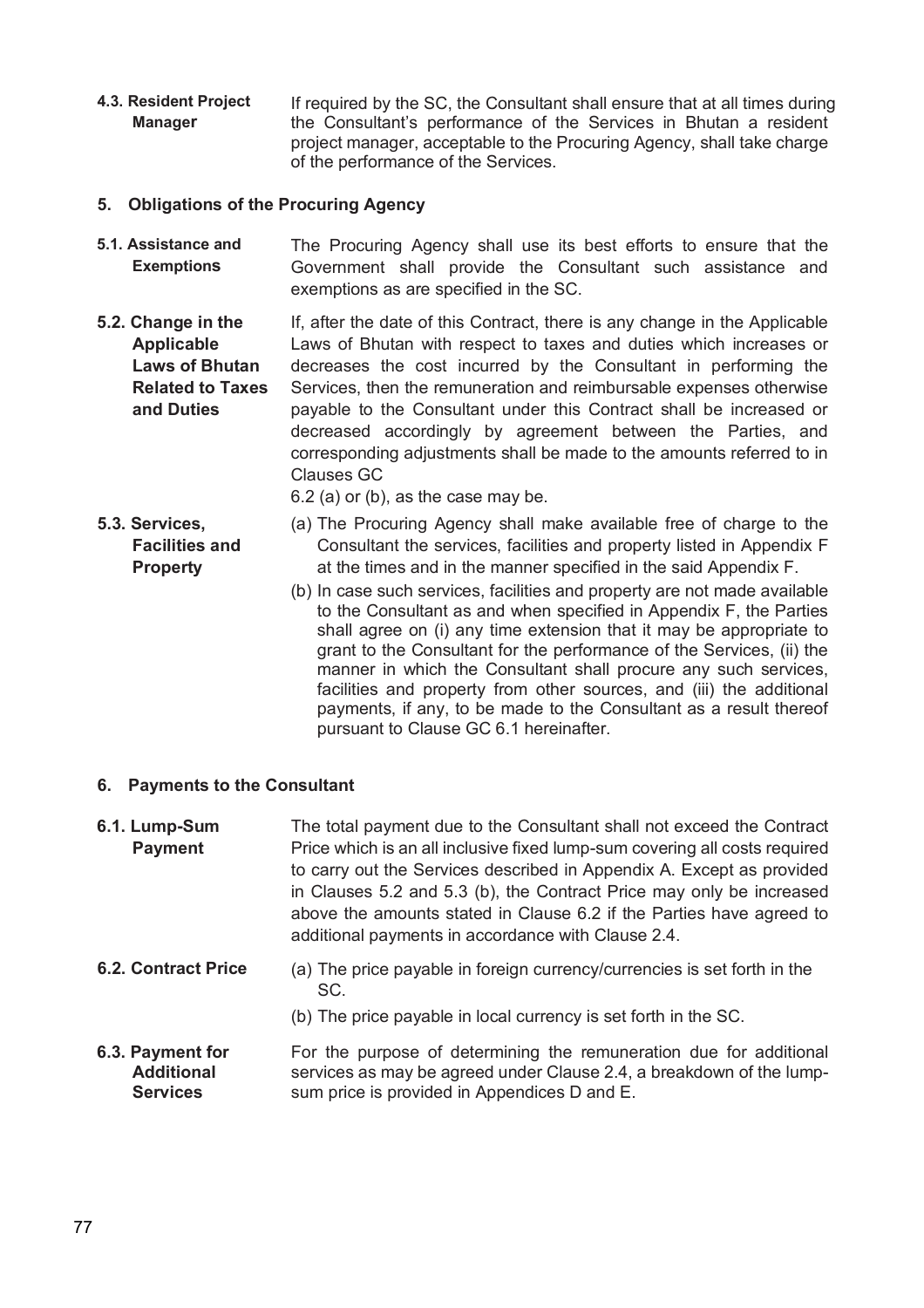| 6.4. Terms and<br><b>Conditions of</b> | Payments will be made to the account(s) of the Consultant and<br>according                                                                                                                                                                                                                                                                                                                                                                                                                                                                                                                                                                  |
|----------------------------------------|---------------------------------------------------------------------------------------------------------------------------------------------------------------------------------------------------------------------------------------------------------------------------------------------------------------------------------------------------------------------------------------------------------------------------------------------------------------------------------------------------------------------------------------------------------------------------------------------------------------------------------------------|
| <b>Payment</b>                         | to the payment schedule stated in the SC. Unless otherwise stated in<br>the SC, the first payment shall be made against the provision by the<br>Consultant of an advance payment guarantee for the same amount, and<br>shall be valid for the period stated in the SC. Such guarantee shall be in<br>the form set forth in Appendix G hereto or in such other form as the<br>Procuring Agency shall have approved in writing. Any other payment<br>shall be made after the conditions listed in the SC for such payment<br>have been met, and the Consultant has submitted an invoice to the<br>Procuring Agency specifying the amount due. |
| 6.5. Interest on                       | If the Procuring Agency has delayed payments beyond fifteen (15) days                                                                                                                                                                                                                                                                                                                                                                                                                                                                                                                                                                       |

- **Delayed Payments** after the due date stated in the Clause SC 6.4, interest shall be paid to the Consultant for each day of delay at the rate stated in the SC.
- **7. Good Faith**
- **7.1. Good Faith** The Parties undertake to act in good faith with respect to each other's rights under this Contract and to adopt all reasonable measures to ensure the realization of the objectives of this Contract.

## **8. Settlement of Disputes**

- **8.1. Amicable Settlement** The Parties agree that the avoidance or early resolution of disputes is crucial for a smooth execution of the Contract and the success of the assignment. The Parties shall use their best efforts to settle amicably all disputes arising out of or in connection with this Contract or its interpretation.
- **8.2. Dispute Resolution** Any dispute between the Parties as to matters arising pursuant to this Contract that cannot be settled amicably within thirty (30) days after receipt by one Party of the other Party's request for such amicable settlement may be submitted by either Party for settlement in accordance with the provisions specified in the SC.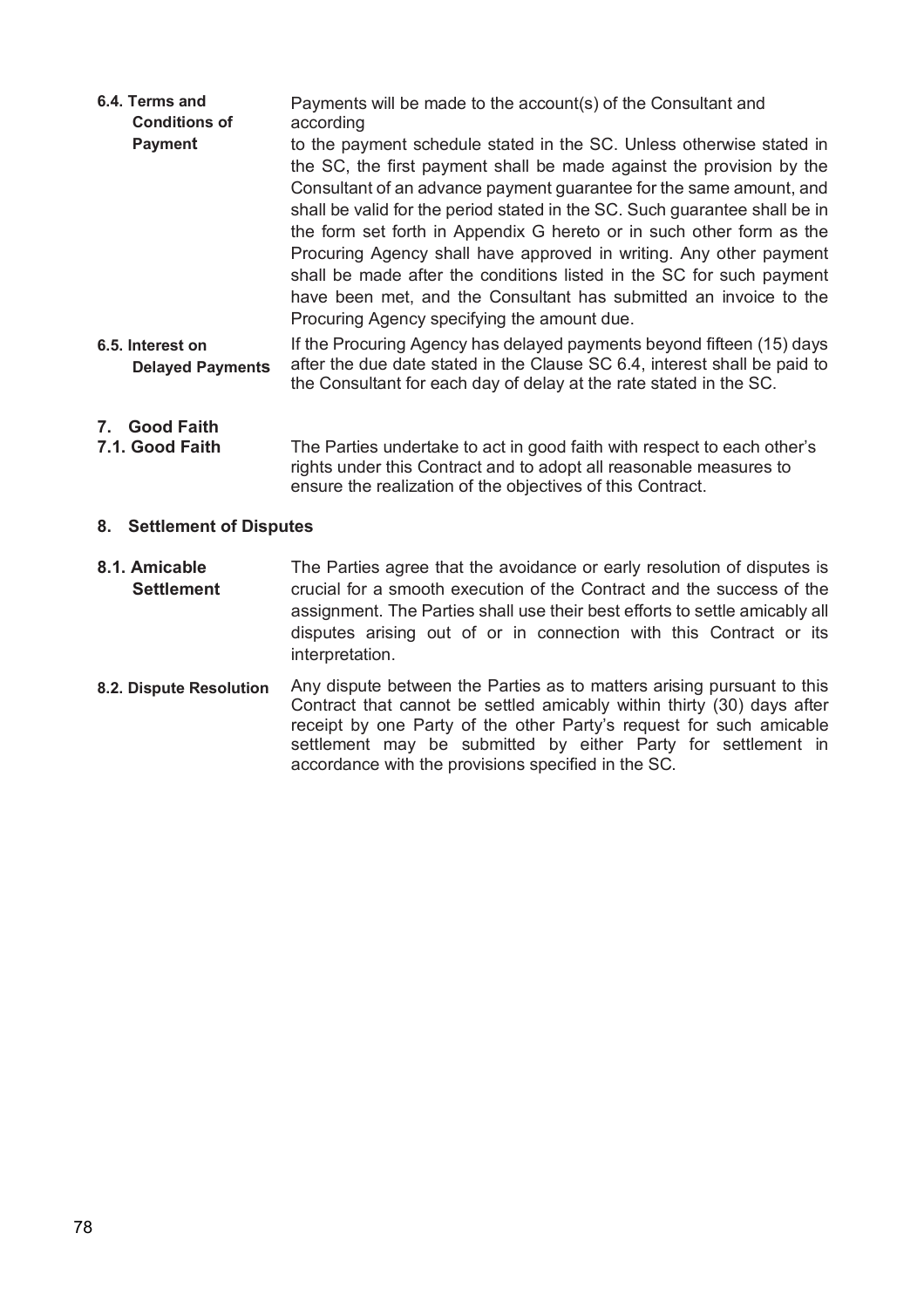# **III. Special Conditions of Contract**

 $\hat{\boldsymbol{\beta}}$ 

(Clauses in brackets { } are optional; all notes should be deleted in the final text)

| <b>Number of GC</b><br><b>Clause</b> | Amendments of, and Supplements to, Clauses in the General<br><b>Conditions of Contract</b>                                                                                                                                                                                                                                                                                                                                                                                                                                                                                                                                                                                                                                                                                                                                                                                                                                                                                                                                                                                       |
|--------------------------------------|----------------------------------------------------------------------------------------------------------------------------------------------------------------------------------------------------------------------------------------------------------------------------------------------------------------------------------------------------------------------------------------------------------------------------------------------------------------------------------------------------------------------------------------------------------------------------------------------------------------------------------------------------------------------------------------------------------------------------------------------------------------------------------------------------------------------------------------------------------------------------------------------------------------------------------------------------------------------------------------------------------------------------------------------------------------------------------|
| 1.3                                  | The language is [insert the language].                                                                                                                                                                                                                                                                                                                                                                                                                                                                                                                                                                                                                                                                                                                                                                                                                                                                                                                                                                                                                                           |
| 1.4                                  | The addresses are:<br>Procuring Agency:_______________________<br>Attention:<br><u> 1989 - Johann John Stone, mars eta biztanleria (h. 1982).</u><br>Facsimile:<br>E-mail:                                                                                                                                                                                                                                                                                                                                                                                                                                                                                                                                                                                                                                                                                                                                                                                                                                                                                                       |
|                                      | Consultant:<br>Attention:<br>Facsimile:<br>E-mail:                                                                                                                                                                                                                                                                                                                                                                                                                                                                                                                                                                                                                                                                                                                                                                                                                                                                                                                                                                                                                               |
| ${1.6}$                              | {The Member in Charge is [insert name of member]}<br>Note: If the Consultant consists of a joint venture/consortium/association<br>of more than one entity, the name of the entity whose address is specified<br>in Clause SC 1.4 should be inserted here. If the Consultant consists only<br>of one entity, this Clause SC 1.6 should be deleted from the SC.                                                                                                                                                                                                                                                                                                                                                                                                                                                                                                                                                                                                                                                                                                                   |
| 1.7                                  | The Authorized Representatives are:<br>For the Procuring Agency: _____________________<br>For the Consultant:                                                                                                                                                                                                                                                                                                                                                                                                                                                                                                                                                                                                                                                                                                                                                                                                                                                                                                                                                                    |
| 1.8                                  | Note: Generally Bhutanese duties and indirect taxes are not to be<br>reimbursed. It is left to the Procuring Agency to decide whether the<br>Consultant (i) should be exempted from any such levies, or (ii) should be<br>reimbursed by the Procuring Agency for any such levies it might have to<br>pay (or that the Procuring Agency would pay such levies on behalf of the<br>Consultant and the Personnel).<br>The Consultant must be informed in Clause Reference 15.1 of the Data<br>Sheet about which alternative the Procuring Agency wishes to apply.<br>The Procuring Agency warrants that the Consultant, the Sub-Consultants<br>and the Personnel shall be exempt from (or that the Procuring Agency<br>shall pay on behalf of the Consultant, the Sub-Consultants and the<br>Personnel, or shall reimburse the Consultant, the Sub-Consultants and<br>the Personnel for) any indirect taxes, duties, fees, levies and other<br>impositions imposed, under the Applicable Laws of Bhutan, on the<br>Consultant, the Sub-Consultants and the Personnel in respect of: |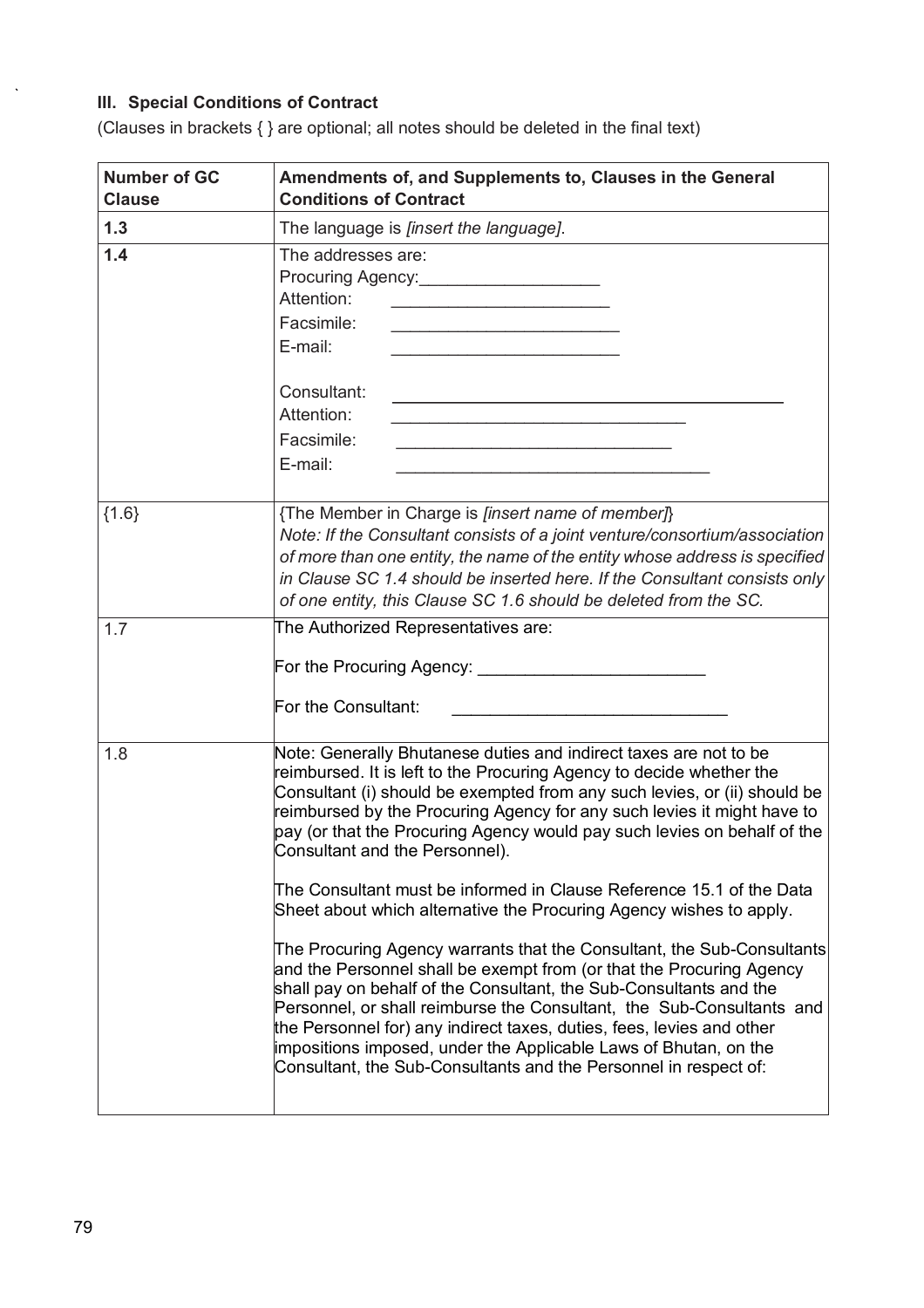|         | (a) any payments whatsoever made to the Consultant, Sub-Consultants<br>and the Personnel (other than nationals or permanent residents of<br>Bhutan), in connection with the carrying out of the Services;<br>(b) any equipment, materials and supplies brought into Bhutan by the<br>Consultant or Sub-Consultants for the purpose of carrying out the<br>Services and which, after having been brought into Bhutan, will be<br>subsequently withdrawn therefrom by them;<br>(c) any equipment imported for the purpose of carrying out the Services<br>and paid for out of funds provided by the Procuring Agency and which<br>is treated as property of the Procuring Agency;<br>(d) any property brought into Bhutan by the Consultant, any Sub-<br>Consultants or the Personnel (other than nationals or permanent<br>residents of Bhutan), or the eligible dependents of such Personnel for<br>their personal use and which will subsequently be withdrawn<br>therefrom by them upon their respective departure from Bhutan,<br>provided that: |
|---------|-----------------------------------------------------------------------------------------------------------------------------------------------------------------------------------------------------------------------------------------------------------------------------------------------------------------------------------------------------------------------------------------------------------------------------------------------------------------------------------------------------------------------------------------------------------------------------------------------------------------------------------------------------------------------------------------------------------------------------------------------------------------------------------------------------------------------------------------------------------------------------------------------------------------------------------------------------------------------------------------------------------------------------------------------------|
| 1.8     | 1. the Consultant, Sub-Consultants and Personnel, and their eligible<br>dependents, shall follow the usual Customs procedures of Bhutan in<br>importing property into Bhutan; and if the Consultant, Sub-<br>Consultants or Personnel, or their eligible dependents, do not<br>withdraw but dispose of any property in Bhutan upon which Customs<br>duties and taxes have been exempted, the Consultant, Sub-<br>Consultants or Personnel, as the case may be, (i) shall bear such<br>Customs duties and taxes in conformity with the regulations of<br>Bhutan, or (ii) shall reimburse them to the Procuring Agency if they<br>were paid by the Procuring Agency at the time the property in<br>question was brought into Bhutan.                                                                                                                                                                                                                                                                                                                  |
| ${2.1}$ | The effectiveness conditions are the following: [insert conditions]}<br>Note: List here any conditions of effectiveness of the Contract, e.g.<br>the<br>Procuring Agency's approval of the Consultant's proposals for<br>appointment of specified key staff members, receipt by the Consultant of<br>advance payment and by the Procuring Agency of an advance payment<br>guarantee (see Clause SC 6.4), passage of a specified number of days<br>after the signature of the Contract, etc. If there are no effectiveness<br>conditions, delete this Clause SC 2.1 from the SC.                                                                                                                                                                                                                                                                                                                                                                                                                                                                     |
| 2.2     | The number of days shall be [insert number of days; eg 30].                                                                                                                                                                                                                                                                                                                                                                                                                                                                                                                                                                                                                                                                                                                                                                                                                                                                                                                                                                                         |
| 2.3     | The time period shall be [insert time period, e.g.: twelve months].                                                                                                                                                                                                                                                                                                                                                                                                                                                                                                                                                                                                                                                                                                                                                                                                                                                                                                                                                                                 |
| 3.4     | The risks and the coverage shall be as follows:<br>(a) Third Party motor vehicle liability insurance in respect of motor<br>vehicles operated in Bhutan by the Consultant or its Personnel or<br>any Sub-Consultants or their Personnel, with a minimum coverage of<br>[insert amount and currency];<br>(b) Third Party liability insurance, with a minimum coverage of [insert<br>amount and currency];                                                                                                                                                                                                                                                                                                                                                                                                                                                                                                                                                                                                                                            |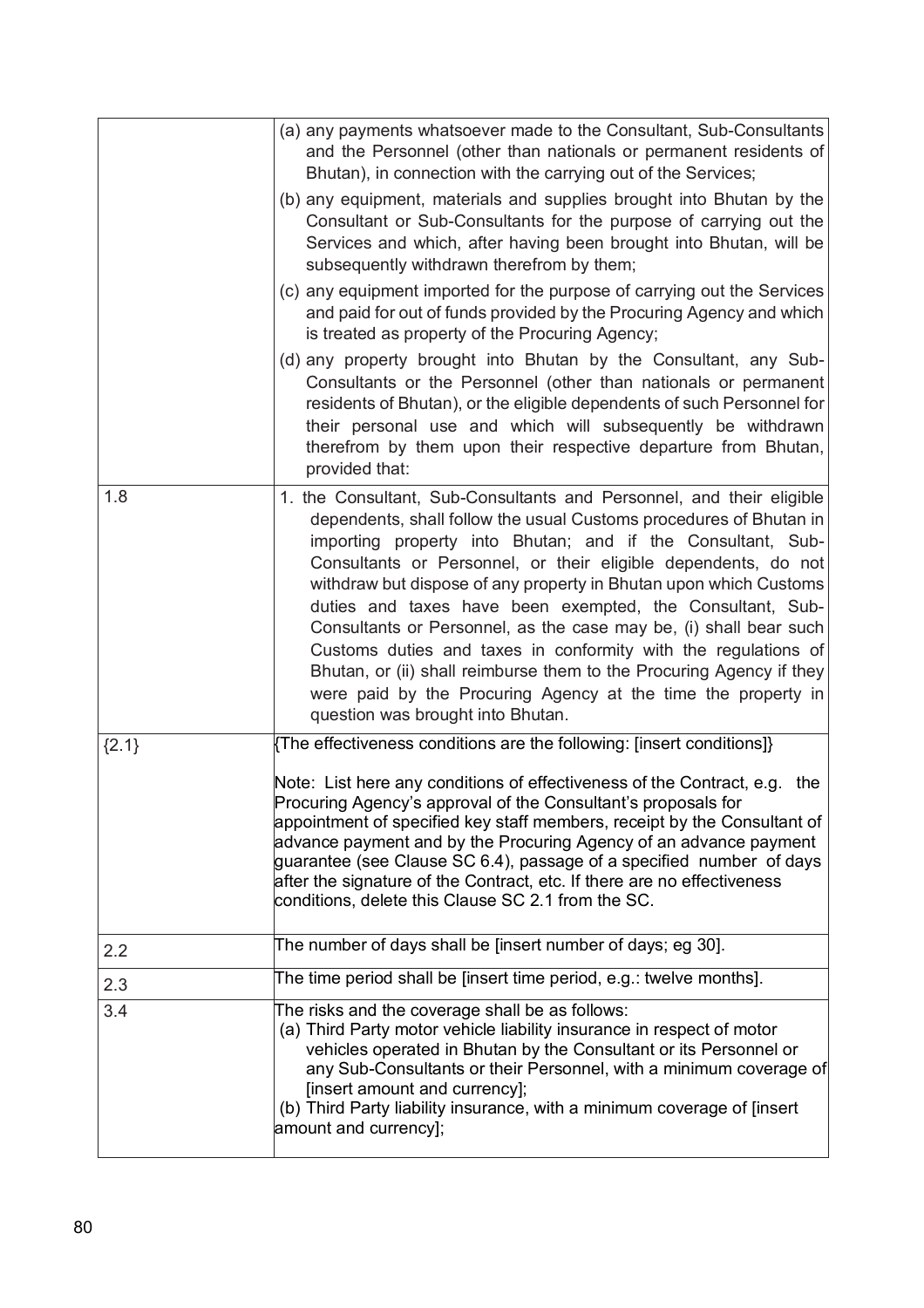|             | (c) professional liability insurance, with a minimum coverage of [insert<br>amount and currency];                                                                                                                                                                                                                                                                 |
|-------------|-------------------------------------------------------------------------------------------------------------------------------------------------------------------------------------------------------------------------------------------------------------------------------------------------------------------------------------------------------------------|
|             | (d) employer's liability and workers' compensation insurance in respect<br>of the Personnel of the Consultant and of any Sub-Consultants, in<br>accordance with the relevant provisions of the Applicable Laws of<br>Bhutan, as well as, with respect to such Personnel, any such life,<br>health, accident, travel or other insurance as may be appropriate; and |
|             | (e) insurance against loss of or damage to (i) equipment purchased<br>in<br>whole or in part with funds provided under this Contract, (ii) the<br>Consultant's property used in the performance of the Services, and<br>(iii) any documents prepared by the Consultant in the performance of<br>the Services.                                                     |
|             | Note: Delete what is not applicable                                                                                                                                                                                                                                                                                                                               |
| ${3.5 (c)}$ | {The other actions are: [insert actions].}<br>Note: If there are no other actions, delete this Clause SC 3.5 (c).                                                                                                                                                                                                                                                 |
| ${3.7 (b)}$ | Note: If there is to be no restriction on the future use of these documents<br>by either Party, this Clause SC 3.7(b) should be deleted. If the Parties<br>wish to restrict such use, any of the following options, or any other option<br>agreed to by the Parties, may be used:                                                                                 |
|             | The Consultant shall not use these documents and software for<br>purposes unrelated to this Contract without the prior written approval of<br>the Procuring Agency.}                                                                                                                                                                                              |
|             | {The Procuring Agency shall not use these documents and software for<br>purposes unrelated to this Contract without the prior written approval of<br>the Consultant.}                                                                                                                                                                                             |
|             | {Neither Party shall use these documents and software for purposes<br>unrelated to this Contract without the prior written approval of the other<br>Party.}                                                                                                                                                                                                       |
| 4.3         | {The person designated as resident project manager in Appendix C shall<br>serve in that capacity, as specified in Clause GC 4.3.}<br>Note: If there is no such manager, delete this Clause SC 4.6.                                                                                                                                                                |
| ${5.1}$     | Note: List here any assistance or exemptions that the Procuring Agency<br>may provide under Clause GC 5.1. f there is no such assistance or<br>exemptions, state "not applicable."                                                                                                                                                                                |
| 6.2(a)      | The amount in foreign currency or currencies is [insert amount or<br>amounts].                                                                                                                                                                                                                                                                                    |
| 6.2(b)      | The amount in Ngultrum is [insert amount].                                                                                                                                                                                                                                                                                                                        |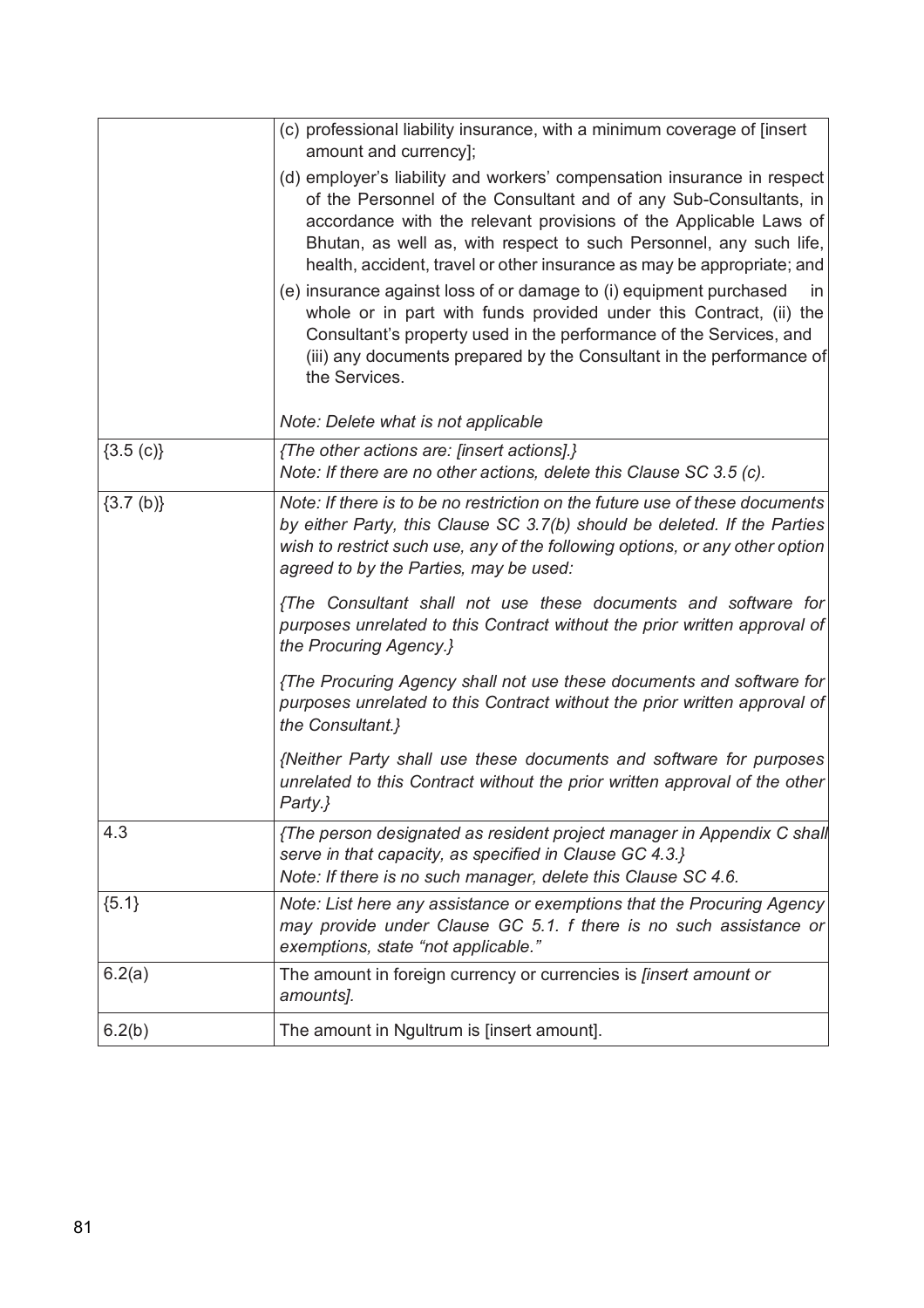| 6.4 | The accounts are:                                                                                                                                                                                                                                                                       |  |  |  |
|-----|-----------------------------------------------------------------------------------------------------------------------------------------------------------------------------------------------------------------------------------------------------------------------------------------|--|--|--|
|     | for foreign currency or currencies: [insert account]                                                                                                                                                                                                                                    |  |  |  |
|     | for Ngultrum: [insert account]                                                                                                                                                                                                                                                          |  |  |  |
|     | Payments shall be made according to the following schedule:<br>Notes:                                                                                                                                                                                                                   |  |  |  |
|     | 1. For Contracts estimated to cost less than BTN 5,000,000 (five<br>million) no advance payment shall be made. For such contracts use<br>Indicative Payment Schedule A. For Contracts estimated to cost<br>more than BTN 5,000,000 (five million) use Indicative Payment<br>Schedule B. |  |  |  |
|     | The installments are indicative only.<br>2.                                                                                                                                                                                                                                             |  |  |  |
|     | If the payment of foreign currency and local currency does not follow<br>3.<br>the same schedule, add a separate schedule for payment in local<br>currency.                                                                                                                             |  |  |  |
|     | 4. If applicable, detail further the nature of the reports evidencing<br>performance as may be required, e.g., submission of study or<br>specific phase of study, survey, drawings, draft bidding documents,<br>etc., as listed in Appendix B, Reporting Requirements.                  |  |  |  |
|     | <b>INDICATIVE PAYMENT SCHEDULE A.</b>                                                                                                                                                                                                                                                   |  |  |  |
|     | (a) Fifteen (15) percent of the lump-sum amount shall be paid upon<br>submission of the inception report.                                                                                                                                                                               |  |  |  |
|     | (b) Thirty (30) percent of the lump-sum amount shall be paid upon<br>submission of the interim report.                                                                                                                                                                                  |  |  |  |
|     | (c) Thirty (30) percent of the lump-sum amount shall be paid upon<br>submission of the draft final report.                                                                                                                                                                              |  |  |  |
|     | (d) Twenty-five (25) percent of the lump-sum amount shall be paid upon<br>approval of the final report.                                                                                                                                                                                 |  |  |  |
|     | <b>INDICATIVE PAYMENT SCHEDULE B.</b>                                                                                                                                                                                                                                                   |  |  |  |
|     | (a) Ten (10) percent of the Contract Price shall be paid on the Effective<br>Date against the submission of a demand guarantee for the same.                                                                                                                                            |  |  |  |
|     | (b) Ten (10) percent of the lump-sum amount shall be paid upon<br>submission of the inception report.                                                                                                                                                                                   |  |  |  |
|     | (c) Twenty-five (25) percent of the lump-sum amount shall be paid upon<br>submission of the interim report.                                                                                                                                                                             |  |  |  |
|     | (d) Twenty-five (25) percent of the lump-sum amount shall be paid upon<br>submission of the draft final report.                                                                                                                                                                         |  |  |  |
|     | (e) Thirty (30) percent of the lump-sum amount shall be paid upon<br>approval of the final report.                                                                                                                                                                                      |  |  |  |
|     | (f) The demand guarantee shall be released when the total payments<br>reach forty-five (45) percent of the lump-sum amount.                                                                                                                                                             |  |  |  |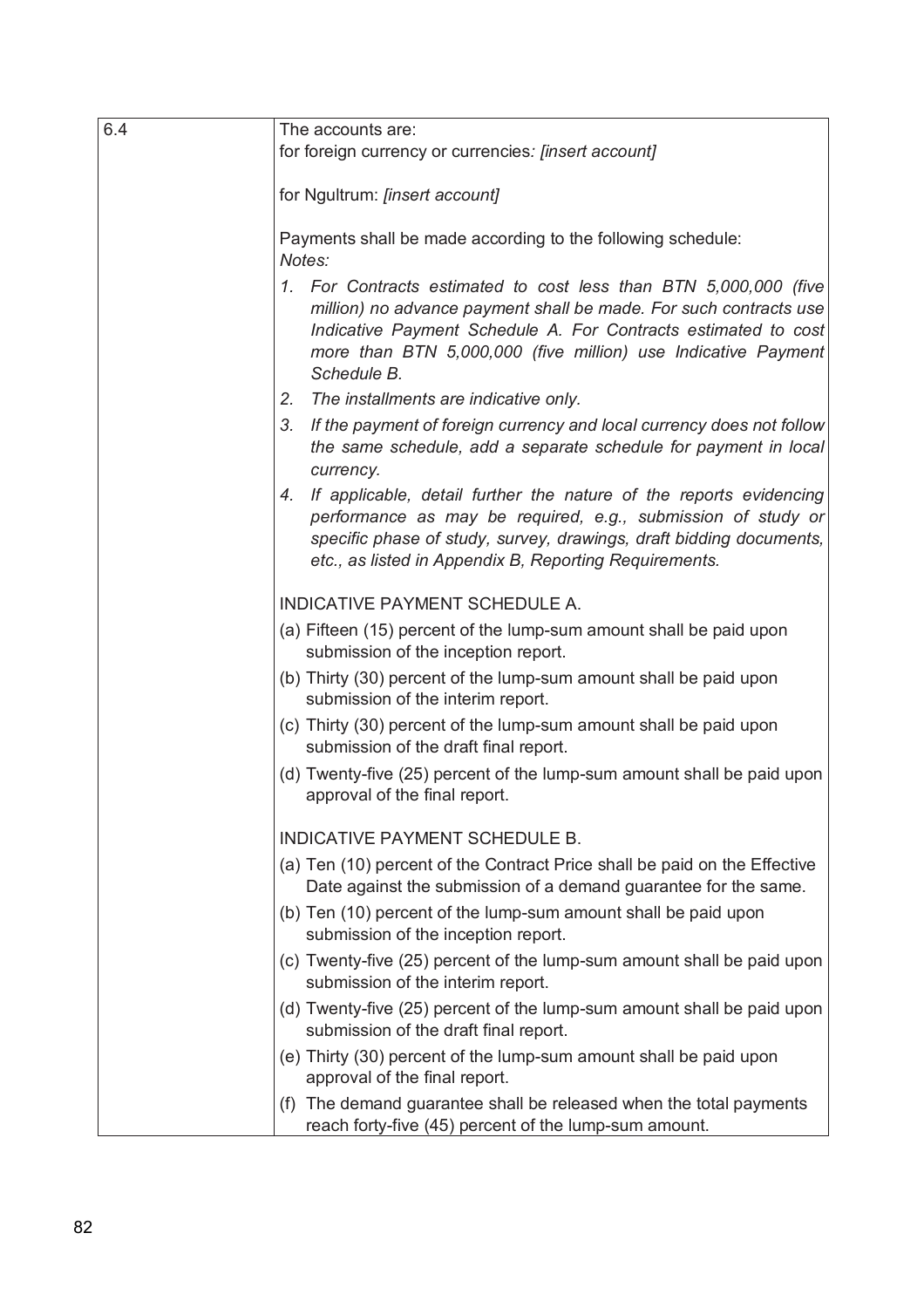|     | In Indicative Payment Schedule B, the bank guarantee for the repayment<br>is released when the payments have reached 45 percent of the lump sum<br>price [ie stages (a) to (c) above], because it is assumed that at that point<br>the advance has been entirely set off against the performance of<br>services.                                                                                                                                                                                                                                                                                                                                                                                                                                                                                                                                                                                                                                                                                                                                                                                                                                                                                                                                                                                                                                                                                                                                                                                                                                                                                                                                                                                                                                                                                                                                                                                                                                                                                                                                                                                                                                                                                                                                                                                                                                                                                                                                                                                                                          |
|-----|-------------------------------------------------------------------------------------------------------------------------------------------------------------------------------------------------------------------------------------------------------------------------------------------------------------------------------------------------------------------------------------------------------------------------------------------------------------------------------------------------------------------------------------------------------------------------------------------------------------------------------------------------------------------------------------------------------------------------------------------------------------------------------------------------------------------------------------------------------------------------------------------------------------------------------------------------------------------------------------------------------------------------------------------------------------------------------------------------------------------------------------------------------------------------------------------------------------------------------------------------------------------------------------------------------------------------------------------------------------------------------------------------------------------------------------------------------------------------------------------------------------------------------------------------------------------------------------------------------------------------------------------------------------------------------------------------------------------------------------------------------------------------------------------------------------------------------------------------------------------------------------------------------------------------------------------------------------------------------------------------------------------------------------------------------------------------------------------------------------------------------------------------------------------------------------------------------------------------------------------------------------------------------------------------------------------------------------------------------------------------------------------------------------------------------------------------------------------------------------------------------------------------------------------|
|     | Final Note: Irrespective of which Indicative Payment Schedule is used,<br>the final version should be specifically drafted for each Contract.                                                                                                                                                                                                                                                                                                                                                                                                                                                                                                                                                                                                                                                                                                                                                                                                                                                                                                                                                                                                                                                                                                                                                                                                                                                                                                                                                                                                                                                                                                                                                                                                                                                                                                                                                                                                                                                                                                                                                                                                                                                                                                                                                                                                                                                                                                                                                                                             |
| 6.5 | The interest rate is: <i>[insert rate]</i> .                                                                                                                                                                                                                                                                                                                                                                                                                                                                                                                                                                                                                                                                                                                                                                                                                                                                                                                                                                                                                                                                                                                                                                                                                                                                                                                                                                                                                                                                                                                                                                                                                                                                                                                                                                                                                                                                                                                                                                                                                                                                                                                                                                                                                                                                                                                                                                                                                                                                                              |
| 8.2 | Disputes shall be settled by arbitration in accordance with the following<br>provisions:<br>Selection of Arbitrators. Each dispute submitted by a Party to<br>1.<br>arbitration shall be heard by a sole arbitrator or an arbitration panel<br>composed of three arbitrators, in accordance with the following<br>provisions:<br>(a) Where the Parties agree that the dispute concerns a technical<br>matter, they may agree to appoint a sole arbitrator or, failing<br>agreement on the identity of such sole arbitrator within thirty (30)<br>days after receipt by the other Party of the proposal of a name for<br>such an appointment by the Party who initiated the proceedings,<br>either Party may apply to [name an appropriate international<br>professional body: e.g. the Federation Internationale des<br>Ingenieurs-Conseil (FIDIC) of Lausanne, Switzerland, etc.] for a<br>list of not fewer than five nominees. Upon receipt of such list, the<br>Parties (commencing with the Procuring Agency when the list<br>comprises an even number of nominees, and with the Consultant<br>when the list comprises an odd number of nominees) shall<br>alternately strike names therefrom, and the last remaining<br>nominee on the list shall be the sole arbitrator for the matter in<br>dispute. If the last remaining nominee has not been determined in<br>this manner within sixty (60) days of the date of the list, [insert the<br>name of the same professional body as above] shall appoint, upon<br>the request of either Party and from such list or otherwise, a sole<br>arbitrator for the matter in dispute.<br>(b) Where the Parties do not agree that the dispute concerns a<br>technical matter, the Procuring Agency and the Consultant shall<br>each appoint one arbitrator, and these two arbitrators shall jointly<br>appoint a third arbitrator, who shall chair the arbitration panel. If<br>the arbitrators named by the Parties do not succeed in appointing<br>a third arbitrator within thirty (30) days after the latter of the two<br>arbitrators named by the Parties has been appointed, the third<br>arbitrator shall, at the request of either Party, be appointed by<br>[name an appropriate international appointing authority, e.g., the<br>Secretary General of the Permanent Court of Arbitration, The<br>Hague; the Secretary General of the International Centre<br>for<br>Settlement of Investment Disputes, Washington, D.C.; the<br>International Chamber of Commerce, Paris; etc.]. |
|     |                                                                                                                                                                                                                                                                                                                                                                                                                                                                                                                                                                                                                                                                                                                                                                                                                                                                                                                                                                                                                                                                                                                                                                                                                                                                                                                                                                                                                                                                                                                                                                                                                                                                                                                                                                                                                                                                                                                                                                                                                                                                                                                                                                                                                                                                                                                                                                                                                                                                                                                                           |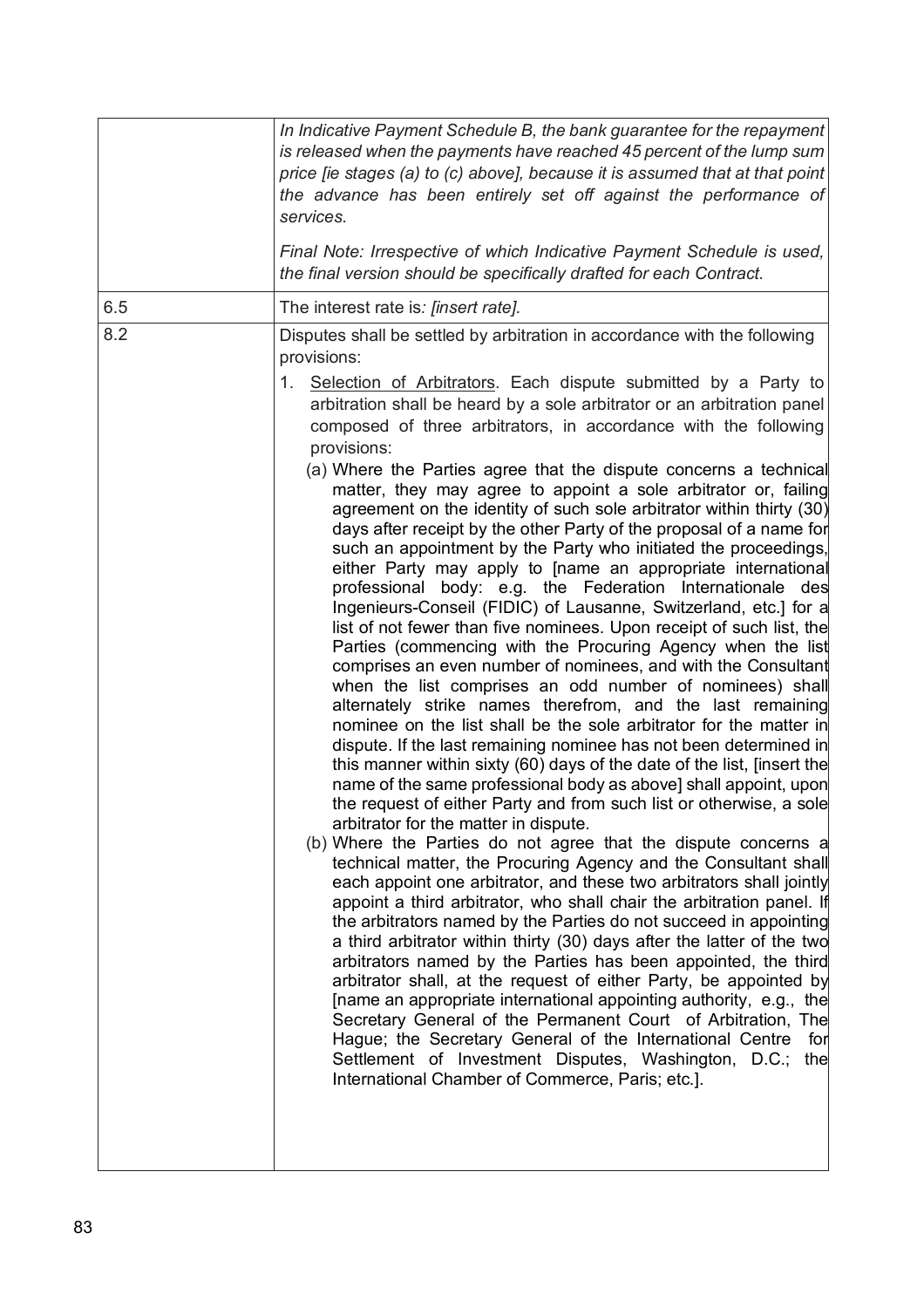|    | (c) If, in a dispute subject to Clause SC 8.2 1.(b), one Party fails to<br>appoint its arbitrator within thirty (30) days after the other Party<br>has appointed its arbitrator, the Party which has named an<br>arbitrator may apply to the [name the same appointing authority<br>as in Clause $SC 8.2 1.(b)$ ] to appoint a sole arbitrator for the matter<br>in dispute, and the arbitrator appointed pursuant to such<br>application shall be the sole arbitrator for that dispute.                                                                                                                                                                                        |
|----|---------------------------------------------------------------------------------------------------------------------------------------------------------------------------------------------------------------------------------------------------------------------------------------------------------------------------------------------------------------------------------------------------------------------------------------------------------------------------------------------------------------------------------------------------------------------------------------------------------------------------------------------------------------------------------|
| 2. | Rules of Procedure. Except as stated herein, arbitration proceedings<br>shall be conducted in accordance with the rules of procedure for<br>arbitration of the United Nations Commission on International Trade<br>Law (UNCITRAL) as in force on the date of this Contract.                                                                                                                                                                                                                                                                                                                                                                                                     |
| 3. | Substitute Arbitrators. If for any reason an arbitrator is unable to<br>perform his function, a substitute shall be appointed in the same<br>manner as the original arbitrator.                                                                                                                                                                                                                                                                                                                                                                                                                                                                                                 |
| 4. | Nationality and Qualifications of Arbitrators. The sole arbitrator or the<br>third arbitrator appointed pursuant to paragraphs (a) through<br>(c) of Clause SC 8.2 1 hereof shall be an internationally recognized<br>legal or technical expert with extensive experience in relation to the<br>matter in dispute and shall not be a national of the Consultant's home<br>country [Note: If the Consultant consists of more than one entity, add:<br>or of the home country of any of their Members or Parties] or of<br>Bhutan. For the purposes of this Clause, "home country" means any<br>of:                                                                               |
|    | (a) the country of incorporation of the Consultant [Note: If the<br>Consultant consists of more than one entity, add: or of any of their<br>Members or Parties]; or                                                                                                                                                                                                                                                                                                                                                                                                                                                                                                             |
|    | (b) the country in which the Consultant's [or any of their Members' or<br>Parties'] principal place of business is located; or                                                                                                                                                                                                                                                                                                                                                                                                                                                                                                                                                  |
|    | (c) the country of nationality of a majority of the Consultant's [or of<br>any Members' or Parties'] shareholders; or                                                                                                                                                                                                                                                                                                                                                                                                                                                                                                                                                           |
|    | (d) the country of nationality of the Sub-Consultants concerned,<br>where the dispute involves a subcontract.                                                                                                                                                                                                                                                                                                                                                                                                                                                                                                                                                                   |
| 5. | Miscellaneous. In any arbitration proceeding hereunder:<br>(e) proceedings shall, unless otherwise agreed by the Parties, be held<br>in [select a country which is neither Bhutan nor the Consultant's<br>country];<br>(a) the [insert name of language] language shall be the official<br>language for all purposes; and<br>(b) the decision of the sole arbitrator or of a majority of the arbitrators<br>(or of the third arbitrator if there is no such majority) shall be final<br>and binding and shall be enforceable in any court of competent<br>jurisdiction, and the Parties hereby waive any objections to or<br>claims of immunity in respect of such enforcement. |
|    |                                                                                                                                                                                                                                                                                                                                                                                                                                                                                                                                                                                                                                                                                 |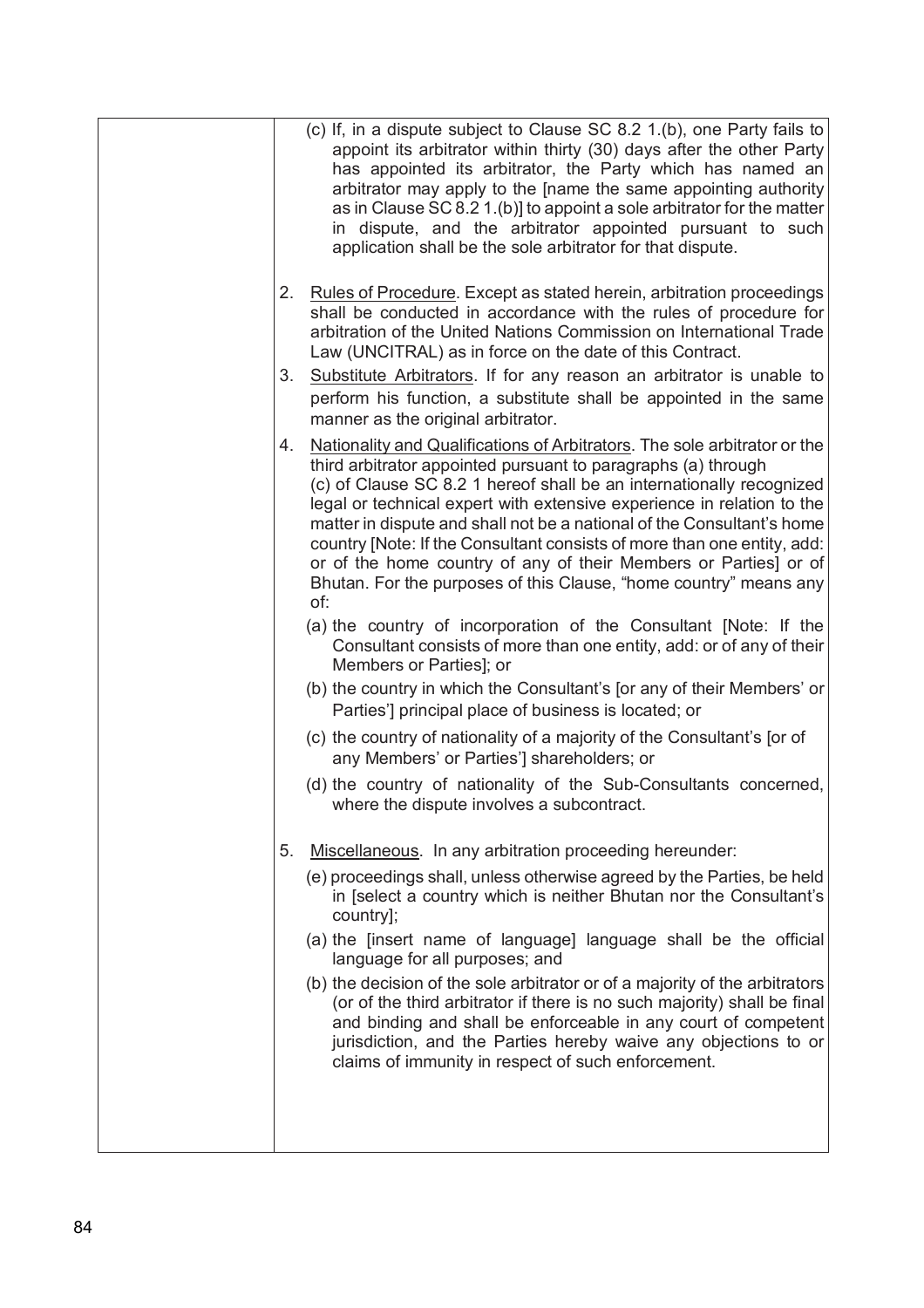| For Contracts with Bhutanese Consultants                                   |
|----------------------------------------------------------------------------|
| Construction Development Board (CDB) or other Independent Agency:          |
| GCC Sub-Clause 8.2-All disputes arising in connection with the             |
| present Contract shall be finally resolved by arbitration in accordance    |
| with the rules and procedures of the CDB or any other independent          |
| agency that has been appropriately mandated at the time of submission      |
| of the dispute through its National Arbitration Committee. The arbitration |
| award shall be final on the parties who shall be deemed to have            |
| accepted to carry out the resulting award without delay and to have        |
| waived their right to any form of appeal insofar as such waiver can        |
| validly be made.                                                           |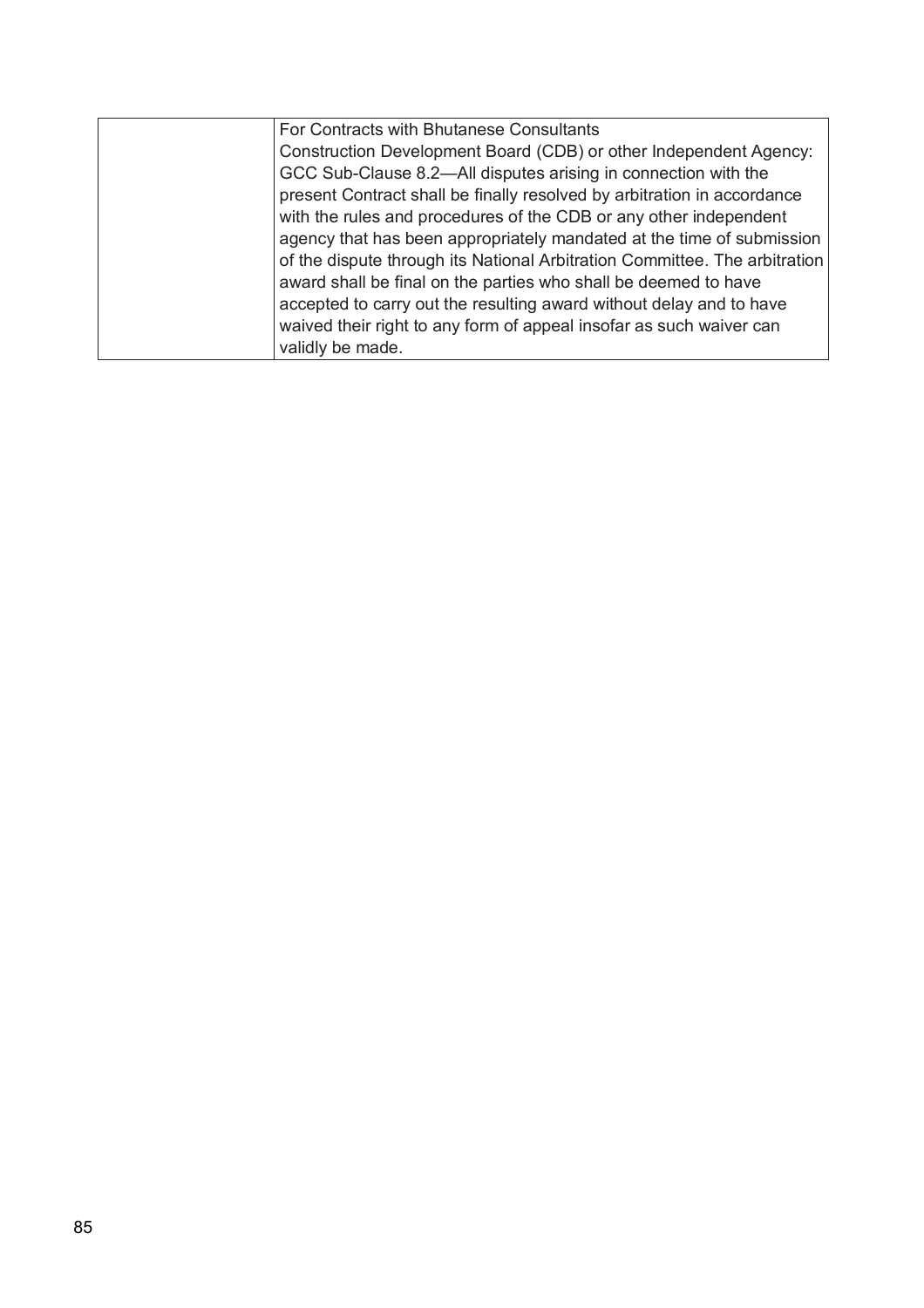# **IV. Appendices**

# **Appendix A - Description of Services**

*Note***:** *Give detailed descriptions of the Services to be provided, dates for completion of various tasks, place of performance for different tasks, specific tasks to be approved by the Procuring Agency, etc.*

# **Appendix B - Reporting Requirements**

*Note: List format, frequency and contents of reports; persons to receive them; dates of submission; etc.*

# **Appendix C - Key Personnel and Sub-Consultants**

## *Note: List under:*

- *C-1 Titles [and names, if already available], detailed job descriptions and minimum qualifications of Key Foreign Personnel to be assigned to work in Bhutan, and estimated staff-months for each.*
- *C-2 Same as C-1 for Key Foreign Personnel to be assigned to work outside Bhutan.*
- *C-3 List of approved Sub-Consultants (if already available); the same information with respect to their Personnel as in C-1 or C-2.*
- *C-4 Same information as C-1 for Key local Personnel.*

# **Appendix D - Breakdown of Contract Price in Foreign Currency**

*Note: List here the elements of cost used to arrive at the breakdown of the lump-sum price foreign currency portion:*

- 1. Monthly rates for Personnel (Key Personnel and other Personnel).
- 2. Reimbursable expenses.

*This appendix will exclusively be used for determining remuneration for additional services.*

## **Appendix E - Breakdown of Contract Price in Local Currency**

*Note: List here the elements of cost used to arrive at the breakdown of the lump-sum price - local currency portion*

- 1. Monthly rates for Personnel (Key Personnel and other Personnel).
- 2. Reimbursable expenditures.

*This appendix will exclusively be used for determining remuneration for additional services.*

## **Appendix F - Services and Facilities Provided by the Procuring Agency**

*Note: List here the services and facilities to be made available to the Consultant by the Procuring Agency.*

# **Appendix G - Form of Advance Payments Guarantee**

*Note: See Clause GC 6.4 and Clause SC 6.4.*